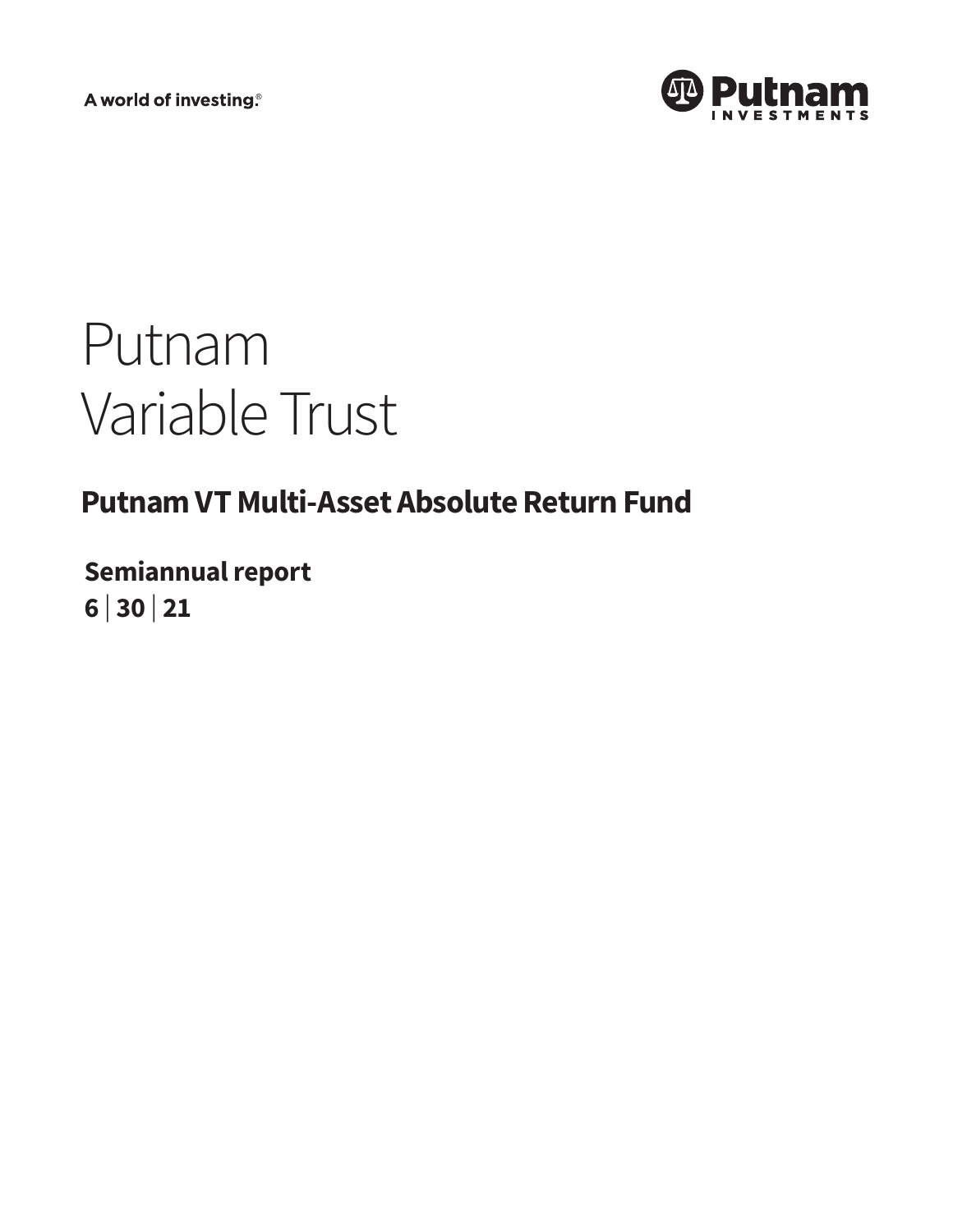# **Message from the Trustees**

August 12, 2021

Dear Shareholder:

The U.S. economy is much improved from a year ago, or even six months ago. Gross domestic product is growing at a pre-pandemic pace. Stock prices are high and interest rates are low. More and more workers are finding jobs, with millions still open. At the same time, vaccinations in many areas have not yet reached enough people to stop the spread of Covid-19. U.S. and global infection rates have recently risen.

While it is too soon to declare the pandemic over, it is worth taking stock of the economy's transition. Some changes accelerated by the pandemic could be lasting. Dynamic, well-managed companies have adapted to seize new, more sustainable growth opportunities.

An active investment philosophy is well suited to this time. Putnam's research teams are analyzing the fundamentals of what has stayed the same and what has changed to uncover valuable investment insights or potential risks.

Thank you for investing with Putnam.

Respectfully yours,

**Robert L. Reynolds Kenneth R. Leibler** President and Chief Executive Officer Chair, Board of Trustees Putnam Investments

*The views expressed in this report are exclusively those of Putnam Management and are subject to change. They are not meant as investment advice. Please note that the holdings discussed in this report may not have been held by the fund for the entire period. Portfolio composition is subject to review in accordance with the fund's investment strategy and may vary in the future.*

**Consider these risks before investing:** Allocation of assets among asset classes may hurt performance. The value of investments in the fund's portfolio may fall or fail to rise over extended periods of time for a variety of reasons, including general economic, political, or financial market conditions; investor sentiment and market perceptions; government actions; geopolitical events or changes; and factors related to a specific issuer, asset class, geography, industry, or sector. These and other factors may lead to increased volatility and reduced liquidity in the fund's portfolio holdings. Growth stocks may be more susceptible to earnings disappointments, and value stocks may fail to rebound. Bond investments are subject to interest-rate risk (the risk of bond prices falling if interest rates rise) and credit risk (the risk of an issuer defaulting on interest or principal payments). Interest-rate risk is generally greater for longer-term bonds, and credit risk is generally greater for below-investment-grade bonds. Unlike bonds, funds that invest in bonds have fees and expenses. Lower-rated bonds may offer higher yields in return for more risk. Funds that invest in government securities are not guaranteed. Mortgage-backed securities are subject to prepayment risk, which means that they may increase in value less than other bonds when interest rates decline and decline in value more than other bonds when interest rates rise. The fund may have to invest the proceeds from prepaid investments, including mortgage- and asset-backed investments, in other investments with less attractive terms and yields. International investing involves currency, economic, and political risks. Emerging-market securities have illiquidity and volatility risks. Our alpha strategy may lose money or not earn a return sufficient to cover associated trading and other costs. Our use of leverage obtained through derivatives increases these risks by increasing investment exposure. Risks associated with derivatives include increased investment exposure (which may be considered leverage) and, in the case of over-the-counter instruments, the potential inability to terminate or sell derivatives positions and the potential failure of the other party to the instrument to meet its obligations. The fund's efforts to produce lower-volatility returns may not be successful. The fund may not achieve its goal, and it is not intended to be a complete investment program. Our investment techniques, analyses, and judgments may not produce the outcome we intend. The investments we select for the fund may not perform as well as other securities that we do not select for the fund. We, or the fund's other service providers, may experience disruptions or operating errors that could negatively impact the fund. The fund is not intended to outperform stocks and bonds during strong market rallies. The fund's prospectus lists additional risks. You can lose money by investing in the fund.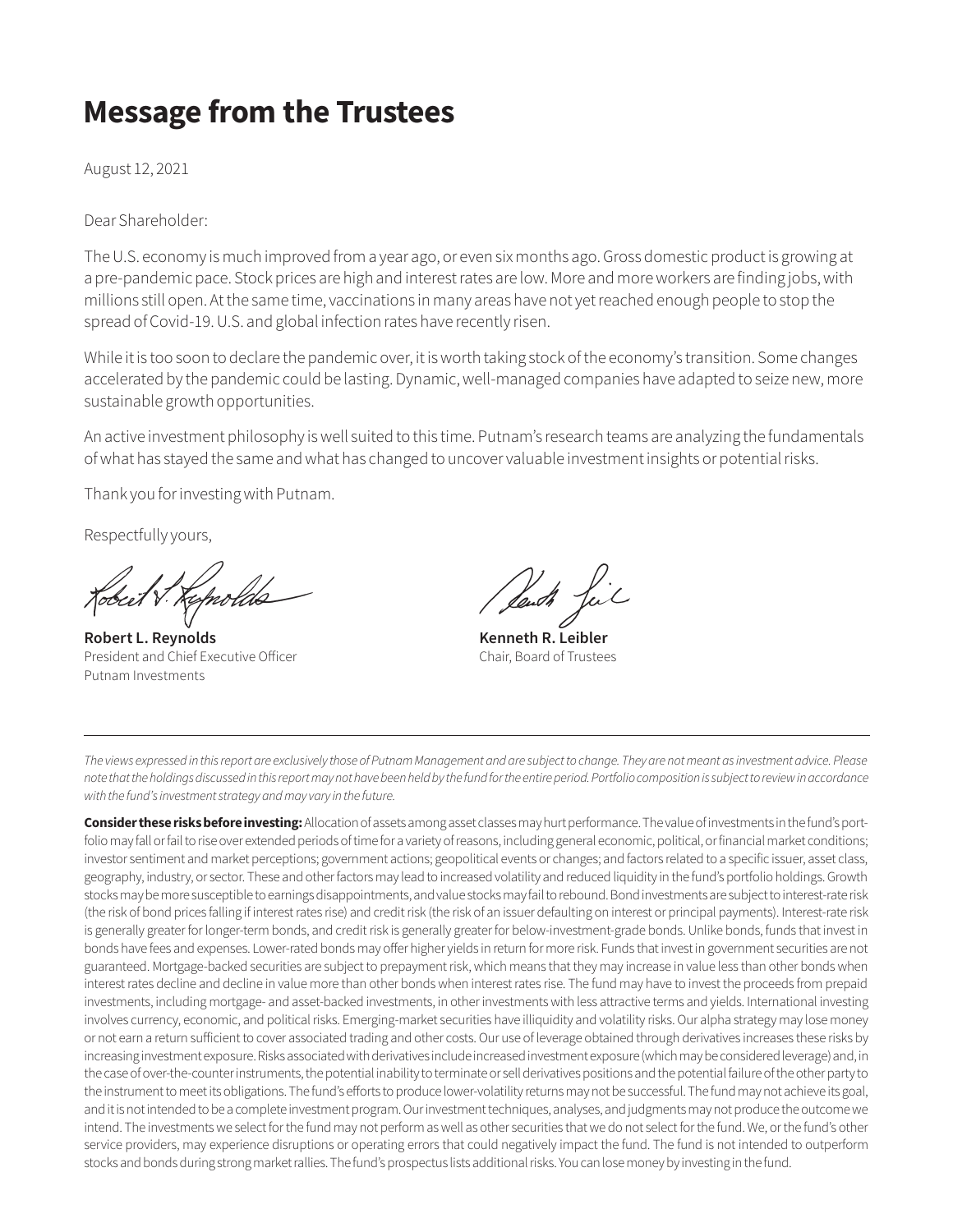#### **Investment objective**

Positive total return

**Net asset value** June 30, 2021

| Class IA: \$9.51 |  |  |  |
|------------------|--|--|--|
|------------------|--|--|--|

**Class IA: \$9.51 Class IB: \$9.33**

#### **Total return at net asset value**

| (as of 6/30/21) | Class IA<br>shares* | Class IB<br>shares* | <b>ICE BofA</b><br>U.S.<br>Treasury<br><b>Bill Index</b> | <b>Bloomberg</b><br><b>Barclays</b><br>U.S.<br>Aggregate<br><b>Bond Index</b> | S&P 500<br>Index |
|-----------------|---------------------|---------------------|----------------------------------------------------------|-------------------------------------------------------------------------------|------------------|
| 6 months        | 0.63%               | 0.43%               | 0.03%                                                    | $-1.60%$                                                                      | 15.25%           |
| 1 year          | $-0.73$             | $-0.96$             | 0.10                                                     | $-0.33$                                                                       | 40.79            |
| 5 years         | $-0.88$             | $-1.98$             | 6.10                                                     | 16.08                                                                         | 125.36           |
| Annualized      | $-0.18$             | $-0.40$             | 1.19                                                     | 3.03                                                                          | 17.65            |
| 10 years        | 9.45                | 6.87                | 6.74                                                     | 39.62                                                                         | 298.93           |
| Annualized      | 0.91                | 0.67                | 0.65                                                     | 3.39                                                                          | 14.84            |
| l ife           | 8.14                | 5.48                | 6.76                                                     | 41.03                                                                         | 287.84           |
| Annualized      | 0.77                | 0.53                | 0.65                                                     | 3.44                                                                          | 14.26            |

For a portion of the periods, the fund had expense limitations, without which returns would have been lower.

Before April 30, 2018, the fund was managed with a materially different investment strategy and may have achieved materially different performance results under its current investment strategy from that shown for periods before this date.

\* Class inception date: May 2, 2011.

The ICE BofA (Intercontinental Exchange Bank of America) U.S. Treasury Bill Index is an unmanaged index that tracks the performance of U.S.-dollar-denominated U.S. Treasury bills publicly issued in the U.S. domestic market. Qualifying securities must have a remaining term of at least one month to final maturity and a minimum amount outstanding of \$1 billion.

The Bloomberg Barclays U.S. Aggregate Bond Index is an unmanaged index of U.S. investment-grade fixed-income securities.

The S&P 500 Index is an unmanaged index of common stock performance.

All Bloomberg Barclays indices provided by Bloomberg Index Services Limited.

BLOOMBERG® is a trademark and service mark of Bloomberg Finance L.P. and its affiliates (collectively "Bloomberg"). BARCLAYS® is a trademark and service mark of Barclays Bank Plc (collectively with its affiliates, "Barclays"), used under license. Bloomberg or Bloomberg's licensors, including Barclays, own all proprietary rights in the Bloomberg Barclays Indices. Neither Bloomberg nor Barclays approves or endorses this material, or guarantees the accuracy of completeness of any information herein, or makes any warranty, express or limited, as to the results to be obtained therefrom and, to the maximum extent allowed by law, neither shall have any liability or responsibility for injury or damages arising in connection therewith.

ICE Data Indices, LLC ("ICE BofA"), used with permission. ICE BofA permits use of the ICE BofA indices and related data on an "as is" basis; makes no warranties regarding same; does not guarantee the suitability, quality, accuracy, timeliness, and/or completeness of the ICE BofA indices or any data included in, related to, or derived therefrom; assumes no liability in connection with the use of the foregoing; and does not sponsor, endorse, or recommend Putnam Investments, or any of its products or services.

**Data represent past performance. Past performance does not guarantee future results. More recent returns may be less or more than those shown. Investment return and principal value will fluctuate, and you may have a gain or a loss when you sell your shares. Performance information does not reflect any deduction for taxes a shareholder may owe on fund distributions or on the redemption of fund shares. All total return figures are at net asset value and exclude contract charges and expenses, which are added to the variable annuity contracts to determine total return at unit value. Had these charges and expenses been reflected, performance would have been lower. For more recent performance, contact your variable annuity provider who can provide you with performance that reflects the charges and expenses at your contract level.**

#### **Portfolio composition**

| U.S. Treasury/agency                                | 19.9%   |
|-----------------------------------------------------|---------|
| U.S. stocks                                         | 19.6%   |
| Commodities                                         | 13.2%   |
| Agency pass-throughs                                | $9.1\%$ |
| Commercial mortgage-backed securities               | 7.9%    |
| High-yield corporate bonds                          | $3.9\%$ |
| Agency collateralized mortgage obligations          | $3.9\%$ |
| <b>Emerging-market stocks</b>                       | 2.6%    |
| International stocks                                | 2.3%    |
| Residential mortgage-backed securities (non-agency) | 1.0%    |
| <b>Asset-backed securities</b>                      | 0.6%    |
| Investment-grade corporate bonds                    | $0.1\%$ |
| Emerging-market bonds                               | $-6.8%$ |
| Cash and net other assets                           | 22.6%   |
|                                                     |         |

Allocations are shown as a percentage of the fund's net assets. Cash and net other assets, if any, represent the market value weights of cash, derivatives, short-term securities, and other unclassified assets in the portfolio. Summary information may differ from the portfolio schedule included in the financial statements due to the inclusion of derivative securities, any interest accruals, the use of different classifications of securities for presentation purposes, and rounding. Negative weights may result from timing differences between trade and settlement dates of securities, such as TBAs, or by the use of derivatives. Holdings and allocations may vary over time.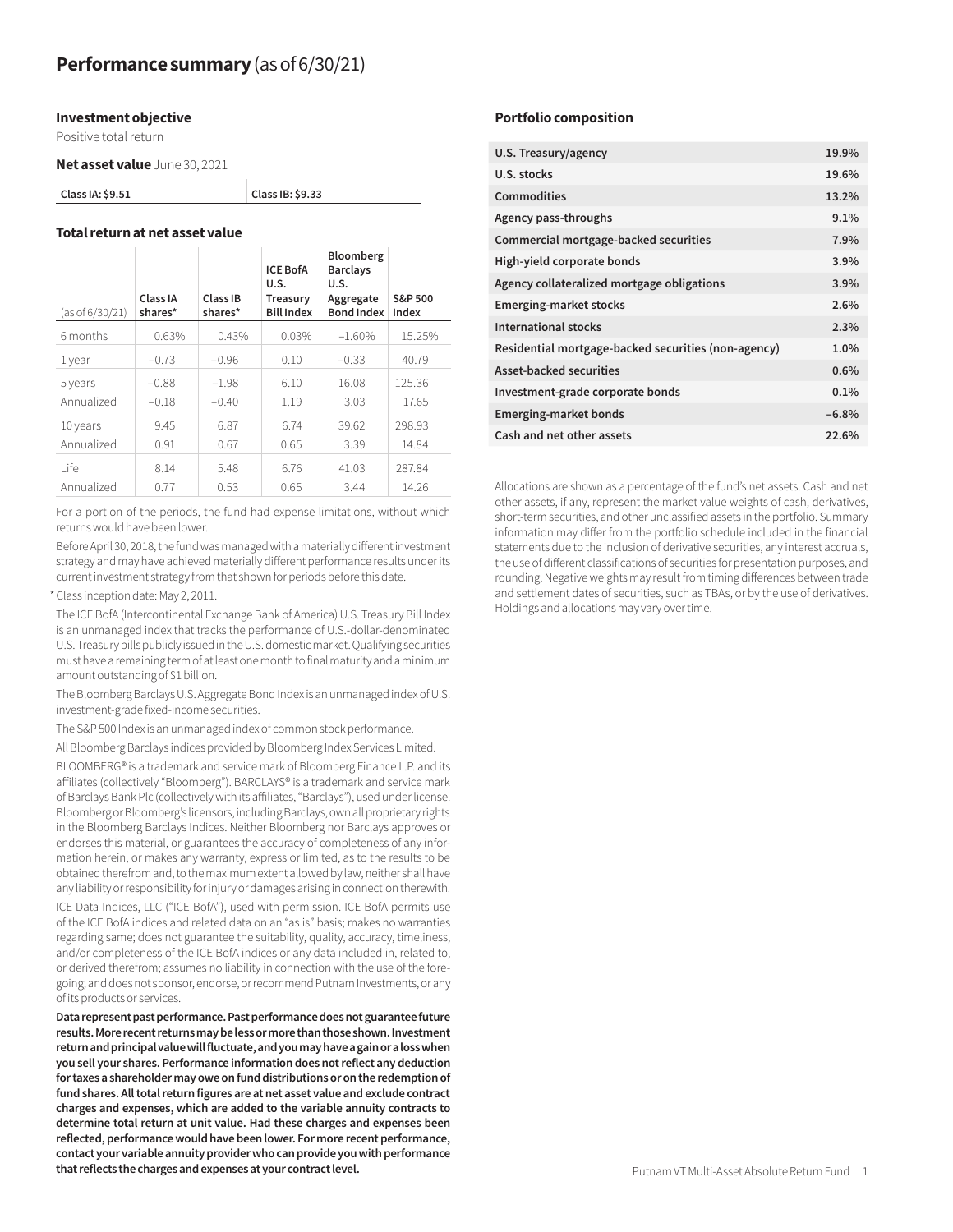# **Understanding your fund's expenses**

*As an investor in a variable annuity product that invests in a registered investment company, you pay ongoing expenses, such as management fees, distribution fees (12b-1 fees), and other expenses. In the most recent six-month period, your fund's expenses were limited; had expenses not been limited, they would have been higher. Using the following information, you can estimate how these expenses affect your investment and compare them with the expenses of other funds. You may also pay one-time transaction expenses, which are not shown in this section and would result in higher total expenses. Charges and expenses at the insurance company separate account level are not reflected. For more information, see your fund's prospectus or talk to your financial representative.*

#### **Review your fund's expenses**

The two left-hand columns of the Expenses per \$1,000 table show the expenses you would have paid on a \$1,000 investment in your fund from  $1/1/21$  to  $6/30/21$ . They also show how much a \$1,000 investment would be worth at the close of the period, *assuming actual returns and expenses*. To estimate the ongoing expenses you paid over the period, divide your account value by \$1,000, then multiply the result by the number in the first line for the class of shares you own.

#### **Compare your fund's expenses with those of other funds**

The two right-hand columns of the Expenses per \$1,000 table show your fund's expenses based on a \$1,000 investment, *assuming a hypothetical 5% annualized return*. You can use this information to compare the ongoing expenses (but not transaction expenses or total costs) of investing in the fund with those of other funds. All shareholder reports of mutual funds and funds serving as variable annuity vehicles will provide this information to help you make this comparison. Please note that you cannot use this information to estimate your actual ending account balance and expenses paid during the period.

#### **Expense ratios**

|                                                                       | Class IA | Class IB |
|-----------------------------------------------------------------------|----------|----------|
| Net expenses for the fiscal year<br>ended 12/31/20*                   | 0.94%    | 119%     |
| Total annual operating expenses for the<br>fiscal year ended 12/31/20 | 1.55%    | 1.80%    |
| Annualized expense ratio for the six-month<br>period ended 6/30/21    | $0.90\%$ | 1.15%    |

Fiscal year expense information in this table is taken from the most recent prospectus, is subject to change, and may differ from that shown for the annualized expense ratio and in the financial highlights of this report.

Prospectus expense information also includes the impact of acquired fund fees and expenses of 0.04%, which is not included in the financial highlights or annualized expense ratios. Expenses are shown as a percentage of average net assets.

 \*Reflects Putnam Management's contractual obligation to limit certain fund expenses through 4/30/23.

#### **Expenses per \$1,000**

|                                     | Expenses and value for a<br>\$1,000 investment, assuming<br>actual returns for the<br>6 months ended 6/30/21 |            | Expenses and value for a<br>\$1,000 investment, assuming<br>return for the 6 months<br>ended 6/30/21 | a hypothetical 5% annualized |
|-------------------------------------|--------------------------------------------------------------------------------------------------------------|------------|------------------------------------------------------------------------------------------------------|------------------------------|
|                                     | Class IA                                                                                                     | Class IB   | Class IA                                                                                             | Class IB                     |
| Expenses paid<br>per \$1,000*†      | \$4.48                                                                                                       | \$5.72     | \$4.51                                                                                               | \$5.76                       |
| Ending value<br>(after<br>expenses) | \$1,006.30                                                                                                   | \$1,004.30 | \$1,020.33                                                                                           | \$1,019.09                   |

\*Expenses for each share class are calculated using the fund's annualized expense ratio for each class, which represents the ongoing expenses as a percentage of average net assets for the six months ended 6/30/21. The expense ratio may differ for each share class.

†Expenses based on actual returns are calculated by multiplying the expense ratio by the average account value for the period; then multiplying the result by the number of days in the period (181); and then dividing that result by the number of days in the year (365). Expenses based on a hypothetical 5% return are calculated by multiplying the expense ratio by the average account value for the six-month period; then multiplying the result by the number of days in the six-month period (181); and then dividing that result by the number of days in the year (365).

### **Your fund's managers**



Portfolio Manager **James A. Fetch** is Co-Head of Global Asset Allocation. Jim has been in the investment industry since he joined Putnam in 1994. Robert J. Schoen, Brett S. Goldstein, CFA, Jason R.

Vaillancourt, CFA, and Adrian H. Chan, CFA, are also Portfolio Managers of the fund.

Your fund's managers also manage other accounts advised by Putnam Management or an affiliate, including retail mutual fund counterparts to the funds in Putnam Variable Trust.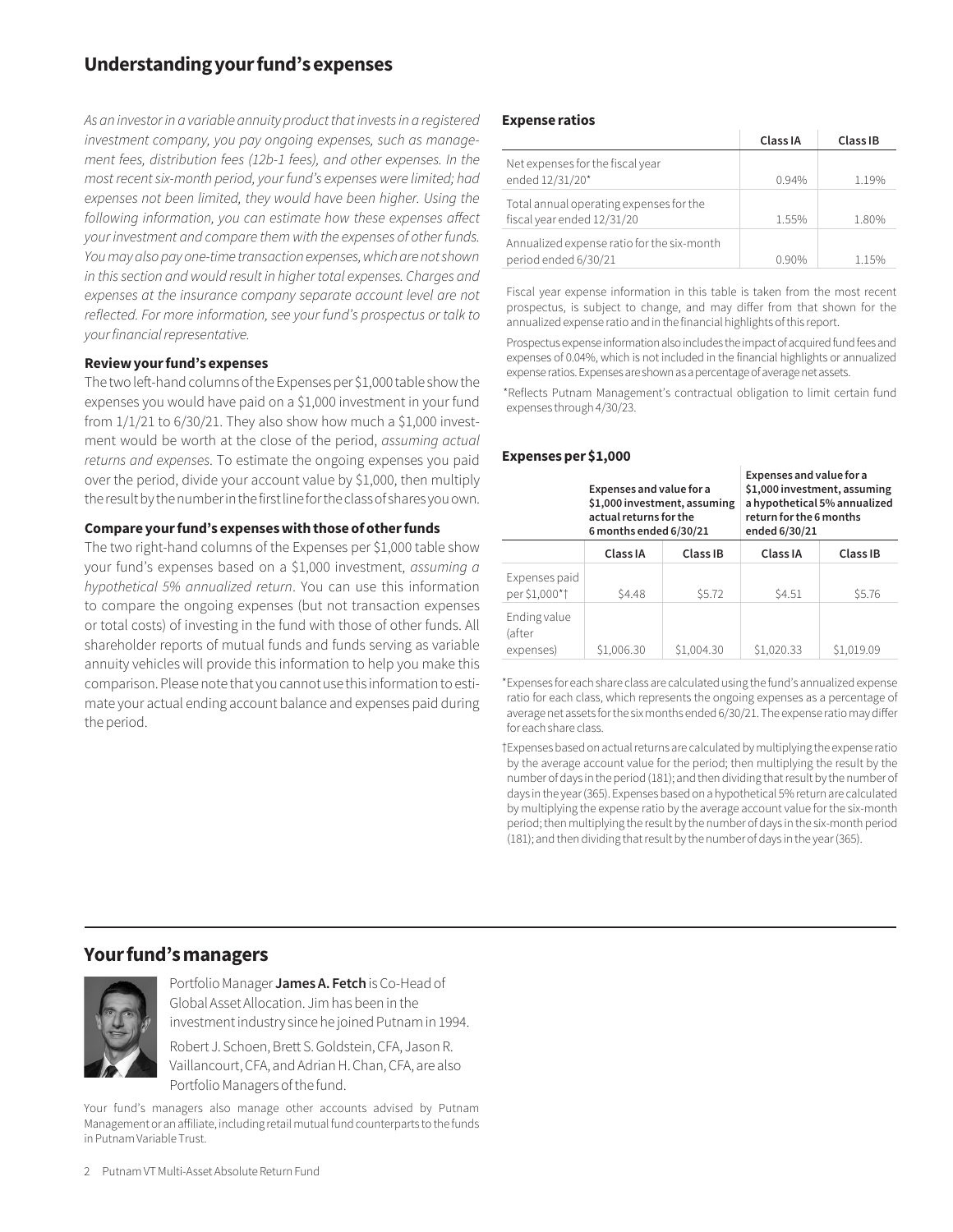#### **ABOUT DERIVATIVES**

Derivatives are an increasingly common type of investment instrument, the performance of which is *derived* from an underlying security, index, currency, or other area of the capital markets. Derivatives employed by the fund's managers generally serve one of two main purposes: to implement a strategy that may be difficult or more expensive to invest in through traditional securities, or to hedge unwanted risk associated with a particular position.

For example, the fund's managers might use currency forward contracts to capitalize on an anticipated change in exchange rates between two currencies. This approach would require a significantly smaller outlay of capital than purchasing traditional bonds denominated in the underlying currencies. In another example, the managers may identify a bond that they believe is undervalued relative to its risk of default, but may seek to reduce the interest-rate risk of that bond by using interest-rate swaps, a derivative through which two parties "swap" payments based on the movement of certain rates. In other examples, the managers may use options and futures contracts to hedge against a variety of risks by establishing a combination of long and short exposures to specific equity markets or sectors.

Like any other investment, derivatives may not appreciate in value and may lose money. Derivatives may amplify traditional investment risks through the creation of leverage and may be less liquid than traditional securities. And because derivatives typically represent contractual agreements between two financial institutions, derivatives entail "counterparty risk," which is the risk that the other party is unable or unwilling to pay. Putnam monitors the counterparty risks we assume. For example, Putnam often enters into collateral agreements that require the counterparties to post collateral on a regular basis to cover their obligations to the fund. Counterparty risk for exchange-traded futures and centrally cleared swaps is mitigated by the daily exchange of margin and other safeguards against default through their respective clearinghouses.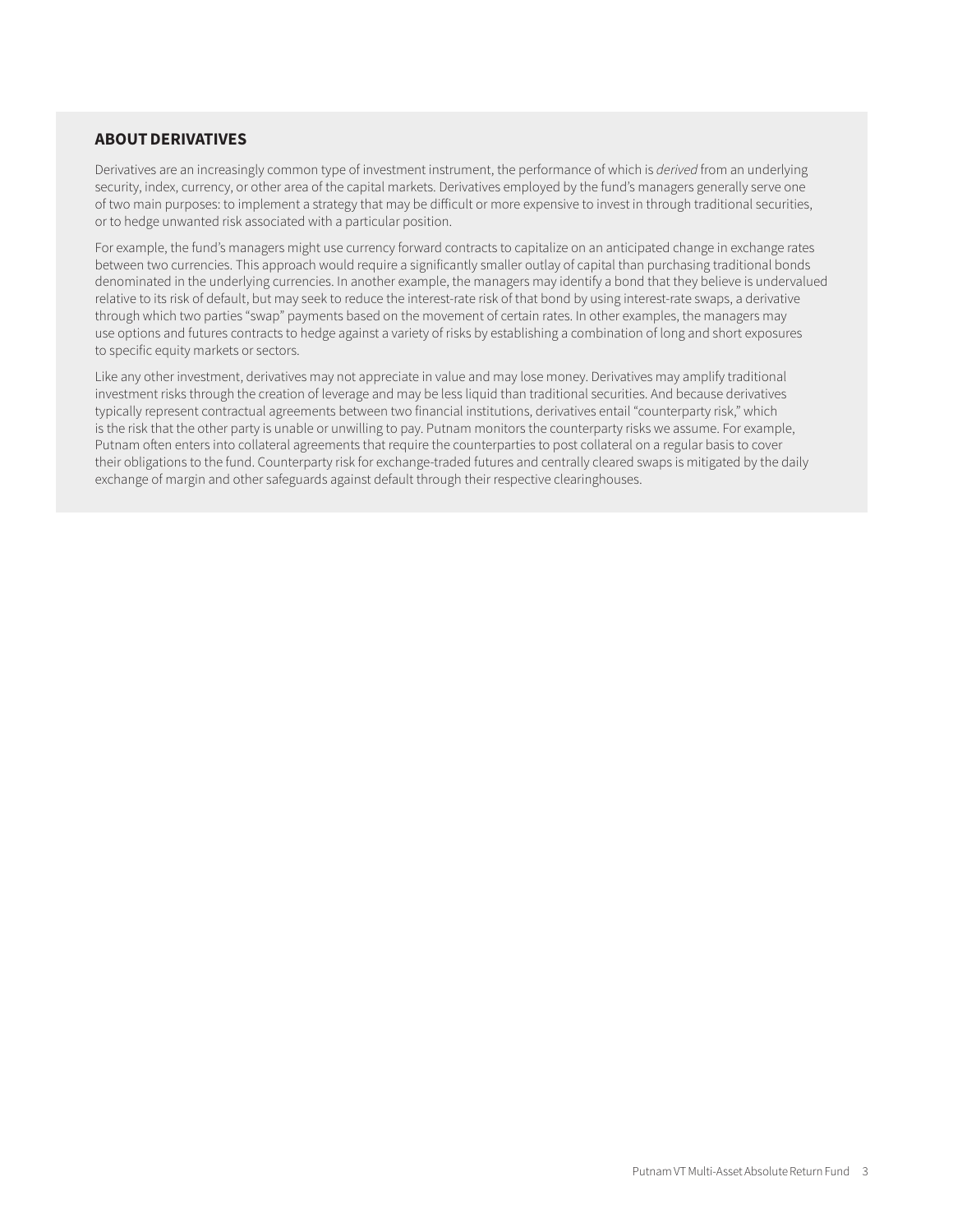# **COMMON STOCKS (11.5%)\*** *common STOCKS* **(11.5%)\*** *cont.* **Shares Value <b>COMMON STOCKS** (11.5%)\* *cont.* Shares Value

| <b>U.S. GOVERNMENT AND AGENCY</b><br>MORTGAGE OBLIGATIONS (26.3%)*          | <b>Principal amount</b> | Value                    |
|-----------------------------------------------------------------------------|-------------------------|--------------------------|
| U.S. Government Agency Mortgage Obligations (26.3%)                         |                         |                          |
| Uniform Mortgage-Backed Securities                                          |                         |                          |
| 4.00%, TBA, 7/1/51                                                          | \$1,000,000             | \$1,064,766              |
| 3.50%, TBA, 7/1/51                                                          | 1,000,000               | 1,052,500                |
| 3.00%, TBA, 7/1/51                                                          | 1,000,000               | 1,042,500                |
| 2.50%, TBA, 7/1/51                                                          | 2,000,000               | 2,068,594                |
| 2.00%, TBA, 7/1/51                                                          | 1,000,000               | 1,010,405                |
| Total U.S. government and agency mortgage<br>obligations (cost \$6,248,575) |                         | 6,238,765<br>\$6,238,765 |
| COMMON STOCKS (11.5%)*                                                      | <b>Shares</b>           | Value                    |
| Basic materials (1.4%)                                                      |                         |                          |
| Anglo American Platinum, Ltd. (South Africa)                                | 382                     | \$44,123                 |
| Anhui Conch Cement Co., Ltd. Class H (China)                                | 6,000                   | 31,838                   |
| Kossan Rubber Industries (Malaysia)                                         | 9,700                   | 7,524                    |
| Kumba Iron Ore, Ltd. (South Africa)                                         | 167                     | 7,491                    |
| Kumho Petrochemical Co., Ltd. (South Korea)                                 | 188                     | 36,560                   |
| MMC Norilsk Nickel PJSC ADR (Russia)                                        | 1,399                   | 47,664                   |
| POSCO (South Korea)                                                         | 38                      | 11,743                   |
| Southern Copper Corp. (Peru)                                                | 836                     | 53,772                   |
| Vale SAADR (Brazil)                                                         | 3,862                   | 88,092                   |
|                                                                             |                         | 328,807                  |
| Capital goods (0.3%)<br>Haitian International Holdings, Ltd. (China)        | 8,000                   | 26,841                   |
| Hartalega Holdings Bhd (Malaysia)                                           | 4,700                   | 8,321                    |
| Sri Trang Gloves Thailand PCL (Thailand)                                    | 31,200                  | 40,643                   |
|                                                                             |                         | 75,805                   |
| Communication services (0.1%)                                               |                         |                          |
| Hellenic Telecommunications Organization SA                                 | 907                     |                          |
| (Greece)<br>KT Corp. (South Korea)                                          | 236                     | 15,218<br>6,664          |
|                                                                             |                         | 21,882                   |
| Consumer cyclicals (0.8%)                                                   |                         |                          |
| Com7 PCL (Thailand)                                                         | 8,300                   | 18,063                   |
| Kia Corp. (South Korea)                                                     | 742                     | 59,033                   |
| Lite-On Technology Corp. (Taiwan)                                           | 7,000                   | 14,471                   |
| NICE Information Service Co., Ltd. (South Korea)                            | 216                     | 4,814                    |
| OPAP SA (Greece)                                                            | 1,106                   | 16,668                   |
| Sinotruk Hong Kong, Ltd. (China)                                            | 5,500                   | 11,787                   |
| Top Glove Corp. Bhd (Malaysia)                                              | 3,000                   | 3,013                    |
| Xinyi Glass Holdings, Ltd. (China)                                          | 8,000                   | 32,611                   |
| Zhongsheng Group Holdings, Ltd. (China)                                     | 4,000                   | 33,281                   |
| Consumer staples (1.5%)                                                     |                         | 193,741                  |
| Ambev SA (Brazil)                                                           | 10,500                  | 36,036                   |
| Charoen Pokphand Foods PCL (Thailand)                                       | 45,100                  | 37,290                   |
| China Feihe, Ltd. (China)                                                   | 16,000                  | 34,538                   |
| Coca-Cola Icecek AS (Turkey)                                                | 771                     | 6,885                    |
| Indofood Sukses Makmur Tbk PT (Indonesia)                                   | 13,000                  | 5,536                    |
| JD.com, Inc. ADR (China) †                                                  | 882                     | 70,392                   |
| Marfrig Global Foods SA (Brazil)                                            | 2,900                   | 11,160                   |
| Vipshop Holdings, Ltd. ADR (China) †                                        | 2,691                   | 54,035                   |
| Want Want China Holdings, Ltd. (China)                                      | 55,000                  | 38,960                   |
| Yum China Holdings, Inc. (China)                                            | 945                     | 62,606                   |
|                                                                             |                         | 357,438                  |

| COMMON STOCKS (11.5%)" CONT.                                                    | <b>Shares</b> | value             |
|---------------------------------------------------------------------------------|---------------|-------------------|
| Energy (0.4%)                                                                   |               |                   |
| China Shenhua Energy Co., Ltd. (China)                                          | 24,500        | \$48,026          |
| Lukoil PJSC ADR (Russia)                                                        | 425           | 39,364            |
| Financials (2.2%)                                                               |               | 87,390            |
| Agile Group Holdings, Ltd. (China)                                              | 20,000        | 25,913            |
| Banco Bradesco SA (Brazil) †                                                    | 8,470         | 43,816            |
| Banco Macro SAADR (Argentina) †                                                 | 544           | 8,176             |
| Banco Santander (Brasil) S.A. (Units) (Brazil)                                  | 6,187         | 50,379            |
| Bursa Malaysia Bhd (Malaysia)                                                   | 4,400         | 8,405             |
| Chailease Holding Co., Ltd. (Taiwan)                                            | 4,720         | 34,304            |
| China Merchants Bank Co., Ltd. Class H (China)                                  | 500           | 4,266             |
| China Minsheng Banking Corp., Ltd. Class H (China)                              | 43,500        | 20,842            |
| CTBC Financial Holding Co., Ltd. (Taiwan)                                       | 16,000        | 13,035            |
| Fubon Financial Holding Co., Ltd. (Taiwan)                                      | 4,000         | 10,609            |
| Hana Financial Group, Inc. (South Korea)                                        | 1,350         | 55,204            |
| Hong Leong Bank Bhd (Malaysia)                                                  | 1,100         | 4,960             |
| Hopson Development Holdings, Ltd. (China)                                       | 800           | 3,668             |
| KB Financial Group, Inc. (South Korea)                                          | 1,177         | 58,320            |
| KWG Property Holdings, Ltd. (China)                                             | 1,500         | 2,009             |
| Logan Group Co., Ltd. (China)                                                   | 7,000         | 10,476            |
| Ping An Insurance (Group) Co. of China, Ltd.                                    |               |                   |
| Class H (China)                                                                 | 8,000         | 78,359            |
| Qualitas Controladora SAB de CV (Mexico)                                        | 588           | 2,754             |
| RHB Bank Bhd (Malaysia)                                                         | 16,300        | 21,202            |
| Ruentex Development Co., Ltd. (Taiwan)                                          | 1,500         | 3,047             |
| Shinhan Financial Group Co., Ltd. (South Korea)                                 | 195           | 7,030             |
| TCS Group Holding PLC GDR 144A (Cyprus)<br>Tisco Financial Group PCL (Thailand) | 424           | 37,100            |
|                                                                                 | 3,400         | 9,388<br>513,262  |
| Health care (0.4%)                                                              |               |                   |
| China Medical System Holdings, Ltd. (China)                                     | 13,000        | 34,240            |
| CSPC Pharmaceutical Group, Ltd. (China)                                         | 24,000        | 34,744            |
| Hypera SA (Brazil)                                                              | 2,382         | 16,508            |
| Seegene, Inc. (South Korea)                                                     | 140           | 10,281            |
| Technology (4.1%)                                                               |               | 95,773            |
| Alibaba Group Holding, Ltd. (China) †                                           | 6,728         | 190,637           |
| LG Electronics, Inc. (South Korea)                                              | 398           | 57,784            |
| Meituan Dianping Class B (China) †                                              | 300           | 12,380            |
| Novatek Microelectronics Corp. (Taiwan)                                         | 2,000         | 35,819            |
|                                                                                 | 1,000         | 49,708            |
| Parade Technologies, Ltd. (Taiwan)                                              |               |                   |
| Quanta Computer, Inc. (Taiwan)                                                  | 8,000         | 25,123            |
| Realtek Semiconductor Corp. (Taiwan)                                            | 2,000         | 36,249            |
| Samsung Electro-Mechanics Co., Ltd. (South Korea)                               | 23            | 3,615             |
| Samsung Electronics Co., Ltd. (South Korea)                                     | 2,919         | 209,176           |
| Taiwan Semiconductor Manufacturing Co., Ltd.                                    |               |                   |
| ADR (Taiwan)                                                                    | 1,407         | 169,065           |
| Tencent Holdings, Ltd. (China)                                                  | 1,600         | 120,346           |
| United Microelectronics Corp. (Taiwan)                                          | 32,000        | 60,985<br>970,887 |
| Transportation (0.3%)                                                           |               |                   |
| COSCO SHIPPING Holdings Co., Ltd. Class H<br>(China)†                           | 14,500        | 36,529            |
| Evergreen Marine Corp. Taiwan, Ltd. (Taiwan) †                                  | 6,000         | 42,423            |
|                                                                                 |               | 78,952            |
| Utilities and power $(-%)$<br>Glow Energy PCL (Thailand)   F                    | 700           |                   |

**Total common stocks (cost \$1,875,114) \$2,723,937**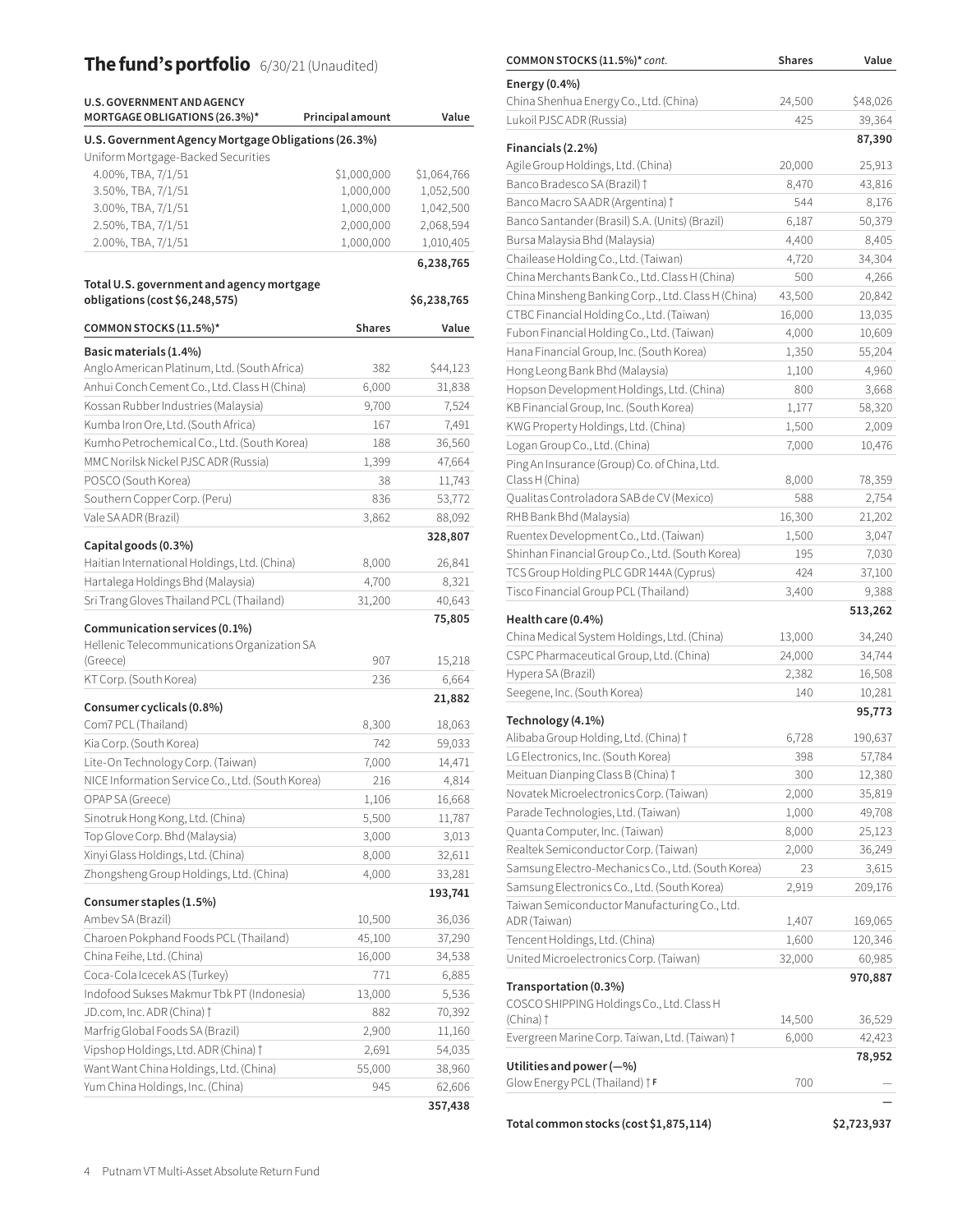| COMMODITY LINKED NOTES (10.7%)* †††                                                           | <b>Principal amount</b> | Value       |
|-----------------------------------------------------------------------------------------------|-------------------------|-------------|
| Bank of America Corp. 144A sr. unsec.                                                         |                         |             |
| unsub. notes 1-month LIBOR less 0.13%, 2021                                                   |                         |             |
| (Indexed to the BofA Merrill Lynch Commodity                                                  |                         |             |
| MLBX4SX6 Excess Return Strategy multiplied by 3)                                              | \$49,000                | \$54,130    |
| Bank of America Corp. 144A sr. unsec.                                                         |                         |             |
| unsub. notes 1-month LIBOR less 0.11%, 2022                                                   |                         |             |
| (Indexed to the BofA Merrill Lynch Commodity                                                  |                         |             |
| MLBX4SX6 Excess Return Strategy multiplied by 3)                                              | 340,000                 | 346,734     |
| Citigroup Global Markets Holdings, Inc.                                                       |                         |             |
| sr. notes Ser. N, 1-month USD LIBOR less 0.06%,                                               |                         |             |
| 2022 (Indexed to the Citi Commodities F3 vs F0 -                                              |                         |             |
| 4x Leveraged Index multiplied by 3)                                                           | 386,000                 | 411,821     |
| Citigroup Global Markets Holdings, Inc. 144A                                                  |                         |             |
| sr. notes, 2021 (Indexed to the Citi Cross-Asset                                              |                         |             |
| Trend 10% Vol Index multiplied by 3)                                                          | 319,000                 | 429,723     |
| Citigroup Global Markets Holdings, Inc.                                                       |                         |             |
| sr. notes Ser. N, 1-month USD LIBOR less 0.05%,<br>2022 (Indexed to the S&P GSCI Light Energy |                         |             |
| Excess Return Index multiplied by 3)                                                          | 80,000                  | 122,182     |
|                                                                                               |                         |             |
| Goldman Sachs International 144A notes zero %,<br>2022 (Indexed to the S&P GSCI Light Energy  |                         |             |
| Excess Return Index multiplied by 3)                                                          | 505,000                 | 774,293     |
| Citigroup Global Markets Holdings, Inc.                                                       |                         |             |
| sr. notes Ser. N, 1-month USD LIBOR less 0.06%,                                               |                         |             |
| 2022 (Indexed to the S&P GSCI Light Energy                                                    |                         |             |
| Excess Return Index multiplied by 3)                                                          | 332,000                 | 401,000     |
| Total commodity Linked Notes (cost \$2,011,000)                                               |                         | \$2,539,883 |
|                                                                                               |                         |             |
| INVESTMENT COMPANIES (10.5%)*                                                                 | <b>Shares</b>           | Value       |
| Communication Services Select Sector SPDR Fund                                                | 4,583                   | \$371,086   |
| Consumer Staples Select Sector SPDR Fund                                                      | 5,352                   | 374,479     |
| Financial Select Sector SPDR Fund                                                             | 19,189                  | 704,044     |
| iShares MSCI India ETF (India) <b>s</b>                                                       | 7,698                   | 340,637     |
| Materials Select Sector SPDR Fund S                                                           | 8,507                   | 700,211     |
| Total investment companies (cost \$2,091,126)                                                 |                         | \$2,490,457 |
|                                                                                               |                         |             |
| MORTGAGE-BACKED SECURITIES (5.1%)*                                                            | <b>Principal amount</b> | Value       |
| Agency collateralized mortgage obligations (3.7%)                                             |                         |             |
| Federal Home Loan Mortgage Corporation                                                        |                         |             |
| REMICs IFB Ser. 4752, Class PS, IO, ((-1 x 1                                                  |                         |             |
| Month US LIBOR) + 6.20%), 6.127%, 11/15/47                                                    | \$39,740                | \$5,910     |
| REMICs Ser. 4964, Class IA, IO, 4.50%, 3/25/50                                                | 84,159                  | 16,699      |
| REMICs Ser. 4193, Class PI, IO, 4.00%, 3/15/43                                                |                         |             |
| REMICs Ser. 4097, Class PI, IO, 3.50%, 11/15/40                                               | 18,400                  | 2,441       |
|                                                                                               | 8,075                   | 35          |
| REMICs Ser. 5082, Class IQ, IO, 3.00%, 3/25/51                                                | 207,083                 | 25,109      |
| REMICs Ser. 5053, Class IB, IO, 3.00%, 12/25/50                                               | 341,073                 | 41,491      |
| REMICs Ser. 4801, Class IG, IO, 3.00%, 6/15/48                                                | 21,226                  | 1,794       |
| REMICs Ser. 4134, Class PI, IO, 3.00%, 11/15/42                                               | 74,057                  | 7,332       |
| REMICs Ser. 4206, Class IP, IO, 3.00%, 12/15/41                                               | 30,598                  | 2,056       |
|                                                                                               |                         |             |
| Federal National Mortgage Association                                                         |                         |             |
| REMICs IFB Ser. 13-130, Class SD, IO, ((-1 x 1                                                |                         | 9,508       |
| Month US LIBOR) + 6.60%), 6.509%, 1/25/44                                                     | 41,470                  |             |
| REMICs Ser. 18-51, Class IO, IO, 6.50%, 7/25/48                                               | 111,179                 | 19,544      |
| REMICs IFB Ser. 17-108, Class SA, IO, ((-1 x 1)<br>Month US LIBOR) + 6.15%), 6.059%, 1/25/48  | 64,755                  | 12,701      |
| REMICs IFB Ser. 17-8, Class SB, IO, ((-1 x 1                                                  |                         |             |
| Month US LIBOR) + 6.10%), 6.009%, 2/25/47                                                     | 82,673                  | 16,885      |
| REMICs IFB Ser. 16-65, Class CS, IO, ((-1 x 1                                                 |                         |             |
| Month US LIBOR) + 6.10%), 6.009%, 9/25/46                                                     | 52,963                  | 10,050      |
| REMICs Ser. 16-3, Class NI, IO, 6.00%, 2/25/46                                                | 34,114                  | 7,297       |
| REMICs IFB Ser. 20-16, Class SG, IO, ((-1 x 1                                                 |                         |             |
| Month US LIBOR) + 6.05%), 5.959%, 3/25/50                                                     | 75,918                  | 12,884      |
| REMICs IFB Ser. 16-88, Class SK, IO, ((-1 x 1<br>Month US LIBOR) + 6.00%), 5.909%, 12/25/46   | 82,555                  | 16,305      |

| MORTGAGE-BACKED<br>SECURITIES (5.1%)* cont.                                         | <b>Principal amount</b> | Value    |
|-------------------------------------------------------------------------------------|-------------------------|----------|
| Agency collateralized mortgage obligations cont.                                    |                         |          |
| Federal National Mortgage Association                                               |                         |          |
| REMICs IFB Ser. 17-74, Class SA, IO, ((-1 x 1                                       |                         |          |
| Month US LIBOR) + 5.75%), 5.659%, 10/25/47                                          | \$224,690               | \$40,772 |
| REMICs Ser. 16-3, Class MI, IO, 5.50%, 2/25/46                                      | 134,205                 | 24,325   |
| REMICs Ser. 15-30, IO, 5.50%, 5/25/45                                               | 116,343                 | 21,524   |
| REMICs Ser. 17-32, Class IP, IO, 4.50%, 5/25/47                                     | 60,376                  | 12,273   |
| REMICs Ser. 20-47, Class ID, IO, 4.00%, 7/25/50                                     | 138,353                 | 18,181   |
| REMICs Ser. 12-136, Class PI, IO, 3.50%, 11/25/42                                   | 11,203                  | 611      |
| REMICs Ser. 20-85, Class IP, IO, 3.00%, 12/25/50                                    | 259,370                 | 37,212   |
| REMICs Ser. 12-151, Class PI, IO, 3.00%, 1/25/43                                    | 23,200                  | 2,242    |
| REMICs Ser. 13-35, Class PI, IO, 3.00%, 2/25/42                                     | 51,820                  | 1,963    |
| REMICs Ser. 13-31, Class NI, IO, 3.00%, 6/25/41                                     | 12,473                  | 274      |
| Government National Mortgage Association                                            |                         |          |
| IFB Ser. 10-125, Class SD, ((-1 x 1 Month US                                        |                         |          |
| LIBOR) + 6.68%), 6.605%, 1/16/40                                                    | 129,952                 | 19,558   |
| IFB Ser. 10-68, Class SD, IO, ((-1 x 1 Month US                                     |                         |          |
| LIBOR) + 6.58%), 6.487%, 6/20/40                                                    | 57,054                  | 12,370   |
| IFB Ser. 18-91, Class SJ, IO, ((-1 x 1 Month US                                     |                         |          |
| LIBOR) + 6.25%), 6.157%, 7/20/48                                                    | 78,992                  | 12,513   |
| IFB Ser. 18-104, Class SD, IO, ((-1 x 1 Month US                                    |                         |          |
| LIBOR) + 6.20%), 6.107%, 8/20/48                                                    | 52,814                  | 7,790    |
| IFB Ser. 13-129, Class SN, IO, ((-1 x 1 Month US                                    |                         |          |
| LIBOR) + 6.15%), 6.057%, 9/20/43<br>IFB Ser. 20-33, Class SA, IO, ((-1 x 1 Month US | 13,470                  | 2,514    |
| LIBOR) + 6.10%), 6.007%, 3/20/50                                                    | 155,843                 | 25,066   |
| IFB Ser. 19-121, Class DS, IO, ((-1 x 1 Month US                                    |                         |          |
| LIBOR) + 6.10%), 6.007%, 8/20/49                                                    | 64,046                  | 9,378    |
| IFB Ser. 16-51, Class MS, IO, ((-1 x 1 Month US                                     |                         |          |
| LIBOR) + 6.05%), 5.957%, 4/20/46                                                    | 60,576                  | 11,629   |
| IFB Ser. 11-17, Class S, IO, ((-1 x 1 Month US                                      |                         |          |
| LIBOR) + 6.05%), 5.957%, 2/20/41                                                    | 28,667                  | 5,317    |
| Ser. 14-184, Class DI, IO, 5.50%, 12/16/44                                          | 106,001                 | 21,971   |
| Ser. 16-150, Class I, IO, 5.00%, 11/20/46                                           | 63,352                  | 11,085   |
| Ser. 18-127, Class ID, IO, 5.00%, 7/20/45                                           | 28,616                  | 4,192    |
| Ser. 14-146, Class EI, IO, 5.00%, 10/20/44                                          | 30,284                  | 5,539    |
| Ser. 14-163, Class NI, IO, 5.00%, 2/20/44                                           | 21,245                  | 3,235    |
| Ser. 11-116, Class IB, IO, 5.00%, 10/20/40                                          | 142                     | 12       |
| Ser. 10-20, Class UI, IO, 5.00%, 2/20/40                                            | 20,185                  | 3,686    |
| Ser. 10-9, Class UI, IO, 5.00%, 1/20/40                                             | 29,140                  | 5,436    |
| Ser. 09-121, Class UI, IO, 5.00%, 12/20/39                                          | 21,259                  | 3,914    |
| Ser. 15-105, Class LI, IO, 5.00%, 10/20/39                                          | 30,869                  | 5,600    |
| Ser. 18-153, Class AI, IO, 4.50%, 9/16/45                                           | 163,291                 | 25,514   |
| Ser. 15-80, Class IA, IO, 4.50%, 6/20/45                                            | 40,619                  | 6,870    |
| Ser. 18-127, Class IB, IO, 4.50%, 6/20/45                                           | 44,824                  | 4,568    |
| Ser. 15-167, Class BI, IO, 4.50%, 4/16/45                                           | 33,509                  | 6,437    |
| Ser. 13-20, Class QI, IO, 4.50%, 12/16/42                                           | 34,807                  | 4,564    |
| Ser. 10-35, Class QI, IO, 4.50%, 3/20/40                                            | 7,719                   | 1,277    |
| Ser. 15-99, Class LI, IO, 4.00%, 7/20/45                                            | 9,711                   | 833      |
| Ser. 15-53, Class MI, IO, 4.00%, 4/16/45                                            | 40,552                  | 7,299    |
| Ser. 15-187, Class JI, IO, 4.00%, 3/20/45                                           | 44,279                  | 6,039    |
| Ser. 13-24, Class PI, IO, 4.00%, 11/20/42                                           | 17,090                  | 2,045    |
| Ser. 14-133, Class AI, IO, 4.00%, 10/20/36                                          | 20,285                  | 270      |
| Ser. 18-127, Class IE, IO, 3.50%, 1/20/46                                           | 22,851                  | 2,203    |
| Ser. 16-75, Class EI, IO, 3.50%, 8/20/45                                            | 22,453                  | 1,718    |
| Ser. 15-24, Class IA, IO, 3.50%, 2/20/45                                            | 26,880                  | 2,554    |
| Ser. 13-102, Class IP, IO, 3.50%, 6/20/43                                           | 4,805                   | 92       |
| Ser. 13-100, Class MI, IO, 3.50%, 2/20/43                                           | 9,587                   | 572      |
| Ser. 12-141, Class WI, IO, 3.50%, 11/20/41                                          | 4,599                   | 72       |
| Ser. 13-157, Class IA, IO, 3.50%, 4/20/40                                           | 22,195                  | 622      |
| Ser. 13-79, Class XI, IO, 3.50%, 11/20/39                                           | 21,152                  | 982      |
| Ser. 13-6, Class AI, IO, 3.50%, 8/20/39                                             | 65,438                  | 5,193    |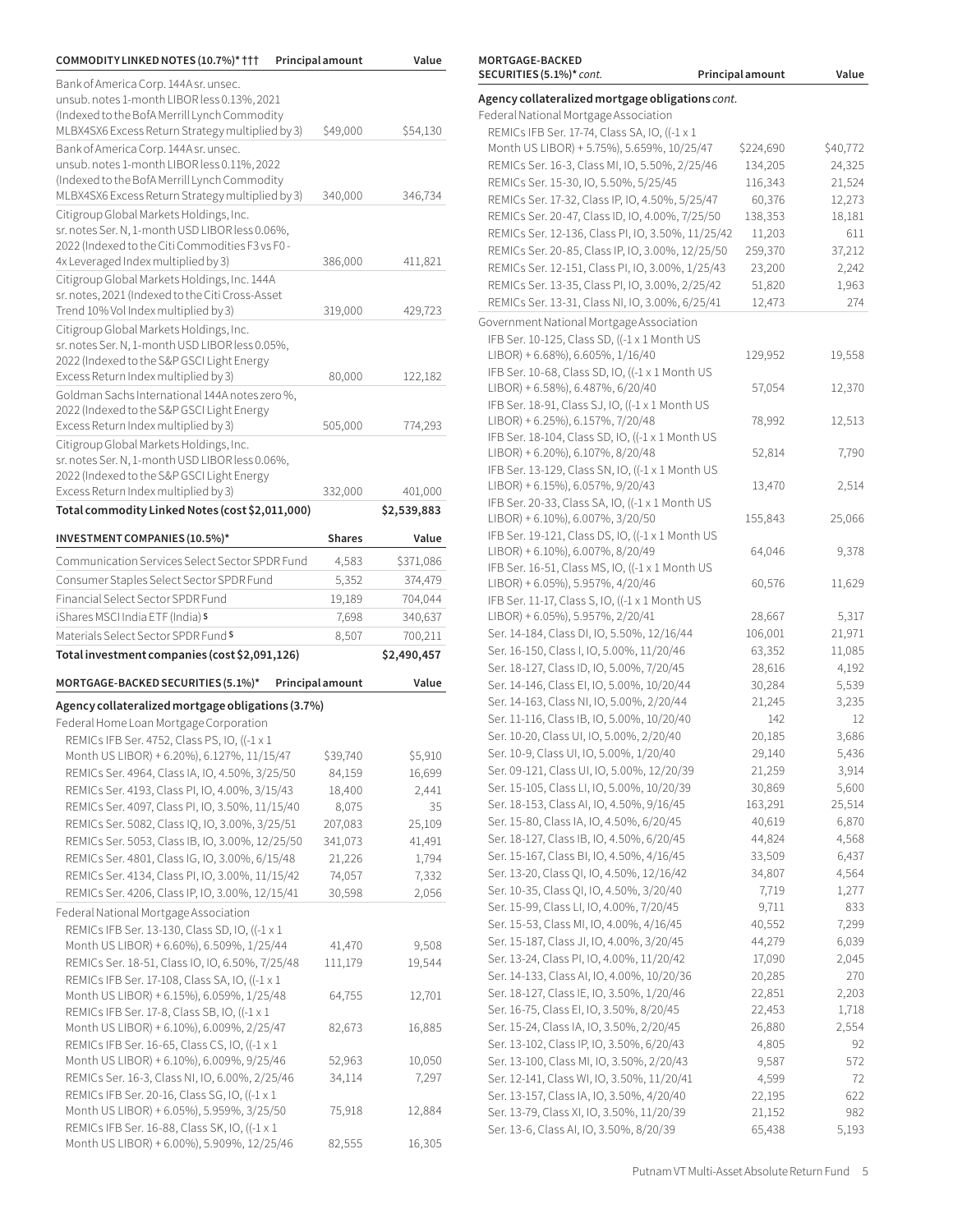| MORTGAGE-BACKED<br>SECURITIES (5.1%)* cont.                                                           | <b>Principal amount</b> | Value   |
|-------------------------------------------------------------------------------------------------------|-------------------------|---------|
| Agency collateralized mortgage obligations cont.                                                      |                         |         |
| Government National Mortgage Association                                                              |                         |         |
| Ser. 15-124, Class NI, IO, 3.50%, 6/20/39                                                             | \$23,708                | \$683   |
| Ser. 15-96, Class NI, IO, 3.50%, 1/20/39                                                              | 14,420                  | 254     |
| Ser. 13-23, Class IK, IO, 3.00%, 9/20/37                                                              | 20,037                  | 1,052   |
| Ser. 20-173, Class MI, IO, 2.50%, 11/20/50                                                            | 237,662                 | 29,411  |
| Ser. 17-H02, Class BI, IO, 2.441%, 1/20/67                                                            | 108,743                 | 8,253   |
| Ser. 18-H05, Class AI, IO, 2.389%, 2/20/68 W                                                          | 102,286                 | 9,525   |
| Ser. 17-H06, Class BI, IO, 2.366%, 2/20/67 W                                                          | 86,442                  | 6,681   |
| FRB Ser. 15-H16, Class XI, IO, 2.273%, 7/20/65 W                                                      | 69,477                  | 5,649   |
| Ser. 15-H20, Class CI, IO, 2.197%, 8/20/65 W                                                          | 130,125                 | 10,657  |
| Ser. 15-H24, Class HI, IO, 2.057%, 9/20/65 W                                                          | 261,590                 | 9,990   |
| FRB Ser. 16-H16, Class DI, IO, 2.01%, 6/20/66 W                                                       | 69,880                  | 5,401   |
| Ser. 15-H25, Class BI, IO, 1.964%, 10/20/65 W                                                         | 187,087                 | 13,994  |
| Ser. 15-H15, Class JI, IO, 1.951%, 6/20/65 W                                                          | 204,151                 | 16,250  |
| Ser. 15-H19, Class NI, IO, 1.902%, 7/20/65 W                                                          | 140,060                 | 10,112  |
| FRB Ser. 15-H11, Class CI, IO, 1.856%, 5/20/65 W                                                      | 273,960                 | 17,491  |
| Ser. 16-H02, Class BI, IO, 1.854%, 11/20/65 W                                                         | 236,604                 | 18,999  |
| Ser. 15-H18, Class IA, IO, 1.823%, 6/20/65 W                                                          | 55,719                  | 2,792   |
| Ser. 15-H10, Class CI, IO, 1.797%, 4/20/65 W                                                          | 119,670                 | 8,042   |
| Ser. 15-H26, Class GI, IO, 1.791%, 10/20/65 W                                                         | 151,465                 | 10,194  |
| Ser. 16-H03, Class AI, IO, 1.758%, 1/20/66 W                                                          | 111,491                 | 6,949   |
| Ser. 15-H09, Class AI, IO, 1.711%, 4/20/65 W                                                          | 153,287                 | 9,444   |
| Ser. 17-H14, Class DI, IO, 1.70%, 6/20/67 W                                                           | 220,106                 | 11,357  |
| Ser. 15-H09, Class BI, IO, 1.677%, 3/20/65 W                                                          | 153,755                 | 9,216   |
| Ser. 14-H21, Class AI, IO, 1.667%, 10/20/64 W                                                         | 143,446                 | 9,143   |
| Ser. 15-H25, Class AI, IO, 1.608%, 9/20/65 W                                                          | 205,706                 | 12,918  |
| Ser. 15-H10, Class EI, IO, 1.602%, 4/20/65 W                                                          | 74,489                  | 2,910   |
| Ser. 15-H24, Class BI, IO, 1.59%, 8/20/65 W                                                           | 260,030                 | 8,658   |
| Ser. 11-H15, Class AI, IO, 1.528%, 6/20/61 W                                                          | 60,017                  | 2,638   |
| Ser. 16-H04, Class KI, IO, 1.527%, 2/20/66 W                                                          | 74,972                  | 3,780   |
| Ser. 16-H08, Class GI, IO, 1.421%, 4/20/66 W                                                          | 150,056                 | 6,802   |
|                                                                                                       |                         | 887,192 |
| Commercial mortgage-backed securities (0.3%)                                                          |                         |         |
| GS Mortgage Securities Trust 144A FRB                                                                 |                         |         |
| Ser. 14-GC24, Class D, 4.669%, 9/10/47 W                                                              | 27,000                  | 16,740  |
| JPMBB Commercial Mortgage Securities Trust 144A                                                       |                         |         |
| FRB Ser. 13-C14, Class E, 4.723%, 8/15/46W                                                            | 16,000                  | 10,109  |
| JPMorgan Chase Commercial Mortgage Securities                                                         |                         |         |
| Trust Ser. 06-LDP9, Class AMS, 5.337%, 5/15/47                                                        | 10,006                  | 8,640   |
| ML-CFC Commercial Mortgage Trust 144A FRB                                                             |                         |         |
| Ser. 06-4, Class XC, IO, 1.391%, 12/12/49 W                                                           | 667                     | 2       |
| UBS-Barclays Commercial Mortgage Trust 144A                                                           |                         |         |
| Ser. 12-C2, Class F, 5.00%, 5/10/63 W                                                                 | 17,000                  | 1,156   |
| WF-RBS Commercial Mortgage Trust 144A                                                                 |                         |         |
| Ser. 11-C3, Class E, 5.00%, 3/15/44 W                                                                 | 30,000                  | 4,359   |
| Ser. 12-C7, Class F, 4.50%, 6/15/45 W                                                                 | 100,000                 | 21,260  |
|                                                                                                       |                         | 62,266  |
| Residential mortgage-backed securities (non-agency) (1.1%)<br>Citigroup Mortgage Loan Trust, Inc. FRB |                         |         |
| Ser. 07-AR5, Class 1A1A, 2.887%, 4/25/37W                                                             | 23,720                  | 23,702  |
| Countrywide Home Loans Mortgage Pass-Through                                                          |                         |         |
| Trust FRB Ser. 05-3, Class 1A1, (1 Month US                                                           |                         |         |
| LIBOR + 0.62%), 0.712%, 4/25/35                                                                       | 5,895                   | 5,122   |
| Federal Home Loan Mortgage Corporation 144A                                                           |                         |         |
| Seasoned Credit Risk Transfer Trust Ser. 19-4,                                                        |                         |         |
| Class M, 4.50%, 2/25/59 W                                                                             | 29,000                  | 30,428  |
| Structured Agency Credit Risk Trust REMICs FRB                                                        |                         |         |
| Ser. 20-HQA2, Class M2, (1 Month US LIBOR                                                             |                         |         |
| + 3.10%), 3.192%, 3/25/50                                                                             | 17,000                  | 17,254  |
|                                                                                                       |                         |         |

| MORTGAGE-BACKED<br>SECURITIES (5.1%)* cont.                                                                  |                    |              | <b>Principal amount</b> | Value                  |
|--------------------------------------------------------------------------------------------------------------|--------------------|--------------|-------------------------|------------------------|
| Residential mortgage-backed securities (non-agency) cont.                                                    |                    |              |                         |                        |
| Federal National Mortgage Association                                                                        |                    |              |                         |                        |
| Connecticut Avenue Securities FRB Ser. 16-C02,<br>Class 1B, (1 Month US LIBOR + 12.25%),                     |                    |              |                         |                        |
| 12.342%, 9/25/28<br>Connecticut Avenue Securities FRB Ser. 15-C04,                                           |                    |              | \$59,602                | \$74,151               |
| Class 1M2, (1 Month US LIBOR + 5.70%),<br>5.792%, 4/25/28                                                    |                    |              | 11,114                  | 11,774                 |
| Connecticut Avenue Securities FRB Ser. 17-C02,<br>Class 2B1, (1 Month US LIBOR + 5.50%),<br>5.592%, 9/25/29  |                    |              | 10,000                  | 10,873                 |
| Connecticut Avenue Securities FRB Ser. 15-C02.<br>Class 2M2, (1 Month US LIBOR + 4.00%),                     |                    |              |                         |                        |
| 4.092%, 5/25/25<br>Connecticut Avenue Securities FRB Ser. 17-C02,                                            |                    |              | 607                     | 613                    |
| Class 2M2, (1 Month US LIBOR + 3.65%),<br>3.742%, 9/25/29                                                    |                    |              | 30,948                  | 32,043                 |
| Connecticut Avenue Securities FRB Ser. 17-C03,<br>Class 1M2, (1 Month US LIBOR + 3.00%),                     |                    |              | 14,262                  |                        |
| 3.092%, 10/25/29<br>Connecticut Avenue Securities FRB Ser. 17-C06,<br>Class 2M2, (1 Month US LIBOR + 2.80%), |                    |              |                         | 14,700                 |
| 2.892%, 2/25/30<br>Connecticut Avenue Securities FRB Ser. 18-C05,                                            |                    |              | 6,106                   | 6,240                  |
| Class 1M2, (1 Month US LIBOR + 2.35%),<br>2.442%, 1/25/31                                                    |                    |              | 7,751                   | 7,841                  |
| Federal National Mortgage Association 144A<br>Connecticut Avenue Securities Trust FRB                        |                    |              |                         |                        |
| Ser. 20-R01, Class 1B1, (1 Month US LIBOR<br>+3.25%), 3.342%, 1/25/40                                        |                    |              | 10,000                  | 10,021                 |
| WaMu Mortgage Pass-Through Certificates Trust                                                                |                    |              |                         |                        |
| FRB Ser. 04-AR12, Class A2B, (1 Month US LIBOR                                                               |                    |              |                         |                        |
| +0.92%), 1.012%, 10/25/44                                                                                    |                    |              | 11,639                  | 11,445                 |
| Total mortgage-backed securities (cost \$1,392,236)                                                          |                    |              |                         | 256,207<br>\$1,205,665 |
|                                                                                                              |                    |              |                         |                        |
| WARRANTS (1.3%)* †                                                                                           | Expiration<br>date | Strike price | Warrants                | Value                  |
| Bank of Shanghai Co.,<br>Ltd. (China)                                                                        | 12/30/21           | \$0.00       | 7,100                   | \$9,017                |
| Focus Media Information<br>Technology Co., Ltd.                                                              |                    |              |                         |                        |
| (China)                                                                                                      | 4/12/23            | 0.00         | 2,300                   | 3,352                  |
| Foshan Haitian<br>Flavouring & Food Co.,                                                                     |                    |              |                         |                        |
| Ltd. (China)                                                                                                 | 5/11/22            | 0.00         | 910                     | 18,173                 |
| Frontken Corp. Bhd<br>(Malaysia)                                                                             | 5/3/26             | 0.00         | 1,650                   | 111                    |
| Jiangsu Hengli Hydraulic<br>Co., Ltd. 144A Class A                                                           |                    |              |                         |                        |
| (China)<br>Jiangsu Hengrui                                                                                   | 3/23/22            | 0.00         | 1,300                   | 17,298                 |
| Medicine Co.,<br>Ltd. (China)                                                                                | 4/12/22            | 0.00         | 620                     | 6,526                  |
| Maxscend                                                                                                     |                    |              |                         |                        |
| Microelectronics Co.,<br>Ltd. 144A (China)                                                                   | 7/29/22            | 0.00         | 300                     | 24,972                 |
| Offcn Education<br>Technology Co.,                                                                           |                    |              |                         |                        |
| Ltd. (China)                                                                                                 | 4/12/22            | 0.00         | 5,600                   | 18,117                 |
| RiseSun Real Estate<br>Development Co.,<br>Ltd. 144A                                                         |                    |              |                         |                        |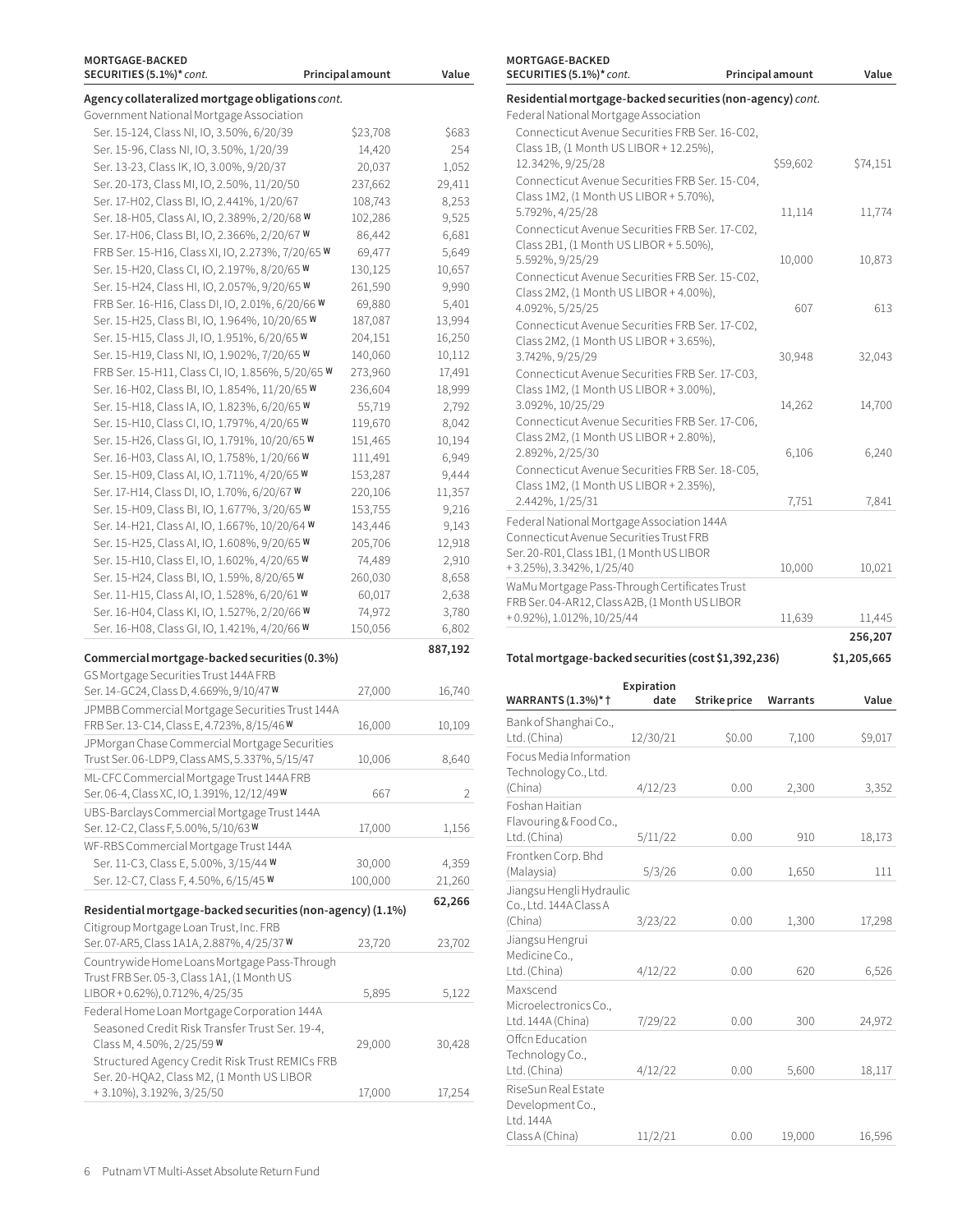| WARRANTS (1.3%)* † | Expiration |
|--------------------|------------|
|--------------------|------------|

| cont.                                                                          | date     | Strike price | Warrants | Value     |
|--------------------------------------------------------------------------------|----------|--------------|----------|-----------|
| Sany Heavy Industry Co.,                                                       |          |              |          |           |
| Ltd. 144A Class A (China)                                                      | 1/17/22  | \$0.00       | 11,500   | \$51,774  |
| Seazen Holdings Co.,<br>Ltd. (China)                                           | 6/3/22   | 0.00         | 1,700    | 10,952    |
| Shaanxi Coal Industry Co.,<br>Ltd. 144A (China)                                | 7/29/22  | 0.00         | 5,700    | 10,460    |
| Shandong Buchang<br>Pharmaceuticals Co.,<br>Ltd. 144A Class A, (China) 12/2/21 |          | 0.00         | 3,340    | 11,633    |
| Shenzhen Mindray<br><b>Bio-Medical Electronics</b>                             |          |              |          |           |
| Co., Ltd. (China)                                                              | 12/10/21 | 0.00         | 700      | 52,042    |
| Suofeiya Home<br>Collection 144A (China)                                       | 6/10/22  | 0.00         | 5,400    | 20,238    |
| Youngor Group Co.,<br>Ltd. 144A (China)                                        | 7/29/22  | 0.00         | 34,700   | 35,414    |
| Zhuzhou Kibing Group<br>Co., Ltd. 144A (China)                                 | 7/29/22  | 0.00         | 3,800    | 10,922    |
| Total warrants (cost \$314,507)                                                |          |              |          | \$317,597 |

| FOREIGN GOVERNMENT AND AGENCY<br>BONDS AND NOTES (0.6%)*                                   | <b>Principal amount</b> | Value     |
|--------------------------------------------------------------------------------------------|-------------------------|-----------|
| Buenos Aires (Province of) 144A sr. unsec.<br>unsub. notes 10.875%, 1/26/22                |                         |           |
| (Argentina) (In default) †                                                                 | \$33,333                | \$16,403  |
| Mexico (Government of) sr. unsec. bonds<br>5.55%, 1/21/45 (Mexico)                         | 44,000                  | 53,130    |
| Uruguay (Oriental Republic of) sr. unsec.<br>unsub. notes 4.375%, 10/27/27 (Uruguay)       | 70,000                  | 80,325    |
| Venezuela (Republic of) sr. unsec. notes<br>7.65%, 4/21/25 (Venezuela) (In default) †      | 12,000                  | 1,230     |
| Total foreign government and agency bonds<br>and notes (cost \$156,946)                    |                         | \$151,088 |
| ASSET-BACKED SECURITIES (0.6%)*                                                            | Principal amount        | Value     |
| 1Sharpe Mortgage Trust 144A FRB Ser. 20-1,<br>Class NOTE, (BBA LIBOR USD 3 Month + 2.90%), |                         |           |
| 3.047%, 7/25/24                                                                            | \$25,000                | \$25,000  |
| Mello Warehouse Securitization Trust 144A<br>FRB Ser. 20-1, Class A, (1 Month US LIBOR     |                         |           |
| + 0.90%), 0.992%, 10/25/53                                                                 | 25,000                  | 25,000    |
| FRB Ser. 20-2, Class A, (1 Month US LIBOR<br>+ 0.80%), 0.892%, 11/25/53                    | 25,000                  | 25,000    |
| Station Place Securitization Trust 144A<br>FRB Ser. 20-15, Class A, (1 Month US LIBOR      |                         |           |
| $+1.37\%$ , 1.461%, 12/10/21<br>FRB Ser. 21-6, Class A, (1 Month US LIBOR                  | 25,000                  | 25,000    |
| + 0.80%), 0.891%, 4/25/22<br>FRB Ser. 21-10, Class A, (1 Month US LIBOR                    | 25,000                  | 25,000    |
| + 0.75%), 0.854%, 8/8/22                                                                   | 25,000                  | 25,000    |
| Total asset-backed securities (cost \$150,000)                                             |                         | \$150,000 |
| CORPORATE BONDS AND NOTES (0.4%)*                                                          | Principal amount        | Value     |
| Enbridge, Inc. sr. unsec. unsub. bonds 4.25%,<br>12/1/26 (Canada)                          | \$20,000                | \$22,543  |
| Petrobras Global Finance BV company                                                        |                         |           |
| guaranty sr. unsec. unsub. notes 8.75%, 5/23/26<br>(Brazil)                                | 10,000                  | 12,845    |
| Petrobras Global Finance BV company                                                        |                         |           |

(Brazil) 21,000 23,704

guaranty sr. unsec. unsub. notes 6.25%, 3/17/24

| <b>CORPORATE BONDS</b><br>AND NOTES (0.4%)* cont.                                           |               | <b>Principal amount</b> |                    |          | Value              |
|---------------------------------------------------------------------------------------------|---------------|-------------------------|--------------------|----------|--------------------|
| Petrobras Global Finance BV company                                                         |               |                         |                    |          |                    |
| guaranty sr. unsec. unsub. notes 5.999%,                                                    |               |                         |                    |          |                    |
| 1/27/28 (Brazil)                                                                            |               |                         | \$15,000           |          | \$17,231           |
| Petroleos de Venezuela SA company                                                           |               |                         |                    |          |                    |
| guaranty sr. unsec. unsub. notes 5.375%,                                                    |               |                         |                    |          |                    |
| 4/12/27 (Venezuela) (In default) †                                                          |               |                         | 26,000             |          | 1,073              |
| Petroleos Mexicanos company guaranty<br>sr. unsec. notes 6.375%, 1/23/45 (Mexico)           |               |                         | 10,000             |          | 8,600              |
| Petroleos Mexicanos company guaranty                                                        |               |                         |                    |          |                    |
| sr. unsec. unsub. notes 6.50%, 3/13/27 (Mexico)                                             |               |                         | 18,000             |          | 19,195             |
| Total corporate bonds and notes (cost \$104,946)                                            |               |                         |                    |          | \$105,191          |
| <b>PURCHASED OPTIONS</b>                                                                    | Expiration    |                         |                    |          |                    |
| OUTSTANDING (0.0%)*                                                                         | date/         | Notional                |                    | Contract |                    |
| Counterparty                                                                                | strike price  | amount                  |                    | amount   | Value              |
| Goldman Sachs International                                                                 |               |                         |                    |          |                    |
| EUR/USD (Put)                                                                               | Aug-21/\$1.18 | 1,319,384 EUR 1,112,700 |                    |          | \$7,602            |
| Morgan Stanley & Co. International PLC                                                      |               |                         |                    |          |                    |
| GBP/USD (Put)                                                                               | Aug-21/1.37   | 658,036 GBP             |                    | 475,700  | 3,862              |
| Total purchased options outstanding (cost \$7,858)                                          |               |                         |                    |          | \$11,464           |
|                                                                                             |               | Principal amount/       |                    |          |                    |
| SHORT-TERM INVESTMENTS (63.6%)*                                                             |               |                         | shares             |          | Value              |
| Putnam Cash Collateral Pool, LLC 0.09% d                                                    |               | Shares                  | 704,750            |          | 704,750            |
| Putnam Short Term Investment Fund                                                           |               |                         |                    |          |                    |
| $ClassP0.09\%$                                                                              |               | Shares 9,910,234        |                    |          | 9,910,234          |
| Barclays Bank PLC CCP asset backed                                                          |               |                         |                    |          |                    |
| commercial paper 0.170%, 7/22/21<br>FMS Wertmanagement commercial                           |               |                         | \$250,000          |          | \$249,986          |
| paper 0.100%, 10/4/21                                                                       |               |                         | 250,000            |          | 249,931            |
| Lloyds Bank PLC commercial paper                                                            |               |                         |                    |          |                    |
| 0.140%, 7/1/21                                                                              |               |                         | 250,000            |          | 250,000            |
| Manhattan Asset Funding Co., LLC asset backed                                               |               |                         |                    |          |                    |
| commercial paper 0.140%, 7/1/21                                                             |               |                         | 250,000            |          | 249,999            |
| Matchpoint Finance PLC asset backed<br>commercial paper 0.110%, 9/20/21                     |               |                         |                    |          | 249,934            |
| Mitsubishi UFJ Trust & Banking Corp./NY                                                     |               |                         | 250,000            |          |                    |
| commercial paper 0.200%, 8/5/21                                                             |               |                         | 250,000            |          | 249,980            |
| NRW.Bank commercial paper 0.090%, 7/26/21                                                   |               |                         | 250,000            |          | 249,986            |
| Old Line Funding, LLC asset backed commercial                                               |               |                         |                    |          |                    |
| paper 0.040%, 7/26/21                                                                       |               |                         | 250,000            |          | 249,984            |
| Skandinaviska Enskilda Banken AB commercial                                                 |               |                         |                    |          |                    |
| paper 0.070%, 9/8/21                                                                        |               |                         | 250,000            |          | 249,958            |
| Societe Generale SA commercial paper 0.110%,<br>8/24/21                                     |               |                         | 250,000            |          | 249,971            |
| Sumitomo Mitsui Trust Bank Ltd. commercial                                                  |               |                         |                    |          |                    |
| paper 0.100%, 9/2/21                                                                        |               |                         | 250,000            |          | 249,969            |
| Swedbank AB commercial paper 0.090%, 9/7/21                                                 |               |                         | 250,000            |          | 249,960            |
| Victory Receivables Corp. asset backed                                                      |               |                         |                    |          |                    |
| commercial paper 0.070%, 7/20/21                                                            |               |                         | 250,000            |          | 249,988            |
| U.S. Treasury Bills 0.026%, 10/14/21 # △§                                                   |               |                         | 600,000            |          | 599,917            |
| U.S. Treasury Bills 0.023%, 7/20/21 # $\Delta$ §<br>U.S. Treasury Bills 0.024%, 8/5/21 # △§ |               |                         | 200,000<br>200,000 |          | 199,995<br>199,991 |
| U.S. Treasury Cash Management Bills 0.028%,                                                 |               |                         |                    |          |                    |
| 10/5/21 $\Delta$ §                                                                          |               |                         | 100,000            |          | 99,988             |
| U.S. Treasury Cash Management Bills 0.023%,                                                 |               |                         |                    |          |                    |

9/28/21 # ∆ § 100,000 99,990 **Total short-term investments (cost \$15,064,525) \$15,064,511 Total investments (cost \$29,416,833) \$30,998,558**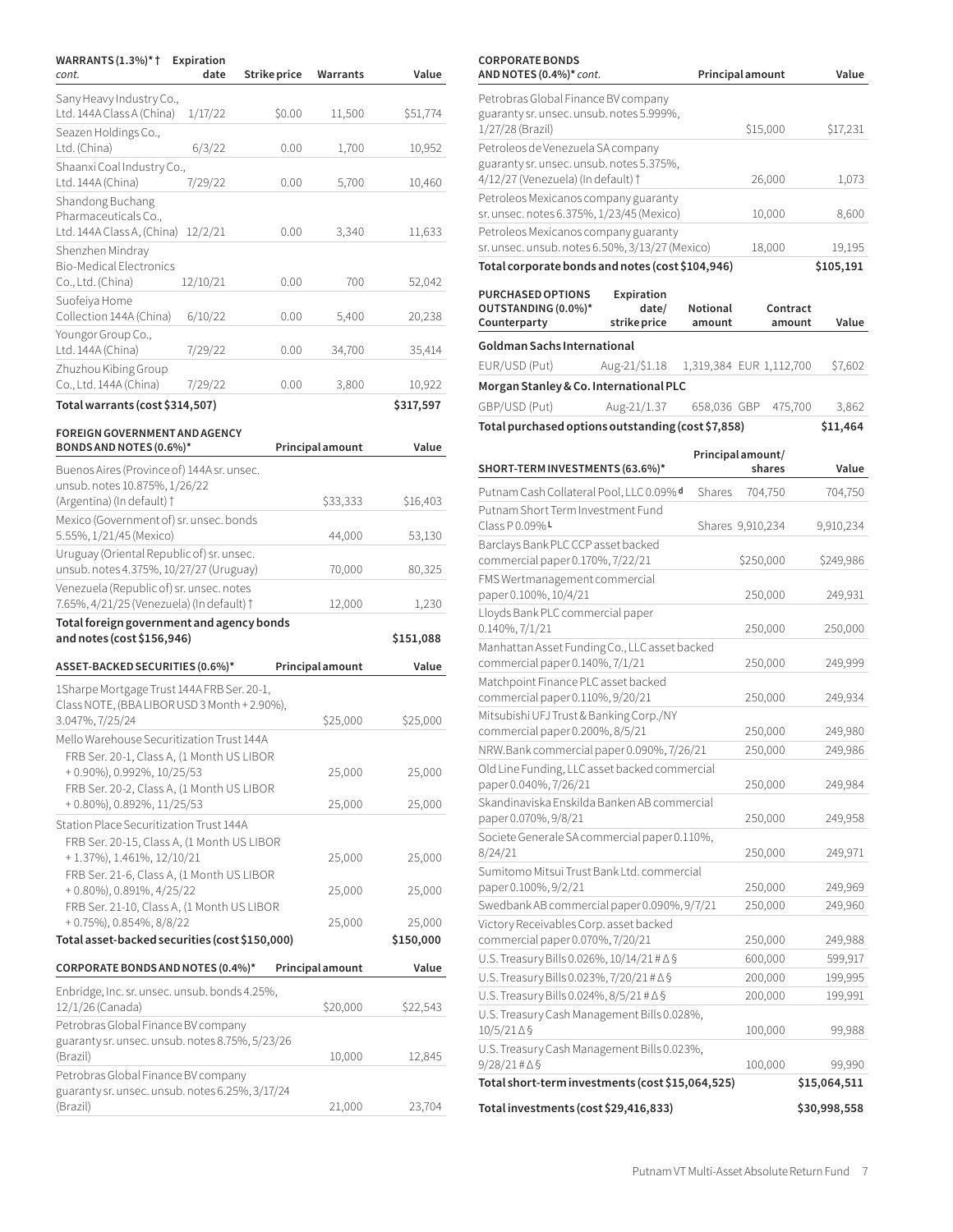#### **Key to holding's currency abbreviations**

- AUD Australian Dollar
- CAD Canadian Dollar
- CHF Swiss Franc
- EUR Euro
- GBP British Pound
- NOK Norwegian Krone
- NZD New Zealand Dollar
- SEK Swedish Krona

#### **Key to holding's abbreviations**

- ADR American Depository Receipts: represents ownership of foreign securities on deposit with a custodian bank
- ETF Exchange Traded Fund
- FRB Floating Rate Bonds: the rate shown is the current interest rate at the close of the reporting period. Rates may be subject to a cap or floor. For certain securities, the rate may represent a fixed rate currently in place at the close of the reporting period.
- GDR Global Depository Receipts: represents ownership of foreign securities on deposit with a custodian bank
- IFB Inverse Floating Rate Bonds, which are securities that pay interest rates that vary inversely to changes in the market interest rates. As interest rates rise, inverse floaters produce less current income. The rate shown is the current interest rate at the close of the reporting period. Rates may be subject to a cap or floor.
- IO Interest Only
- PJSC Public Joint Stock Company
- PO Principal Only
- SPDR S&P Depository Receipts
- TBA To Be Announced Commitments

#### **Notes to the fund's portfolio**

Unless noted otherwise, the notes to the fund's portfolio are for the close of the fund's reporting period, which ran from January 1, 2021 through June 30 2021 (the reporting period). Within the following notes to the portfolio, references to "Putnam Management" represent Putnam Investment Management, LLC, the fund's manager, an indirect wholly-owned subsidiary of Putnam Investments, LLC and references to "ASC 820" represent Accounting Standards Codification 820 *Fair Value Measurements and Disclosures*.

- \* Percentages indicated are based on net assets of \$23,690,847.
- ††† The value of the commodity linked notes, which are marked to market daily, may be based on a multiple of the performance of the index. The multiple (or leverage) will increase the volatility of the note's value relative to the change in the underlying index.
- † This security is non-income-producing.
- # This security, in part or in entirety, was pledged and segregated with the broker to cover margin requirements for futures contracts at the close of the reporting period. Collateral at period end totaled \$313,946 and is included in Investments in securities on the Statement of assets and liabilities (Notes 1 and 8).
- ∆ This security, in part or in entirety, was pledged and segregated with the custodian for collateral on certain derivative contracts at the close of the reporting period. Collateral at period end totaled \$607.939 and is included in Investments in securities on the Statement of assets and liabilities (Notes 1 and 8).
- § This security, in part or in entirety, was pledged and segregated with the custodian for collateral on the initial margin on certain centrally cleared derivative contracts at the close of the reporting period. Collateral at period end totaled \$232,981 and is included in Investments in securities on the Statement of assets and liabilities (Notes 1 and 8).
- **<sup>d</sup>** Affiliated company. See Notes 1 and 5 to the financial statements regarding securities lending. The rate quoted in the security description is the annualized 7-day yield of the fund at the close of the reporting period.
- **<sup>F</sup>** This security is valued by Putnam Management at fair value following procedures approved by the Trustees. Securities are classified as Level 3 for ASC 820 based on the securities' valuation inputs (Note 1).
- **<sup>L</sup>** Affiliated company (Note 5). The rate quoted in the security description is the annualized 7-day yield of the fund at the close of the reporting period.
- **<sup>S</sup>** Security on loan, in part or in entirety, at the close of the reporting period (Note 1).
- **<sup>W</sup>** The rate shown represents the weighted average coupon associated with the underlying mortgage pools. Rates may be subject to a cap or floor.

At the close of the reporting period, the fund maintained liquid assets totaling \$9,867,288 to cover certain derivative contracts and delayed delivery securities.

Unless otherwise noted, the rates quoted in Short-term investments security descriptions represent the weighted average yield to maturity.

Debt obligations are considered secured unless otherwise indicated.

144A after the name of an issuer represents securities exempt from registration under Rule 144A of the Securities Act of 1933, as amended. These securities may be resold in transactions exempt from registration, normally to qualified institutional buyers.

See Note 1 to the financial statements regarding TBA commitments.

The dates shown on debt obligations are the original maturity dates.

| FORWARD CURRENCY CONTRACTS at 6/30/21 (aggregate face value \$14,654,870) (Unaudited) |                      |          | Unrealized |          |            |                |
|---------------------------------------------------------------------------------------|----------------------|----------|------------|----------|------------|----------------|
|                                                                                       |                      | Contract | Delivery   |          | Aggregate  | appreciation/  |
| Counterparty                                                                          | Currency             | type*    | date       | Value    | face value | (depreciation) |
| Bank of America N.A.                                                                  |                      |          |            |          |            |                |
|                                                                                       | <b>British Pound</b> | Buy      | 9/15/21    | \$39,569 | \$40,465   | \$ (896)       |
|                                                                                       | Canadian Dollar      | Sell     | 7/21/21    | 125,362  | 125,980    | 618            |
|                                                                                       | Euro                 | Buy      | 9/15/21    | 278,957  | 289,780    | (10, 823)      |
|                                                                                       | Hong Kong Dollar     | Sell     | 8/18/21    | 11,567   | 11,564     | (3)            |
|                                                                                       | Japanese Yen         | Sell     | 8/18/21    | 65,675   | 66,843     | 1,168          |
|                                                                                       | Swedish Krona        | Buy      | 9/15/21    | 44,573   | 44,951     | (378)          |
| <b>Barclays Bank PLC</b>                                                              |                      |          |            |          |            |                |
|                                                                                       | Australian Dollar    | Buy      | 7/21/21    | 130,654  | 135,140    | (4,486)        |
|                                                                                       | <b>British Pound</b> | Buy      | 9/15/21    | 4,289    | 5,872      | (1, 583)       |
|                                                                                       | Canadian Dollar      | Sell     | 7/21/21    | 52,275   | 49,061     | (3, 214)       |
|                                                                                       | Euro                 | Sell     | 9/15/21    | 195,947  | 201,477    | 5,530          |
|                                                                                       | Japanese Yen         | Buy      | 8/18/21    | 91,043   | 92,665     | (1,622)        |
|                                                                                       | Swedish Krona        | Buy      | 9/15/21    | 79,442   | 82,272     | (2,830)        |
| Citibank, N.A.                                                                        |                      |          |            |          |            |                |
|                                                                                       | Australian Dollar    | Buy      | 7/21/21    | 58,577   | 60,678     | (2,101)        |
|                                                                                       | <b>British Pound</b> | Buy      | 9/15/21    | 51,052   | 52,197     | (1, 145)       |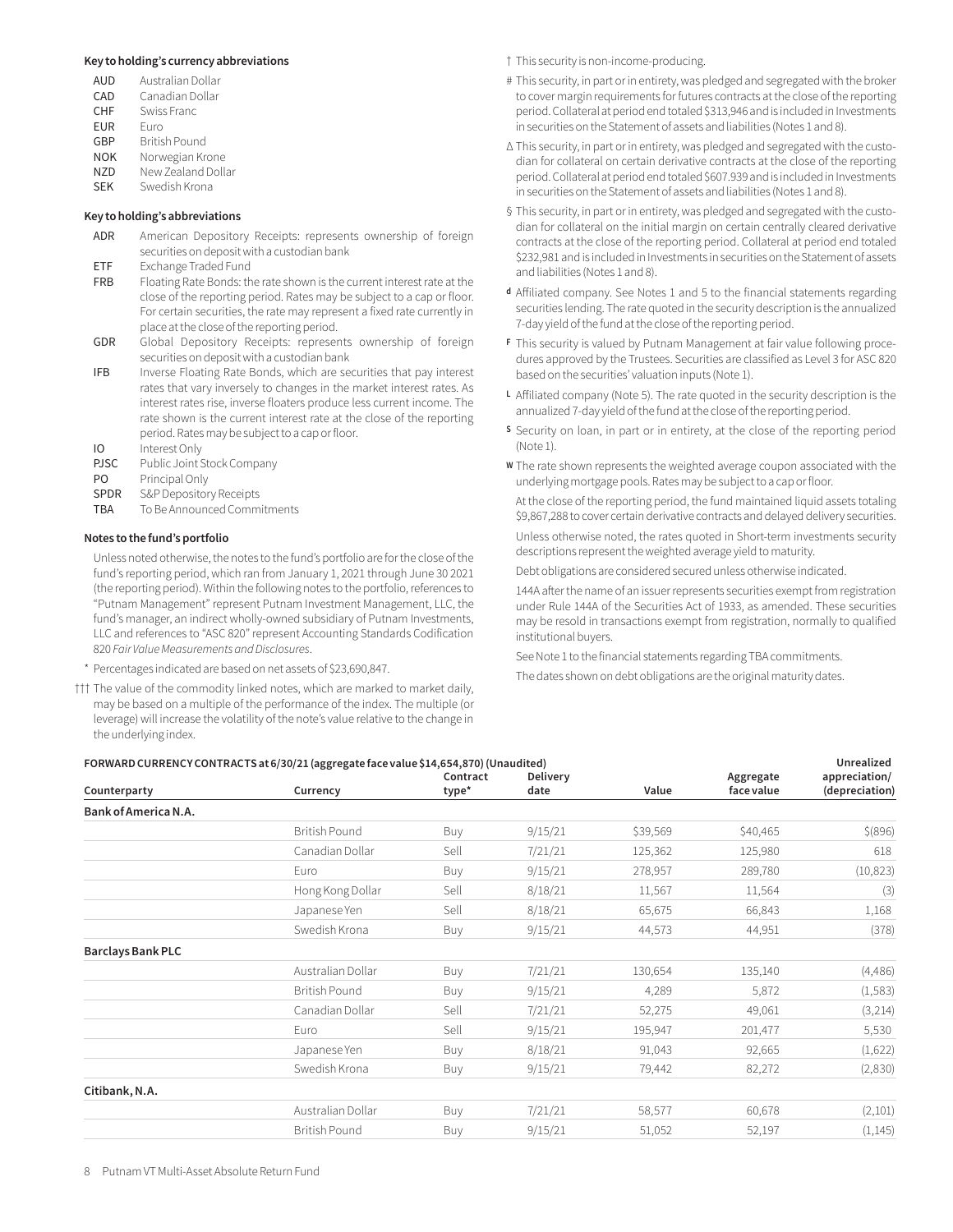| FORWARD CURRENCY CONTRACTS at 6/30/21 (aggregate face value \$14,654,870) (Unaudited) cont. |                      | Contract | <b>Delivery</b> |         | Aggregate  | Unrealized<br>appreciation/ |
|---------------------------------------------------------------------------------------------|----------------------|----------|-----------------|---------|------------|-----------------------------|
| Counterparty                                                                                | Currency             | type*    | date            | Value   | face value | (depreciation)              |
| Citibank, N.A. cont.                                                                        |                      |          |                 |         |            |                             |
|                                                                                             | Canadian Dollar      | Sell     | 7/21/21         | \$1,856 | \$2,433    | \$577                       |
|                                                                                             | Euro                 | Sell     | 9/15/21         | 43,346  | 44,576     | 1,230                       |
|                                                                                             | Japanese Yen         | Sell     | 8/18/21         | 84,589  | 86,098     | 1,509                       |
|                                                                                             | New Zealand Dollar   | Sell     | 7/21/21         | 32,013  | 32,286     | 273                         |
| Credit Suisse International                                                                 |                      |          |                 |         |            |                             |
|                                                                                             | Australian Dollar    | Sell     | 7/21/21         | 39,901  | 39,872     | (29)                        |
|                                                                                             | <b>British Pound</b> | Sell     | 9/15/21         | 153,295 | 156,658    | 3,363                       |
|                                                                                             | Canadian Dollar      | Sell     | 7/21/21         | 59,616  | 61,223     | 1,607                       |
|                                                                                             | Euro                 | Sell     | 9/15/21         | 106,405 | 109,418    | 3,013                       |
| Goldman Sachs International                                                                 |                      |          |                 |         |            |                             |
|                                                                                             | Australian Dollar    | Buy      | 7/21/21         | 113,178 | 118,244    | (5,066)                     |
|                                                                                             | <b>British Pound</b> | Buy      | 9/15/21         | 883,661 | 905,400    | (21, 739)                   |
|                                                                                             | Canadian Dollar      | Sell     | 7/21/21         | 48,967  | 66,465     | 17,498                      |
|                                                                                             | Euro                 | Buy      | 9/15/21         | 514,330 | 519,899    | (5, 569)                    |
|                                                                                             | Japanese Yen         | Sell     | 8/18/21         | 466,340 | 472,429    | 6,089                       |
|                                                                                             | New Zealand Dollar   | Sell     | 7/21/21         | 424,488 | 429,842    | 5,354                       |
|                                                                                             | Norwegian Krone      | Buy      | 9/15/21         | 266,478 | 272,331    | (5,853)                     |
|                                                                                             | Swedish Krona        | Buy      | 9/15/21         | 347,969 | 360,428    | (12, 459)                   |
|                                                                                             | Swiss Franc          | Sell     | 9/15/21         | 137,313 | 140,202    | 2,889                       |
| HSBC Bank USA, National Association                                                         |                      |          |                 |         |            |                             |
|                                                                                             | Australian Dollar    | Buy      | 7/21/21         | 47,401  | 50,604     | (3,203)                     |
|                                                                                             | <b>British Pound</b> | Buy      | 9/15/21         | 47,870  | 48,608     | (738)                       |
|                                                                                             | Canadian Dollar      | Buy      | 7/21/21         | 195,303 | 193,568    | 1,735                       |
|                                                                                             | Euro                 | Buy      | 9/15/21         | 178,727 | 183,785    | (5,058)                     |
|                                                                                             | Hong Kong Dollar     | Sell     | 8/18/21         | 29,548  | 29,541     | (7)                         |
|                                                                                             | Japanese Yen         | Buy      | 8/18/21         | 4,199   | 4,925      | (726)                       |
|                                                                                             | New Zealand Dollar   | Buy      | 7/21/21         | 39,213  | 40,440     | (1,227)                     |
|                                                                                             | Swiss Franc          | Buy      | 9/15/21         | 36,494  | 36,491     | 3                           |
| JPMorgan Chase Bank N.A.                                                                    |                      |          |                 |         |            |                             |
|                                                                                             | Australian Dollar    | Buy      | 7/21/21         | 78,152  | 80,570     | (2,418)                     |
|                                                                                             | <b>British Pound</b> | Buy      | 9/15/21         | 185,255 | 189,344    | (4,089)                     |
|                                                                                             | Canadian Dollar      | Sell     | 7/21/21         | 100,676 | 97,855     | (2,821)                     |
|                                                                                             | Euro                 | Sell     | 9/15/21         | 416,000 | 423,532    | 7,532                       |
|                                                                                             | Japanese Yen         | Sell     | 8/18/21         | 171,956 | 174,402    | 2,446                       |
|                                                                                             | New Zealand Dollar   | Sell     | 7/21/21         | 31,943  | 32,208     | 265                         |
|                                                                                             | Norwegian Krone      | Buy      | 9/15/21         | 201,673 | 209,028    | (7, 355)                    |
|                                                                                             | Swedish Krona        | Sell     | 9/15/21         | 80,576  | 79,875     | (701)                       |
|                                                                                             | Swiss Franc          | Sell     | 9/15/21         | 105,584 | 110,632    | 5,048                       |
| Morgan Stanley & Co. International PLC                                                      |                      |          |                 |         |            |                             |
|                                                                                             | Australian Dollar    | Sell     |                 |         |            | 792                         |
|                                                                                             |                      |          | 7/21/21         | 39,751  | 40,543     |                             |
|                                                                                             | British Pound        | Buy      | 9/15/21         | 761,080 | 774,418    | (13, 338)                   |
|                                                                                             | Canadian Dollar      | Sell     | 7/21/21         | 16,941  | 25,072     | 8,131                       |
|                                                                                             | Euro                 | Buy      | 9/15/21         | 103,317 | 109,174    | (5,857)                     |
|                                                                                             | Hong Kong Dollar     | Sell     | 8/18/21         | 29,806  | 29,798     | (8)                         |
|                                                                                             | Japanese Yen         | Buy      | 8/18/21         | 261,626 | 267,471    | (5,845)                     |
|                                                                                             | New Zealand Dollar   | Sell     | 7/21/21         | 106,664 | 108,567    | 1,903                       |
|                                                                                             | Norwegian Krone      | Buy      | 9/15/21         | 109,730 | 112,303    | (2, 573)                    |
|                                                                                             | Swedish Krona        | Buy      | 9/15/21         | 351,862 | 364,447    | (12, 585)                   |
|                                                                                             | Swiss Franc          | Sell     | 9/15/21         | 98,328  | 101,361    | 3,033                       |
| NatWest Markets PLC                                                                         |                      |          |                 |         |            |                             |
|                                                                                             | Australian Dollar    | Sell     | 7/21/21         | 37,951  | 37,886     | (65)                        |
|                                                                                             | British Pound        | Buy      | 9/15/21         | 119,675 | 122,382    | (2,707)                     |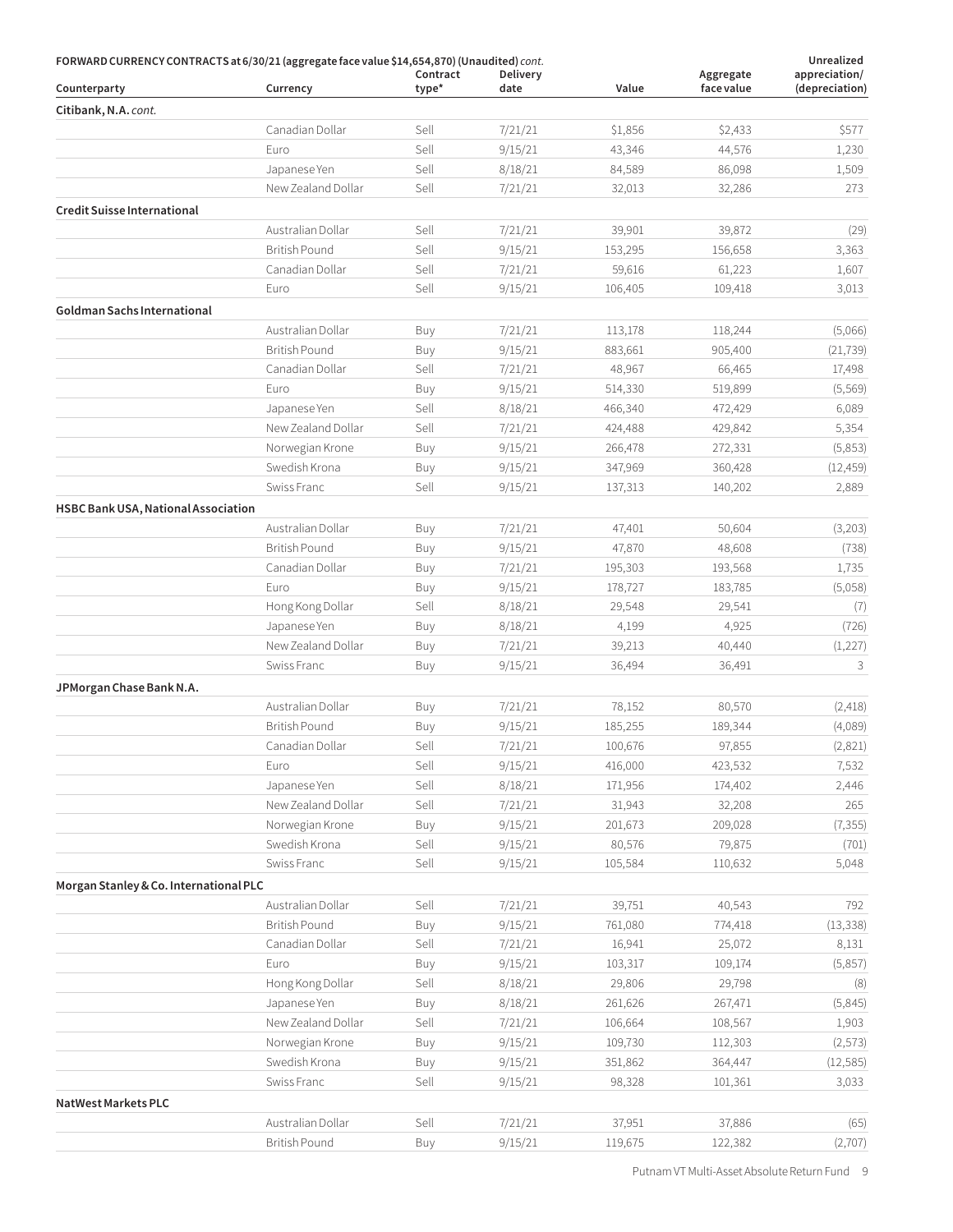| FORWARD CURRENCY CONTRACTS at 6/30/21 (aggregate face value \$14,654,870) (Unaudited) cont. |                      | Contract | Delivery |           | Aggregate  | Unrealized<br>appreciation/ |
|---------------------------------------------------------------------------------------------|----------------------|----------|----------|-----------|------------|-----------------------------|
| Counterparty                                                                                | Currency             | type*    | date     | Value     | face value | (depreciation)              |
| NatWest Markets PLC cont.                                                                   |                      |          |          |           |            |                             |
|                                                                                             | Canadian Dollar      | Sell     | 7/21/21  | \$109,066 | \$108,717  | \$ (349)                    |
|                                                                                             | Euro                 | Sell     | 9/15/21  | 124,574   | 123,230    | (1, 344)                    |
|                                                                                             | Japanese Yen         | Sell     | 8/18/21  | 41,757    | 41,940     | 183                         |
|                                                                                             | New Zealand Dollar   | Sell     | 7/21/21  | 137,488   | 135,273    | (2,215)                     |
|                                                                                             | Swedish Krona        | Buy      | 9/15/21  | 40,142    | 41,574     | (1, 432)                    |
| State Street Bank and Trust Co.                                                             |                      |          |          |           |            |                             |
|                                                                                             | Australian Dollar    | Buy      | 7/21/21  | 76,652    | 82,704     | (6,052)                     |
|                                                                                             | <b>British Pound</b> | Buy      | 9/15/21  | 17,433    | 22,267     | (4,834)                     |
|                                                                                             | Canadian Dollar      | Sell     | 7/21/21  | 138,107   | 149,023    | 10,916                      |
|                                                                                             | Euro                 | Buy      | 9/15/21  | 237,986   | 249,500    | (11, 514)                   |
|                                                                                             | Hong Kong Dollar     | Sell     | 8/18/21  | 252,047   | 251,968    | (79)                        |
|                                                                                             | Japanese Yen         | Sell     | 8/18/21  | 1,210,730 | 1,229,925  | 19,195                      |
|                                                                                             | New Zealand Dollar   | Sell     | 7/21/21  | 242,544   | 243,694    | 1,150                       |
|                                                                                             | Norwegian Krone      | Buy      | 9/15/21  | 179,878   | 180,990    | (1, 112)                    |
|                                                                                             | Swedish Krona        | Buy      | 9/15/21  | 33,898    | 35,098     | (1,200)                     |
|                                                                                             | Swiss Franc          | Sell     | 9/15/21  | 94,213    | 100,575    | 6,362                       |
| <b>Toronto-Dominion Bank</b>                                                                |                      |          |          |           |            |                             |
|                                                                                             | Australian Dollar    | Buy      | 7/21/21  | 39,151    | 40,282     | (1, 131)                    |
|                                                                                             | <b>British Pound</b> | Sell     | 9/15/21  | 108,746   | 111,300    | 2,554                       |
|                                                                                             | Canadian Dollar      | Sell     | 7/21/21  | 36,704    | 38,862     | 2,158                       |
|                                                                                             | Euro                 | Sell     | 9/15/21  | 103,792   | 106,730    | 2,938                       |
|                                                                                             | Hong Kong Dollar     | Sell     | 8/18/21  | 36,182    | 36,171     | (11)                        |
|                                                                                             | Japanese Yen         | Buy      | 8/18/21  | 208,267   | 212,174    | (3,907)                     |
|                                                                                             | Norwegian Krone      | Buy      | 9/15/21  | 203,079   | 211,228    | (8, 149)                    |
|                                                                                             | Swedish Krona        | Buy      | 9/15/21  | 9,296     | 9,628      | (332)                       |
| <b>UBSAG</b>                                                                                |                      |          |          |           |            |                             |
|                                                                                             | Australian Dollar    | Buy      | 7/21/21  | 257,558   | 265,933    | (8, 375)                    |
|                                                                                             | <b>British Pound</b> | Sell     | 9/15/21  | 46,901    | 47,851     | 950                         |
|                                                                                             | Canadian Dollar      | Sell     | 7/21/21  | 29,364    | 31,052     | 1,688                       |
|                                                                                             | Euro                 | Buy      | 9/15/21  | 406,500   | 417,935    | (11, 435)                   |
|                                                                                             | Hong Kong Dollar     | Sell     | 8/18/21  | 10,974    | 10,977     | 3                           |
|                                                                                             | Japanese Yen         | Buy      | 8/18/21  | 524,264   | 535,404    | (11, 140)                   |
|                                                                                             | New Zealand Dollar   | Sell     | 7/21/21  | 186,347   | 186,971    | 624                         |
|                                                                                             | Norwegian Krone      | Buy      | 9/15/21  | 15,103    | 15,600     | (497)                       |
|                                                                                             | Swedish Krona        | Buy      | 9/15/21  | 81,137    | 84,057     | (2,920)                     |
| WestPac Banking Corp.                                                                       |                      |          |          |           |            |                             |
|                                                                                             | <b>British Pound</b> | Sell     | 9/15/21  | 18,677    | 18,995     | 318                         |
|                                                                                             | Canadian Dollar      | Sell     | 7/21/21  | 9,035     | 8,907      | (128)                       |
|                                                                                             | Euro                 | Sell     | 9/15/21  | 13,538    | 13,922     | 384                         |
|                                                                                             | Japanese Yen         | Sell     | 8/18/21  | 11,670    | 11,880     | 210                         |
|                                                                                             | New Zealand Dollar   | Sell     | 7/21/21  | 86,254    | 86,954     | 700                         |
| Unrealized appreciation                                                                     |                      |          |          |           |            | 131,939                     |
| Unrealized (depreciation)                                                                   |                      |          |          |           |            | (229, 273)                  |
| Total                                                                                       |                      |          |          |           |            | \$(97, 334)                 |

\* The exchange currency for all contracts listed is the United States Dollar.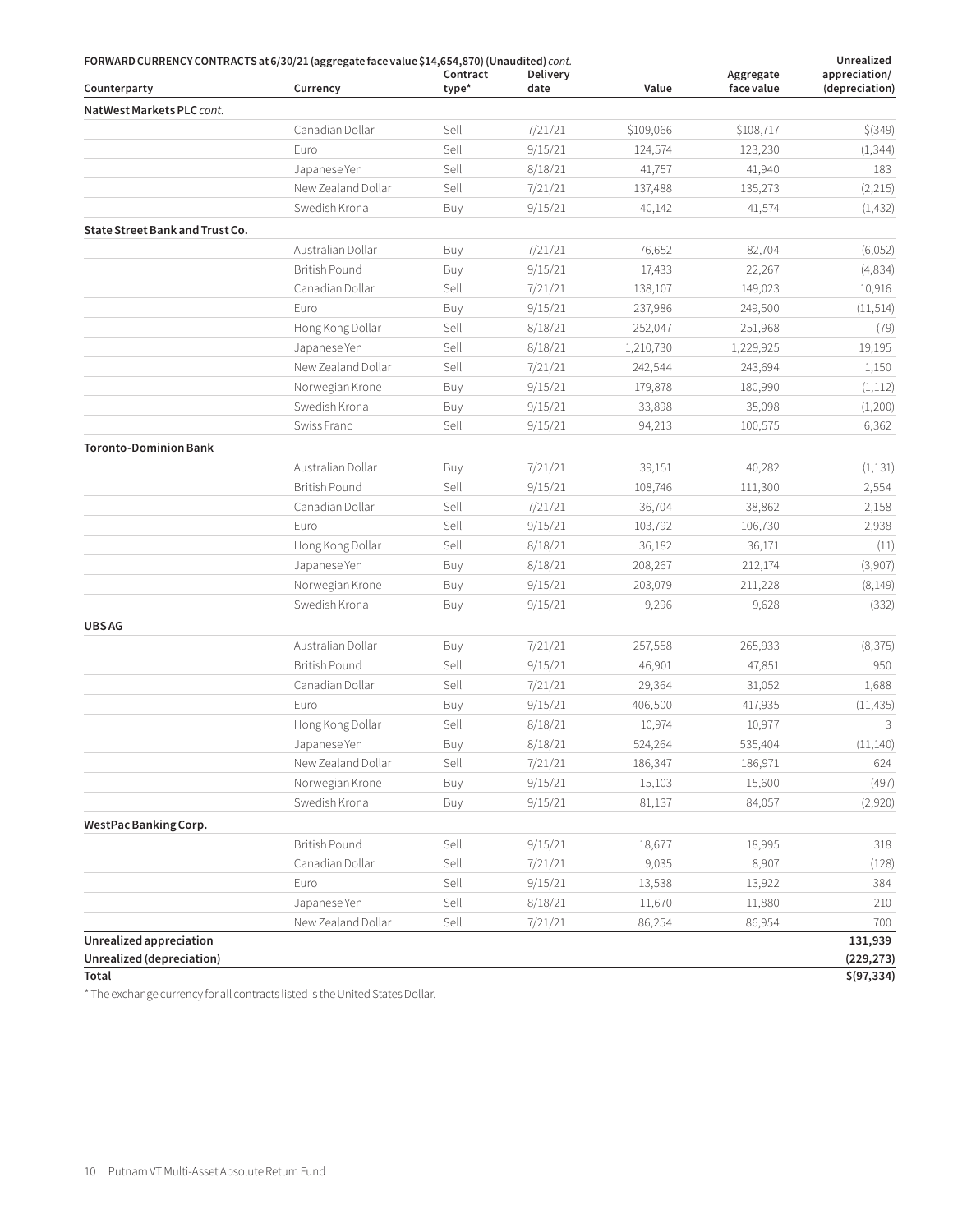| FUTURES CONTRACTS OUTSTANDING at 6/30/21 (Unaudited)                                                                                                                              | Number of<br>contracts | Notional<br>amount              | Value                     | Expiration<br>date                  | Unrealized<br>appreciation/<br>(depreciation) |
|-----------------------------------------------------------------------------------------------------------------------------------------------------------------------------------|------------------------|---------------------------------|---------------------------|-------------------------------------|-----------------------------------------------|
| MSCI EAFE Index (Long)                                                                                                                                                            | $\overline{2}$         | \$232,631                       | \$230,410                 | Sep-21                              | \$ (5,929)                                    |
| MSCI Emerging Markets Index (Long)                                                                                                                                                | 11                     | 757,432                         | 750,640                   | Sep-21                              | (3,053)                                       |
| NASDAQ 100 Index E-Mini (Long)                                                                                                                                                    | $\overline{2}$         | 582,192                         | 581,960                   | Sep-21                              | 23,878                                        |
| Russell 2000 Index E-Mini (Long)                                                                                                                                                  | 3                      | 346,582                         | 346,170                   | Sep-21                              | 295                                           |
| S&P 500 Index E-Mini (Short)                                                                                                                                                      | 10                     | 2,145,900                       | 2,144,300                 | Sep-21                              | (29, 879)                                     |
| U.S. Treasury Note 2 yr (Short)                                                                                                                                                   | 20                     | 4,406,406                       | 4,406,406                 | Sep-21                              | 7,603                                         |
| U.S. Treasury Note 5 yr (Short)                                                                                                                                                   | 34                     | 4,196,609                       | 4,196,609                 | Sep-21                              | 12,673                                        |
| U.S. Treasury Note 10 yr (Long)                                                                                                                                                   | 85                     | 11,262,500                      | 11,262,500                | Sep-21                              | 42,403                                        |
| U.S. Treasury Note Ultra 10 yr (Long)                                                                                                                                             | 14                     | 2,060,844                       | 2,060,844                 | Sep-21                              | 30,156                                        |
| Unrealized appreciation                                                                                                                                                           |                        |                                 |                           |                                     | 117,008                                       |
| Unrealized (depreciation)                                                                                                                                                         |                        |                                 |                           |                                     | (38, 861)                                     |
| Total                                                                                                                                                                             |                        |                                 |                           |                                     | \$78,147                                      |
| WRITTEN OPTIONS OUTSTANDING at 6/30/21 (premiums \$7,847) (Unaudited)<br>Counterparty                                                                                             |                        | Expiration<br>date/strike price | <b>Notional</b><br>amount | Contract<br>amount                  | Value                                         |
| Goldman Sachs International                                                                                                                                                       |                        |                                 |                           |                                     |                                               |
| EUR/USD (Call)                                                                                                                                                                    |                        | Aug-21/\$1.21                   | \$1,319,384               | <b>EUR</b><br>\$1,112,700           | \$2,613                                       |
| Morgan Stanley & Co. International PLC                                                                                                                                            |                        |                                 |                           |                                     |                                               |
| GBP/USD (Call)                                                                                                                                                                    |                        | Aug-21/1.42                     | 658,036                   | GBP<br>475,700                      | 1,179                                         |
| Total                                                                                                                                                                             |                        |                                 |                           |                                     | \$3,792                                       |
| FORWARD PREMIUM SWAP OPTION CONTRACTS OUTSTANDING at 6/30/21 (Unaudited)<br>Counterparty<br>Fixed right or obligation % to receive or (pay)/<br>Floating rate index/Maturity date |                        | Expiration<br>date/strike       | Contract<br>amount        | Premium<br>receivable/<br>(payable) | Unrealized<br>appreciation/<br>(depreciation) |
| Bank of America N.A.                                                                                                                                                              |                        |                                 |                           |                                     |                                               |
| (1.275)/3 month USD-LIBOR-BBA/Mar-50 (Purchased)                                                                                                                                  |                        | Mar-30/1.275                    | \$4,900                   | \$ (638)                            | \$254                                         |
| 1.275/3 month USD-LIBOR-BBA/Mar-50 (Purchased)                                                                                                                                    |                        | Mar-30/1.275                    | 4,900                     | (638)                               | (277)                                         |
| (2.3075)/3 month USD-LIBOR-BBA/Jun-52 (Purchased)                                                                                                                                 |                        | Jun-22/2.3075                   | 3,700                     | (84)                                | 6                                             |
| 2.3075/3 month USD-LIBOR-BBA/Jun-52 (Purchased)                                                                                                                                   |                        | Jun-22/2.3075                   | 3,700                     | (1,740)                             | (1,216)                                       |
| Goldman Sachs International                                                                                                                                                       |                        |                                 |                           |                                     |                                               |
| 2.8175/3 month USD-LIBOR-BBA/Mar-47 (Purchased)                                                                                                                                   |                        | Mar-27/2.8175                   | 1,700                     | (215)                               | 99                                            |
| (2.8175)/3 month USD-LIBOR-BBA/Mar-47 (Purchased)                                                                                                                                 |                        | Mar-27/2.8175                   | 1,700                     | (215)                               | (122)                                         |
| JPMorgan Chase Bank N.A.                                                                                                                                                          |                        |                                 |                           |                                     |                                               |
| 2.8325/3 month USD-LIBOR-BBA/Feb-52 (Purchased)                                                                                                                                   |                        | Feb-22/2.8325                   | 8,600                     | (1,201)                             | 979                                           |
| (2.8325)/3 month USD-LIBOR-BBA/Feb-52 (Purchased)                                                                                                                                 |                        | Feb-22/2.8325                   | 8,600                     | (1,201)                             | (1, 169)                                      |
| Unrealized appreciation                                                                                                                                                           |                        |                                 |                           |                                     | 1,338                                         |
| Unrealized (depreciation)                                                                                                                                                         |                        |                                 |                           |                                     | (2, 784)                                      |
| Total                                                                                                                                                                             |                        |                                 |                           |                                     | \$(1, 446)                                    |
| TBA SALE COMMITMENTS OUTSTANDING at 6/30/21<br>(proceeds receivable \$4,082,578) (Unaudited)                                                                                      |                        |                                 | Principal<br>amount       | Settlement<br>date                  | Value                                         |
| Uniform Mortgage-Backed Securities, 2.50%, 7/1/51                                                                                                                                 |                        |                                 | \$2,000,000               | 7/14/21                             | \$2,068,594                                   |
| Uniform Mortgage-Backed Securities, 2.00%, 8/1/51                                                                                                                                 |                        |                                 | 1,000,000                 | 8/12/21                             | 1,008,413                                     |
| Uniform Mortgage-Backed Securities, 2.00%, 7/1/51                                                                                                                                 |                        |                                 | 1,000,000                 | 7/14/21                             | 1,010,405                                     |
| Total                                                                                                                                                                             |                        |                                 |                           |                                     | \$4,087,412                                   |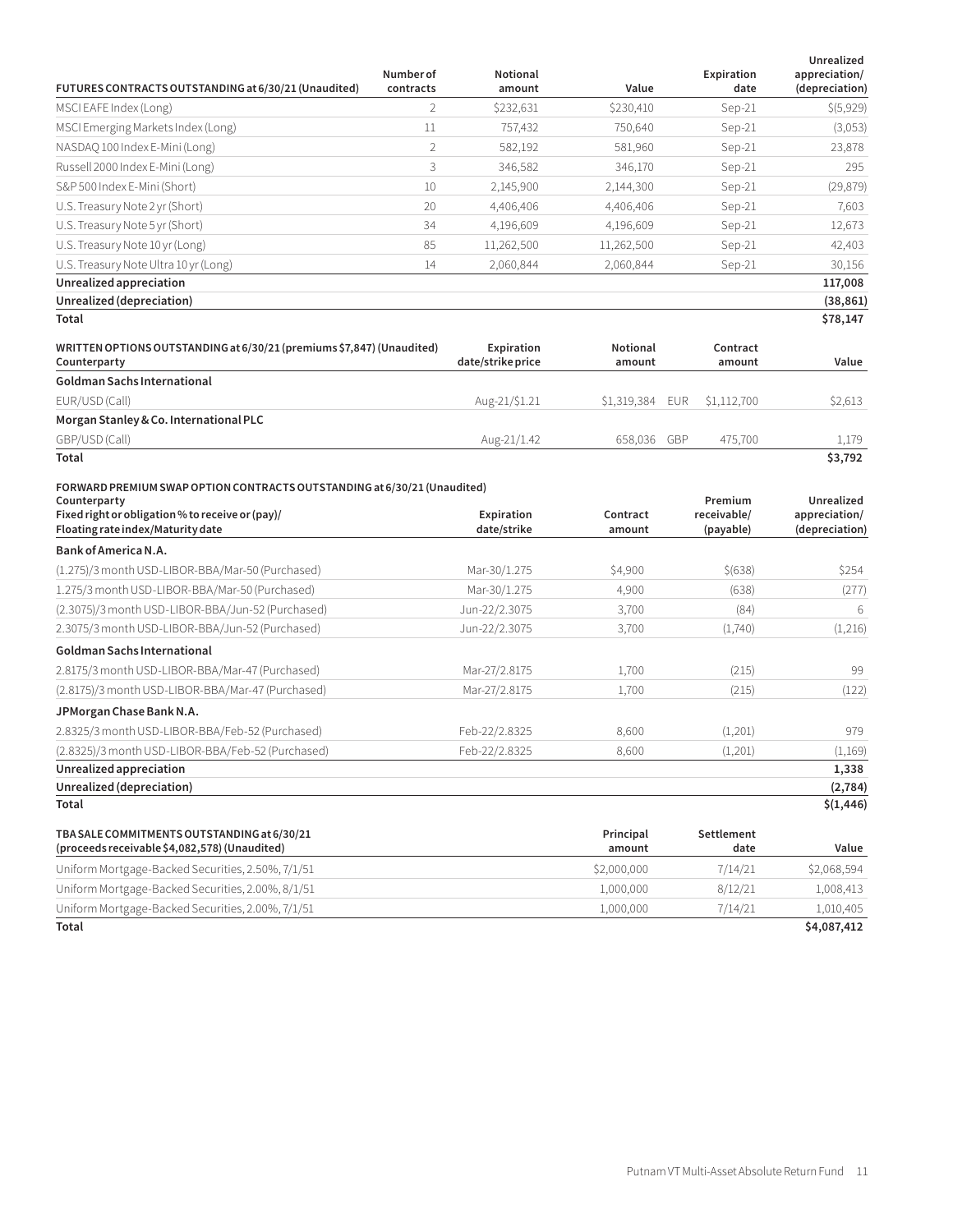#### **CENTRALLY CLEARED INTEREST RATE SWAP CONTRACTS OUTSTANDING at 6/30/21 (Unaudited)**

| Notional amount |           | Value              | Upfront<br>premium<br>received (paid) | Termination<br>date | Payments<br>made by fund                            | Payments<br>received by fund                   | Unrealized<br>appreciation/<br>(depreciation) |
|-----------------|-----------|--------------------|---------------------------------------|---------------------|-----------------------------------------------------|------------------------------------------------|-----------------------------------------------|
|                 | \$4,300   | \$307              | S—                                    | 12/7/30             | 2.184% - Semiannually                               | 3 month USD-LIBOR-BBA-<br>Quarterly            | \$ (313)                                      |
|                 | 4,900     | 112 <sup>E</sup>   |                                       | 6/5/29              | 3 month USD-LIBOR-BBA-<br>Ouarterly                 | 2.2225% - Semiannually                         | 112                                           |
|                 | 400       | 47E                |                                       | 6/22/52             | 2.3075% - Semiannually                              | 3 month USD-LIBOR-BBA-<br>Quarterly            | (47)                                          |
|                 | 8,600     | 1,006E             |                                       | 1/27/47             | 3 month USD-LIBOR-BBA-<br>Quarterly                 | 1.27% - Semiannually                           | (1,006)                                       |
|                 | 700       | 76 <sup>E</sup>    |                                       | 3/7/50              | 1.275% - Semiannually                               | 3 month USD-LIBOR-BBA-<br>Quarterly            | 76                                            |
|                 | 2,000     | 288                | 5                                     | 10/16/50            | 3 month USD-LIBOR-BBA-<br>Quarterly                 | $1.16\%$ - Semiannually                        | (279)                                         |
|                 | 13,000    | 49                 | $\overline{\phantom{m}}$              | 2/22/31             | 1.3659% - Semiannually                              | 3 month USD-LIBOR-BBA-<br>Quarterly            | (12)                                          |
|                 | 9,000     | 15                 |                                       | 2/24/31             | 1.4255% - Semiannually                              | 3 month USD-LIBOR-BBA-<br>Quarterly            | (59)                                          |
|                 | 12,000    | 124                |                                       | 3/2/31              | 1.51882% - Semiannually                             | 3 month USD-LIBOR-BBA-<br>Quarterly            | (183)                                         |
|                 | 174,500   | 239                | (2)                                   | 4/1/26              | 0.94375% - Semiannually                             | 3 month USD-LIBOR-BBA-<br>Quarterly            | (563)                                         |
|                 | 1,221,000 | 17,656             | 1,451                                 | 4/20/31             | 1.57% - Semiannually                                | 3 month USD-LIBOR-BBA-<br>Quarterly            | (19, 328)                                     |
|                 | 2,228,000 | 3,988 <sup>E</sup> | 4,223                                 | 9/15/23             | 3 month USD-LIBOR-BBA-<br>Quarterly                 | $0.30\%$ - Semiannually                        | 235                                           |
|                 | 542,000   | 1,870 <sup>E</sup> | (2,124)                               | 9/15/26             | 0.95% - Semiannually                                | 3 month USD-LIBOR-BBA-<br>Quarterly            | (254)                                         |
|                 | 60,000    | 1,043E             | (917)                                 | 9/15/31             | 3 month USD-LIBOR-BBA-<br>Quarterly                 | 1.65% - Semiannually                           | 125                                           |
|                 | 142,000   | 7,838 <sup>E</sup> | (7,404)                               | 9/15/51             | 3 month USD-LIBOR-BBA-<br>Quarterly                 | 2.00% - Semiannually                           | 435                                           |
|                 | 235,000   | 5,313E             | 4,654                                 | 9/15/31             | 1.45% - Annually                                    | Secured Overnight Financing<br>Rate - Annually | (660)                                         |
| <b>AUD</b>      | 391,000   | 2,284E             | 2,031                                 | 9/15/31             | 6 month AUD-BBR-BBSW-<br>Semiannually               | 1.55% - Semiannually                           | (254)                                         |
| CAD             | 416,000   | 1,272E             | 1,468                                 | 9/15/31             | 3 month CAD-BA-CDOR-<br>Semiannually                | 1.84% - Semiannually                           | 197                                           |
| CHF             | 20,000    | 193 <sup>E</sup>   | 194                                   | 9/15/31             | 0.05% plus 6 month CHF-<br>LIBOR-BBA - Semiannually | $\overline{\phantom{0}}$                       | $\mathbf{1}$                                  |
| <b>EUR</b>      | 126,000   | 1,204E             | (634)                                 | 9/15/31             | 0.05% - Annually                                    | 6 month EUR-EURIBOR-<br>REUTERS - Semiannually | 570                                           |
| GBP             | 149,000   | 4,879 <sup>E</sup> | 3,377                                 | 9/15/31             | $0.975%$ - Annually                                 | Sterling Overnight<br>Index Average - Annually | (1,502)                                       |
| <b>NOK</b>      | 1,390,000 | 47 <sup>E</sup>    | 410                                   | 9/15/31             | 6 month NOK-NIBOR-NIBR-<br>Semiannually             | 1.70% - Annually                               | 363                                           |
| NZD             | 198,000   | 1,089E             | 220                                   | 9/15/31             | 3 month NZD-BBR-FRA-<br>Quarterly                   | 1.83% - Semiannually                           | (868)                                         |
| <b>SEK</b>      | 1,146,000 | 187 <sup>E</sup>   | $\overline{7}$                        | 9/15/31             | 0.77% - Annually                                    | 3 month SEK-STIBOR-SIDE -<br>Quarterly         | 195                                           |
| Total           |           |                    | \$6,959                               |                     |                                                     |                                                | \$(23,019)                                    |

E Extended effective date.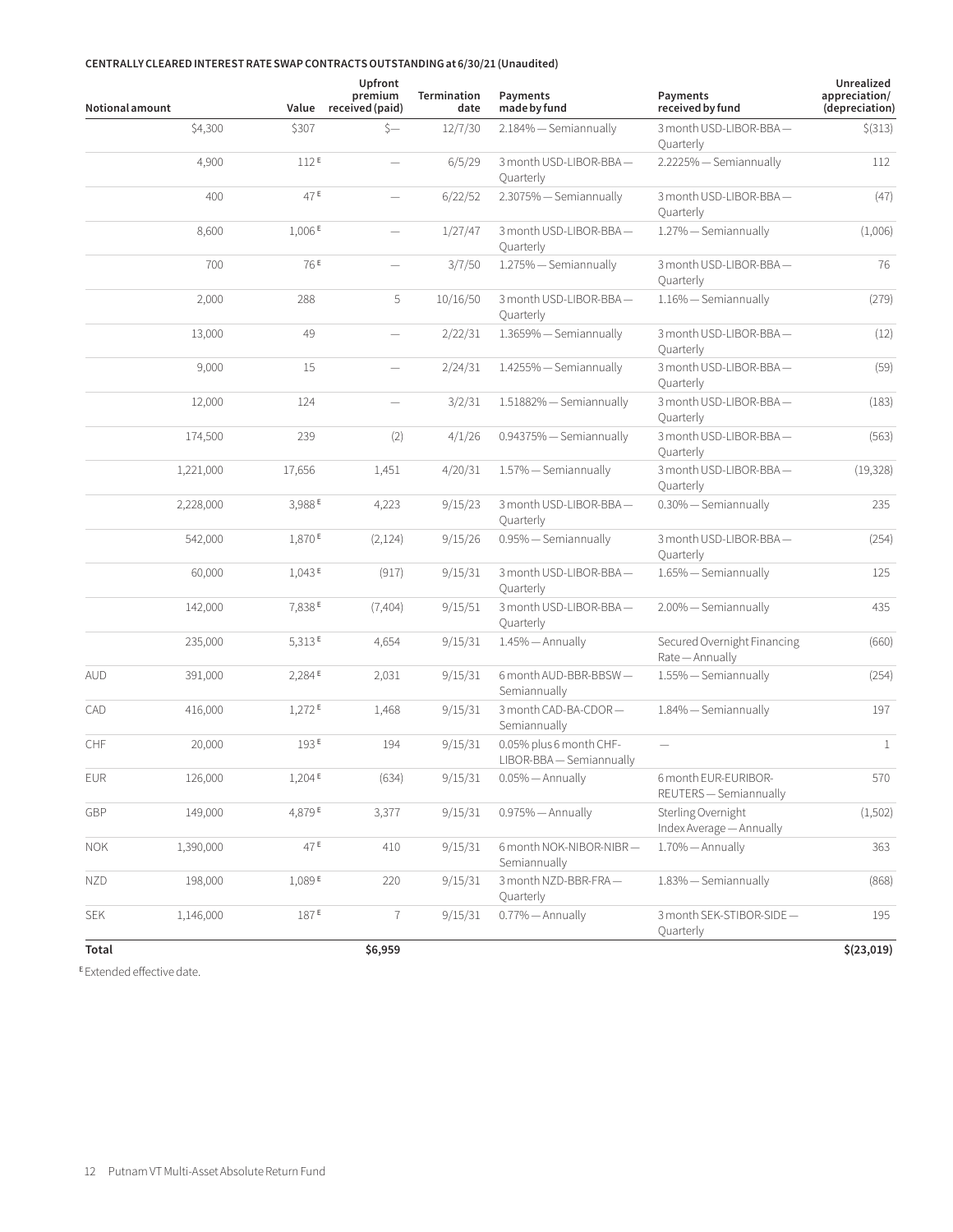| Swap counterparty/<br>Notional amount |             | Upfront<br>premium<br>Value received (paid) | Termination<br>date | Payments<br>received (paid)<br>by fund                | <b>Total return</b><br>received by<br>or paid by fund                         | Unrealized<br>appreciation/<br>(depreciation) |
|---------------------------------------|-------------|---------------------------------------------|---------------------|-------------------------------------------------------|-------------------------------------------------------------------------------|-----------------------------------------------|
| Bank of America N.A.                  |             |                                             |                     |                                                       |                                                                               |                                               |
| \$5,283,040                           | \$5,388,158 | $\zeta-$                                    | 6/20/23             | (3 month USD-LIBOR-<br>BBA plus 0.10%) -<br>Quarterly | A basket (MLFCF15)<br>of common stocks-<br>Quarterly*                         | \$105,562                                     |
| 36,322                                | 36,165      | $\overline{\phantom{0}}$                    | 6/20/23             | (1 month USD-LIBOR-<br>BBA plus 0.10%) -<br>Monthly   | Al Rajhi Bank - Monthly                                                       | (156)                                         |
| 5,294,056                             | 5,387,451   |                                             | 6/20/23             | 3 month USD-LIBOR-<br>BBA minus 0.07% -<br>Quarterly  | Russell 1000 Total Return<br>Index - Quarterly                                | (93, 315)                                     |
| 607                                   | 606         | $\overline{\phantom{0}}$                    | 1/12/41             | 4.00% (1 month USD-<br>$LIBOR$ ) - Monthly            | Synthetic TRS Index<br>4.00% 30 year Fannie Mae<br>pools - Monthly            | $\overline{7}$                                |
| 607                                   | 606         | $\overline{\phantom{0}}$                    | 1/12/41             | 4.00% (1 month USD-<br>LIBOR) - Monthly               | Synthetic TRS Index<br>4.00% 30 year Fannie Mae<br>pools - Monthly            | $\overline{7}$                                |
| <b>Barclays Bank PLC</b>              |             |                                             |                     |                                                       |                                                                               |                                               |
| 1,852,891                             | 1,838,575   |                                             | 5/26/22             | $(0.10\%)$ – Monthly                                  | Buraschi Barclays<br>Adaptive Trend Strategy<br>EX-Commodities ER-<br>Monthly | (14, 321)                                     |
| 1,470                                 | 1,473       |                                             | 1/12/43             | (3.50%) 1 month USD-<br>$LIBOR$ – Monthly             | Synthetic TRS Index<br>3.50% 30 year Fannie Mae<br>pools - Monthly            | (20)                                          |
| 280                                   | 280         |                                             | 1/12/41             | 4.00% (1 month USD-<br>LIBOR) - Monthly               | Synthetic TRS Index<br>4.00% 30 year Fannie Mae<br>pools - Monthly            | 3                                             |
| 1,115                                 | 1,075       | $\overline{\phantom{0}}$                    | 1/12/38             | 6.50% (1 month USD-<br>$LIBOR$ ) — Monthly            | Synthetic TRS Index<br>6.50% 30 year Fannie Mae<br>pools - Monthly            | (26)                                          |
| Citibank, N.A.                        |             |                                             |                     |                                                       |                                                                               |                                               |
| 389                                   | 389         |                                             | 1/12/41             | 4.00% (1 month USD-<br>LIBOR) - Monthly               | Synthetic TRS Index<br>4.00% 30 year Fannie Mae<br>pools - Monthly            | 5                                             |
| 18,387                                | 17,642      |                                             | 7/5/22              | 1 month USD-LIBOR-<br>BBA minus 0.35% -<br>Monthly    | ACI Worldwide, Inc. -<br>Monthly                                              | 742                                           |
| 76,852                                | 86,322      |                                             | 7/5/22              | 1 month USD-LIBOR-<br>BBA minus 1.30% -<br>Monthly    | Tesla, Inc. - Monthly                                                         | (9,483)                                       |
| 70,162                                | 68,813      |                                             | 7/5/22              | 1 month USD-LIBOR-<br>BBA minus 0.35% -<br>Monthly    | Woodward, Inc. - Monthly                                                      | 1,338                                         |
| 107,255                               | 99,453      |                                             | 7/5/22              | 1 month USD-LIBOR-<br>BBA minus 0.35% -<br>Monthly    | Bausch Health Cos, Inc. -<br>Monthly                                          | 8,017                                         |
| 28,759                                | 26,384      |                                             | 7/5/22              | 1 month USD-LIBOR-<br>BBA minus 0.35% -<br>Monthly    | Dycom Industries, Inc. -<br>Monthly                                           | 2,371                                         |
| 13,116                                | 11,852      |                                             | 7/5/22              | 1 month USD-LIBOR-<br>BBA minus 0.35% -<br>Monthly    | Patterson Companies,<br>$Inc. - Monthly$                                      | 1,362                                         |
| 3,288                                 | 3,661       | $\overline{\phantom{0}}$                    | 7/5/22              | 1 month USD-LIBOR-<br>BBA minus 1.25% -<br>Monthly    | Ebix, Inc. - Monthly                                                          | (380)                                         |
| 10,407                                | 10,529      |                                             | 7/5/22              | 1 month USD-LIBOR-<br>BBA minus 1.85% -<br>Monthly    | B&G Foods, Inc. - Monthly                                                     | (290)                                         |
| 40,587                                | 44,135      |                                             | 7/5/22              | 1 month USD-LIBOR-<br>BBA minus 0.65% -<br>Monthly    | Restoration Hardware<br>Holdings, Inc. - Monthly                              | (3, 554)                                      |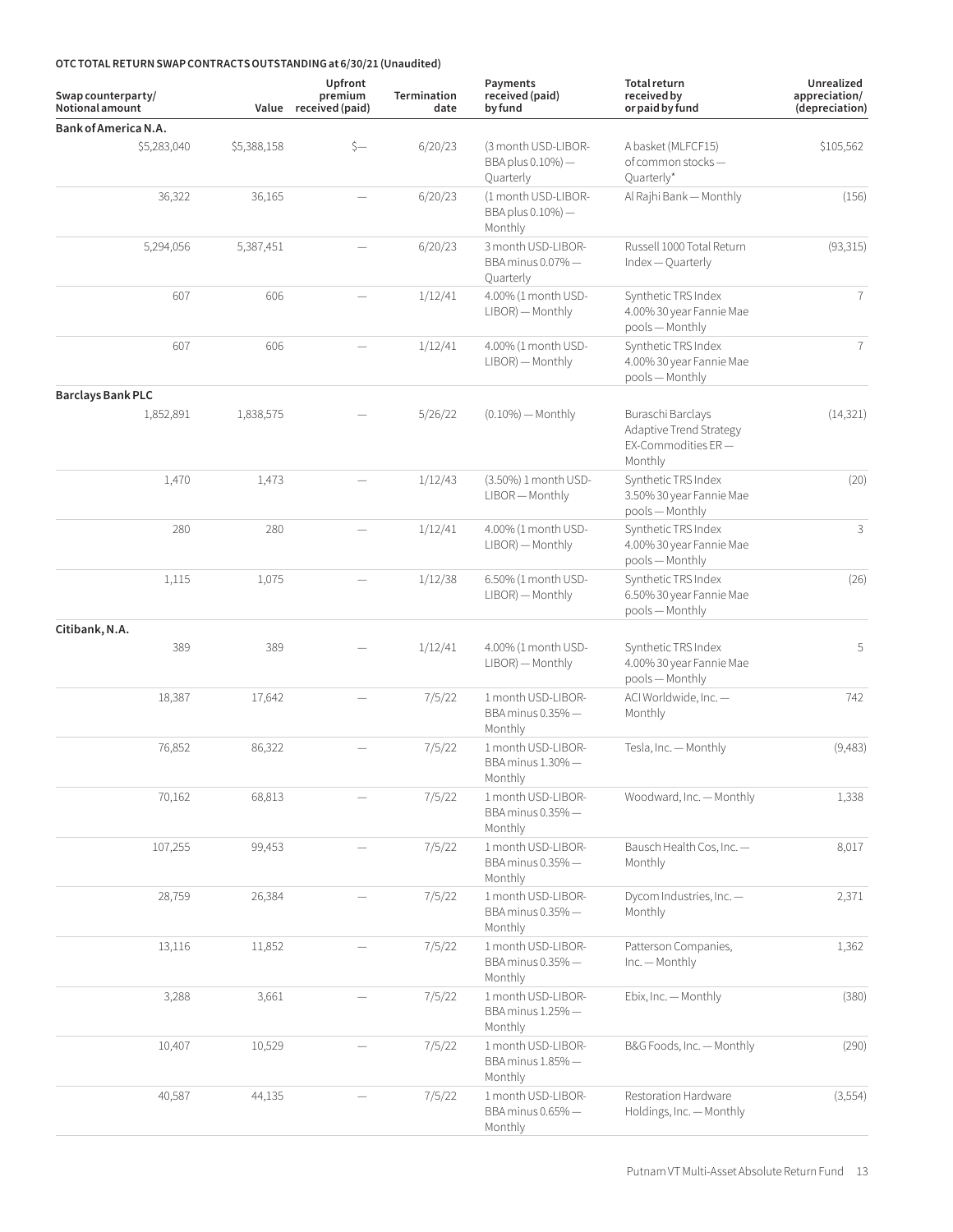| Swap counterparty/<br>Notional amount |          | Upfront<br>premium<br>Value received (paid) | Termination<br>date | Payments<br>received (paid)<br>by fund             | <b>Total return</b><br>received by<br>or paid by fund | Unrealized<br>appreciation/<br>(depreciation) |
|---------------------------------------|----------|---------------------------------------------|---------------------|----------------------------------------------------|-------------------------------------------------------|-----------------------------------------------|
| Citibank, N.A. cont.                  |          |                                             |                     |                                                    |                                                       |                                               |
| \$24,950                              | \$26,050 | $s-$                                        | 7/5/22              | 1 month USD-LIBOR-<br>BBA minus 0.35% -<br>Monthly | Prestige Brands Holdings,<br>Inc. - Monthly           | $\zeta(1,104)$                                |
| 97,244                                | 94,719   | $\equiv$                                    | 7/5/22              | 1 month USD-LIBOR-<br>BBA minus 0.35% -<br>Monthly | Ralph Lauren Corp. -<br>Monthly                       | 1,955                                         |
| 28,368                                | 27,164   |                                             | 7/5/22              | 1 month USD-LIBOR-<br>BBA minus 0.35% -<br>Monthly | AAR Corp. - Monthly                                   | 1,205                                         |
| 123,381                               | 123,603  |                                             | 7/5/22              | 1 month USD-LIBOR-<br>BBA minus 0.35% -<br>Monthly | Citrix Systems, Inc. -<br>Monthly                     | (557)                                         |
| 41,459                                | 32,126   | $\qquad \qquad -$                           | 7/5/22              | 1 month USD-LIBOR-<br>BBA minus 0.80% -<br>Monthly | Blackberry, Ltd. - Monthly                            | 9,326                                         |
| 23,571                                | 28,169   |                                             | 7/5/22              | 1 month USD-LIBOR-<br>BBA minus 0.35% -<br>Monthly | Everbridge, Inc. - Monthly                            | (4,602)                                       |
| 66,080                                | 68,305   |                                             | 7/5/22              | 1 month USD-LIBOR-<br>BBA minus 0.35% -<br>Monthly | Elanco Animal Health,<br>Inc. - Monthly               | (2, 236)                                      |
| 6,206                                 | 6,119    | $\qquad \qquad -$                           | 7/5/22              | 1 month USD-LIBOR-<br>BBA minus 3.25% -<br>Monthly | Zynex, Inc. - Monthly                                 | 86                                            |
| 36,550                                | 35,028   |                                             | 7/5/22              | 1 month USD-LIBOR-<br>BBA minus 0.35% -<br>Monthly | Store Capital Corp.-<br>Monthly                       | 1,678                                         |
| 10,551                                | 11,476   |                                             | 7/5/22              | 1 month USD-LIBOR-<br>BBA minus 0.35% -<br>Monthly | TPI Composites, Inc. -<br>Monthly                     | (926)                                         |
| 9,932                                 | 10,252   | $\overline{\phantom{0}}$                    | 7/5/22              | 1 month USD-LIBOR-<br>BBA minus 0.35% -<br>Monthly | WD-40 Co. - Monthly                                   | (295)                                         |
| 11,038                                | 11,488   | $\overline{\phantom{0}}$                    | 7/5/22              | 1 month USD-LIBOR-<br>BBA minus 0.35% -<br>Monthly | Plug Power, Inc. - Monthly                            | (452)                                         |
| 30,417                                | 27,968   |                                             | 7/5/22              | 1 month USD-LIBOR-<br>BBA minus 0.35% -<br>Monthly | Century Link, Inc. -<br>Monthly                       | 1,997                                         |
| 29,482                                | 29,016   |                                             | 7/5/22              | 1 month USD-LIBOR-<br>BBA minus 0.35% -<br>Monthly | Columbia Sportswear<br>$Co - Monthly$                 | 461                                           |
| 63,020                                | 65,887   |                                             | 7/5/22              | 1 month USD-LIBOR-<br>BBA minus 0.35% -<br>Monthly | Itron, Inc. - Monthly                                 | (2,877)                                       |
| 93,085                                | 103,000  |                                             | 7/5/22              | 1 month USD-LIBOR-<br>BBA minus 0.35% -<br>Monthly | Intuitive Surgical, Inc. -<br>Monthly                 | (9,930)                                       |
| 82,045                                | 80,848   | $\overline{\phantom{0}}$                    | 7/5/22              | 1 month USD-LIBOR-<br>BBA minus 0.35% -<br>Monthly | Penumbra, Inc. - Monthly                              | 1,184                                         |
| 71,252                                | 73,894   |                                             | 7/5/22              | 1 month USD-LIBOR-<br>BBA minus 0.35% -<br>Monthly | Fair Isaac Corp. - Monthly                            | (2,653)                                       |
| 51,327                                | 51,383   |                                             | 7/5/22              | 1 month USD-LIBOR-<br>BBA minus 0.35% -<br>Monthly | The Hershey Co. -<br>Monthly                          | (302)                                         |
| 34,975                                | 34,598   |                                             | 7/5/22              | 1 month USD-LIBOR-<br>BBA minus 0.35% -<br>Monthly | Arcosa, Inc-Monthly                                   | 371                                           |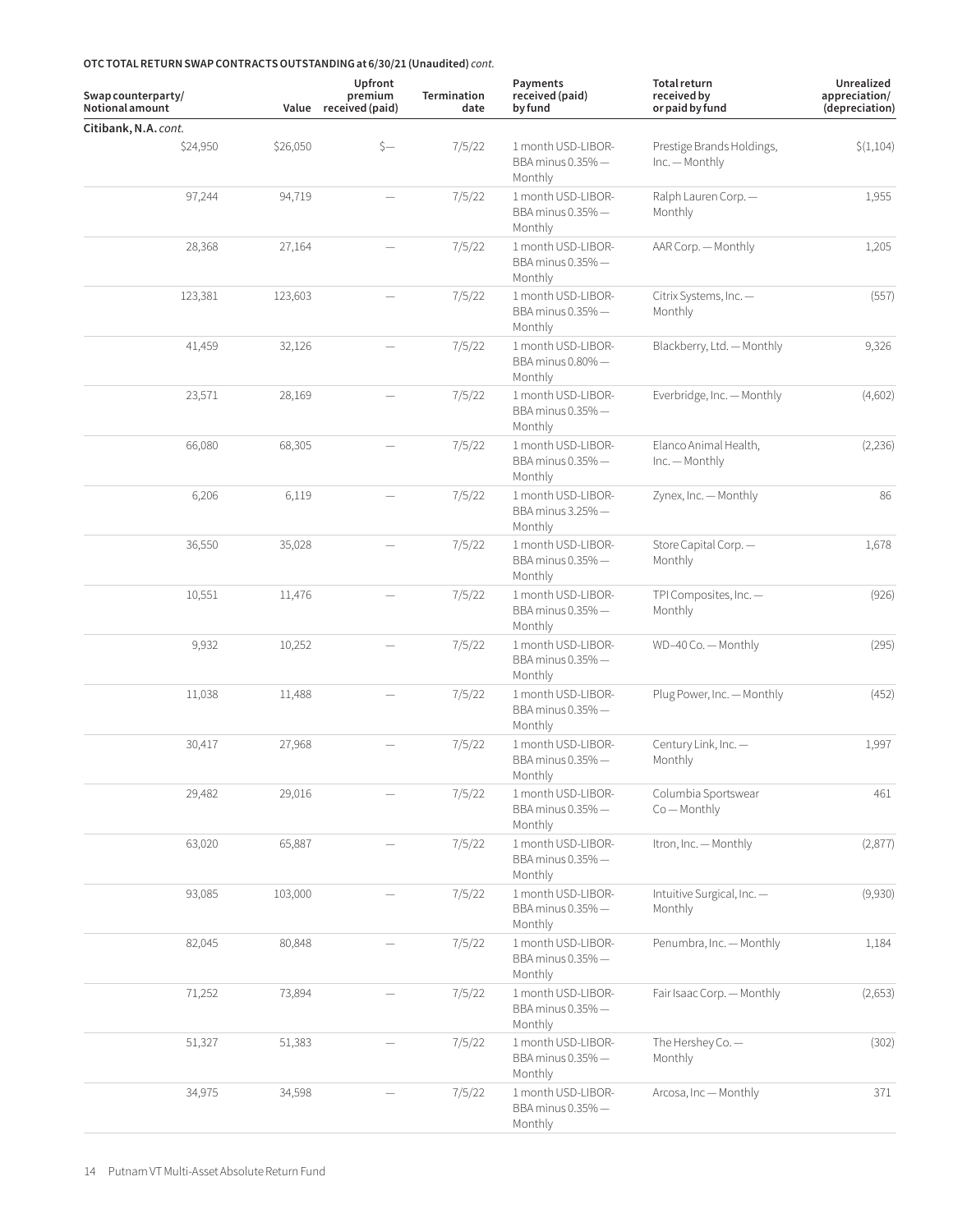| Swap counterparty/<br>Notional amount |           | Upfront<br>premium<br>Value received (paid) | <b>Termination</b><br>date | Payments<br>received (paid)<br>by fund             | <b>Total return</b><br>received by<br>or paid by fund                                               | Unrealized<br>appreciation/<br>(depreciation) |
|---------------------------------------|-----------|---------------------------------------------|----------------------------|----------------------------------------------------|-----------------------------------------------------------------------------------------------------|-----------------------------------------------|
| Citibank, N.A. cont.                  |           |                                             |                            |                                                    |                                                                                                     |                                               |
| \$78,897                              | \$78,030  | $S-$                                        | 7/5/22                     | 1 month USD-LIBOR-<br>BBA minus 0.35% -<br>Monthly | L3Harris Technologies<br>$Inc$ – Monthly                                                            | \$485                                         |
| 30,015                                | 27,549    | $\qquad \qquad$                             | 7/5/22                     | 1 month USD-LIBOR-<br>BBA minus 0.35% -<br>Monthly | Ping Identity Holding<br>Corp. - Monthly                                                            | 2,461                                         |
| 35,865                                | 34,142    |                                             | 7/5/22                     | 1 month USD-LIBOR-<br>BBA minus 0.35% -<br>Monthly | First Citizens Bcshs-ClA-<br>Monthly                                                                | 1,717                                         |
| 25,085                                | 25,072    |                                             | 7/5/22                     | 1 month USD-LIBOR-<br>BBA minus 0.35% -<br>Monthly | Parsons Corp - Monthly                                                                              | 9                                             |
| <b>Credit Suisse International</b>    |           |                                             |                            |                                                    |                                                                                                     |                                               |
| 3,542                                 | 3,549     |                                             | 1/12/43                    | 3.50% (1 month USD-<br>$LIBOR$ ) — Monthly         | Synthetic TRS Index<br>3.50% 30 year Fannie Mae<br>pools - Monthly                                  | 47                                            |
| 301                                   | 301       |                                             | 1/12/43                    | 3.50% (1 month USD-<br>$LIBOR$ ) — Monthly         | Synthetic TRS Index<br>3.50% 30 year Fannie Mae<br>pools - Monthly                                  | $\overline{4}$                                |
| 3,633                                 | 3,391     |                                             | 1/12/45                    | 4.00% (1 month USD-<br>LIBOR) - Monthly            | Synthetic TRS Index<br>4.00% 30 year Fannie Mae<br>pools - Monthly                                  | (195)                                         |
| 1,686                                 | 1,573     |                                             | 1/12/45                    | 4.00% (1 month USD-<br>LIBOR) - Monthly            | Synthetic TRS Index<br>4.00% 30 year Fannie Mae<br>pools - Monthly                                  | (90)                                          |
| 1,883                                 | 1,881     |                                             | 1/12/41                    | (4.00%) 1 month USD-<br>$LIBOR$ – Monthly          | Synthetic TRS Index<br>4.00% 30 year Fannie Mae<br>pools - Monthly                                  | (22)                                          |
| 1,682,179                             | 1,669,844 |                                             | 11/2/21                    | 1 month USD-LIBOR-<br>BBA minus 0.35% -<br>Monthly | MSCI Emerging Markets TR<br>Net USD - Monthly                                                       | 12,002                                        |
| 45,263                                | 44,932    |                                             | 11/2/21                    | 1 month USD-LIBOR-<br>BBA minus 0.35% -<br>Monthly | MSCI Daily TR Net<br>Emerging Markets USD-<br>Monthly                                               | 323                                           |
| Goldman Sachs International           |           |                                             |                            |                                                    |                                                                                                     |                                               |
| 1,686                                 | 1,573     |                                             | 1/12/45                    | 4.00% (1 month USD-<br>LIBOR) - Monthly            | Synthetic TRS Index<br>4.00% 30 year Fannie Mae<br>pools - Monthly                                  | (90)                                          |
| 2,372                                 | 2,377     |                                             | 1/12/43                    | (3.50%) 1 month USD-<br>LIBOR - Monthly            | Synthetic TRS Index<br>3.50% 30 year Fannie Mae<br>pools-Monthly                                    | (32)                                          |
| 1,973                                 | 1,981     |                                             | 1/12/44                    | (3.00%) 1 month USD-<br>$LIBOR$ – Monthly          | Synthetic TRS Index<br>3.00% 30 year Fannie Mae<br>pools - Monthly                                  | (31)                                          |
| 27,688                                | 28,042    |                                             | 12/15/25                   | 1 month USD-LIBOR-<br>BBA minus 0.35% -<br>Monthly | Open Text Corp. - Monthly                                                                           | (371)                                         |
| 4,994                                 | 4,953     |                                             | 12/15/25                   | 1 month USD-LIBOR-<br>BBA minus 0.50% -<br>Monthly | Sillajen Inc. - Monthly                                                                             | 40                                            |
| 233,780                               | 235,217   |                                             | 12/15/25                   | $(0.45\%)$ – Monthly                               | Goldman Sachs Volatility<br>Carry US Enhanced 3x<br>Excess Return Strategy-<br>Monthly <sup>†</sup> | 1,396                                         |
| 154,599                               | 156,199   |                                             | 12/15/25                   | $(0.30\%)$ – Monthly                               | Goldman Sachs Volatility<br>of Volatility Carry Excess<br>Return Strategy-<br>Monthly †             | 1,582                                         |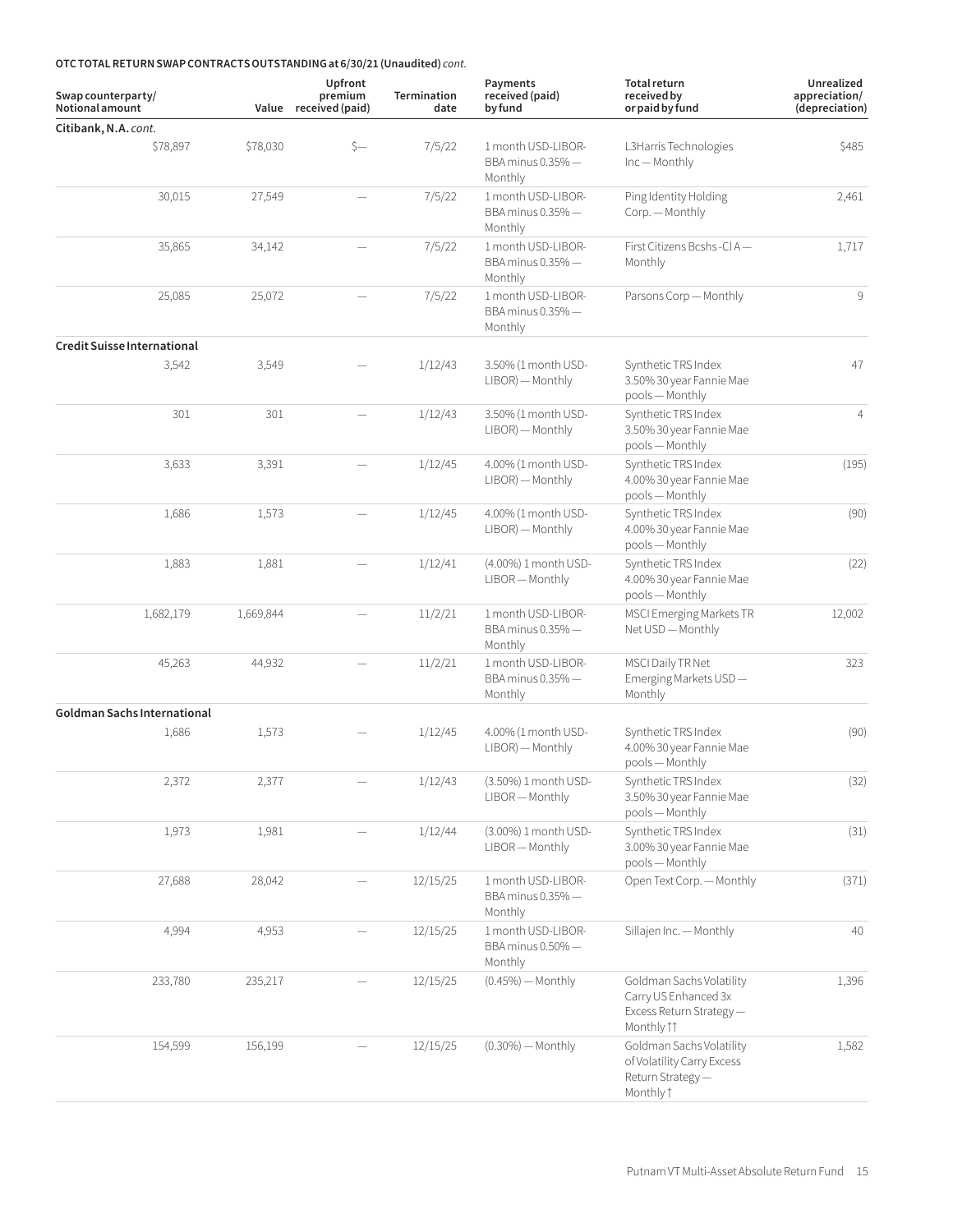| Swap counterparty/<br>Notional amount |           | Upfront<br>premium<br>Value received (paid) | <b>Termination</b><br>date | Payments<br>received (paid)<br>by fund              | <b>Total return</b><br>received by<br>or paid by fund                                              | Unrealized<br>appreciation/<br>(depreciation) |
|---------------------------------------|-----------|---------------------------------------------|----------------------------|-----------------------------------------------------|----------------------------------------------------------------------------------------------------|-----------------------------------------------|
| Goldman Sachs International cont.     |           |                                             |                            |                                                     |                                                                                                    |                                               |
| \$415,782                             | \$422,451 | \$—                                         | 12/15/25                   | $(0.30\%)$ - Monthly                                | Goldman Sachs Volatility<br>of Volatility Carry Series 69<br>Excess Return Strategy-<br>Monthly †  | \$7,834                                       |
| 765,886                               | 774,692   |                                             | 12/15/25                   | $(0.45\%)$ – Monthly                                | Goldman Sachs Volatility<br>Carry US Series 85<br>Excess Return Strategy-<br>Monthly <sup>11</sup> | 8,806                                         |
| 4,570,251                             | 4,448,898 | L.                                          | 12/15/25                   | 1 month USD-LIBOR-<br>BBA minus 0.15% -<br>Monthly  | A basket (GSGLPWDS)<br>of common stocks-<br>Monthly*                                               | 116,283                                       |
| 4,626,726                             | 4,530,820 |                                             | 12/15/25                   | (1 month USD-LIBOR-<br>BBA plus 0.50%) -<br>Monthly | A basket (GSGLPWDL)<br>of common stocks-<br>Monthly*                                               | (88, 894)                                     |
| 19,704                                | 19,698    |                                             | 12/15/25                   | (1 month USD-LIBOR-<br>BBA plus 0.40%) -<br>Monthly | Sumitomo Dajnippon<br>Pharma Co. - Monthly                                                         | (6)                                           |
| 12,500                                | 12,191    |                                             | 12/15/25                   | (1 month USD-LIBOR-<br>BBA plus 0.30%) -<br>Monthly | CSL Ltd. - Monthly                                                                                 | (309)                                         |
| 12,187                                | 12,051    |                                             | 12/15/25                   | (1 month USD-LIBOR-<br>BBA plus 0.40%) -<br>Monthly | Taisho Pharmaceutical<br>Holdin - Monthly                                                          | (137)                                         |
| 5,471                                 | 5,421     |                                             | 12/15/25                   | (1 month USD-LIBOR-<br>BBA plus 0.40%) -<br>Monthly | Shionogi & Co Ltd-<br>Monthly                                                                      | (50)                                          |
| 9,071                                 | 8,556     |                                             | 12/15/25                   | (1 month USD-LIBOR-<br>BBA plus 0.40%) -<br>Monthly | Eisai Co Ltd. - Monthly                                                                            | (516)                                         |
| 4,610                                 | 4,423     |                                             | 12/15/25                   | (1 month USD-LIBOR-<br>BBA plus 0.40%) -<br>Monthly | Astellas Pharma Inc. -<br>Monthly                                                                  | (187)                                         |
| 1,180                                 | 1,142     |                                             | 12/15/25                   | (1 month USD-LIBOR-<br>BBA plus 0.40%) -<br>Monthly | Dajichi Sankyo Co Ltd. -<br>Monthly                                                                | (37)                                          |
| 7,679                                 | 7,533     |                                             | 12/15/25                   | (1 month USD-LIBOR-<br>BBA plus 0.40%) -<br>Monthly | Hisamitsu Pharmaceutical<br>$Co - Monthly$                                                         | (146)                                         |
| 7,338                                 | 7,264     |                                             | 12/15/25                   | (1 month USD-LIBOR-<br>BBA plus 0.40%) -<br>Monthly | Takeda Pharmaceutical Co<br>$Ltd$ – Monthly                                                        | (74)                                          |
| 19,124                                | 19,026    |                                             | 12/15/25                   | (1 month USD-LIBOR-<br>BBA plus 0.35%) -<br>Monthly | Glaxosmithkline Plc-<br>Monthly                                                                    | (99)                                          |
| 5,013                                 | 4,854     |                                             | 12/15/25                   | (1 month USD-LIBOR-<br>BBA plus 0.35%) -<br>Monthly | Galapagos NV - Monthly                                                                             | (159)                                         |
| 3,589                                 | 3,554     |                                             | 12/15/25                   | (1 month USD-LIBOR-<br>BBA plus 0.35%) -<br>Monthly | Ucb Sa - Monthly                                                                                   | (34)                                          |
| 15,173                                | 14,998    |                                             | 12/15/25                   | (1 month USD-LIBOR-<br>BBA plus 0.35%) -<br>Monthly | Bayer AG-Reg-Monthly                                                                               | (175)                                         |
| 14,201                                | 14,173    | —                                           | 12/15/25                   | (1 month USD-LIBOR-<br>BBA plus 0.35%) -<br>Monthly | Astrazeneca Plc - Monthly                                                                          | (28)                                          |
| 4,294                                 | 4,295     |                                             | 12/15/25                   | (1 month USD-LIBOR-<br>BBA plus 0.35%) -<br>Monthly | H Lundbeck A/S - Monthly                                                                           | $\mathbf{1}$                                  |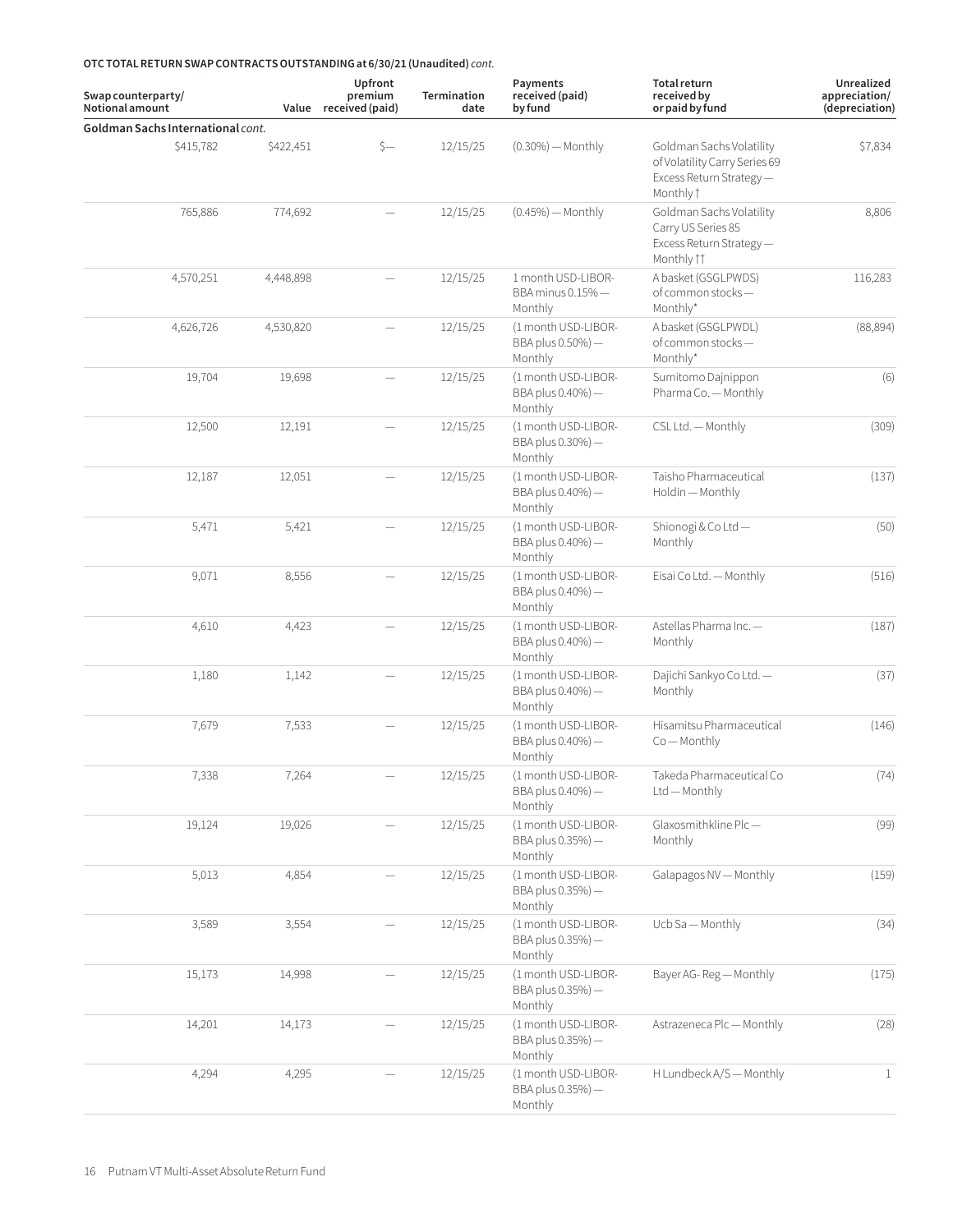| Swap counterparty/<br>Notional amount |          | Upfront<br>premium<br>Value received (paid) | Termination<br>date | Payments<br>received (paid)<br>by fund              | <b>Total return</b><br>received by<br>or paid by fund | Unrealized<br>appreciation/<br>(depreciation) |
|---------------------------------------|----------|---------------------------------------------|---------------------|-----------------------------------------------------|-------------------------------------------------------|-----------------------------------------------|
| Goldman Sachs International cont.     |          |                                             |                     |                                                     |                                                       |                                               |
| \$24,801                              | \$25,275 | $s-$                                        | 12/15/25            | (1 month USD-LIBOR-<br>BBA plus 0.35%) -<br>Monthly | Ipsen - Monthly                                       | \$474                                         |
| 8,298                                 | 8,283    | $\overline{\phantom{m}}$                    | 12/15/25            | (1 month USD-LIBOR-<br>BBA plus 0.35%) -<br>Monthly | Vifor Pharma AG-<br>Monthly                           | (15)                                          |
| 18,598                                | 18,335   |                                             | 12/15/25            | (1 month USD-LIBOR-<br>BBA plus 0.35%) -<br>Monthly | Sanofi-Monthly                                        | (263)                                         |
| 5,341                                 | 5,346    | $\overline{\phantom{0}}$                    | 12/15/25            | (1 month USD-LIBOR-<br>BBA plus 0.35%) -<br>Monthly | Hikma Pharmaceuticals<br>PLC - Monthly                | 5                                             |
| 697                                   | 688      | $\overline{\phantom{m}}$                    | 12/15/25            | (1 month USD-LIBOR-<br>BBA plus 0.35%) -<br>Monthly | Orion Oyj-Class B-<br>Monthly                         | (9)                                           |
| 15,841                                | 15,609   |                                             | 12/15/25            | (1 month USD-LIBOR-<br>BBA plus 0.35%) -<br>Monthly | Sartorius Stedim<br>Biotech - Monthly                 | (232)                                         |
| 2,724                                 | 2,708    |                                             | 12/15/25            | (1 month USD-LIBOR-<br>BBA plus 0.35%) -<br>Monthly | Grifols Sa - Monthly                                  | (16)                                          |
| 33,309                                | 33,554   | $\overline{\phantom{m}}$                    | 12/15/25            | (1 month USD-LIBOR-<br>BBA plus 0.35%) -<br>Monthly | Merck Kgaa - Monthly                                  | 244                                           |
| 866                                   | 857      | $\overline{\phantom{0}}$                    | 12/15/25            | (1 month USD-LIBOR-<br>BBA plus 0.35%) -<br>Monthly | Recordati Industria<br>Chemica - Monthly              | (9)                                           |
| 1,755                                 | 1,732    |                                             | 12/15/25            | (1 month USD-LIBOR-<br>BBA plus 0.35%) -<br>Monthly | Novartis Ag-Reg - Monthly                             | (23)                                          |
| 3,148                                 | 3,086    | $\overline{\phantom{m}}$                    | 12/15/25            | (1 month USD-LIBOR-<br>BBA plus 0.35%) -<br>Monthly | Eurofins Scientific-<br>Monthly                       | (62)                                          |
| 10,042                                | 10,099   | $\overline{\phantom{0}}$                    | 12/15/25            | (1 month USD-LIBOR-<br>BBA plus 0.35%) -<br>Monthly | Eli Lilly & Co. - Monthly                             | 57                                            |
| 10,928                                | 10,969   |                                             | 12/15/25            | (1 month USD-LIBOR-<br>BBA plus 0.35%) -<br>Monthly | Amgen Inc - Monthly                                   | 41                                            |
| 11,347                                | 10,959   |                                             | 12/15/25            | (1 month USD-LIBOR-<br>BBA plus 0.35%) -<br>Monthly | Teva Pharmaceutical-Sp<br>Adr - Monthly               | (388)                                         |
| 34,542                                | 34,634   |                                             | 12/15/25            | (1 month USD-LIBOR-<br>BBA plus 0.35%) -<br>Monthly | Mettler-Toledo<br>International - Monthly             | 91                                            |
| 1,628                                 | 1,676    |                                             | 12/15/25            | (1 month USD-LIBOR-<br>BBA plus 0.35%) -<br>Monthly | Regeneron<br>Pharmaceuticals-<br>Monthly              | 48                                            |
| 28,791                                | 28,755   | $\overline{\phantom{m}}$                    | 12/15/25            | (1 month USD-LIBOR-<br>BBA plus 0.35%) -<br>Monthly | Thermo Fisher Scientific<br>Inc-Monthly               | (36)                                          |
| 10,629                                | 10,811   |                                             | 12/15/25            | (1 month USD-LIBOR-<br>BBA plus 0.35%) -<br>Monthly | Gilead Sciences Inc-<br>Monthly                       | 182                                           |
| 25,964                                | 25,903   |                                             | 12/15/25            | (1 month USD-LIBOR-<br>BBA plus 0.35%) -<br>Monthly | Alexion Pharmaceuticals<br>Inc-Monthly                | (61)                                          |
| 16,781                                | 16,676   | $\overline{\phantom{0}}$                    | 12/15/25            | (1 month USD-LIBOR-<br>BBA plus 0.35%) -<br>Monthly | Viatris, Inc. - Monthly                               | (105)                                         |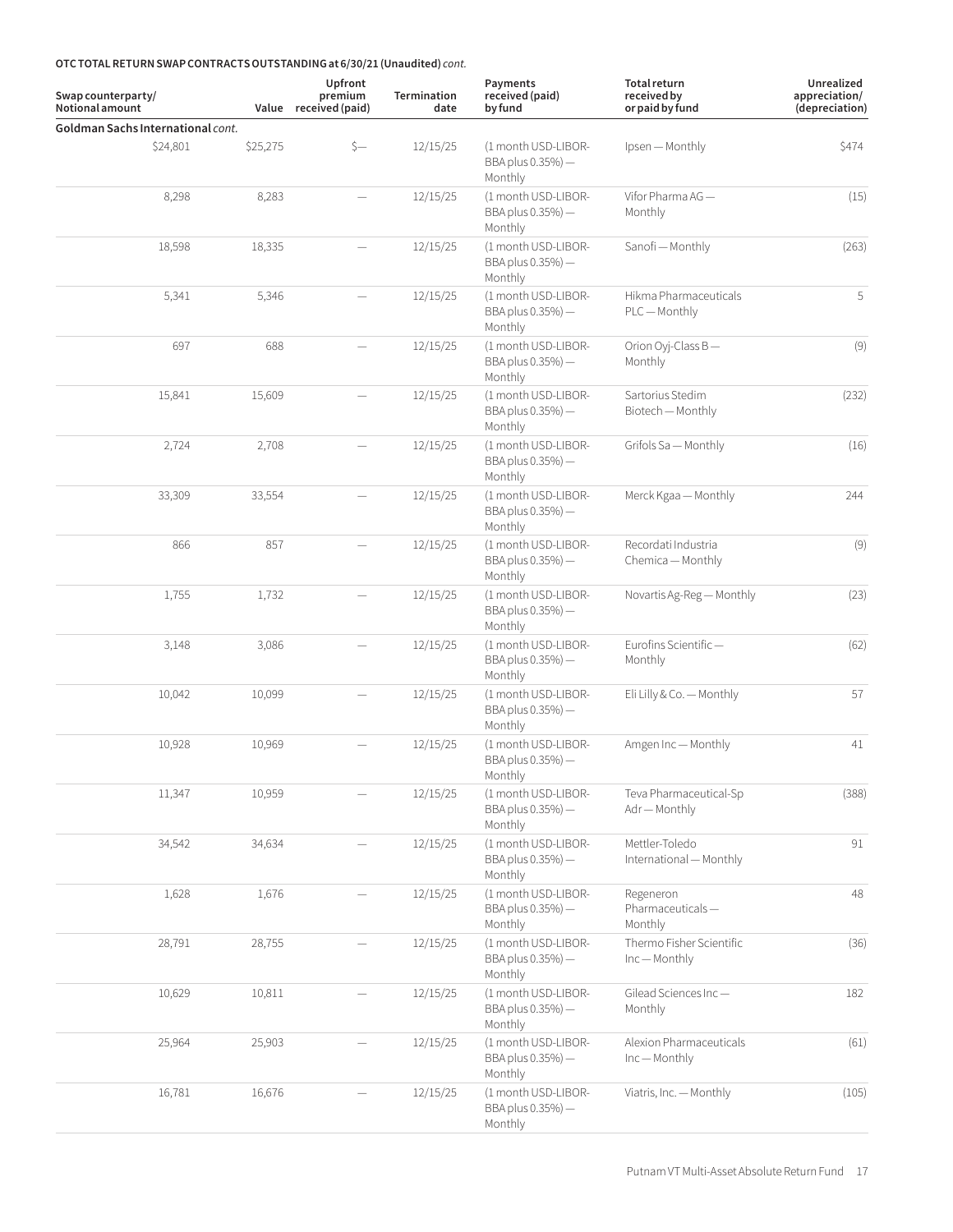| Swap counterparty/<br>Notional amount |           | Upfront<br>premium<br>Value received (paid) | Termination<br>date | Payments<br>received (paid)<br>by fund              | <b>Total return</b><br>received by<br>or paid by fund | Unrealized<br>appreciation/<br>(depreciation) |
|---------------------------------------|-----------|---------------------------------------------|---------------------|-----------------------------------------------------|-------------------------------------------------------|-----------------------------------------------|
| Goldman Sachs International cont.     |           |                                             |                     |                                                     |                                                       |                                               |
| \$26,483                              | \$26,027  | $\zeta-$                                    | 12/15/25            | (1 month USD-LIBOR-<br>BBA plus 0.35%) -<br>Monthly | Illumina Inc - Monthly                                | \$ (456)                                      |
| 20,010                                | 20,098    |                                             | 12/15/25            | (1 month USD-LIBOR-<br>BBA plus 0.35%) -<br>Monthly | Johnson & Johnson-<br>Monthly                         | 88                                            |
| 16,632                                | 16,460    |                                             | 12/15/25            | (1 month USD-LIBOR-<br>BBA plus 0.35%) -<br>Monthly | Perrigo Co Plc - Monthly                              | (173)                                         |
| 3,168                                 | 3,113     |                                             | 12/15/25            | (1 month USD-LIBOR-<br>BBA plus 0.35%) -<br>Monthly | Incyte Corp - Monthly                                 | (55)                                          |
| 804                                   | 787       |                                             | 12/15/25            | (1 month USD-LIBOR-<br>BBA plus 0.35%) -<br>Monthly | Organon & Co. - Monthly                               | (18)                                          |
| 37,836                                | 38,017    |                                             | 12/15/25            | (1 month USD-LIBOR-<br>BBA plus 0.35%) -<br>Monthly | Waters Corp. - Monthly                                | 181                                           |
| 17,014                                | 17,314    |                                             | 12/15/25            | (1 month USD-LIBOR-<br>BBA plus 0.35%) -<br>Monthly | Biogen Inc. - Monthly                                 | 300                                           |
| 33,728                                | 33,701    |                                             | 12/15/25            | (1 month USD-LIBOR-<br>BBA plus 0.35%) -<br>Monthly | Agilent Technologies,<br>Inc. - Monthly               | (28)                                          |
| 593                                   | 605       |                                             | 12/15/25            | (1 month USD-LIBOR-<br>BBA plus 0.35%) -<br>Monthly | Vertex Pharmaceuticals<br>Inc-Monthly                 | 11                                            |
| 18,532                                | 18,473    | $\qquad \qquad -$                           | 12/15/25            | (1 month USD-LIBOR-<br>BBA plus 0.35%) -<br>Monthly | Abbvie Inc. - Monthly                                 | (59)                                          |
| 31,744                                | 31,654    |                                             | 12/15/25            | (1 month USD-LIBOR-<br>BBA plus 0.35%) -<br>Monthly | Perkinelmer Inc. -<br>Monthly                         | (91)                                          |
| 35,292                                | 35,136    |                                             | 12/15/25            | (1 month USD-LIBOR-<br>BBA plus 0.35%) -<br>Monthly | IQVIA Holdings, Inc. -<br>Monthly                     | (156)                                         |
| 20,291                                | 20,531    |                                             | 12/15/25            | (1 month USD-LIBOR-<br>BBA plus 0.35%) -<br>Monthly | Merck & Co. Inc. - Monthly                            | 240                                           |
| 27,501                                | 27,395    |                                             | 12/15/25            | (1 month USD-LIBOR-<br>BBA plus 0.35%) -<br>Monthly | Zoetis, Inc. - Monthly                                | (106)                                         |
| 24,254                                | 24,279    |                                             | 12/15/25            | (1 month USD-LIBOR-<br>BBA plus 0.35%) -<br>Monthly | Pfizer, Inc. - Monthly                                | 24                                            |
| 14,143                                | 14,233    |                                             | 12/15/25            | (1 month USD-LIBOR-<br>BBA plus 0.35%) -<br>Monthly | Bristol-Myers Squibb Co. -<br>Monthly                 | 89                                            |
| JPMorgan Chase Bank N.A.              |           |                                             |                     |                                                     |                                                       |                                               |
| 1,512,410                             | 1,538,071 |                                             | 6/9/22              | (1 month USD-LIBOR-<br>BBA plus 0.35%) -<br>Monthly | A basket (JPCMPTFL)<br>of common stocks-<br>Monthly*  | 25,574                                        |
| 1,290,269                             | 1,269,623 |                                             | 2/5/22              | (1 month USD-LIBOR-<br>BBA plus 0.35%) -<br>Monthly | Russell 1000 Value Total<br>Return Index - Monthly    | (20, 986)                                     |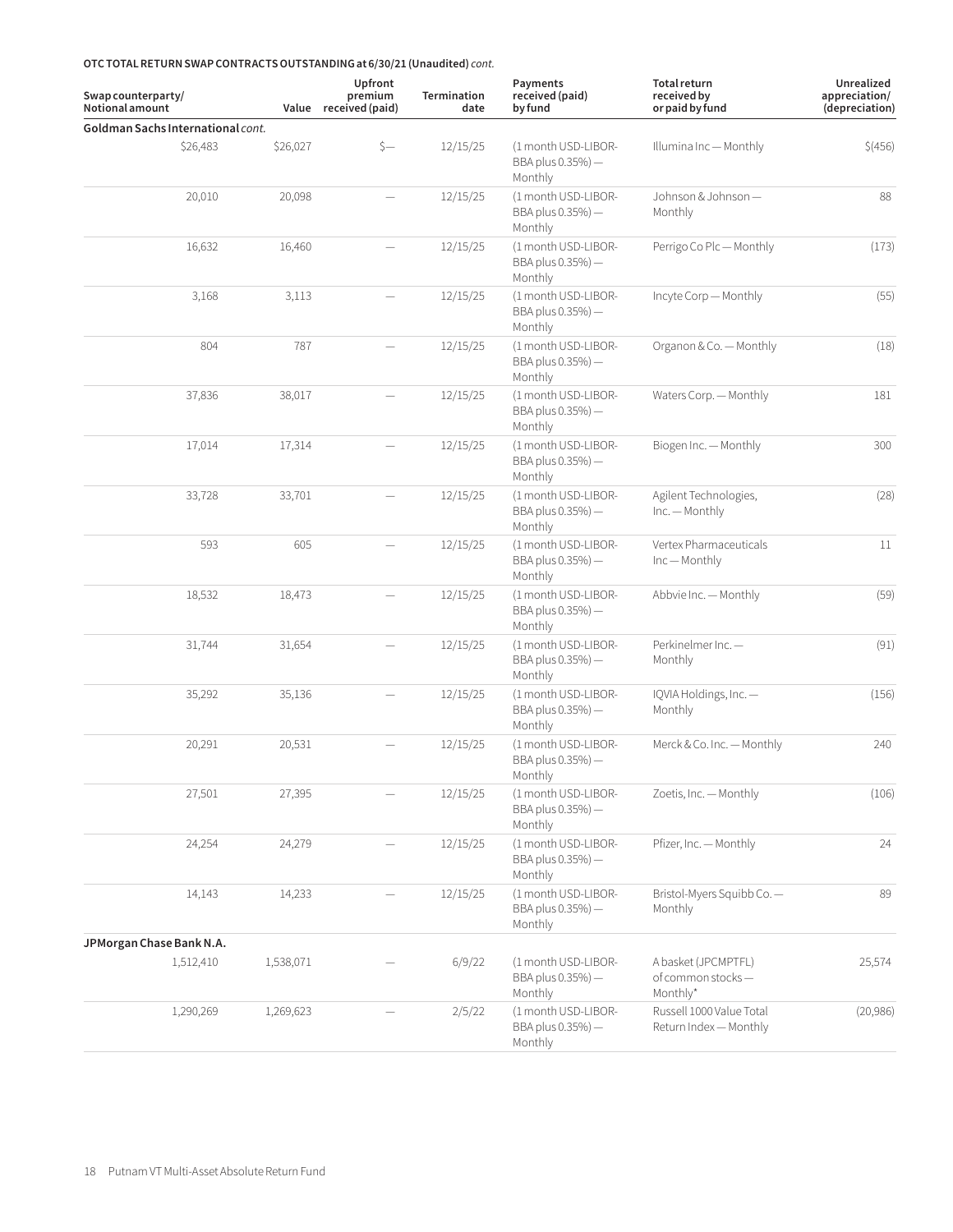| Swap counterparty/<br><b>Notional amount</b> | Value     | Upfront<br>premium<br>received (paid) | <b>Termination</b><br>date | <b>Payments</b><br>received (paid)<br>by fund       | <b>Total return</b><br>received by<br>or paid by fund              | Unrealized<br>appreciation/<br>(depreciation) |
|----------------------------------------------|-----------|---------------------------------------|----------------------------|-----------------------------------------------------|--------------------------------------------------------------------|-----------------------------------------------|
| JPMorgan Securities LLC                      |           |                                       |                            |                                                     |                                                                    |                                               |
| \$2,101                                      | \$1,961   | $s-$                                  | 1/12/45                    | (4.00%) 1 month USD-<br>LIBOR - Monthly             | Synthetic TRS Index<br>4.00% 30 year Fannie Mae<br>pools - Monthly | \$113                                         |
| 4,903                                        | 4,576     |                                       | 1/12/45                    | (4.00%) 1 month USD-<br>LIBOR - Monthly             | Synthetic TRS Index<br>4.00% 30 year Fannie Mae<br>pools - Monthly | 263                                           |
| <b>UBSAG</b>                                 |           |                                       |                            |                                                     |                                                                    |                                               |
| 1,580,843                                    | 1,569,251 |                                       | 11/2/21                    | 1 month USD-LIBOR-<br>BBA minus 0.25% -<br>Monthly  | MSCI Emerging Markets TR<br>Net USD - Monthly                      | 11,385                                        |
| 127,008                                      | 126,077   |                                       | 11/2/21                    | 1 month USD-LIBOR-<br>BBA minus 0.25% -<br>Monthly  | MSCI Daily TR Net<br>Emerging Markets USD-<br>Monthly              | 916                                           |
| 8,482,637                                    | 8,651,440 |                                       | 5/22/23                    | (1 month USD-LIBOR-<br>BBA plus 0.35%) -<br>Monthly | A basket (UBSPUSER)<br>of common stocks-<br>Monthly*               | 170,088                                       |
| 8,473,099                                    | 8,620,840 |                                       | 5/22/23                    | 1 month USD-LIBOR-<br>BBA plus 0.20% -<br>Monthly   | S&P 500 Tr 4 Jan 1988-<br>Monthly                                  | (146, 043)                                    |
| Upfront premium received                     |           |                                       |                            | Unrealized appreciation                             |                                                                    | 501,081                                       |
| Upfront premium (paid)                       |           |                                       |                            | Unrealized (depreciation)                           |                                                                    | (408, 551)                                    |
| Total                                        |           | \$—                                   |                            | Total                                               |                                                                    | \$92,530                                      |

† Replicates exposure to the difference between the implied and the realized volatility risk premium in the CBOE Volatility Index option market, with a delta hedge overlay. †† Replicates exposure to the difference between the implied and the realized volatility risk premium on the S&P500 Index, with a delta hedge overlay.

\* The 50 largest components, and any individual component greater than 1% of basket value, are shown below.

#### **A BASKET (MLFCF15) OF COMMON STOCKS**

| <b>Common stocks</b>            | Sector                 | <b>Shares</b> | Value     | Percentage<br>value |
|---------------------------------|------------------------|---------------|-----------|---------------------|
| Apple, Inc.                     | Technology             | 2,364         | \$323,731 | 6.01%               |
| Alphabet, Inc. Class A          | Technology             | 112           | 272,603   | 5.06%               |
| Amazon.com, Inc.                | Consumer cyclicals     | 69            | 237,262   | 4.40%               |
| Microsoft Corp.                 | Technology             | 681           | 184,542   | 3.42%               |
| NVIDIA Corp.                    | Technology             | 191           | 152,699   | 2.83%               |
| JPMorgan Chase & Co.            | Financials             | 867           | 134,836   | 2.50%               |
| Qualcomm, Inc.                  | Technology             | 744           | 106,365   | 1.97%               |
| Adobe, Inc.                     | Technology             | 177           | 103,430   | 1.92%               |
| Intuit, Inc.                    | Technology             | 206           | 100,853   | 1.87%               |
| Bristol-Myers Squibb Co.        | Health care            | 1,488         | 99,430    | 1.85%               |
| Pinterest, Inc. Class A         | Technology             | 1,183         | 93,379    | 1.73%               |
| Procter & Gamble Co. (The)      | Consumer staples       | 662           | 89,268    | 1.66%               |
| Merck & Co., Inc.               | Health care            | 1,147         | 89,219    | 1.66%               |
| Citigroup, Inc.                 | <b>Financials</b>      | 1,253         | 88,618    | 1.64%               |
| Accenture PLC Class A           | Technology             | 290           | 85,446    | 1.59%               |
| Verizon Communications, Inc.    | Communication services | 1,498         | 83,910    | 1.56%               |
| Lockheed Martin Corp.           | Capital goods          | 194           | 73,397    | 1.36%               |
| TJX Cos., Inc. (The)            | Consumer cyclicals     | 916           | 61,758    | 1.15%               |
| Goldman Sachs Group, Inc. (The) | <b>Financials</b>      | 159           | 60,433    | 1.12%               |
| Roku, Inc.                      | Technology             | 131           | 60,255    | 1.12%               |
| Cisco Systems, Inc./California  | Technology             | 1,085         | 57,520    | 1.07%               |
| MetLife, Inc.                   | Financials             | 923           | 55,233    | 1.03%               |
| Honeywell International, Inc.   | Capital goods          | 248           | 54,477    | 1.01%               |
| Ford Motor Co.                  | Consumer cyclicals     | 3,641         | 54,109    | 1.00%               |
| Align Technology, Inc.          | Health care            | 88            | 53,778    | 1.00%               |
| DuPont de Nemours, Inc.         | <b>Basic materials</b> | 675           | 52,256    | 0.97%               |
| PepsiCo, Inc.                   | Consumer staples       | 349           | 51,672    | 0.96%               |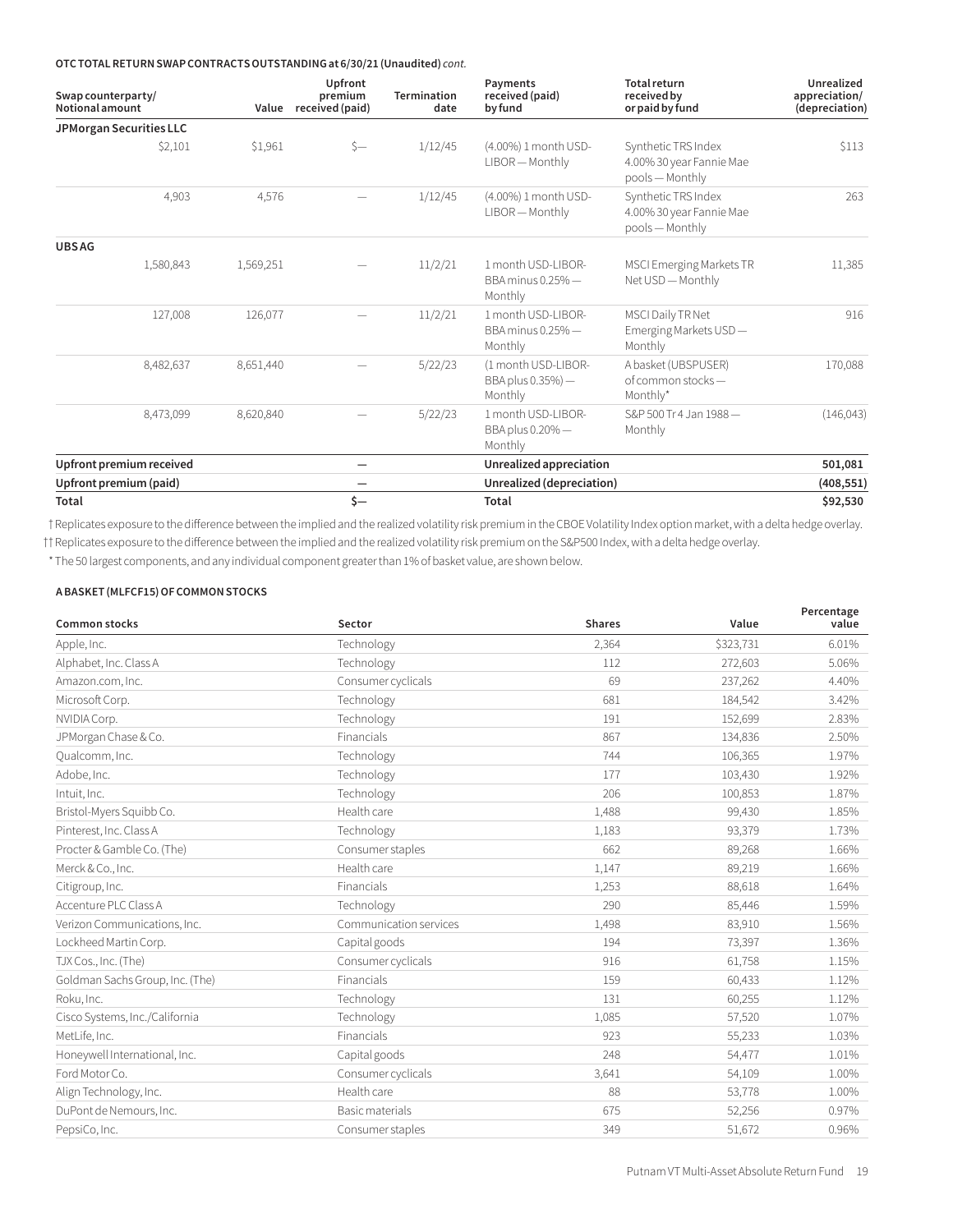#### **A BASKET (MLFCF15) OF COMMON STOCKS** *cont.*

| <b>Common stocks</b>                         | Sector                 | <b>Shares</b> | Value    | Percentage<br>value |
|----------------------------------------------|------------------------|---------------|----------|---------------------|
| Autodesk, Inc.                               | Technology             | 175           | \$51,054 | 0.95%               |
| Comcast Corp. Class A                        | Communication services | 844           | 48,105   | 0.89%               |
| Walmart, Inc.                                | Consumer cyclicals     | 341           | 48,096   | 0.89%               |
| Fortinet, Inc.                               | Technology             | 201           | 47,943   | 0.89%               |
| Vertex Pharmaceuticals, Inc.                 | Health care            | 235           | 47,400   | 0.88%               |
| McDonald's Corp.                             | Consumer staples       | 200           | 46,104   | 0.86%               |
| CSX Corp.                                    | Transportation         | 1,378         | 44,210   | 0.82%               |
| Edwards Lifesciences Corp.                   | Health care            | 424           | 43,901   | 0.81%               |
| Abbott Laboratories                          | Health care            | 377           | 43,678   | 0.81%               |
| Medtronic PLC                                | Health care            | 329           | 40,887   | 0.76%               |
| Marriott International, Inc./MD Class A      | Consumer cyclicals     | 290           | 39,574   | 0.73%               |
| Altria Group, Inc.                           | Consumer staples       | 809           | 38,575   | 0.72%               |
| Halliburton Co.                              | Energy                 | 1,607         | 37,164   | 0.69%               |
| Southern Co. (The)                           | Utilities and power    | 607           | 36,708   | 0.68%               |
| Synchrony Financial                          | Financials             | 733           | 35,542   | 0.66%               |
| Weyerhaeuser Co.                             | Basic materials        | 997           | 34,327   | 0.64%               |
| Cummins, Inc.                                | Capital goods          | 141           | 34,308   | 0.64%               |
| Parker Hannifin Corp.                        | Capital goods          | 111           | 34,240   | 0.64%               |
| Fidelity National Information Services, Inc. | Technology             | 241           | 34,207   | 0.63%               |
| Best Buy Co., Inc.                           | Consumer cyclicals     | 297           | 34,166   | 0.63%               |
| PayPal Holdings, Inc.                        | Consumer cyclicals     | 113           | 32,846   | 0.61%               |
| Old Dominion Freight Line, Inc.              | Transportation         | 127           | 32,160   | 0.60%               |
| Johnson & Johnson                            | Health care            | 195           | 32,141   | 0.60%               |

#### **A BASKET (GSGLPWDL) OF COMMON STOCKS**

| <b>Common stocks</b>                        | Sector                 | <b>Shares</b> | Value    | Percentage<br>value |
|---------------------------------------------|------------------------|---------------|----------|---------------------|
| Royal Bank of Canada (Canada)               | Financials             | 385           | \$39,052 | 0.86%               |
| Toronto-Dominion Bank (Canada)              | Financials             | 552           | 38,736   | 0.85%               |
| Canadian Imperial Bank of Commerce (Canada) | Financials             | 335           | 37,957   | 0.84%               |
| Arrow Electronics, Inc.                     | Technology             | 331           | 37,779   | 0.83%               |
| Annaly Capital Management, Inc.             | Financials             | 4,196         | 37,257   | 0.82%               |
| AGNC Investment Corp.                       | Financials             | 2,163         | 36,535   | 0.81%               |
| MetLife, Inc.                               | Financials             | 608           | 36,397   | 0.80%               |
| Segro PLC (United Kingdom)                  | Financials             | 2,404         | 36,392   | 0.80%               |
| Dover Corp.                                 | Capital goods          | 239           | 36,041   | 0.80%               |
| Swisscom AG (Switzerland)                   | Communication services | 61            | 34,902   | 0.77%               |
| Nippon Telegraph & Telephone Corp. (Japan)  | Communication services | 1,312         | 34,191   | 0.75%               |
| Mettler-Toledo International, Inc.          | Health care            | 24            | 33,657   | 0.74%               |
| ITOCHU Corp. (Japan)                        | Consumer staples       | 1,162         | 33,466   | 0.74%               |
| NN Group NV (Netherlands)                   | Financials             | 690           | 32,525   | 0.72%               |
| Dexus Property Group (Australia)            | Financials             | 4,049         | 32,398   | 0.72%               |
| Accenture PLC Class A                       | Technology             | 102           | 30,008   | 0.66%               |
| Ally Financial, Inc.                        | Financials             | 597           | 29,759   | 0.66%               |
| Ageas SA/NV (Belgium)                       | Financials             | 536           | 29,740   | 0.66%               |
| Church & Dwight Co., Inc.                   | Consumer staples       | 339           | 28,824   | 0.64%               |
| Knight-Swift Transportation Holdings, Inc.  | Transportation         | 627           | 28,694   | 0.63%               |
| Sun Hung Kai Properties, Ltd. (Hong Kong)   | Financials             | 1,893         | 28,207   | 0.62%               |
| 3i Group PLC (United Kingdom)               | Financials             | 1,723         | 27,957   | 0.62%               |
| Allstate Corp. (The)                        | Financials             | 211           | 27,542   | 0.61%               |
| Rio Tinto PLC (United Kingdom)              | <b>Basic materials</b> | 335           | 27,533   | 0.61%               |
| CMS Energy Corp.                            | Utilities and power    | 461           | 27,120   | 0.60%               |
| Chubu Electric Power Co., Inc. (Japan)      | Utilities and power    | 2,162         | 26,431   | 0.58%               |
| Mizuho Financial Group, Inc. (Japan)        | Financials             | 1,838         | 26,260   | 0.58%               |
| National Bank of Canada (Canada)            | Financials             | 340           | 25,654   | 0.57%               |
| AMETEK, Inc.                                | Conglomerates          | 190           | 25,347   | 0.56%               |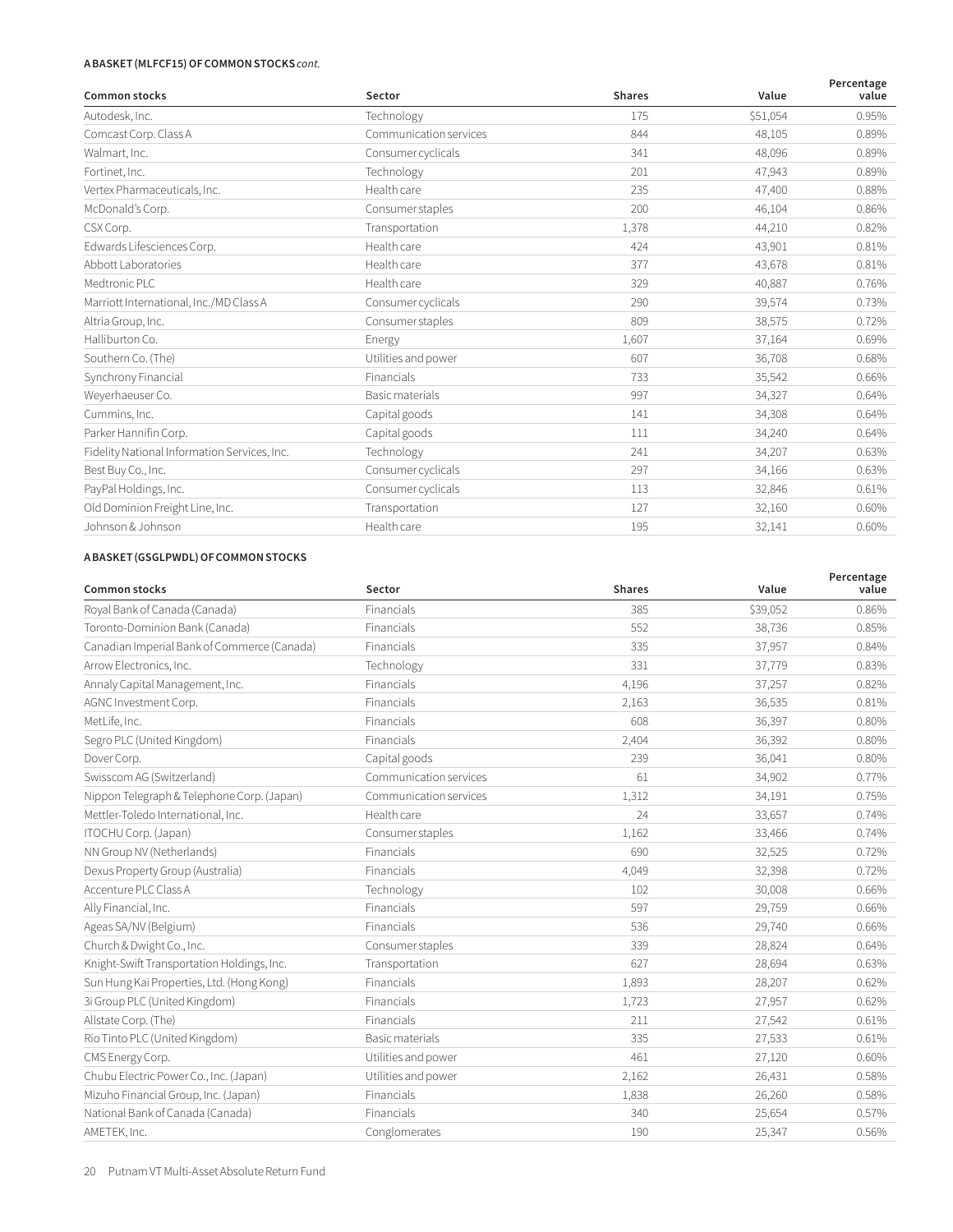#### **A BASKET (GSGLPWDL) OF COMMON STOCKS** *cont.*

| Common stocks                               | Sector                 | <b>Shares</b> | Value    | Percentage<br>value |
|---------------------------------------------|------------------------|---------------|----------|---------------------|
| Swiss Life Holding AG (Switzerland)         | Financials             | 51            | \$24,808 | 0.55%               |
| Open Text Corp. (Canada)                    | Technology             | 477           | 24,701   | 0.55%               |
| Comcast Corp. Class A                       | Communication services | 432           | 24,653   | 0.54%               |
| Amphenol Corp. Class A                      | Technology             | 356           | 24,363   | 0.54%               |
| Kinder Morgan, Inc.                         | Utilities and power    | 1,326         | 24,173   | 0.53%               |
| DTE Energy Co.                              | Utilities and power    | 186           | 24,141   | 0.53%               |
| Power Assets Holdings, Ltd. (Hong Kong)     | Utilities and power    | 3,927         | 24,098   | 0.53%               |
| Iberdrola SA (Spain)                        | Utilities and power    | 1,968         | 23,984   | 0.53%               |
| Canadian Apartment Properties REIT (Canada) | Financials             | 506           | 23,790   | 0.53%               |
| Old Dominion Freight Line, Inc.             | Transportation         | 93            | 23,714   | 0.52%               |
| Metro, Inc. (Canada)                        | Consumer staples       | 493           | 23,585   | 0.52%               |
| Trane Technologies PLC                      | Capital goods          | 128           | 23,313   | 0.51%               |
| Zoetis, Inc.                                | Health care            | 125           | 23,256   | 0.51%               |
| AutoZone, Inc.                              | Consumer cyclicals     | 15            | 22,391   | 0.49%               |
| McDonald's Corp.                            | Consumer staples       | 97            | 22,346   | 0.49%               |
| KDDI Corp. (Japan)                          | Communication services | 714           | 22,268   | 0.49%               |
| Repsol SA (Spain)                           | Energy                 | 1,758         | 22,002   | 0.49%               |
| Fujitsu, Ltd. (Japan)                       | Technology             | 117           | 21,851   | 0.48%               |
| Hershey Co. (The)                           | Consumer staples       | 127           | 21,769   | 0.48%               |
| Goodman Group (Australia)                   | Financials             | 1,356         | 21,529   | 0.48%               |
| Wolters Kluwer NV (Netherlands)             | Consumer cyclicals     | 214           | 21,467   | 0.47%               |
|                                             |                        |               |          |                     |

#### **A BASKET (GSGLPWDS) OF COMMON STOCKS**

| <b>Common stocks</b>                            | Sector                 | <b>Shares</b> | Value    | Percentage<br>value |
|-------------------------------------------------|------------------------|---------------|----------|---------------------|
| American Express Co.                            | Financials             | 239           | \$39,196 | 0.88%               |
| Hang Seng Bank, Ltd. (Hong Kong)                | Financials             | 1,885         | 37,647   | 0.85%               |
| Markel Corp.                                    | Financials             | 30            | 36,473   | 0.82%               |
| U.S. Bancorp                                    | Financials             | 620           | 35,137   | 0.79%               |
| Emera, Inc. (Canada)                            | Utilities and power    | 747           | 33,981   | 0.76%               |
| Equity Lifestyle Properties, Inc.               | Financials             | 455           | 33,828   | 0.76%               |
| Zurich Insurance Group AG (Switzerland)         | Financials             | 82            | 32,978   | 0.74%               |
| Lonza Group AG (Switzerland)                    | Health care            | 46            | 32,811   | 0.74%               |
| Xylem, Inc.                                     | Capital goods          | 273           | 32,558   | 0.73%               |
| Ferrovial SA (Spain)                            | <b>Basic materials</b> | 1,048         | 30,760   | 0.69%               |
| Fortis, Inc. (Canada)                           | Utilities and power    | 671           | 29,924   | 0.67%               |
| Essex Property Trust, Inc.                      | Financials             | 98            | 29,462   | 0.66%               |
| Southern Co. (The)                              | Utilities and power    | 475           | 28,753   | 0.65%               |
| Berkshire Hathaway, Inc. Class B                | Financials             | 103           | 28,642   | 0.64%               |
| Edison International                            | Utilities and power    | 495           | 28,593   | 0.64%               |
| Ecolab, Inc.                                    | Consumer cyclicals     | 138           | 28,470   | 0.64%               |
| Mid-America Apartment Communities, Inc.         | Financials             | 163           | 27,769   | 0.62%               |
| ASML Holding NV (Netherlands)                   | Technology             | 40            | 27,554   | 0.62%               |
| Mitsubishi Estate Co., Ltd. (Japan)             | Financials             | 1,677         | 27,122   | 0.61%               |
| Boeing Co. (The)                                | Capital goods          | 112           | 26,784   | 0.60%               |
| Exelon Corp.                                    | Utilities and power    | 591           | 26,181   | 0.59%               |
| Alliant Energy Corp.                            | Utilities and power    | 467           | 26,051   | 0.59%               |
| Liberty Media Corp.-Liberty Formula One Class C | Consumer cyclicals     | 529           | 25,965   | 0.58%               |
| Aeon Co., Ltd. (Japan)                          | Consumer cyclicals     | 961           | 25,813   | 0.58%               |
| Autodesk, Inc.                                  | Technology             | 88            | 25,740   | 0.58%               |
| T-Mobile US, Inc.                               | Communication services | 176           | 25,525   | 0.57%               |
| Ventas, Inc.                                    | Health care            | 437           | 25,298   | 0.57%               |
| Alexandria Real Estate Equities, Inc.           | Financials             | 138           | 25,166   | 0.57%               |
| Telus Corp. (Canada)                            | Communication services | 1,118         | 25,137   | 0.57%               |
| UDR, Inc.                                       | Financials             | 506           | 25,037   | 0.56%               |
| Accor SA (France)                               | Consumer cyclicals     | 654           | 24,415   | 0.55%               |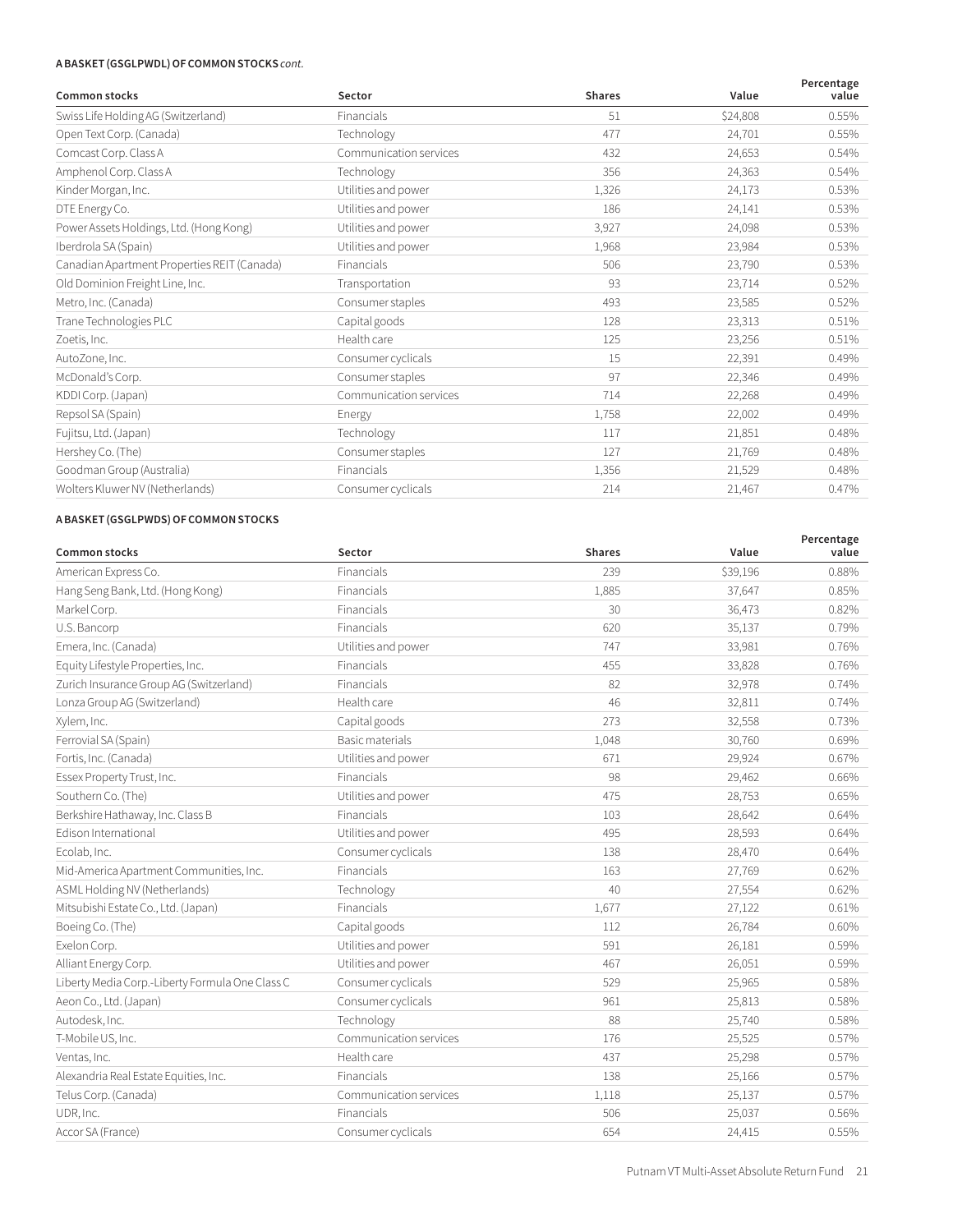#### **A BASKET (GSGLPWDS) OF COMMON STOCKS** *cont.*

| <b>Common stocks</b>                          | Sector                 | <b>Shares</b> | Value    | Percentage<br>value |
|-----------------------------------------------|------------------------|---------------|----------|---------------------|
| Svenska Handelsbanken AB (Sweden)             | Financials             | 2,151         | \$24,275 | 0.55%               |
| Novartis AG (Switzerland)                     | Health care            | 257           | 23,449   | 0.53%               |
| AIA Group, Ltd. (Hong Kong)                   | Financials             | 1,871         | 23,248   | 0.52%               |
| Enbridge, Inc. (Canada)                       | Utilities and power    | 575           | 22,923   | 0.52%               |
| American Tower Corp.                          | Communication services | 83            | 22,460   | 0.50%               |
| Analog Devices, Inc.                          | Technology             | 128           | 21,999   | 0.49%               |
| KBC Group NV (Belgium)                        | Financials             | 288           | 21,932   | 0.49%               |
| Phillips 66                                   | Energy                 | 253           | 21,744   | 0.49%               |
| Anheuser-Busch InBev SA/NV (Belgium)          | Consumer staples       | 300           | 21,624   | 0.49%               |
| Agnico-Eagle Mines, Ltd. (Canada)             | Basic materials        | 343           | 20,825   | 0.47%               |
| Heineken NV (Netherlands)                     | Consumer staples       | 167           | 20,266   | 0.46%               |
| Boston Scientific Corp.                       | Health care            | 469           | 20,063   | 0.45%               |
| Koninklijke KPN NV (Netherlands)              | Communication services | 6,366         | 19,882   | 0.45%               |
| Brookfield Asset Management, Inc. (Canada)    | Conglomerates          | 376           | 19,657   | $0.44\%$            |
| Essity AB Class B (Sweden)                    | Consumer staples       | 582           | 19,305   | 0.43%               |
| <b>BASF SE (Germany)</b>                      | Basic materials        | 243           | 19,174   | 0.43%               |
| Marathon Petroleum Corp.                      | Energy                 | 317           | 19,173   | 0.43%               |
| Hennes & Mauritz AB (Sweden)                  | Consumer cyclicals     | 789           | 18,723   | 0.42%               |
| James Hardie Industries PLC (CDI) (Australia) | <b>Basic materials</b> | 546           | 18,552   | 0.42%               |

#### **A BASKET (JPCMPTFL) OF COMMON STOCKS**

| <b>Common stocks</b>                      | Sector                 | <b>Shares</b> | Value    | Percentage<br>value |
|-------------------------------------------|------------------------|---------------|----------|---------------------|
| Zoetis, Inc.                              | Health care            | 128           | \$23,810 | 1.55%               |
| Merck & Co., Inc.                         | Health care            | 243           | 18,903   | 1.23%               |
| HubSpot, Inc.                             | Technology             | 30            | 18,117   | 1.18%               |
| Bristol-Myers Squibb Co.                  | Health care            | 269           | 18,007   | 1.17%               |
| Polaris, Inc.                             | Consumer cyclicals     | 115           | 15,702   | 1.02%               |
| Catalent, Inc.                            | Health care            | 133           | 14,544   | 0.95%               |
| TransDigm Group, Inc.                     | Capital goods          | 22            | 14,419   | 0.94%               |
| United Rentals, Inc.                      | Consumer cyclicals     | 44            | 13,909   | 0.90%               |
| <b>AECOM</b>                              | Capital goods          | 209           | 13,276   | 0.86%               |
| Tapestry, Inc.                            | Consumer cyclicals     | 308           | 13,003   | 0.85%               |
| Hexcel Corp.                              | Capital goods          | 211           | 12,963   | 0.84%               |
| Envista Holdings Corp.                    | Health care            | 295           | 12,851   | 0.84%               |
| Perrigo Co. PLC                           | Health care            | 277           | 12,782   | 0.83%               |
| Trade Desk, Inc. (The) Class A            | Consumer cyclicals     | 160           | 12,772   | 0.83%               |
| Coupa Software, Inc.                      | Technology             | 46            | 12,522   | 0.81%               |
| Ford Motor Co.                            | Consumer cyclicals     | 818           | 12,149   | 0.79%               |
| General Motors Co.                        | Consumer cyclicals     | 199           | 11,785   | 0.77%               |
| Flowserve Corp.                           | Capital goods          | 293           | 11,638   | 0.76%               |
| Zynga, Inc. Class A                       | Technology             | 1,040         | 11,207   | 0.73%               |
| Timken Co. (The)                          | <b>Basic materials</b> | 142           | 11,190   | 0.73%               |
| BorgWarner, Inc.                          | Capital goods          | 224           | 10,848   | 0.71%               |
| Square, Inc. Class A                      | Consumer cyclicals     | 44            | 10,721   | 0.70%               |
| Peloton Interactive, Inc. Class A         | Consumer cyclicals     | 86            | 10,673   | 0.69%               |
| Dropbox, Inc. Class A                     | Technology             | 344           | 10,462   | 0.68%               |
| RingCentral, Inc. Class A                 | Technology             | 36            | 10,420   | 0.68%               |
| Spirit AeroSystems Holdings, Inc. Class A | Capital goods          | 223           | 10,355   | 0.67%               |
| Zendesk, Inc.                             | Technology             | 69            | 10,243   | 0.67%               |
| Thor Industries, Inc.                     | Consumer cyclicals     | 91            | 10,201   | 0.66%               |
| Nuance Communications, Inc.               | Technology             | 187           | 10,185   | 0.66%               |
| Hanesbrands, Inc.                         | Consumer cyclicals     | 548           | 10,110   | 0.66%               |
| Boeing Co. (The)                          | Capital goods          | 42            | 10,064   | 0.65%               |
| Lamb Weston Holdings, Inc.                | Consumer staples       | 127           | 10,061   | 0.65%               |
| DocuSign, Inc.                            | Technology             | 35            | 9,876    | 0.64%               |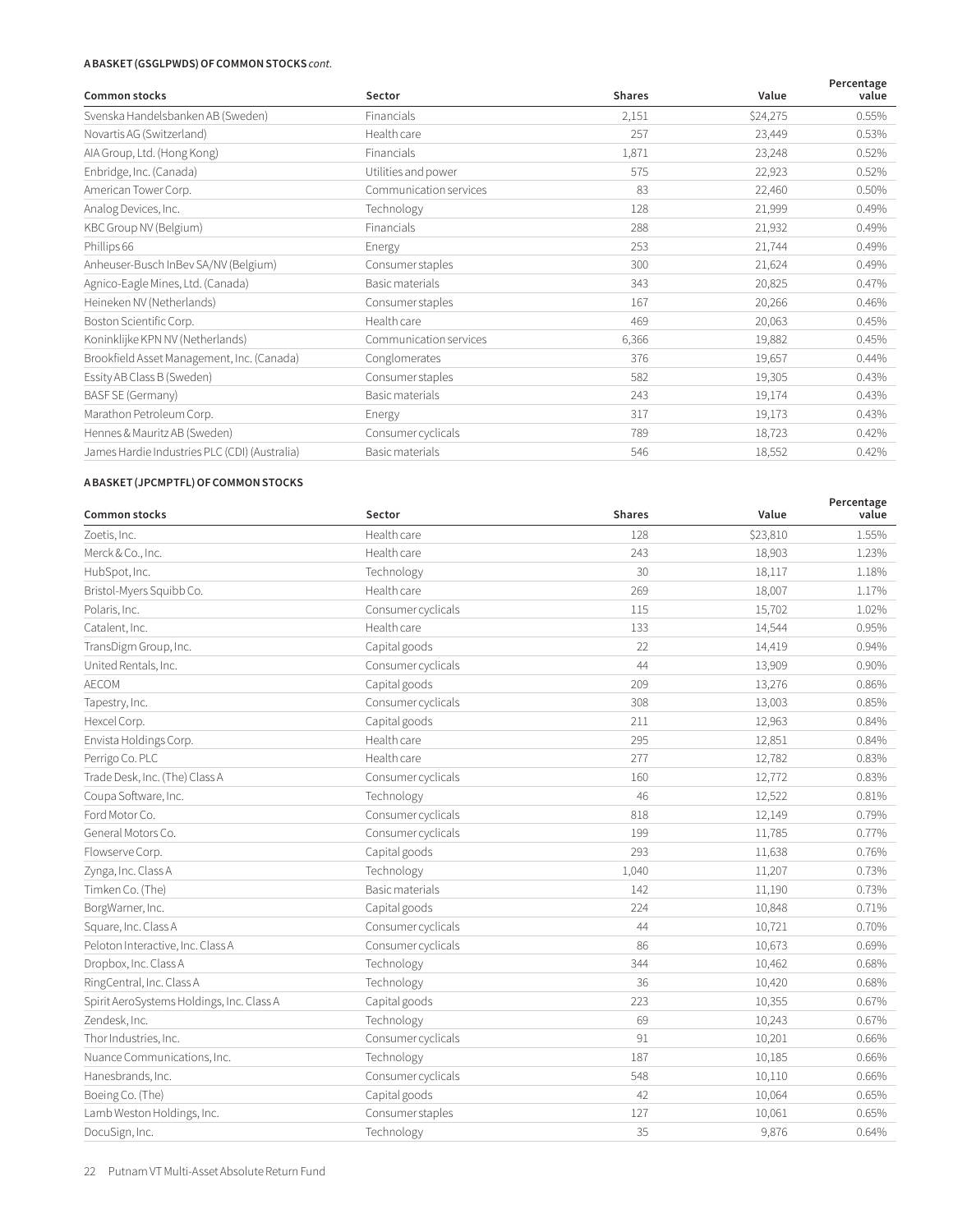#### **A BASKET (JPCMPTFL) OF COMMON STOCKS** *cont.*

| Sector                 | <b>Shares</b> | Value   | Percentage<br>value |
|------------------------|---------------|---------|---------------------|
| Health care            | 55            | \$9,850 | 0.64%               |
| Consumer cyclicals     | 26            | 9,598   | 0.62%               |
| Consumer cyclicals     | 203           | 9,363   | 0.61%               |
| Health care            | 25            | 9,279   | 0.60%               |
| Consumer staples       | 193           | 9,183   | 0.60%               |
| Health care            | 229           | 8,978   | 0.58%               |
| Communication services | 312           | 8,970   | 0.58%               |
| Technology             | 35            | 8,913   | 0.58%               |
| Consumer cyclicals     | 52            | 8,403   | 0.55%               |
| Health care            | 121           | 8,275   | 0.54%               |
| Health care            | 26            | 8,211   | 0.53%               |
| Health care            | 338           | 7,895   | 0.51%               |
| Technology             | 177           | 7,883   | 0.51%               |
| Consumer cyclicals     | 424           | 7,859   | 0.51%               |
| Capital goods          | 19            | 7,801   | 0.51%               |
| Health care            | 218           | 7,784   | 0.51%               |
| Capital goods          | 227           | 7,629   | 0.50%               |
|                        |               |         |                     |

#### **A BASKET (UBSPUSER) OF COMMON STOCKS**

| <b>Common stocks</b>                 | Sector                 | <b>Shares</b> | Value     | Percentage<br>value |
|--------------------------------------|------------------------|---------------|-----------|---------------------|
| Microsoft Corp.                      | Technology             | 2,438         | \$660,399 | 7.63%               |
| Apple, Inc.                          | Technology             | 3,056         | 418,581   | 4.84%               |
| Amazon.com, Inc.                     | Consumer cyclicals     | 104           | 359,327   | 4.15%               |
| Alphabet, Inc. Class C               | Technology             | 109           | 273,189   | 3.16%               |
| Facebook, Inc. Class A               | Technology             | 530           | 184,290   | 2.13%               |
| NVIDIA Corp.                         | Technology             | 205           | 163,718   | 1.89%               |
| PayPal Holdings, Inc.                | Consumer cyclicals     | 553           | 161,046   | 1.86%               |
| JPMorgan Chase & Co.                 | Financials             | 950           | 147,738   | 1.71%               |
| Visa, Inc. Class A                   | Financials             | 614           | 143,622   | 1.66%               |
| Walmart, Inc.                        | Consumer cyclicals     | 1,002         | 141,325   | 1.63%               |
| Eli Lilly and Co.                    | Health care            | 594           | 136,289   | 1.58%               |
| Bank of America Corp.                | Financials             | 3,237         | 133,464   | 1.54%               |
| Citigroup, Inc.                      | Financials             | 1,843         | 130,428   | 1.51%               |
| Union Pacific Corp.                  | Transportation         | 580           | 127,517   | 1.47%               |
| Charter Communications, Inc. Class A | Communication services | 173           | 124,736   | 1.44%               |
| Danaher Corp.                        | Health care            | 460           | 123,410   | 1.43%               |
| UnitedHealth Group, Inc.             | Health care            | 308           | 123,245   | 1.42%               |
| Adobe, Inc.                          | Technology             | 208           | 121,885   | 1.41%               |
| Mastercard, Inc. Class A             | Consumer cyclicals     | 315           | 115,164   | 1.33%               |
| American Tower Corp.                 | Communication services | 402           | 108,523   | 1.25%               |
| Johnson Controls International PLC   | Capital goods          | 1,536         | 105,409   | 1.22%               |
| Home Depot, Inc. (The)               | Consumer cyclicals     | 300           | 95,746    | 1.11%               |
| Johnson & Johnson                    | Health care            | 577           | 95,124    | 1.10%               |
| Nike, Inc. Class B                   | Consumer cyclicals     | 591           | 91,380    | 1.06%               |
| Northrop Grumman Corp.               | Capital goods          | 246           | 89,250    | 1.03%               |
| Goldman Sachs Group, Inc. (The)      | Financials             | 229           | 86,747    | 1.00%               |
| General Motors Co.                   | Consumer cyclicals     | 1,393         | 82,398    | 0.95%               |
| Qualcomm, Inc.                       | Technology             | 573           | 81,836    | 0.95%               |
| Tesla, Inc.                          | Consumer cyclicals     | 114           | 77,654    | 0.90%               |
| Procter & Gamble Co. (The)           | Consumer staples       | 570           | 76,863    | 0.89%               |
| Southwest Airlines Co.               | Transportation         | 1,445         | 76,718    | 0.89%               |
| PepsiCo, Inc.                        | Consumer staples       | 497           | 73,703    | 0.85%               |
| AbbVie, Inc.                         | Health care            | 640           | 72,112    | 0.83%               |
| Eaton Corp. PLC                      | Capital goods          | 487           | 72,091    | 0.83%               |
| Target Corp.                         | Consumer cyclicals     | 297           | 71,682    | 0.83%               |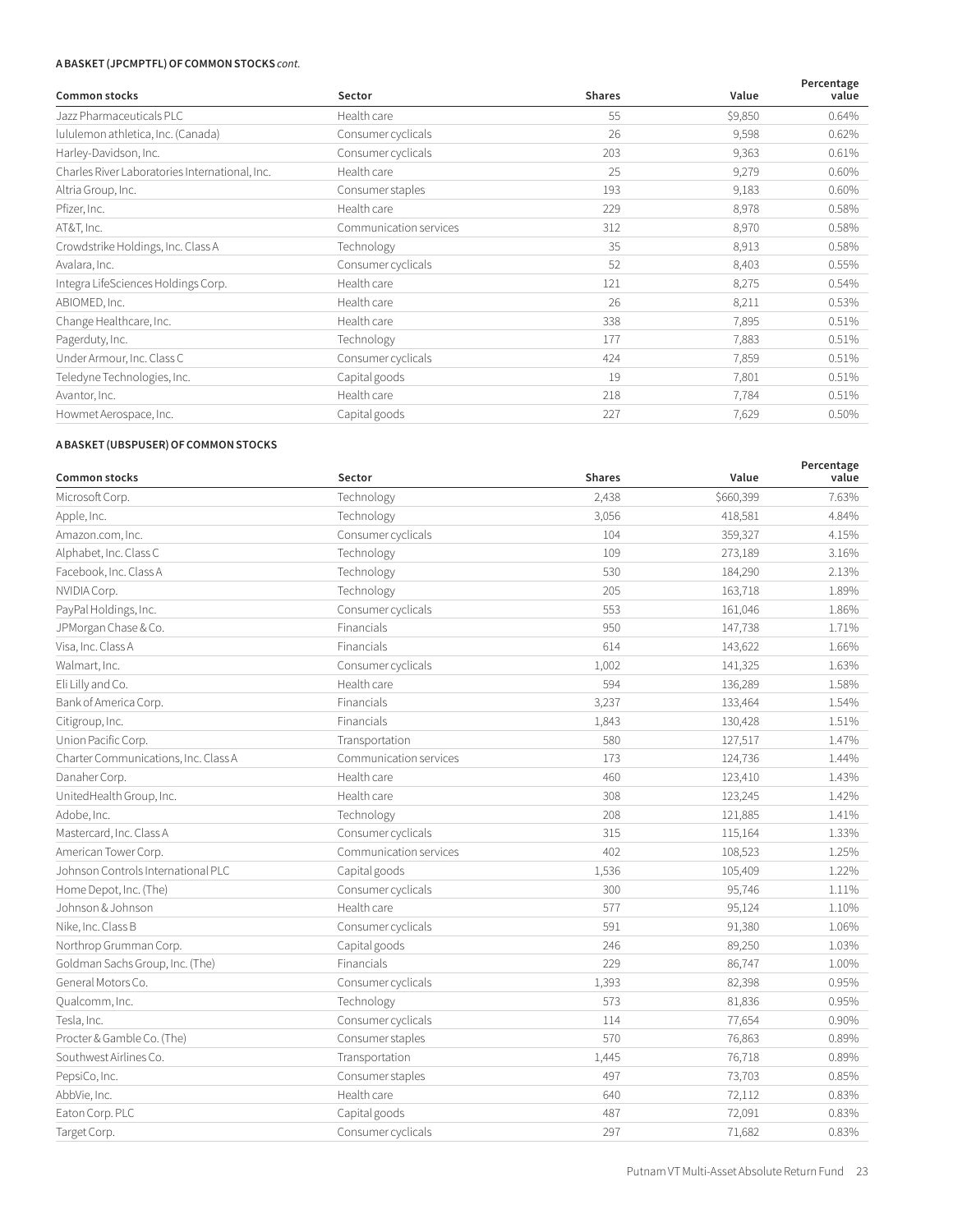#### **A BASKET (UBSPUSER) OF COMMON STOCKS** *cont.*

| <b>Common stocks</b>                         | Sector             | <b>Shares</b> | Value    | Percentage<br>value |
|----------------------------------------------|--------------------|---------------|----------|---------------------|
| Applied Materials, Inc.                      | Technology         | 496           | \$70,692 | 0.82%               |
| Freeport-McMoRan, Inc. (Indonesia)           | Basic materials    | 1,886         | 69,994   | 0.81%               |
| Sherwin-Williams Co. (The)                   | Basic materials    | 242           | 65,843   | 0.76%               |
| Regeneron Pharmaceuticals, Inc.              | Health care        | 117           | 65,563   | 0.76%               |
| Texas Instruments, Inc.                      | Technology         | 337           | 64,740   | 0.75%               |
| Valero Energy Corp.                          | Energy             | 820           | 64,008   | 0.74%               |
| S&P Global, Inc.                             | Consumer cyclicals | 153           | 62,671   | 0.72%               |
| Merck & Co., Inc.                            | Health care        | 804           | 62,535   | 0.72%               |
| Chipotle Mexican Grill, Inc.                 | Consumer staples   | 40            | 62,033   | 0.72%               |
| Cigna Corp.                                  | Health care        | 260           | 61,527   | 0.71%               |
| ServiceNow, Inc.                             | Technology         | 110           | 60,525   | 0.70%               |
| ConocoPhillips                               | Energy             | 988           | 60,161   | 0.70%               |
| Fidelity National Information Services, Inc. | Technology         | 420           | 59,527   | 0.69%               |
| Berkshire Hathaway, Inc. Class B             | <b>Financials</b>  | 212           | 58,963   | 0.68%               |
| Exxon Mobil Corp.                            | Energy             | 920           | 58,015   | 0.67%               |

#### **CENTRALLY CLEARED TOTAL RETURN SWAP CONTRACTS OUTSTANDING at 6/30/21 (Unaudited)**

| <b>Notional amount</b> | Value    | Upfront<br>premium<br>received (paid) | <b>Termination</b><br>date | Payments<br>received (paid)<br>by fund | <b>Total return</b><br>received by<br>or paid by fund                        | Unrealized<br>appreciation/<br>(depreciation) |
|------------------------|----------|---------------------------------------|----------------------------|----------------------------------------|------------------------------------------------------------------------------|-----------------------------------------------|
| \$1,113,000            | \$13,445 | S(19)                                 | 4/1/31                     | $2.686\%$ - At maturity                | USA Non Revised<br>Consumer Price Index-<br>Urban (CPI-U) $-$ At<br>maturity | \$13,427                                      |
| 3,383,000              | 1,894    | (34)                                  | 4/15/26                    | 2.79% - At maturity                    | USA Non Revised<br>Consumer Price Index-<br>Urban (CPI-U) $-$ At<br>maturity | (1,929)                                       |
| Total                  |          | \$(53)                                |                            |                                        |                                                                              | \$11,498                                      |

\* The 50 largest components, and any individual component greater than 1% of basket value, are shown below.

#### **OTC CREDIT DEFAULT CONTRACTS OUTSTANDING — PROTECTION SOLD at 6/30/21 (Unaudited)**

| Swap counterparty/<br>Referenced debt* | Rating***  | Upfront<br>premium<br>received<br>$(paid)**$ | Notional<br>amount | Value   | Termi-<br>nation<br>date | Payments<br>received by fund | Unrealized<br>appreciation/<br>(depreciation) |
|----------------------------------------|------------|----------------------------------------------|--------------------|---------|--------------------------|------------------------------|-----------------------------------------------|
| Bank of America N.A.                   |            |                                              |                    |         |                          |                              |                                               |
| CMBX NA BBB-.6 Index                   | $BB-/P$    | \$68                                         | \$1,000            | \$265   | 5/11/63                  | 300 bp - Monthly             | \$(196)                                       |
| CMBX NA BBB-.6 Index                   | $BB-/P$    | 121                                          | 2,000              | 529     | 5/11/63                  | 300 bp - Monthly             | (407)                                         |
| CMBX NA BBB-.6 Index                   | $BB-/P$    | 228                                          | 4,000              | 1,058   | 5/11/63                  | 300 bp - Monthly             | (828)                                         |
| CMBX NA BBB-.6 Index                   | $BB-/P$    | 247                                          | 4,000              | 1,058   | 5/11/63                  | 300 bp - Monthly             | (809)                                         |
| <b>Barclays Bank PLC</b>               |            |                                              |                    |         |                          |                              |                                               |
| CMBX NA BBB-.6 Index                   | $BB-/P$    | 887                                          | 8,000              | 2,116   | 5/11/63                  | 300 bp - Monthly             | (1,225)                                       |
| CMBX NA BBB-.7 Index                   | BB/P       | 141                                          | 25,000             | 4,445   | 1/17/47                  | 300 bp - Monthly             | (4,292)                                       |
| Citigroup Global Markets, Inc.         |            |                                              |                    |         |                          |                              |                                               |
| CMBX NA BB.6 Index                     | $B$ -/ $P$ | 2,439                                        | 16,494             | 7,355   | 5/11/63                  | 500 bp - Monthly             | (4,902)                                       |
| CMBX NA BB.7 Index                     | B/P        | 459                                          | 9,000              | 3,121   | 1/17/47                  | 500 bp - Monthly             | (2,654)                                       |
| CMBX NA BBB-.6 Index                   | $BB-/P$    | 25,281                                       | 397,000            | 105,007 | 5/11/63                  | 300 bp - Monthly             | (79, 527)                                     |
| <b>Credit Suisse International</b>     |            |                                              |                    |         |                          |                              |                                               |
| CMBX NA A.6 Index                      | $A$ -/P    | (32)                                         | 29,000             | 2,456   | 5/11/63                  | $200$ bp $-$ Monthly         | (2,479)                                       |
| CMBX NA BBB-.6 Index                   | $BB-/P$    | 74,418                                       | 792,000            | 209,484 | 5/11/63                  | 300 bp - Monthly             | (134, 670)                                    |
| CMBX NA BBB-.7 Index                   | BB/P       | 3,952                                        | 50,000             | 8,890   | 1/17/47                  | 300 bp - Monthly             | (4, 913)                                      |
| CMBX NA BBB-.7 Index                   | BB/P       | 7,909                                        | 107,000            | 19,025  | 1/17/47                  | 300 bp - Monthly             | (11,062)                                      |
| <b>Goldman Sachs International</b>     |            |                                              |                    |         |                          |                              |                                               |
| CMBX NA A.6 Index                      | $A$ -/P    | 309                                          | 6,000              | 508     | 5/11/63                  | 200 bp - Monthly             | (197)                                         |
| CMBX NA A.6 Index                      | $A - /P$   | 419                                          | 8,000              | 678     | 5/11/63                  | $200$ bp $-$ Monthly         | (256)                                         |
| CMBX NA A.6 Index                      | $A - /P$   | 1,018                                        | 20,000             | 1,694   | 5/11/63                  | $200$ bp $-$ Monthly         | (670)                                         |
| CMBX NA A.6 Index                      | $A$ -/P    | 3,977                                        | 62,000             | 5,251   | 5/11/63                  | $200$ bp $-$ Monthly         | (1,254)                                       |
| CMBX NA BBB-.6 Index                   | $BB-/P$    | 260                                          | 3,000              | 794     | 5/11/63                  | 300 bp - Monthly             | (532)                                         |
|                                        |            |                                              |                    |         |                          |                              |                                               |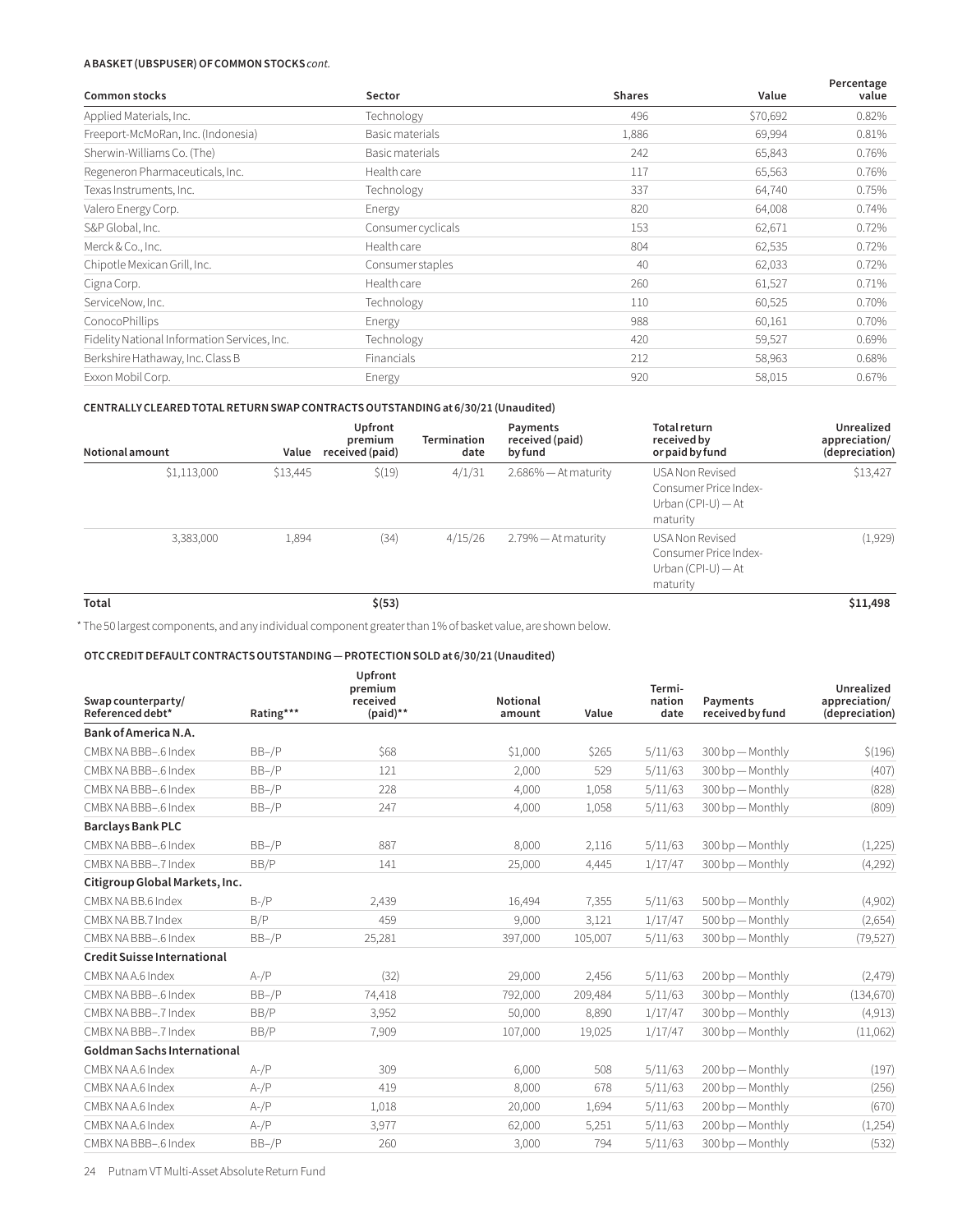#### **OTC CREDIT DEFAULT CONTRACTS OUTSTANDING — PROTECTION SOLD at 6/30/21 (Unaudited)** *cont.*

| Swap counterparty/<br>Referenced debt* | $\mathsf{Rating}^{\star\star\star}$ | Upfront<br>premium<br>received<br>(paid)** | Notional<br>amount | Value                     | Termi-<br>nation<br>date | Payments<br>received by fund | Unrealized<br>appreciation/<br>(depreciation) |
|----------------------------------------|-------------------------------------|--------------------------------------------|--------------------|---------------------------|--------------------------|------------------------------|-----------------------------------------------|
| Goldman Sachs International cont.      |                                     |                                            |                    |                           |                          |                              |                                               |
| CMBX NA BBB-.6 Index                   | $BB - /P$                           | \$259                                      | \$3,000            | \$794                     | 5/11/63                  | 300 bp - Monthly             | \$ (533)                                      |
| CMBX NA BBB-.6 Index                   | $BB-/P$                             | 422                                        | 5,000              | 1,323                     | 5/11/63                  | 300 bp - Monthly             | (898)                                         |
| CMBX NA BBB-.6 Index                   | $BB-/P$                             | 661                                        | 6,000              | 1,587                     | 5/11/63                  | 300 bp - Monthly             | (923)                                         |
| CMBX NA BBB-.6 Index                   | $BB-/P$                             | 365                                        | 7,000              | 1,852                     | 5/11/63                  | 300 bp - Monthly             | (1,483)                                       |
| CMBX NA BBB-.6 Index                   | $BB-/P$                             | 591                                        | 7,000              | 1,852                     | 5/11/63                  | 300 bp - Monthly             | (1,257)                                       |
| CMBX NA BBB-.6 Index                   | $BB-/P$                             | 633                                        | 8,000              | 2,116                     | 5/11/63                  | 300 bp - Monthly             | (1, 479)                                      |
| CMBX NA BBB-.6 Index                   | $BB - /P$                           | 990                                        | 9,000              | 2,381                     | 5/11/63                  | 300 bp - Monthly             | (1,386)                                       |
| CMBX NA BBB-.6 Index                   | $BB-/P$                             | 435                                        | 9,000              | 2,381                     | 5/11/63                  | 300 bp - Monthly             | (1,941)                                       |
| CMBX NA BBB-.6 Index                   | $BB-/P$                             | 1,218                                      | 10,000             | 2,645                     | 5/11/63                  | 300 bp - Monthly             | (1, 422)                                      |
| CMBX NA BBB-.6 Index                   | $BB-/P$                             | 1,160                                      | 14,000             | 3,703                     | 5/11/63                  | 300 bp - Monthly             | (2,536)                                       |
| CMBX NA BBB-.6 Index                   | $BB-/P$                             | 1,671                                      | 15,000             | 3,968                     | 5/11/63                  | 300 bp - Monthly             | (2,289)                                       |
| CMBX NA BBB-.6 Index                   | $BB-/P$                             | 2,221                                      | 16,000             | 4,232                     | 5/11/63                  | 300 bp - Monthly             | (2,003)                                       |
| CMBX NA BBB-.6 Index                   | $BB-/P$                             | 1,090                                      | 16,000             | 4,232                     | 5/11/63                  | 300 bp - Monthly             | (3, 134)                                      |
| CMBX NA BBB-.6 Index                   | $BB-/P$                             | 878                                        | 18,000             | 4,761                     | 5/11/63                  | 300 bp - Monthly             | (3,875)                                       |
| CMBX NA BBB-.6 Index                   | $BB-/P$                             | 2,923                                      | 27,000             | 7,142                     | 5/11/63                  | 300 bp - Monthly             | (4,205)                                       |
| CMBX NA BBB-.6 Index                   | $BB-/P$                             | 3,376                                      | 36,000             | 9,522                     | 5/11/63                  | 300 bp - Monthly             | (6,128)                                       |
| CMBX NA BBB-.6 Index                   | $BB-/P$                             | 4,360                                      | 58,000             | 15,341                    | 5/11/63                  | 300 bp - Monthly             | (10, 952)                                     |
| CMBX NA BBB-.7 Index                   | BB/P                                | 695                                        | 8,000              | 1,422                     | 1/17/47                  | 300 bp - Monthly             | (723)                                         |
| CMBX NA BBB-.7 Index                   | BB/P                                | 1,448                                      | 17,000             | 3,023                     | 1/17/47                  | 300 bp - Monthly             | (1, 566)                                      |
| CMBX NA BBB-.7 Index                   | BB/P                                | 1,478                                      | 20,000             | 3,556                     | 1/17/47                  | 300 bp - Monthly             | (2,068)                                       |
| JPMorgan Securities LLC                |                                     |                                            |                    |                           |                          |                              |                                               |
| CMBX NA BBB-.6 Index                   | $BB-/P$                             | 241,696                                    | 756,000            | 199,962                   | 5/11/63                  | 300 bp - Monthly             | 42,113                                        |
| Merrill Lynch International            |                                     |                                            |                    |                           |                          |                              |                                               |
| CMBX NA BBB-.6 Index                   | $BB-/P$                             | 51,465                                     | 191,000            | 50,520                    | 5/11/63                  | 300 bp - Monthly             | 1,041                                         |
| Morgan Stanley & Co. International PLC |                                     |                                            |                    |                           |                          |                              |                                               |
| CMBX NA BBB-.6 Index                   | $BB-/P$                             | 4,306                                      | 65,000             | 17,193                    | 5/11/63                  | 300 bp - Monthly             | (12,854)                                      |
| Upfront premium received               |                                     | 446,474                                    |                    | Unrealized appreciation   |                          |                              | 43,154                                        |
| Upfront premium (paid)                 |                                     | (32)                                       |                    | Unrealized (depreciation) |                          |                              | (314, 528)                                    |
| Total                                  |                                     | \$446,442                                  | Total              |                           |                          |                              | \$(271, 374)                                  |

\* Payments related to the referenced debt are made upon a credit default event.

\*\* Upfront premium is based on the difference between the original spread on issue and the market spread on day of execution.

\*\*\* Ratings for an underlying index represent the average of the ratings of all the securities included in that index. The Moody's, Standard & Poor's or Fitch ratings are believed to be the most recent ratings available at June 30, 2021. Securities rated by Fitch are indicated by "/F." Securities rated by Putnam are indicated by "/P." The Putnam rating categories are comparable to the Standard & Poor's classifications.

#### **OTC CREDIT DEFAULT CONTRACTS OUTSTANDING — PROTECTION PURCHASED at 6/30/21 (Unaudited)**

| Swap counterparty/<br>Referenced debt* | Upfront<br>premium<br>received<br>(paid)** | Notional<br>amount | Value | Termi-<br>nation<br>date | Payments<br>(paid)<br>by fund | Unrealized<br>appreciation/<br>(depreciation) |
|----------------------------------------|--------------------------------------------|--------------------|-------|--------------------------|-------------------------------|-----------------------------------------------|
| Citigroup Global Markets, Inc.         |                                            |                    |       |                          |                               |                                               |
| CMBX NA BB.10 Index                    | \$ (313)                                   | \$3,000            | \$731 | 11/17/59                 | (500 bp) — Monthly            | \$416                                         |
| CMBX NA BB.10 Index                    | (329)                                      | 3,000              | 731   | 11/17/59                 | (500 bp) — Monthly            | 400                                           |
| CMBX NA BB.11 Index                    | (1,166)                                    | 9,000              | 802   | 11/18/54                 | (500 bp) — Monthly            | (372)                                         |
| CMBX NA BB.11 Index                    | (283)                                      | 3,000              | 267   | 11/18/54                 | (500 bp) — Monthly            | (18)                                          |
| CMBX NA BB.8 Index                     | (176)                                      | 965                | 347   | 10/17/57                 | (500 bp) — Monthly            | 170                                           |
| CMBX NA BB.9 Index                     | (3,716)                                    | 36,000             | 7,963 | 9/17/58                  | (500 bp) — Monthly            | 4,217                                         |
| <b>Credit Suisse International</b>     |                                            |                    |       |                          |                               |                                               |
| CMBX NA BB.10 Index                    | (714)                                      | 6,000              | 1,463 | 11/17/59                 | (500 bp) — Monthly            | 744                                           |
| CMBX NA BB.10 Index                    | (801)                                      | 6,000              | 1,463 | 11/17/59                 | (500 bp) — Monthly            | 657                                           |
| CMBX NA BB.7 Index                     | (300)                                      | 16,494             | 7,355 | 5/11/63                  | (500 bp) — Monthly            | 7,041                                         |
| CMBX NA BB.8 Index                     | (175)                                      | 965                | 347   | 10/17/57                 | (500 bp) — Monthly            | 171                                           |
| CMBX NA BB.9 Index                     | (1,504)                                    | 15,000             | 3,318 | 9/17/58                  | (500 bp) — Monthly            | 1,802                                         |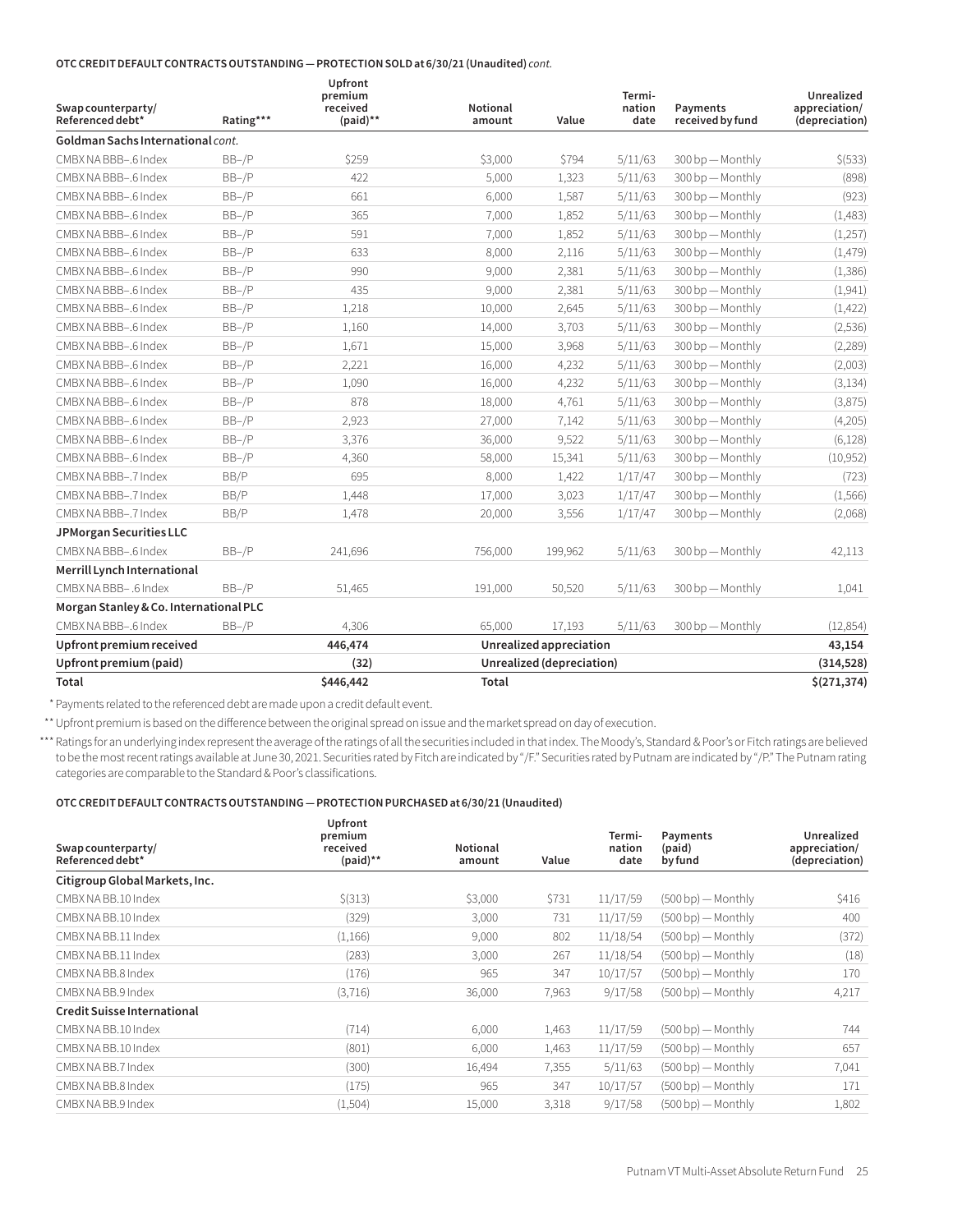#### **OTC CREDIT DEFAULT CONTRACTS OUTSTANDING — PROTECTION PURCHASED at 6/30/21 (Unaudited)** *cont.*

| Swap counterparty/<br>Referenced debt* | Upfront<br>premium<br>received<br>$(paid)$ ** | <b>Notional</b><br>amount | Value    | Termi-<br>nation<br>date  | Payments<br>(paid)<br>by fund | Unrealized<br>appreciation/<br>(depreciation) |
|----------------------------------------|-----------------------------------------------|---------------------------|----------|---------------------------|-------------------------------|-----------------------------------------------|
| <b>Goldman Sachs International</b>     |                                               |                           |          |                           |                               |                                               |
| CMBX NA BB.7 Index                     | $\zeta(9,130)$                                | \$54,000                  | \$18,727 | 1/17/47                   | $(500 b p)$ – Monthly         | \$9,552                                       |
| CMBX NA BB.7 Index                     | (2,738)                                       | 15,000                    | 5,202    | 1/17/47                   | $(500 b p)$ – Monthly         | 2,451                                         |
| CMBX NA BB.9 Index                     | (357)                                         | 3,000                     | 664      | 9/17/58                   | $(500 b p)$ – Monthly         | 304                                           |
| CMBX NA BB.9 Index                     | (361)                                         | 3,000                     | 664      | 9/17/58                   | $(500 bp)$ - Monthly          | 300                                           |
| JPMorgan Securities LLC                |                                               |                           |          |                           |                               |                                               |
| CMBX NA BBB-.7 Index                   | (44,370)                                      | 189,000                   | 33,604   | 1/17/47                   | $(300 bp)$ – Monthly          | (10, 858)                                     |
| Merrill Lynch International            |                                               |                           |          |                           |                               |                                               |
| CMBX NA BB.10 Index                    | (341)                                         | 6,000                     | 1.463    | 11/17/59                  | $(500 b p)$ – Monthly         | 1,116                                         |
| CMBX NA BB.11 Index                    | (3,460)                                       | 7,000                     | 624      | 11/18/54                  | $(500 b p)$ – Monthly         | (2,842)                                       |
| CMBX NA BB.9 Index                     | (351)                                         | 9,000                     | 1,991    | 9/17/58                   | $(500 b p)$ – Monthly         | 1,633                                         |
| Morgan Stanley & Co. International PLC |                                               |                           |          |                           |                               |                                               |
| CMBX NA BBB-7 Index                    | (3,869)                                       | 38,000                    | 6,756    | 1/17/47                   | (300 bp) — Monthly            | 2,866                                         |
| CMBX NA BB.10 Index                    | (315)                                         | 3,000                     | 731      | 11/17/59                  | $(500 bp)$ - Monthly          | 414                                           |
| CMBX NA BB.9 Index                     | (728)                                         | 6,000                     | 1,327    | 9/17/58                   | $(500 bp)$ - Monthly          | 595                                           |
| CMBX NA BB.9 Index                     | (364)                                         | 3,000                     | 664      | 9/17/58                   | (500 bp) — Monthly            | 297                                           |
| Upfront premium received               | —                                             |                           |          | Unrealized appreciation   |                               | 35,146                                        |
| Upfront premium (paid)                 | (75, 861)                                     |                           |          | Unrealized (depreciation) |                               | (14,090)                                      |
| Total                                  | \$ (75, 861)                                  |                           | Total    |                           |                               | \$21,056                                      |

\* Payments related to the referenced debt are made upon a credit default event.

\*\* Upfront premium is based on the difference between the original spread on issue and the market spread on day of execution.

#### **CENTRALLY CLEARED CREDIT DEFAULT CONTRACTS OUTSTANDING — PROTECTION SOLD at 6/30/21 (Unaudited)**

| Referenced debt*     | Rating*** | Upfront<br>premium<br>received<br>$(paid)**$ | Notional<br>amount | Value     | Termi-<br>nation<br>date | Payments<br>received<br>by fund | Unrealized<br>appreciation/<br>(depreciation) |
|----------------------|-----------|----------------------------------------------|--------------------|-----------|--------------------------|---------------------------------|-----------------------------------------------|
| NAHY Series 36 Index | $B+/P$    | \$(185,572)                                  | \$2,168,000        | \$221,136 | 6/20/26                  | $500bp -$<br>Ouarterly          | \$38,575                                      |
| Total                |           | \$(185, 572)                                 |                    |           |                          |                                 | \$38,575                                      |

\* Payments related to the referenced debt are made upon a credit default event.

\*\* Upfront premium is based on the difference between the original spread on issue and the market spread on day of execution.

\*\*\* Ratings for an underlying index represent the average of the ratings of all the securities included in that index. The Moody's, Standard & Poor's or Fitch ratings are believed to be the most recent ratings available at June 30, 2021. Securities rated by Fitch are indicated by "/F." Securities rated by Putnam are indicated by "/P." The Putnam rating categories are comparable to the Standard & Poor's classifications.

#### **CENTRALLY CLEARED CREDIT DEFAULT CONTRACTS OUTSTANDING — PROTECTION PURCHASED at 6/30/21 (Unaudited)**

| Referenced debt*     | Upfront<br>premium<br>received<br>$(paid)**$ | Notional<br>amount | Value    | Termi-<br>nation<br>date | Payments<br>(paid)<br>by fund | Unrealized<br>appreciation/<br>(depreciation) |
|----------------------|----------------------------------------------|--------------------|----------|--------------------------|-------------------------------|-----------------------------------------------|
| EM Series 35 Index   | S(75,218)                                    | \$1,903,000        | \$49,459 | 6/20/26                  | $(100 bp) -$ Quarterly        | \$ (26, 288)                                  |
| NAHY Series 36 Index | 114,677                                      | 1,324,000          | 135,048  | 6/20/26                  | $(500 bp) - Quarterly$        | (22, 209)                                     |
| Total                | \$39,459                                     |                    |          |                          |                               | \$ (48, 497)                                  |

\* Payments related to the referenced debt are made upon a credit default event.

\*\* Upfront premium is based on the difference between the original spread on issue and the market spread on day of execution.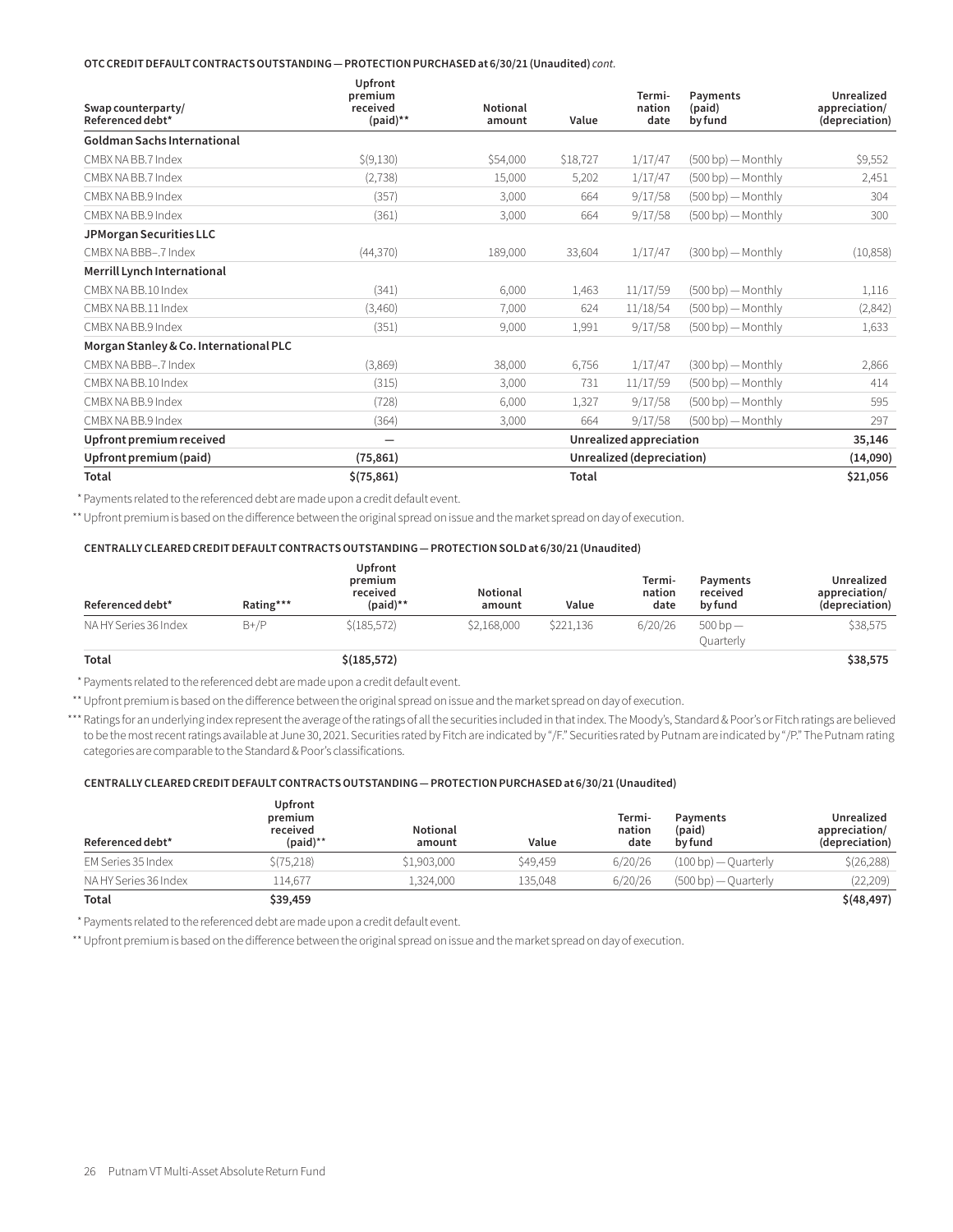ASC 820 establishes a three-level hierarchy for disclosure of fair value measurements. The valuation hierarchy is based upon the transparency of inputs to the valuation of the fund's investments. The three levels are defined as follows:

Level 1: Valuations based on quoted prices for identical securities in active markets.

Level 2: Valuations based on quoted prices in markets that are not active or for which all significant inputs are observable, either directly or indirectly.

Level 3: Valuations based on inputs that are unobservable and significant to the fair value measurement.

The following is a summary of the inputs used to value the fund's net assets as of the close of the reporting period:

|                                                 | <b>Valuation inputs</b>  |                          |               |  |  |
|-------------------------------------------------|--------------------------|--------------------------|---------------|--|--|
| Investments in securities:                      | Level 1                  | Level 2                  | Level 3       |  |  |
| Common stocks*:                                 |                          |                          |               |  |  |
| <b>Basic materials</b>                          | \$328,807                | $s-$                     | $\mathsf{S}-$ |  |  |
| Capital goods                                   | 75,805                   |                          |               |  |  |
| Communication services                          | 21,882                   | $\overline{\phantom{0}}$ |               |  |  |
| Consumer cyclicals                              | 193,741                  | $\qquad \qquad$          |               |  |  |
| Consumer staples                                | 357,438                  | $\overline{\phantom{0}}$ |               |  |  |
| Energy                                          | 87,390                   | $\overline{\phantom{0}}$ |               |  |  |
| Financials                                      | 513,262                  | $\overline{\phantom{0}}$ |               |  |  |
| Health care                                     | 95,773                   |                          |               |  |  |
| Technology                                      | 970,887                  | -                        |               |  |  |
| Transportation                                  | 78,952                   |                          |               |  |  |
| Utilities and power                             |                          |                          |               |  |  |
| <b>Total common stocks</b>                      | 2,723,937                | —                        |               |  |  |
| Asset-backed securities                         | $\overline{\phantom{0}}$ | 125,000                  | 25,000        |  |  |
| Commodity linked notes                          |                          | 2,539,883                |               |  |  |
| Corporate bonds and notes                       | $\overline{\phantom{0}}$ | 105,191                  |               |  |  |
| Foreign government and agency bonds and notes   |                          | 151,088                  |               |  |  |
| Investment companies                            | 2,490,457                |                          |               |  |  |
| Mortgage-backed securities                      |                          | 1,205,665                |               |  |  |
| Purchased options outstanding                   |                          | 11,464                   |               |  |  |
| U.S. government and agency mortgage obligations | $\overline{\phantom{m}}$ | 6,238,765                |               |  |  |
| Warrants                                        | 111                      | 317,486                  |               |  |  |
| Short-term investments                          | $\frac{1}{2}$            | 15,064,511               |               |  |  |
| <b>Totals by level</b>                          | \$5,214,505              | \$25,759,053             | \$25,000      |  |  |

|                                       | Valuation inputs |               |         |  |  |
|---------------------------------------|------------------|---------------|---------|--|--|
| Other financial instruments:          | Level 1          | Level 2       | Level 3 |  |  |
| Forward currency contracts            | $S-$             | \$ (97, 334)  | $s-$    |  |  |
| Futures contracts                     | 78,147           |               |         |  |  |
| Written options outstanding           |                  | (3,792)       |         |  |  |
| Forward premium swap option contracts |                  | (1, 446)      |         |  |  |
| TBA sale commitments                  |                  | (4,087,412)   |         |  |  |
| Interest rate swap contracts          |                  | (29, 978)     |         |  |  |
| Total return swap contracts           |                  | 104,081       |         |  |  |
| Credit default contracts              |                  | (484, 708)    |         |  |  |
| <b>Totals by level</b>                | \$78,147         | \$(4,600,589) | s—      |  |  |

\* Common stock classifications are presented at the sector level, which may differ from the fund's portfolio presentation.

At the start and close of the reporting period, Level 3 investments in securities represented less than 1% of the fund's net assets and were not considered a significant portion of the fund's portfolio.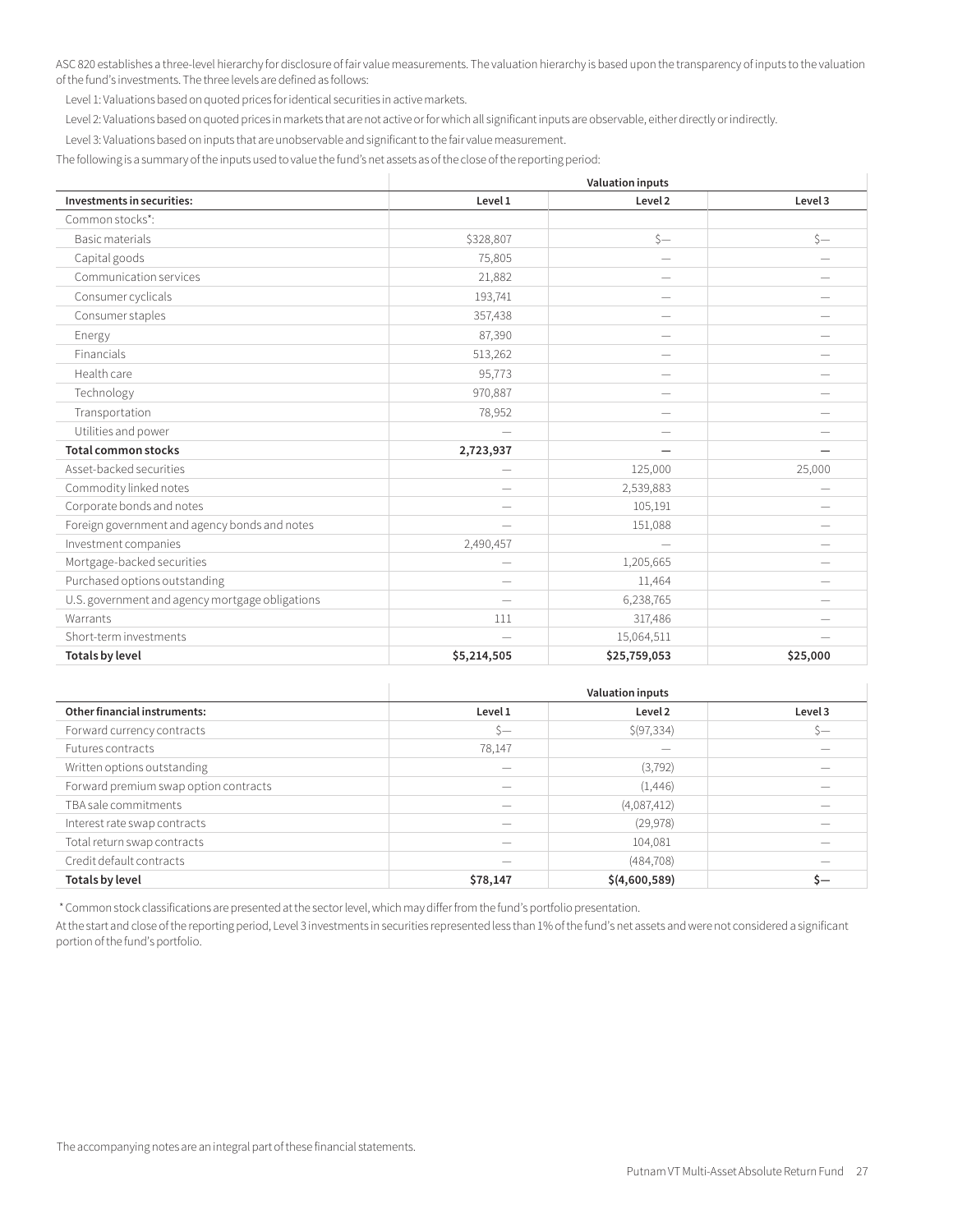# **Statement of assets and liabilities**

6/30/21 (Unaudited)

#### **Assets**

| Investment in securities, at value, including \$691,931 of securities on loan (Notes 1 and 8): |              |
|------------------------------------------------------------------------------------------------|--------------|
| Unaffiliated issuers (identified cost \$18,801,849)                                            | \$20,383,574 |
| Affiliated issuers (identified cost \$10,614,984) (Notes 1 and 5)                              | 10,614,984   |
| Cash                                                                                           | 509,030      |
| Foreign currency (cost \$75,326) (Note 1)                                                      | 75,328       |
| Dividends, interest and other receivables                                                      | 42,724       |
| Foreign tax reclaim                                                                            | 4,023        |
| Receivable for investments sold                                                                | 619,383      |
| Receivable for sales of TBA securities (Note 1)                                                | 4,085,717    |
| Receivable from Manager (Note 2)                                                               | 35,396       |
| Receivable for variation margin on futures contracts (Note 1)                                  | 27,205       |
| Receivable for variation margin on centrally cleared swap contracts (Note 1)                   | 10,467       |
| Unrealized appreciation on forward premium swap option contracts (Note 1)                      | 1,338        |
| Unrealized appreciation on forward currency contracts (Note 1)                                 | 131,939      |
| Unrealized appreciation on OTC swap contracts (Note 1)                                         | 579,381      |
| Premium paid on OTC swap contracts (Note 1)                                                    | 75,893       |
| <b>Total assets</b>                                                                            | 37,196,382   |

# **Liabilities**

| Payable for investments purchased                                         | 898,520      |
|---------------------------------------------------------------------------|--------------|
| Payable for purchases of TBA securities (Note 1)                          | 6,269,110    |
| Payable for shares of the fund repurchased                                | 4,013        |
| Payable for custodian fees (Note 2)                                       | 38,266       |
| Payable for investor servicing fees (Note 2)                              | 2,724        |
| Payable for Trustee compensation and expenses (Note 2)                    | 3,286        |
| Payable for administrative services (Note 2)                              | 70           |
| Payable for distribution fees (Note 2)                                    | 4,802        |
| Payable for variation margin on futures contracts (Note 1)                | 13,641       |
| Payable for variation margin on centrally cleared swap contracts (Note 1) | 15,993       |
| Unrealized depreciation on OTC swap contracts (Note 1)                    | 737,169      |
| Premium received on OTC swap contracts (Note 1)                           | 446,474      |
| Unrealized depreciation on forward currency contracts (Note 1)            | 229,273      |
| Unrealized depreciation on forward premium swap option contracts (Note 1) | 2,784        |
| Written options outstanding, at value (premiums \$7,847) (Note 1)         | 3,792        |
| TBA sale commitments, at value (proceeds receivable \$4,082,578) (Note 1) | 4,087,412    |
| Collateral on securities loaned, at value (Note 1)                        | 704,750      |
| Other accrued expenses                                                    | 43,456       |
| <b>Total liabilities</b>                                                  | 13,505,535   |
| <b>Net assets</b>                                                         | \$23,690,847 |

#### **Represented by**

| Paid-in capital (Unlimited shares authorized) (Notes 1 and 4)                                                       | \$23,595,156 |
|---------------------------------------------------------------------------------------------------------------------|--------------|
| Total distributable earnings (Note 1)                                                                               | 95,691       |
| Total - Representing net assets applicable to capital shares outstanding                                            | \$23,690,847 |
| Computation of net asset value Class IA                                                                             |              |
| Net assets                                                                                                          | \$100,176    |
| Number of shares outstanding                                                                                        | 10,533       |
| Net asset value, offering price and redemption price per share (net assets divided by number of shares outstanding) | \$9.51       |
| Computation of net asset value Class IB                                                                             |              |
| Net assets                                                                                                          | \$23,590,671 |
| Number of shares outstanding                                                                                        | 2,527,571    |
| Net asset value, offering price and redemption price per share (net assets divided by number of shares outstanding) | \$9.33       |

The accompanying notes are an integral part of these financial statements.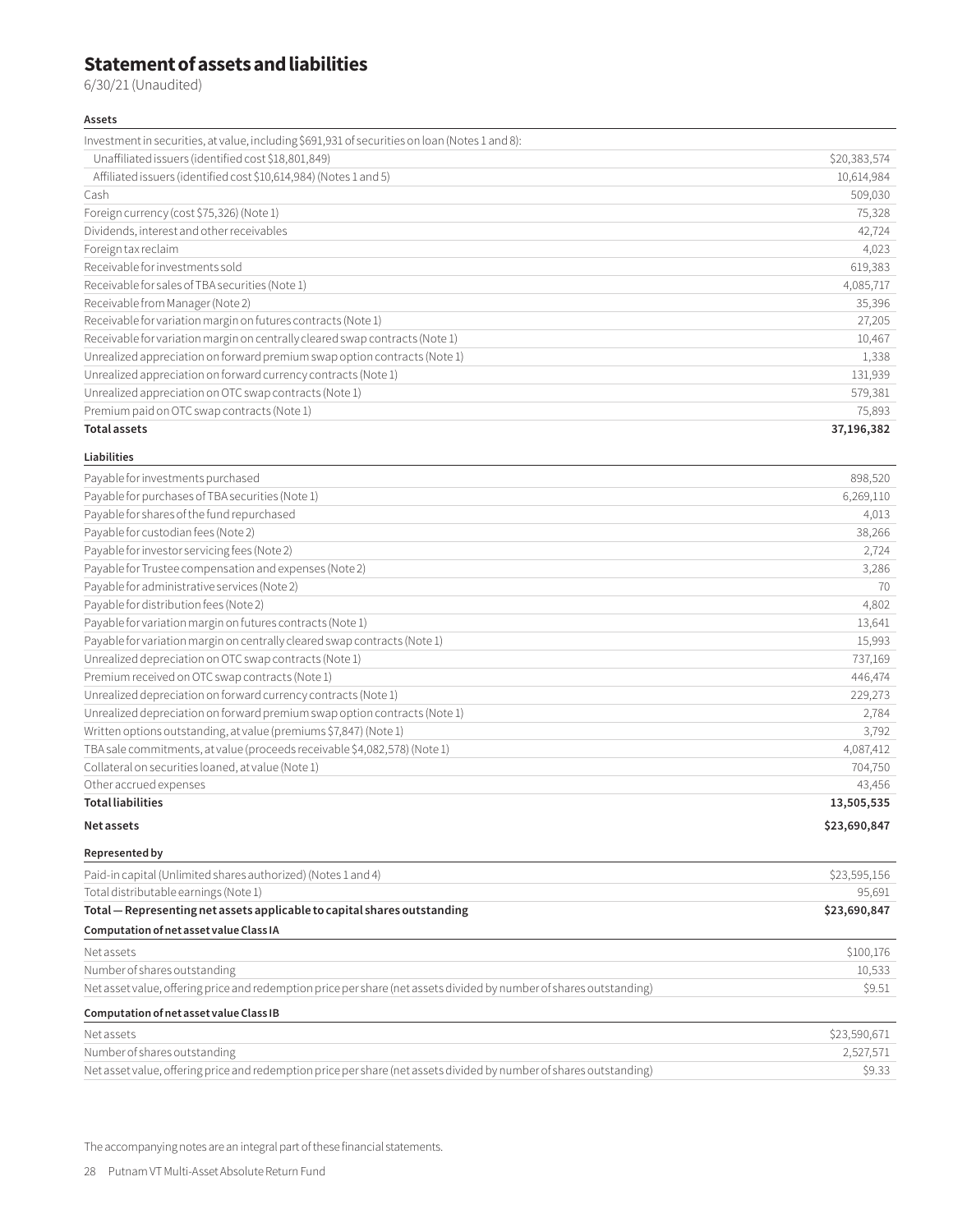# **Statement of operations**

Six months ended 6/30/21 (Unaudited)

#### **Investment income**

| Dividends (net of foreign tax of \$3,559)                                                                                                               | \$60,137      |
|---------------------------------------------------------------------------------------------------------------------------------------------------------|---------------|
| (Note 5) Interest (including interest income of \$5,281 from investments in affiliated issuers)<br>Securities lending (net of expenses) (Notes 1 and 5) | 42.483<br>344 |
| Total investment income                                                                                                                                 | 102.964       |

#### **Expenses** Compensation of Manager (Note 2) 81,707 Investor servicing fees (Note 2) 8,102 Custodian fees (Note 2) 37,011 Trustee compensation and expenses (Note 2) 515 Distribution fees (Note 2) 28,609 Administrative services (Note 2) 202 Auditing and tax fees 50,421 Other 8,930 Fees waived and reimbursed by Manager (Note 2) (83,497) **Total expenses 132,000**  Expense reduction (Note 2) (64) **Net expenses 131,936 Net investment loss (28,972)**

#### **Realized and unrealized gain (loss)**

| Net realized gain (loss) on:                                  |            |
|---------------------------------------------------------------|------------|
| Securities from unaffiliated issuers (Notes 1 and 3)          | 860,543    |
| Foreign currency transactions (Note 1)                        | (1,659)    |
| Forward currency contracts (Note 1)                           | 69,874     |
| Futures contracts (Note 1)                                    | (715, 321) |
| Swap contracts (Note 1)                                       | (227, 228) |
| Written options (Note 1)                                      | 11,459     |
| Total net realized loss                                       | (2, 332)   |
| Change in net unrealized appreciation (depreciation) on:      |            |
| Securities from unaffiliated issuers and TBA sale commitments | 31,858     |
| Assets and liabilities in foreign currencies                  | (67)       |
| Forward currency contracts                                    | (155, 202) |
| Futures contracts                                             | 61,715     |
| Swap contracts                                                | 219,559    |
| Written options                                               | (316)      |
| Total change in net unrealized appreciation                   | 157,547    |
| Net gain on investments                                       | 155,215    |
| Net increase in net assets resulting from operations          | \$126,243  |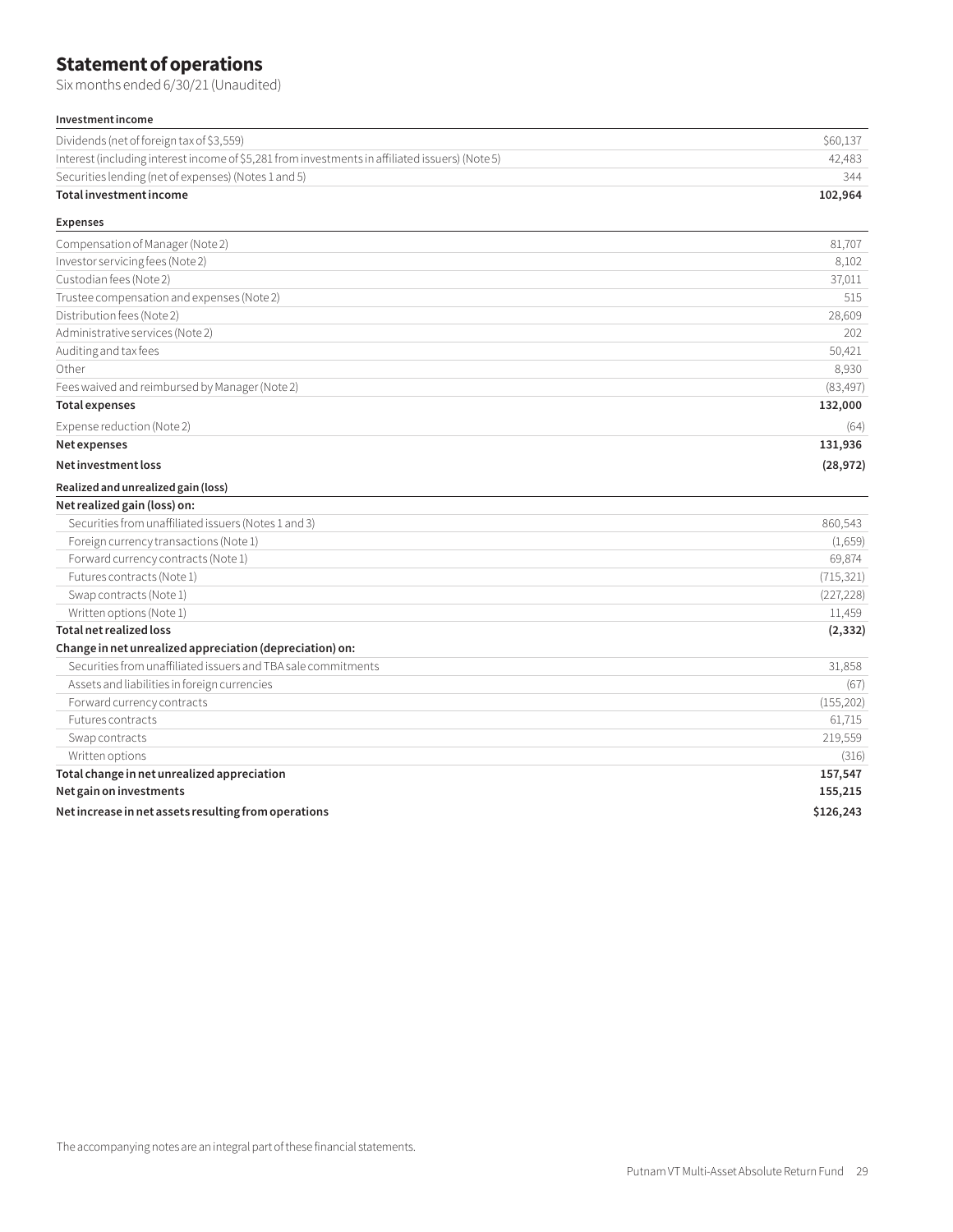# **Statement of changes in net assets**

|                                                                                                                                                                                                                                                 | Six months<br>ended<br>$6/30/21*$ | Year ended<br>12/31/20 |
|-------------------------------------------------------------------------------------------------------------------------------------------------------------------------------------------------------------------------------------------------|-----------------------------------|------------------------|
| Decrease in net assets                                                                                                                                                                                                                          |                                   |                        |
| Operations:                                                                                                                                                                                                                                     |                                   |                        |
| Net investment income (loss)                                                                                                                                                                                                                    | \$(28, 972)                       | \$113,421              |
| Net realized loss on investments and foreign currency transactions                                                                                                                                                                              | (2, 332)                          | (2,451,428)            |
| Change in net unrealized appreciation of investments and assets and liabilities in foreign currencies                                                                                                                                           | 157,547                           | 377,114                |
| Net increase (decrease) in net assets resulting from operations                                                                                                                                                                                 | 126,243                           | (1,960,893)            |
| Decrease from capital share transactions (Note 4)                                                                                                                                                                                               | (793, 588)                        | (132, 712)             |
| Total decrease in net assets                                                                                                                                                                                                                    | (667, 345)                        | (2,093,605)            |
| Net assets:                                                                                                                                                                                                                                     |                                   |                        |
| Beginning of period                                                                                                                                                                                                                             | 24,358,192                        | 26,451,797             |
| End of period<br>the contract of the contract of the contract of the contract of the contract of the contract of the contract of the contract of the contract of the contract of the contract of the contract of the contract of the contract o | \$23,690,847                      | \$24,358,192           |

\* Unaudited.

The accompanying notes are an integral part of these financial statements.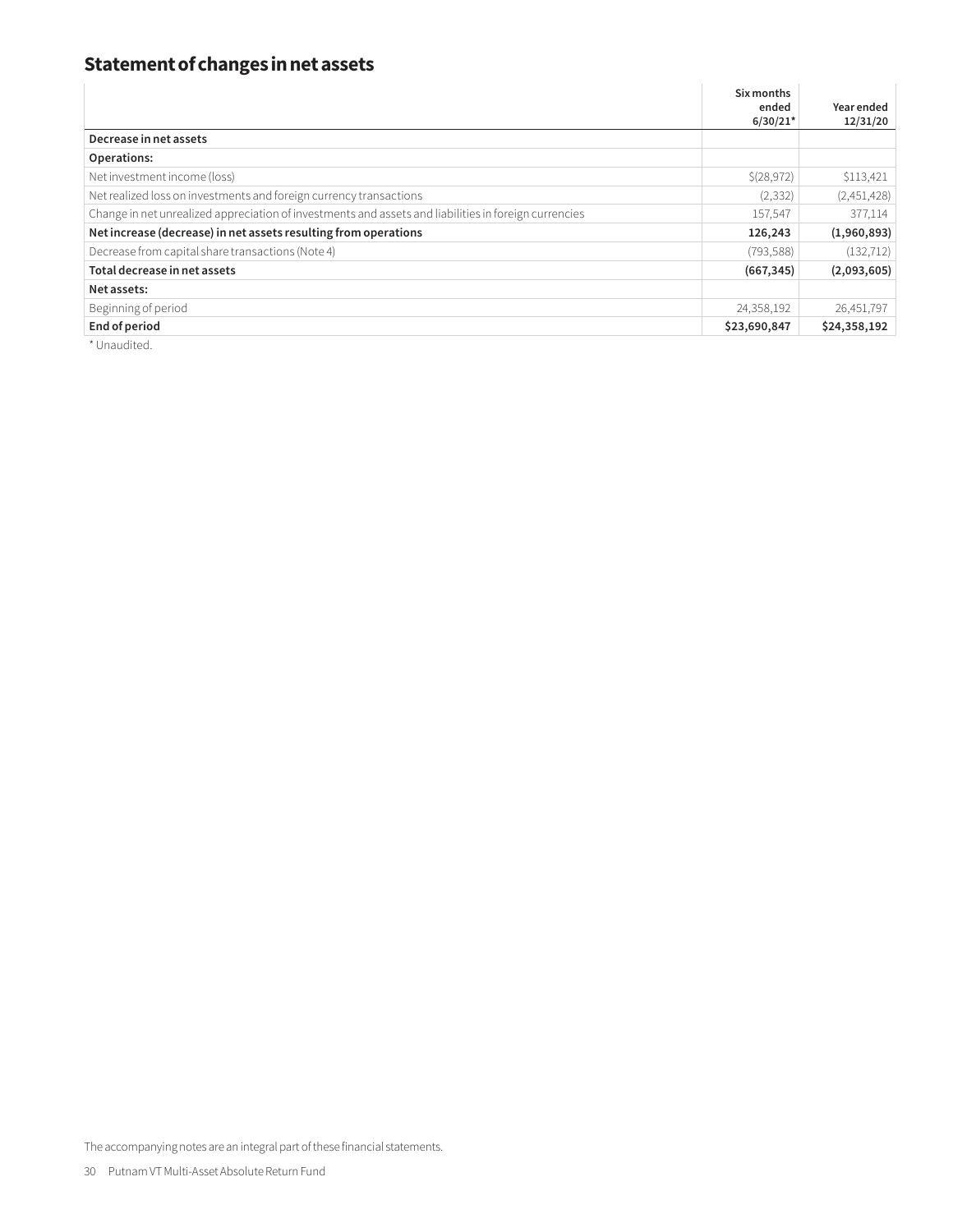### **Financial highlights** (For a common share outstanding throughout the period)

| <b>INVESTMENT OPERATIONS:</b> |                                      |                                           |                                                                   |                                  |                                 | <b>LESS DISTRIBUTIONS:</b>               |                              |                                  |                               | <b>RATIOS AND SUPPLEMENTAL DATA:</b>   |                                             |                                                       |                                                                        |                                    |
|-------------------------------|--------------------------------------|-------------------------------------------|-------------------------------------------------------------------|----------------------------------|---------------------------------|------------------------------------------|------------------------------|----------------------------------|-------------------------------|----------------------------------------|---------------------------------------------|-------------------------------------------------------|------------------------------------------------------------------------|------------------------------------|
| Period ended                  | Net asset value, beginning of period | Net investment income (loss) <sup>a</sup> | gain (loss)<br>unrealized<br>and<br>on investments<br>Netrealized | Total from investment operations | From Net investment income      | gain on investments<br>From net realized | From return of capital       | <b>Total distributions</b>       | Netasset value, end of period | Total return at net asset value (%)b,c | Net assets, end of period<br>(in thousands) | of expenses to average<br>netassets (%)b,d,e<br>Ratio | of net investment income (loss)<br>to average net assets (%)e<br>Ratio | Portfolioturnover (%) <sup>f</sup> |
| Class IA                      |                                      |                                           |                                                                   |                                  |                                 |                                          |                              |                                  |                               |                                        |                                             |                                                       |                                                                        |                                    |
| $6/30/21$ †                   | \$9.45                               | $-\mathsf{g}$                             | .06                                                               | .06                              |                                 | $\qquad \qquad -$                        | $\overline{\phantom{m}}$     |                                  | \$9.51                        | $.63*$                                 | \$100                                       | $.45*$                                                | $.01*$                                                                 | $615*$                             |
| 12/31/20                      | 10.18                                | .07                                       | (.80)                                                             | (.73)                            | $\overline{\phantom{m}}$        |                                          | $\qquad \qquad$              |                                  | 9.45                          | (7.17)                                 | 58                                          | .90                                                   | .75                                                                    | 749                                |
| 12/31/19                      | 9.61                                 | .22                                       | .35                                                               | .57                              | $\overline{\phantom{m}}$        | $\overline{\phantom{m}}$                 | $\overbrace{\qquad \qquad }$ | $\overline{\phantom{m}}$         | 10.18                         | 5.93                                   | 69                                          | .90                                                   | 2.17                                                                   | 476                                |
| 12/31/18                      | 10.88                                | .15                                       | (.95)                                                             | (.80)                            | (.06)                           | (.39)                                    | (.02)                        | (.47)                            | 9.61                          | (7.57)                                 | 12                                          | .90                                                   | 1.45                                                                   | 449                                |
| 12/31/17                      | 10.15                                | .10                                       | .63                                                               | .73                              |                                 | $\hspace{0.1mm}-\hspace{0.1mm}$          |                              | $\overbrace{\phantom{12322111}}$ | 10.88                         | 7.19                                   | 20                                          | .90                                                   | .98                                                                    | 576                                |
| 12/31/16                      | 10.46                                | .09                                       | $\overline{\phantom{m}}$                                          | .09                              | (.38)                           | $\overline{\phantom{m}}$                 | (.02)                        | (.40)                            | 10.15                         | .93                                    | 11                                          | .90                                                   | .86                                                                    | 503                                |
| Class IB                      |                                      |                                           |                                                                   |                                  |                                 |                                          |                              |                                  |                               |                                        |                                             |                                                       |                                                                        |                                    |
| 6/30/21                       | \$9.29                               | (.01)                                     | .05                                                               | .04                              | $\qquad \qquad -$               |                                          |                              |                                  | \$9.33                        | $.43*$                                 | \$23,591                                    | $.57*$                                                | $(.13)^*$                                                              | $615*$                             |
| 12/31/20                      | 10.03                                | .04                                       | (.78)                                                             | (.74)                            | $\overline{\phantom{m}}$        | $\qquad \qquad -$                        |                              | —                                | 9.29                          | (7.38)                                 | 24,300                                      | 1.15                                                  | .46                                                                    | 749                                |
| 12/31/19                      | 9.47                                 | .17                                       | .39                                                               | .56                              | $\overline{\phantom{m}}$        | $\overline{\phantom{m}}$                 | $\qquad \qquad -$            | $\qquad \qquad -$                | 10.03                         | 5.91                                   | 26,383                                      | 1.15                                                  | 1.73                                                                   | 476                                |
| 12/31/18                      | 10.73                                | .12                                       | (.94)                                                             | (.82)                            | (.03)                           | (.39)                                    | (.02)                        | (.44)                            | 9.47                          | (7.84)                                 | 27,359                                      | 1.15                                                  | 1.22                                                                   | 449                                |
| 12/31/17                      | 10.03                                | .08                                       | .62                                                               | .70                              | $\hspace{0.1mm}-\hspace{0.1mm}$ | $\hspace{0.1mm}-\hspace{0.1mm}$          |                              | —                                | 10.73                         | 6.98                                   | 33,221                                      | 1.15                                                  | .76                                                                    | 576                                |
| 12/31/16                      | 10.35                                | .06                                       | (.01)                                                             | .05                              | (.35)                           | $\overline{\phantom{0}}$                 | (.02)                        | (.37)                            | 10.03                         | .60                                    | 31,034                                      | 1.15                                                  | .61                                                                    | 503                                |

Before April 30, 2018, the fund was managed with a materially different investment strategy and may have achieved materially different performance results under its current investment strategy from that shown for periods before this date.

\* Not annualized.

† Unaudited.

**<sup>a</sup>** Per share net investment income (loss) has been determined on the basis of the weighted average number of shares outstanding during the period.

**b** The charges and expenses at the insurance company separate account level are not reflected.

**<sup>c</sup>** Total return assumes dividend reinvestment.

**<sup>d</sup>** Includes amounts paid through expense offset and brokerage/service arrangements, if any (Note 2). Also excludes acquired fund fees and expenses, if any.

**<sup>e</sup>** Reflects an involuntary contractual expense limitation in effect during the period. As a result of such limitation and/or waivers, the expenses of each class reflect a reduction of the following amounts (Note 2):

|          | Percentage of average<br>net assets |
|----------|-------------------------------------|
| 6/30/21  | 0.36%                               |
| 12/31/20 | 0.61                                |
| 12/31/19 | 0.45                                |
| 12/31/18 | 0.60                                |
| 12/31/17 | 0.45                                |
| 12/31/16 | 0.51                                |

**<sup>f</sup>** Portfolio turnover includes TBA purchase and sale commitments.

**<sup>g</sup>** Amount represents less than \$0.01 per share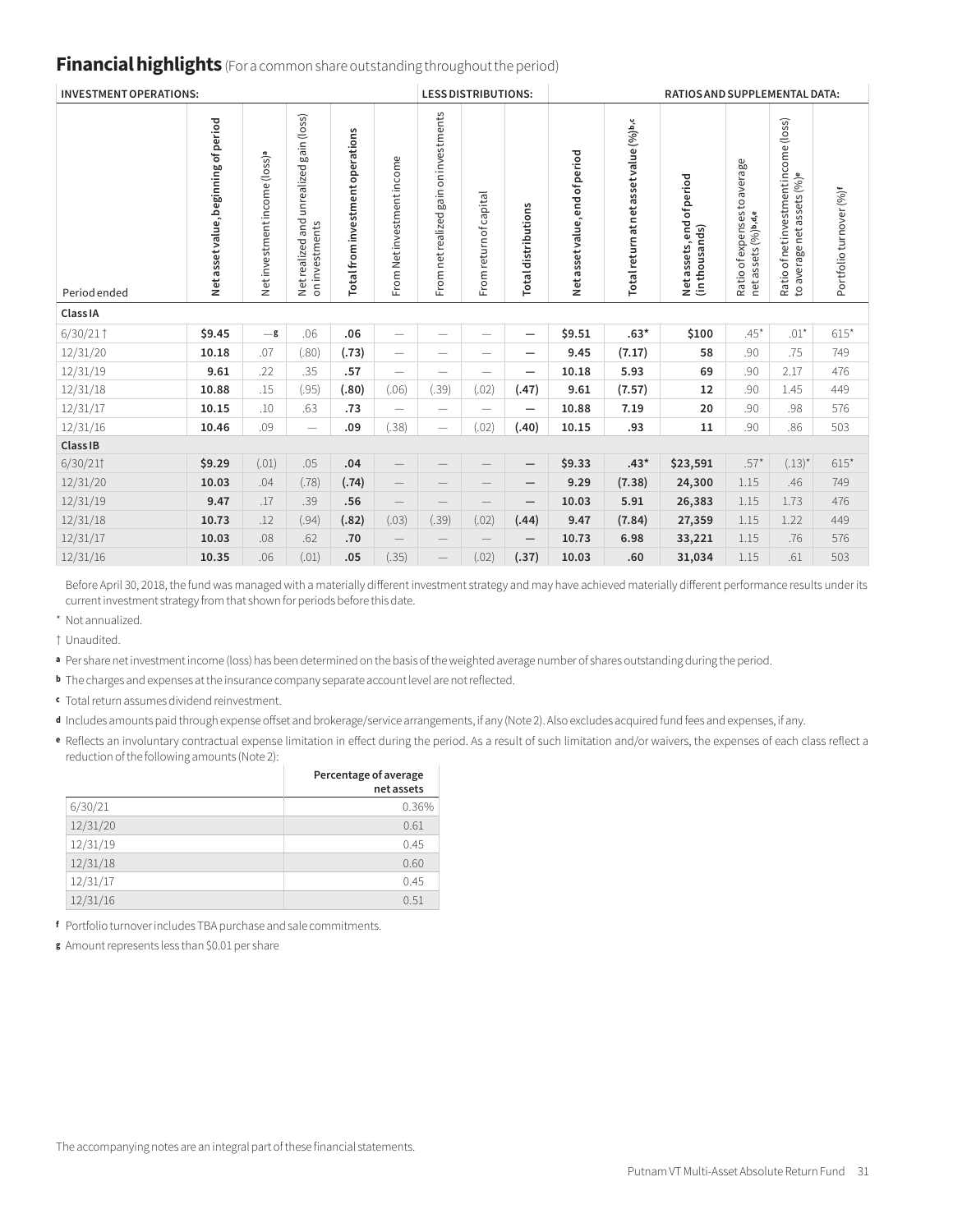### **Notes to financial statements** 6/30/21 (Unaudited)

Within the following Notes to financial statements, references to "State Street" represent State Street Bank and Trust Company, references to "the SEC" represent the Securities and Exchange Commission, references to "Putnam Management" represent Putnam Investment Management, LLC, the fund's manager, an indirect wholly-owned subsidiary of Putnam Investments, LLC and references to "OTC", if any, represent over-the-counter. Unless otherwise noted, the "reporting period" represents the period from January 1, 2021 through June 30, 2021.

Putnam VT Multi-Asset Absolute Return Fund (the fund) is a diversified series of Putnam Variable Trust (the Trust), a Massachusetts business trust registered under the Investment Company Act of 1940, as amended, as an open-end management investment company. The goal of the fund is to seek positive total return. In pursuing a positive total return, the fund's strategies are generally intended to produce lower volatility over a reasonable period of time than has been historically associated with traditional asset classes that have earned similar levels of return over long historical periods. The Fund aims to accomplish this objective by combining "directional" strategies and "non-directional" strategies. The directional strategies seek efficient, diversified exposure to investment markets. They also seek to balance risk and provide positive total return by investing, without limit, in many different asset classes, including U.S., international, and emerging markets equity securities (growth or value stocks or both) and fixed-income securities; mortgage- and asset-backed securities; below-investment-grade securities (sometimes referred to as "junk bonds"); inflation-protected securities; commodities; and real estate investment trusts (REITs). The non-directional strategies aim to provide positive returns that have minimal correlation with traditional asset classes, such as equities or equity-like investments. The non-directional strategies are generally implemented using paired long and short positions in an effort to capitalize on long-term market inefficiencies and short-term opportunities. The non-directional strategies may involve the use of active trading strategies, currency transactions and options transactions.

Putnam Management may consider, among other factors, a company's valuation, financial strength, growth potential, competitive position in its industry, projected future earnings, cash flows and dividends when deciding whether to buy or sell equity investments, and, among other factors, credit, interest rate and prepayment risks when deciding whether to buy or sell fixed-income investments. Putnam Management may also take into account general market conditions when making investment decisions. The fund typically uses derivatives, such as futures, options, certain foreign currency transactions, warrants and swap contracts, to a significant extent for hedging purposes and to increase the fund's exposure to the asset classes and strategies mentioned above, which may create investment leverage.

The fund offers class IA and class IB shares of beneficial interest. Class IA shares are offered at net asset value and are not subject to a distribution fee. Class IB shares are offered at net asset value and pay an ongoing distribution fee, which is identified in Note 2.

In the normal course of business, the fund enters into contracts that may include agreements to indemnify another party under given circumstances. The fund's maximum exposure under these arrangements is unknown as this would involve future claims that may be, but have not yet been, made against the fund. However, the fund's management team expects the risk of material loss to be remote.

The fund has entered into contractual arrangements with an investment adviser, administrator, distributor, shareholder servicing agent and custodian, who each provide services to the fund. Unless expressly stated otherwise, shareholders are not parties to, or intended beneficiaries of these contractual arrangements, and these contractual arrangements are not intended to create any shareholder right to enforce them against the service providers or to seek any remedy under them against the service providers, either directly or on behalf of the fund.

Under the fund's Amended and Restated Agreement and Declaration of Trust, any claims asserted against or on behalf of the Putnam Funds, including claims against Trustees and Officers, must be brought in state and federal courts located within the Commonwealth of Massachusetts.

#### **Note 1 — Significant accounting policies**

The following is a summary of significant accounting policies consistently followed by the fund in the preparation of its financial statements. The preparation of financial statements is in conformity with accounting principles generally accepted in the United States of America and requires management to make estimates and assumptions that affect the reported amounts of assets and liabilities in the financial statements and the reported amounts of increases and decreases

32 Putnam VT Multi-Asset Absolute Return Fund

in net assets from operations. Actual results could differ from those estimates. Subsequent events after the Statement of assets and liabilities date through the date that the financial statements were issued have been evaluated in the preparation of the financial statements.

Investment income, realized and unrealized gains and losses and expenses of the fund are borne pro-rata based on the relative net assets of each class to the total net assets of the fund, except that each class bears expenses unique to that class (including the distribution fees applicable to such classes). Each class votes as a class only with respect to its own distribution plan or other matters on which a class vote is required by law or determined by the Trustees. If the fund were liquidated, shares of each class would receive their pro-rata share of the net assets of the fund. In addition, the Trustees declare separate dividends on each class of shares.

**Security valuation** Portfolio securities and other investments are valued using policies and procedures adopted by the Board of Trustees. The Trustees have formed a Pricing Committee to oversee the implementation of these procedures and have delegated responsibility for valuing the fund's assets in accordance with these procedures to Putnam Management. Putnam Management has established an internal Valuation Committee that is responsible for making fair value determinations, evaluating the effectiveness of the pricing policies of the fund and reporting to the Pricing Committee.

Investments for which market quotations are readily available are valued at the last reported sales price on their principal exchange, or official closing price for certain markets, and are classified as Level 1 securities under Accounting Standards Codification 820 *Fair Value Measurements and Disclosures* (ASC 820). If no sales are reported, as in the case of some securities that are traded OTC, a security is valued at its last reported bid price and is generally categorized as a Level 2 security.

Investments in open-end investment companies (excluding exchange-traded funds), if any, which can be classified as Level 1 or Level 2 securities, are valued based on their net asset value. The net asset value of such investment companies equals the total value of their assets less their liabilities and divided by the number of their outstanding shares.

Market quotations are not considered to be readily available for certain debt obligations (including short-term investments with remaining maturities of 60 days or less) and other investments; such investments are valued on the basis of valuations furnished by an independent pricing service approved by the Trustees or dealers selected by Putnam Management. Such services or dealers determine valuations for normal institutional-size trading units of such securities using methods based on market transactions for comparable securities and various relationships, generally recognized by institutional traders, between securities (which consider such factors as security prices, yields, maturities and ratings). These securities will generally be categorized as Level 2.

Many securities markets and exchanges outside the U.S. close prior to the scheduled close of the New York Stock Exchange and therefore the closing prices for securities in such markets or on such exchanges may not fully reflect events that occur after such close but before the scheduled close of the New York Stock Exchange. Accordingly, on certain days, the fund will fair value certain foreign equity securities taking into account multiple factors including movements in the U.S. securities markets, currency valuations and comparisons to the valuation of American Depository Receipts, exchange-traded funds and futures contracts. The foreign equity securities, which would generally be classified as Level 1 securities, will be transferred to Level 2 of the fair value hierarchy when they are valued at fair value. The number of days on which fair value prices will be used will depend on market activity and it is possible that fair value prices will be used by the fund to a significant extent. Securities quoted in foreign currencies, if any, are translated into U.S. dollars at the current exchange rate.

To the extent a pricing service or dealer is unable to value a security or provides a valuation that Putnam Management does not believe accurately reflects the security's fair value, the security will be valued at fair value by Putnam Management in accordance with policies and procedures approved by the Trustees. Certain investments, including certain restricted and illiquid securities and derivatives, are also valued at fair value following procedures approved by the Trustees. These valuations consider such factors as significant market or specific security events such as interest rate or credit quality changes, various relationships with other securities, discount rates, U.S. Treasury, U.S. swap and credit yields, index levels, convexity exposures, recovery rates, sales and other multiples and resale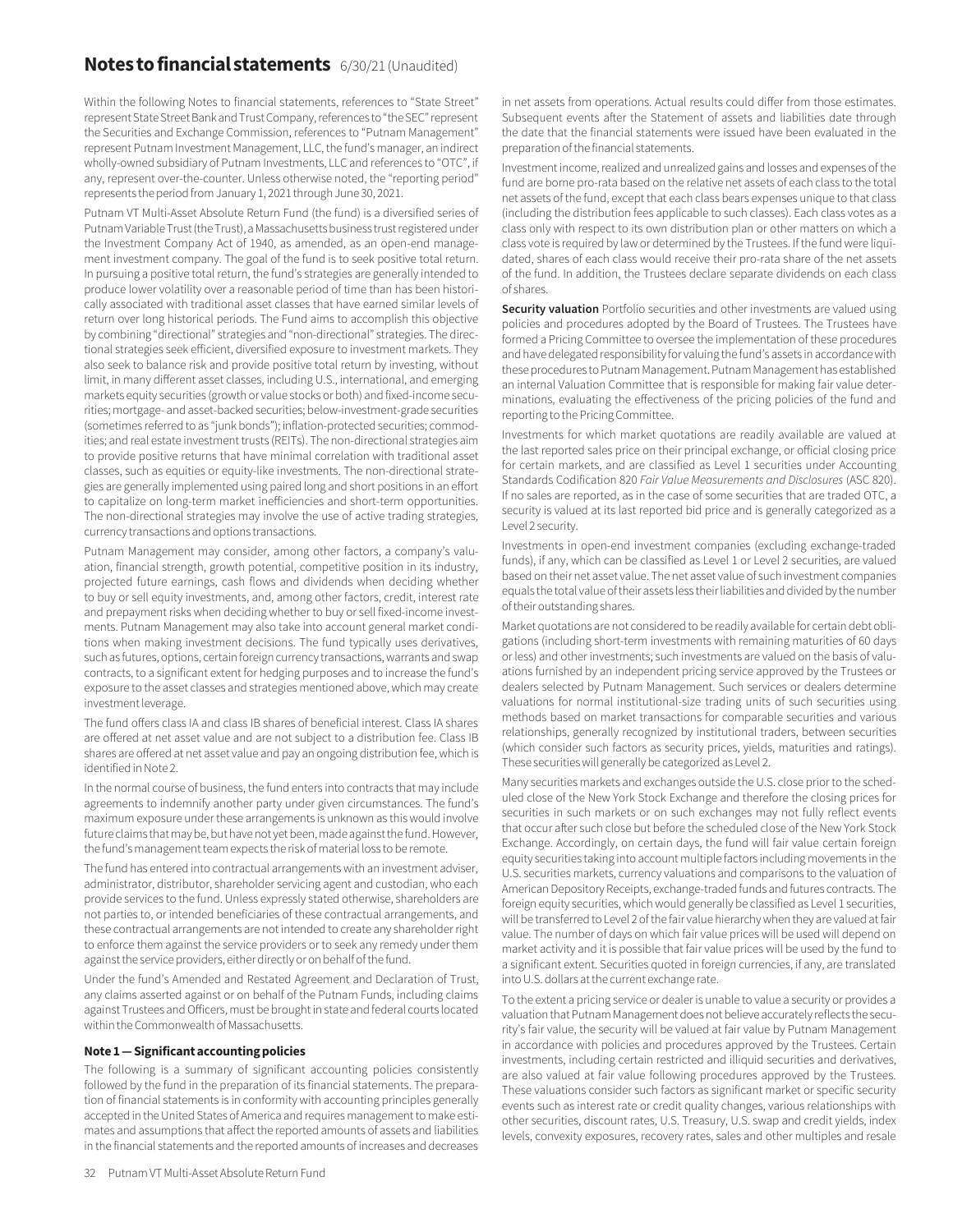restrictions. These securities are classified as Level 2 or as Level 3 depending on the priority of the significant inputs.

To assess the continuing appropriateness of fair valuations, the Valuation Committee reviews and affirms the reasonableness of such valuations on a regular basis after considering all relevant information that is reasonably available. Such valuations and procedures are reviewed periodically by the Trustees. Certain securities may be valued on the basis of a price provided by a single source. The fair value of securities is generally determined as the amount that the fund could reasonably expect to realize from an orderly disposition of such securities over a reasonable period of time. By its nature, a fair value price is a good faith estimate of the value of a security in a current sale and does not reflect an actual market price, which may be different by a material amount.

**Joint trading account** Pursuant to an exemptive order from the SEC, the fund may transfer uninvested cash balances into a joint trading account along with the cash of other registered investment companies and certain other accounts managed by Putnam Management. These balances may be invested in issues of short-term investments having maturities of up to 90 days.

**Repurchase agreements** The fund, or any joint trading account, through its custodian, receives delivery of the underlying securities, the fair value of which at the time of purchase is required to be in an amount at least equal to the resale price, including accrued interest. Collateral for certain tri-party repurchase agreements, is held at the counterparty's custodian in a segregated account for the benefit of the fund and the counterparty. Putnam Management is responsible for determining that the value of these underlying securities is at all times at least equal to the resale price, including accrued interest. In the event of default or bankruptcy by the other party to the agreement, retention of the collateral may be subject to legal proceedings.

**Security transactions and related investment income** Security transactions are recorded on the trade date (the date the order to buy or sell is executed). Gains or losses on securities sold are determined on the identified cost basis.

Interest income, net of any applicable withholding taxes, if any, and including amortization and accretion of premiums and discounts on debt securities, is recorded on the accrual basis. Dividend income, net of any applicable withholding taxes, is recognized on the ex-dividend date except that certain dividends from foreign securities, if any, are recognized as soon as the fund is informed of the ex-dividend date. Non-cash dividends, if any, are recorded at the fair value of the securities received. Dividends representing a return of capital or capital gains, if any, are reflected as a reduction of cost and/or as a realized gain.

**Foreign currency translation** The accounting records of the fund are maintained in U.S. dollars. The fair value of foreign securities, currency holdings, and other assets and liabilities is recorded in the books and records of the fund after translation to U.S. dollars based on the exchange rates on that day. The cost of each security is determined using historical exchange rates. Income and withholding taxes are translated at prevailing exchange rates when earned or incurred. The fund does not isolate that portion of realized or unrealized gains or losses resulting from changes in the foreign exchange rate on investments from fluctuations arising from changes in the market prices of the securities. Such gains and losses are included with the net realized and unrealized gain or loss on investments. Net realized gains and losses on foreign currency transactions represent net realized exchange gains or losses on disposition of foreign currencies, currency gains and losses realized between the trade and settlement dates on securities transactions and the difference between the amount of investment income and foreign withholding taxes recorded on the fund's books and the U.S. dollar equivalent amounts actually received or paid. Net unrealized appreciation and depreciation of assets and liabilities in foreign currencies arise from changes in the value of assets and liabilities other than investments at the period end, resulting from changes in the exchange rate.

**Options contracts** The fund uses options contracts to hedge duration and convexity, to isolate prepayment risk, to gain exposure to interest rates, to hedge against changes in values of securities it owns, owned or expects to own, to hedge prepayment risk, to generate additional income for the portfolio, to enhance returns on securities owned, to enhance the return on a security owned, to gain exposure to securities and to manage downside risks.

The potential risk to the fund is that the change in value of options contracts may not correspond to the change in value of the hedged instruments. In addition, losses may arise from changes in the value of the underlying instruments if there is an illiquid secondary market for the contracts, if interest or exchange rates move unexpectedly or if the counterparty to the contract is unable to perform. Realized gains and losses on purchased options are included in realized gains and losses on investment securities. If a written call option is exercised, the premium

originally received is recorded as an addition to sales proceeds. If a written put option is exercised, the premium originally received is recorded as a reduction to the cost of investments.

Exchange-traded options are valued at the last sale price or, if no sales are reported, the last bid price for purchased options and the last ask price for written options. OTC traded options are valued using prices supplied by dealers.

Options on swaps are similar to options on securities except that the premium paid or received is to buy or grant the right to enter into a previously agreed upon interest rate or credit default contract. Forward premium swap option contracts include premiums that have extended settlement dates. The delayed settlement of the premiums is factored into the daily valuation of the option contracts. In the case of interest rate cap and floor contracts, in return for a premium, ongoing payments between two parties are based on interest rates exceeding a specified rate, in the case of a cap contract, or falling below a specified rate in the case of a floor contract.

Written option contracts outstanding at period end, if any, are listed after the fund's portfolio**.**

**Futures contracts** The fund uses futures contracts to manage exposure to market risk, to hedge prepayment risk, to hedge interest rate risk, to gain exposure to interest rates and to equitize cash.

The potential risk to the fund is that the change in value of futures contracts may not correspond to the change in value of the hedged instruments. In addition, losses may arise from changes in the value of the underlying instruments, if there is an illiquid secondary market for the contracts, if interest or exchange rates move unexpectedly or if the counterparty to the contract is unable to perform. With futures, there is minimal counterparty credit risk to the fund since futures are exchange traded and the exchange's clearinghouse, as counterparty to all exchange traded futures, guarantees the futures against default. Risks may exceed amounts recognized on the Statement of assets and liabilities. When the contract is closed, the fund records a realized gain or loss equal to the difference between the value of the contract at the time it was opened and the value at the time it was closed.

Futures contracts are valued at the quoted daily settlement prices established by the exchange on which they trade. The fund and the broker agree to exchange an amount of cash equal to the daily fluctuation in the value of the futures contract. Such receipts or payments are known as "variation margin."

Futures contracts outstanding at period end, if any, are listed after the fund's portfolio.

**Forward currency contracts** The fund buys and sells forward currency contracts, which are agreements between two parties to buy and sell currencies at a set price on a future date. These contracts are used to hedge foreign exchange risk and to gain exposure to currencies.

The U.S. dollar value of forward currency contracts is determined using current forward currency exchange rates supplied by a quotation service. The fair value of the contract will fluctuate with changes in currency exchange rates. The contract is marked to market daily and the change in fair value is recorded as an unrealized gain or loss. The fund records a realized gain or loss equal to the difference between the value of the contract at the time it was opened and the value at the time it was closed when the contract matures or by delivery of the currency. The fund could be exposed to risk if the value of the currency changes unfavorably, if the counterparties to the contracts are unable to meet the terms of their contracts or if the fund is unable to enter into a closing position. Risks may exceed amounts recognized on the Statement of assets and liabilities.

Forward currency contracts outstanding at period end, if any, are listed after the fund's portfolio.

**Interest rate swap contracts** The fund entered into OTC and/or centrally cleared interest rate swap contracts, which are arrangements between two parties to exchange cash flows based on a notional principal amount, to hedge interest rate risk, to gain exposure on interest rates and to hedge prepayment risk.

An OTC and centrally cleared interest rate swap can be purchased or sold with an upfront premium. For OTC interest rate swap contracts, an upfront payment received by the fund is recorded as a liability on the fund's books. An upfront payment made by the fund is recorded as an asset on the fund's books. OTC and centrally cleared interest rate swap contracts are marked to market daily based upon quotations from an independent pricing service or market makers. Any change is recorded as an unrealized gain or loss on OTC interest rate swaps. Daily fluctuations in the value of centrally cleared interest rate swaps are settled through a central clearing agent and are recorded in variation margin on the Statement of assets and liabilities and recorded as unrealized gain or loss. Payments, including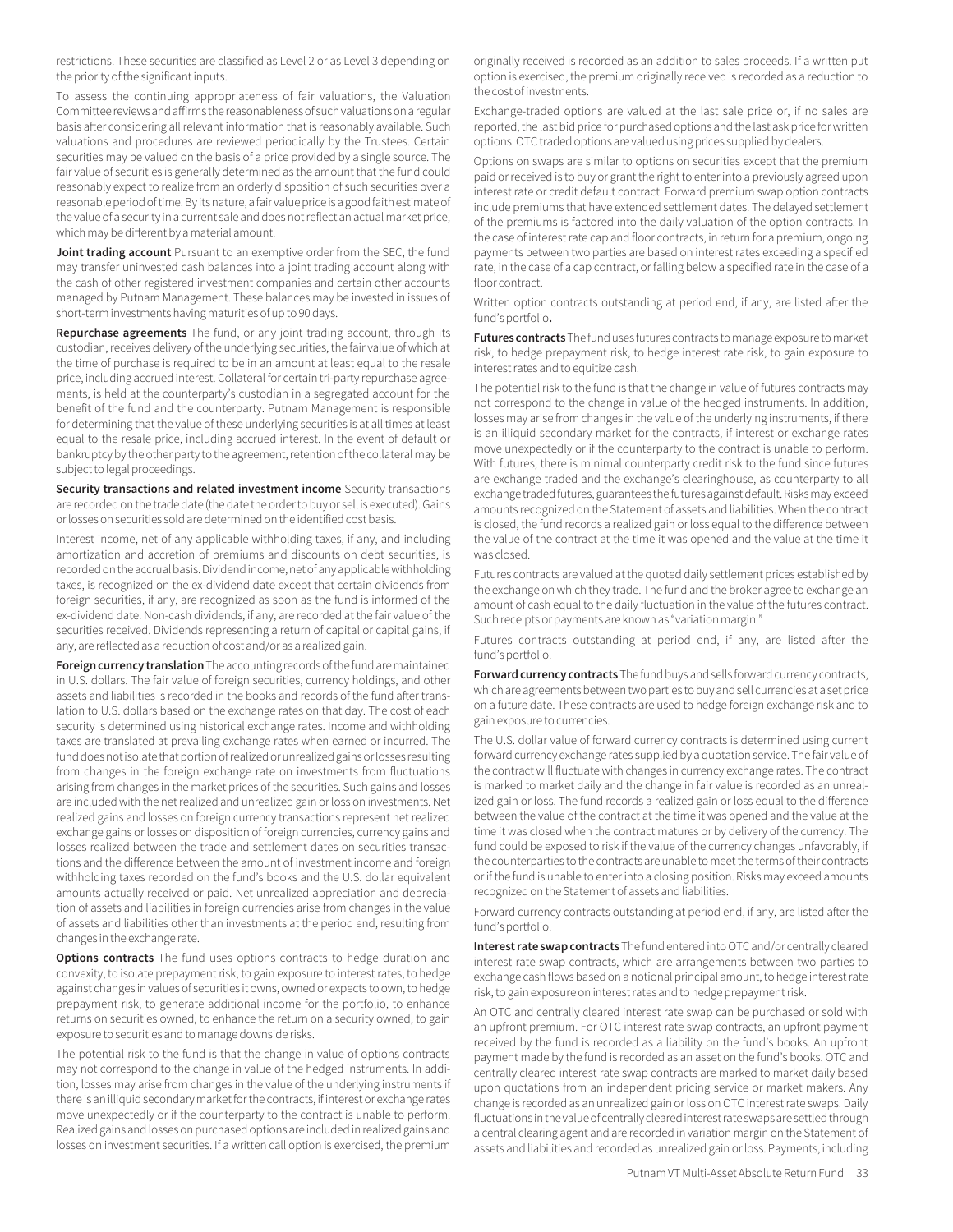upfront premiums, received or made are recorded as realized gains or losses at the reset date or the closing of the contract. Certain OTC and centrally cleared interest rate swap contracts may include extended effective dates. Payments related to these swap contracts are accrued based on the terms of the contract.

The fund could be exposed to credit or market risk due to unfavorable changes in the fluctuation of interest rates or if the counterparty defaults, in the case of OTC interest rate contracts, or the central clearing agency or a clearing member defaults, in the case of centrally cleared interest rate swap contracts, on its respective obligation to perform under the contract. The fund's maximum risk of loss from counterparty risk or central clearing risk is the fair value of the contract. This risk may be mitigated for OTC interest rate swap contracts by having a master netting arrangement between the fund and the counterparty and for centrally cleared interest rate swap contracts through the daily exchange of variation margin. There is minimal counterparty risk with respect to centrally cleared interest rate swap contracts due to the clearinghouse guarantee fund and other resources that are available in the event of a clearing member default. Risk of loss may exceed amounts recognized on the Statement of assets and liabilities.

OTC and centrally cleared interest rate swap contracts outstanding, including their respective notional amounts at period end, if any, are listed after the fund's portfolio.

**Total return swap contracts** The fund entered into OTC and/or centrally cleared total return swap contracts, which are arrangements to exchange a market-linked return for a periodic payment, both based on a notional principal amount, to hedge sector exposure, to manage exposure to specific sectors or industries, to manage exposure to specific securities, to gain exposure to a basket of securities, to gain exposure to specific markets or countries, and to gain exposure to specific sectors or industries.

To the extent that the total return of the security, index or other financial measure underlying the transaction exceeds or falls short of the offsetting interest rate obligation, the fund will receive a payment from or make a payment to the counterparty. OTC and/or centrally cleared total return swap contracts are marked to market daily based upon quotations from an independent pricing service or market maker. Any change is recorded as an unrealized gain or loss on OTC total return swaps. Daily fluctuations in the value of centrally cleared total return swaps are settled through a central clearing agent and are recorded in variation margin on the Statement of assets and liabilities and recorded as unrealized gain or loss. Payments received or made are recorded as realized gains or losses. Certain OTC and/or centrally cleared total return swap contracts may include extended effective dates. Payments related to these swap contracts are accrued based on the terms of the contract. The fund could be exposed to credit or market risk due to unfavorable changes in the fluctuation of interest rates or in the price of the underlying security or index, the possibility that there is no liquid market for these agreements or that the counterparty may default on its obligation to perform. The fund's maximum risk of loss from counterparty risk or central clearing risk is the fair value of the contract. This risk may be mitigated for OTC total return swap contracts by having a master netting arrangement between the fund and the counterparty and for centrally cleared total return swap contracts through the daily exchange of variation margin. There is minimal counterparty risk with respect to centrally cleared total return swap contracts due to the clearinghouse guarantee fund and other resources that are available in the event of a clearing member default. Risk of loss may exceed amounts recognized on the Statement of assets and liabilities.

OTC and/or centrally cleared total return swap contracts outstanding, including their respective notional amounts at period end, if any, are listed after the fund's portfolio.

**Credit default contracts** The fund entered into OTC and/or centrally cleared credit default contracts to hedge credit risk, for gaining liquid exposure to individual names, to hedge credit risk, to hedge market risk, and to gain exposure on individual names and/or baskets of securities.

In OTC and centrally cleared credit default contracts, the protection buyer typically makes a periodic stream of payments to a counterparty, the protection seller, in exchange for the right to receive a contingent payment upon the occurrence of a credit event on the reference obligation or all other equally ranked obligations of the reference entity. Credit events are contract specific but may include bankruptcy, failure to pay, restructuring and obligation acceleration. For OTC credit default contracts, an upfront payment received by the fund is recorded as a liability on the fund's books. An upfront payment made by the fund is recorded as an asset on the fund's books. Centrally cleared credit default contracts provide the same rights to the protection buyer and seller except the payments between parties, including upfront premiums, are settled through a central clearing agent through variation margin payments. Upfront and periodic payments received or paid by the fund for OTC and centrally cleared credit default contracts are recorded as realized gains or losses at the reset date or close of the contract. The OTC and centrally cleared credit default contracts are marked to market daily based upon quotations from an independent pricing service or market makers. Any change in value of OTC credit default contracts is recorded as an unrealized gain or loss. Daily fluctuations in the value of centrally cleared credit default contracts are recorded in variation margin on the Statement of assets and liabilities and recorded as unrealized gain or loss. Upon the occurrence of a credit event, the difference between the par value and fair value of the reference obligation, net of any proportional amount of the upfront payment, is recorded as a realized gain or loss.

In addition to bearing the risk that the credit event will occur, the fund could be exposed to market risk due to unfavorable changes in interest rates or in the price of the underlying security or index or the possibility that the fund may be unable to close out its position at the same time or at the same price as if it had purchased the underlying reference obligations. In certain circumstances, the fund may enter into offsetting OTC and centrally cleared credit default contracts which would mitigate its risk of loss. Risks of loss may exceed amounts recognized on the Statement of assets and liabilities. The fund's maximum risk of loss from counterparty risk, either as the protection seller or as the protection buyer, is the fair value of the contract. This risk may be mitigated for OTC credit default contracts by having a master netting arrangement between the fund and the counterparty and for centrally cleared credit default contracts through the daily exchange of variation margin. Counterparty risk is further mitigated with respect to centrally cleared credit default swap contracts due to the clearinghouse guarantee fund and other resources that are available in the event of a clearing member default. Where the fund is a seller of protection, the maximum potential amount of future payments the fund may be required to make is equal to the notional amount.

OTC and centrally cleared credit default contracts outstanding, including their respective notional amounts at period end, if any, are listed after the fund's portfolio.

**TBA commitments** The fund may enter into TBA (to be announced) commitments to purchase securities for a fixed unit price at a future date beyond customary settlement time. Although the unit price and par amount have been established, the actual securities have not been specified. However, it is anticipated that the amount of the commitments will not significantly differ from the principal amount. The fund holds, and maintains until settlement date, cash or high-grade debt obligations in an amount sufficient to meet the purchase price, or the fund may enter into offsetting contracts for the forward sale of other securities it owns. Income on the securities will not be earned until settlement date.

The fund may also enter into TBA sale commitments to hedge its portfolio positions, to sell mortgage-backed securities it owns under delayed delivery arrangements or to take a short position in mortgage-backed securities. Proceeds of TBA sale commitments are not received until the contractual settlement date. During the time a TBA sale commitment is outstanding, either equivalent deliverable securities or an offsetting TBA purchase commitment deliverable on or before the sale commitment date are held as "cover" for the transaction, or other liquid assets in an amount equal to the notional value of the TBA sale commitment are segregated. If the TBA sale commitment is closed through the acquisition of an offsetting TBA purchase commitment, the fund realizes a gain or loss. If the fund delivers securities under the commitment, the fund realizes a gain or a loss from the sale of the securities based upon the unit price established at the date the commitment was entered into.

TBA commitments, which are accounted for as purchase and sale transactions, may be considered securities themselves, and involve a risk of loss due to changes in the value of the security prior to the settlement date as well as the risk that the counterparty to the transaction will not perform its obligations. Counterparty risk is mitigated by having a master agreement between the fund and the counterparty.

Unsettled TBA commitments are valued at their fair value according to the procedures described under "Security valuation" above. The contract is marked to market daily and the change in fair value is recorded by the fund as an unrealized gain or loss. Based on market circumstances, Putnam Management will determine whether to take delivery of the underlying securities or to dispose of the TBA commitments prior to settlement.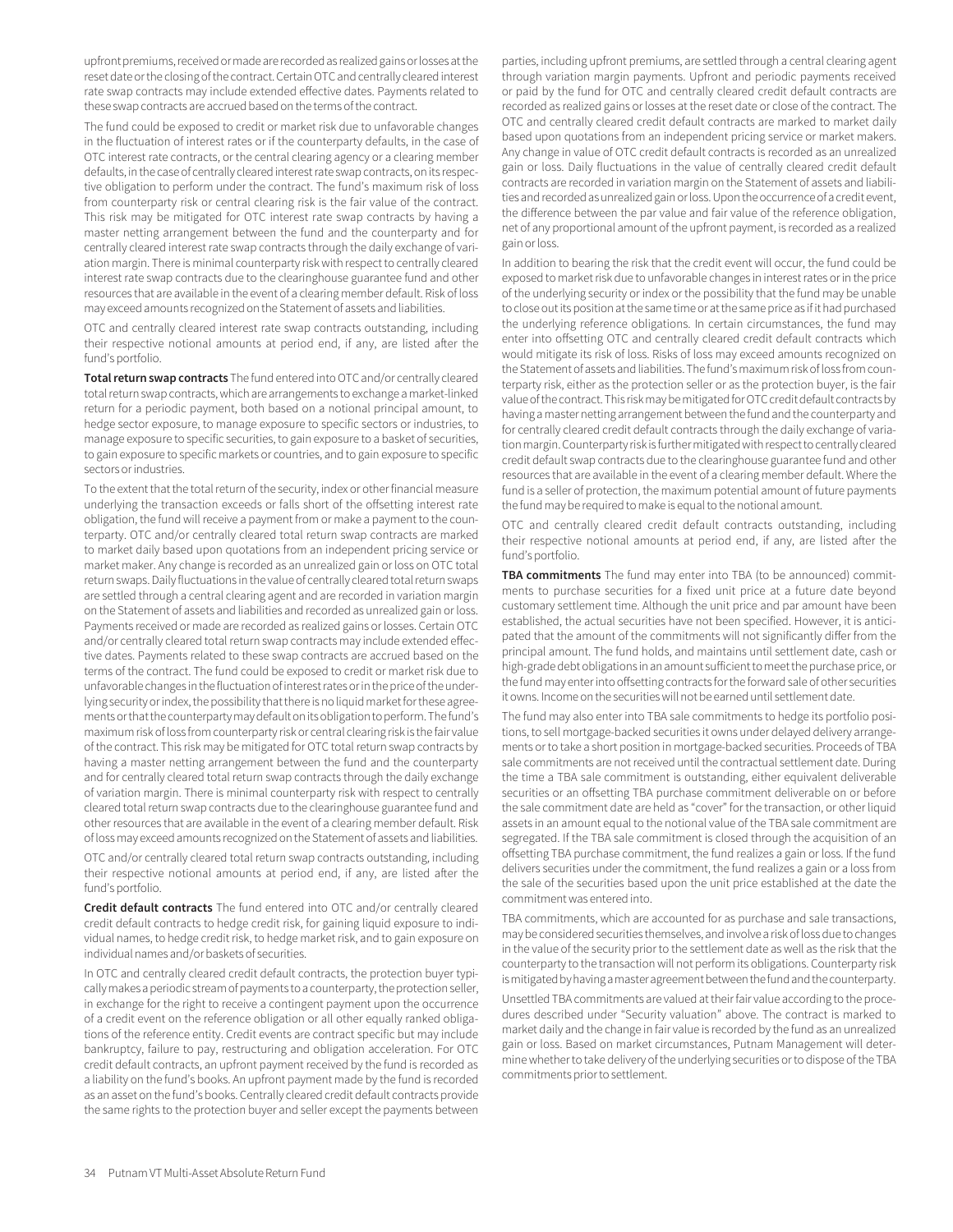TBA purchase commitments outstanding at period end, if any, are listed within the fund's portfolio and TBA sale commitments outstanding at period end, if any, are listed after the fund's portfolio.

**Master agreements** The fund is a party to ISDA (International Swaps and Derivatives Association, Inc.) Master Agreements that govern OTC derivative and foreign exchange contracts and Master Securities Forward Transaction Agreements that govern transactions involving mortgage-backed and other assetbacked securities that may result in delayed delivery (Master Agreements) with certain counterparties entered into from time to time. The Master Agreements may contain provisions regarding, among other things, the parties' general obligations, representations, agreements, collateral requirements, events of default and early termination. With respect to certain counterparties, in accordance with the terms of the Master Agreements, collateral pledged to the fund is held in a segregated account by the fund's custodian and, with respect to those amounts which can be sold or repledged, are presented in the fund's portfolio.

Collateral pledged by the fund is segregated by the fund's custodian and identified in the fund's portfolio. Collateral can be in the form of cash or debt securities issued by the U.S. Government or related agencies or other securities as agreed to by the fund and the applicable counterparty. Collateral requirements are determined based on the fund's net position with each counterparty.

With respect to ISDA Master Agreements, termination events applicable to the fund may occur upon a decline in the fund's net assets below a specified threshold over a certain period of time. Termination events applicable to counterparties may occur upon a decline in the counterparty's long-term or short-term credit ratings below a specified level. In each case, upon occurrence, the other party may elect to terminate early and cause settlement of all derivative and foreign exchange contracts outstanding, including the payment of any losses and costs resulting from such early termination, as reasonably determined by the terminating party. Any decision by one or more of the fund's counterparties to elect early termination could impact the fund's future derivative activity.

At the close of the reporting period, the fund had a net liability position of \$641,342 on open derivative contracts subject to the Master Agreements**.** Collateral pledged by the fund at period end for these agreements totaled \$607,939 and may include amounts related to unsettled agreements.

**Securities lending** The fund may lend securities, through its agent, to qualified borrowers in order to earn additional income. The loans are collateralized by cash in an amount at least equal to the fair value of the securities loaned. The fair value of securities loaned is determined daily and any additional required collateral is allocated to the fund on the next business day. The remaining maturities of the securities lending transactions are considered overnight and continuous. The risk of borrower default will be borne by the fund's agent; the fund will bear the risk of loss with respect to the investment of the cash collateral. Income from securities lending, net of expenses, is included in investment income on the Statement of operations. Cash collateral is invested in Putnam Cash Collateral Pool, LLC, a limited liability company managed by an affiliate of Putnam Management. Investments in Putnam Cash Collateral Pool, LLC are valued at its closing net asset value each business day. There are no management fees charged to Putnam Cash Collateral Pool, LLC. At the close of the reporting period, the fund received cash collateral of \$704,750 and the value of securities loaned amounted to \$691,931.

**Interfund lending** The fund, along with other Putnam funds, may participate in an interfund lending program pursuant to an exemptive order issued by the SEC. This program allows the fund to borrow from or lend to other Putnam funds that permit such transactions. Interfund lending transactions are subject to each fund's investment policies and borrowing and lending limits. Interest earned or paid on the interfund lending transaction will be based on the average of certain current market rates. During the reporting period, the fund did not utilize the program.

**Lines of credit** The fund participates, along with other Putnam funds, in a \$317.5 million unsecured committed line of credit and a \$235.5 million unsecured uncommitted line of credit, both provided by State Street. Borrowings may be made for temporary or emergency purposes, including the funding of shareholder redemption requests and trade settlements. Interest is charged to the fund based on the fund's borrowing at a rate equal to 1.25% plus the higher of (1) the Federal Funds rate and (2) the Overnight Bank Funding Rate for the committed line of credit and 1.30% plus the higher of (1) the Federal Funds rate and (2) the Overnight Bank Funding Rate for the uncommitted line of credit. A closing fee equal to 0.04% of the committed line of credit and 0.04% of the uncommitted line of credit has been paid by the participating funds. In addition, a commitment fee of 0.21% per annum on any unutilized portion of the committed line of credit is allocated to the participating funds based on their relative net assets and paid quarterly. During the reporting period, the fund had no borrowings against these arrangements.

**Federal taxes** It is the policy of the fund to distribute all of its taxable income within the prescribed time period and otherwise comply with the provisions of the Internal Revenue Code of 1986, as amended (the Code), applicable to regulated investment companies. It is also the intention of the fund to distribute an amount sufficient to avoid imposition of any excise tax under Section 4982 of the Code.

The fund is subject to the provisions of Accounting Standards Codification 740 *Income Taxes* (ASC 740). ASC 740 sets forth a minimum threshold for financial statement recognition of the benefit of a tax position taken or expected to be taken in a tax return. The fund did not have a liability to record for any unrecognized tax benefits in the accompanying financial statements. No provision has been made for federal taxes on income, capital gains or unrealized appreciation on securities held nor for excise tax on income and capital gains. Each of the fund's federal tax returns for the prior three fiscal years remains subject to examination by the Internal Revenue Service.

The fund may also be subject to taxes imposed by governments of countries in which it invests. Such taxes are generally based on either income or gains earned or repatriated. The fund accrues and applies such taxes to net investment income, net realized gains and net unrealized gains as income and/or capital gains are earned. In some cases, the fund may be entitled to reclaim all or a portion of such taxes, and such reclaim amounts, if any, are reflected as an asset on the fund's books. In many cases, however, the fund may not receive such amounts for an extended period of time, depending on the country of investment.

Under the Regulated Investment Company Modernization Act of 2010, the fund will be permitted to carry forward capital losses incurred for an unlimited period and the carry forwards will retain their character as either short-term or long-term capital losses. At December 31, 2020, the fund had the following capital loss carryovers available, to the extent allowed by the Code, to offset future net capital gain, if any:

| Loss carryover |           |             |  |  |  |  |  |
|----------------|-----------|-------------|--|--|--|--|--|
| Short-term     | Long-term | Total       |  |  |  |  |  |
| \$707.563      | \$494,778 | \$1,202,341 |  |  |  |  |  |

Tax cost of investments includes adjustments to net unrealized appreciation (depreciation) which may not necessarily be final tax cost basis adjustments, but closely approximate the tax basis unrealized gains and losses that may be realized and distributed to shareholders. The aggregate identified cost on a tax basis is \$25,137,046, resulting in gross unrealized appreciation and depreciation of \$2,804,548 and \$1,465,478, respectively, or net unrealized appreciation of \$1,339,070.

**Distributions to shareholders** Distributions to shareholders from net investment income are recorded by the fund on the ex-dividend date. Distributions from capital gains, if any, are recorded on the ex-dividend date and paid at least annually. The amount and character of income and gains to be distributed are determined in accordance with income tax regulations, which may differ from generally accepted accounting principles. Dividend sources are estimated at the time of declaration. Actual results may vary. Any non-taxable return of capital cannot be determined until final tax calculations are completed after the end of the fund's fiscal year. Reclassifications are made to the fund's capital accounts to reflect income and gains available for distribution (or available capital loss carryovers) under income tax regulations.

**Expenses of the Trust** Expenses directly charged or attributable to any fund will be paid from the assets of that fund. Generally, expenses of the Trust will be allocated among and charged to the assets of each fund on a basis that the Trustees deem fair and equitable, which may be based on the relative assets of each fund or the nature of the services performed and relative applicability to each fund.

**Beneficial interest** At the close of the reporting period, insurance companies or their separate accounts were record owners of all but a de minimis number of the shares of the fund. Approximately 51.5% of the fund is owned by accounts of one insurance company.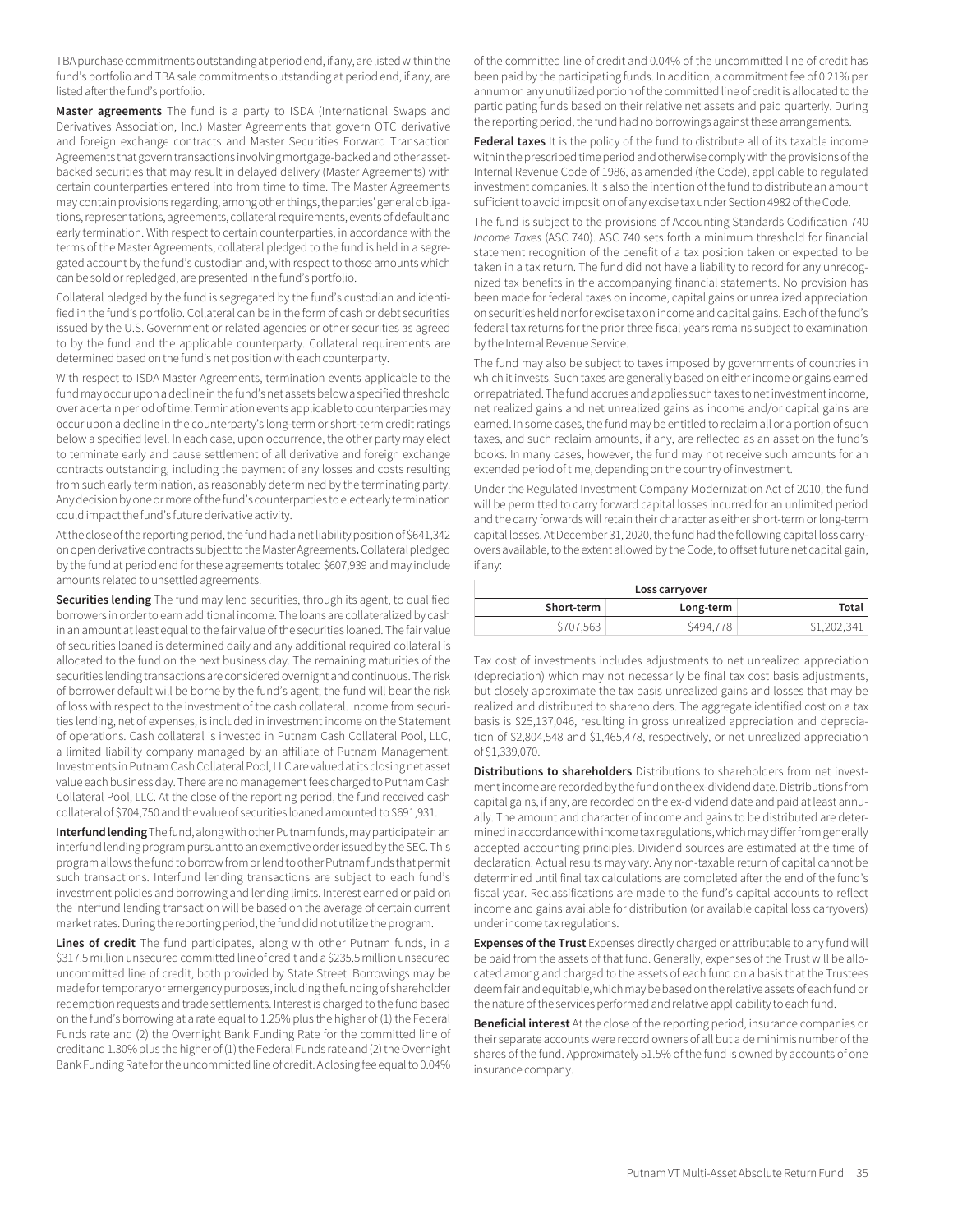#### **Note 2 — Management fee, administrative services and other transactions**

The fund pays Putnam Management a management fee (based on the fund's average net assets and computed and paid monthly) at annual rates that may vary based on the average of the aggregate net assets of all open-end mutual funds sponsored by Putnam Management (excluding net assets of funds that are invested in, or that are invested in by, other Putnam funds to the extent necessary to avoid "double counting" of those assets). Such annual rates may vary as follows:

| 0.880% | of the first \$5 billion,     |
|--------|-------------------------------|
| 0.830% | of the next \$5 billion,      |
| 0.780% | of the next \$10 billion,     |
| 0.730% | of the next \$10 billion,     |
| 0.680% | of the next \$50 billion,     |
| 0.660% | of the next \$50 billion,     |
| 0.650% | of the next \$100 billion and |
| 0.645% | of any excess thereafter.     |

For the reporting period, the management fee represented an effective rate (excluding the impact from any expense waivers in effect) of 0.353% of the fund's average net assets.

Putnam Management has contractually agreed, through April 30, 2023, to waive fees and/or reimburse the fund's expenses to the extent necessary to limit the cumulative expenses of the fund, exclusive of brokerage, interest, taxes, investment-related expenses, extraordinary expenses, acquired fund fees and expenses and payments under the fund's investor servicing contract, investment management contract and distribution plans, on a fiscal year-to-date basis to an annual rate of 0.20% of the fund's average net assets over such fiscal year-to-date period. During the reporting period, the fund's expenses were reduced by \$74,039 as a result of this limit.

Putnam Management has also contractually agreed to waive fees (and, to the extent necessary, bear other expenses) of the fund through April 30, 2023, to the extent that total expenses of the fund (excluding brokerage, interest, taxes, investment-related expenses, payments under distribution plans, extraordinary expenses and acquired fund fees and expenses) would exceed an annual rate of 0.90% of the fund's average net assets. During the reporting period, the fund's expenses were reduced by \$9,458 as a result of this limit.

Putnam Investments Limited (PIL), an affiliate of Putnam Management, is authorized by the Trustees to manage a separate portion of the assets of the fund as determined by Putnam Management from time to time. PIL did not manage any portion of the assets of the fund during the reporting period. If Putnam Management were to engage the services of PIL, Putnam Management would pay a quarterly sub-management fee to PIL for its services at an annual rate of 0.35% of the average net assets of the portion of the fund managed by PIL.

The Putnam Advisory Company, LLC (PAC), an affiliate of Putnam Management, is authorized by the Trustees to manage a separate portion of the assets of the fund, as designated from time to time by Putnam Management or PIL. PAC did not manage any portion of the assets of the fund during the reporting period. If Putnam Management or PIL were to engage the services of PAC, Putnam Management or PIL, as applicable, would pay a quarterly sub-advisory fee to PAC for its services at the annual rate of 0.35% of the average net assets of the portion of the fund's assets for which PAC is engaged as sub-adviser.

The fund reimburses Putnam Management an allocated amount for the compensation and related expenses of certain officers of the fund and their staff who provide administrative services to the fund. The aggregate amount of all such reimbursements is determined annually by the Trustees.

Custodial functions for the fund's assets are provided by State Street. Custody fees are based on the fund's asset level, the number of its security holdings and transaction volumes.

Putnam Investor Services, Inc., an affiliate of Putnam Management, provides investor servicing agent functions to the fund. Putnam Investor Services, Inc. was paid a monthly fee for investor servicing at an annual rate of 0.07% of the fund's average daily net assets. During the reporting period, the expenses for each class of shares related to investor servicing fees were as follows:

| Class IA          | \$26             |
|-------------------|------------------|
| Class IB<br>Total | 8,076<br>\$8,102 |
|                   |                  |

The fund has entered into expense offset arrangements with Putnam Investor Services, Inc. and State Street whereby Putnam Investor Services, Inc.'s and State Street's fees are reduced by credits allowed on cash balances. For the reporting period, the fund's expenses were reduced by \$64 under the expense offset arrangements.

Each Independent Trustee of the fund receives an annual Trustee fee, of which \$15, as a quarterly retainer, has been allocated to the fund, and an additional fee for each Trustees meeting attended. Trustees also are reimbursed for expenses they incur relating to their services as Trustees.

The fund has adopted a Trustee Fee Deferral Plan (the Deferral Plan) which allows the Trustees to defer the receipt of all or a portion of Trustees fees payable on or after July 1, 1995. The deferred fees remain invested in certain Putnam funds until distribution in accordance with the Deferral Plan.

The fund has adopted an unfunded noncontributory defined benefit pension plan (the Pension Plan) covering all Trustees of the fund who have served as a Trustee for at least five years and were first elected prior to 2004. Benefits under the Pension Plan are equal to 50% of the Trustee's average annual attendance and retainer fees for the three years ended December 31, 2005. The retirement benefit is payable during a Trustee's lifetime, beginning the year following retirement, for the number of years of service through December 31, 2006. Pension expense for the fund is included in Trustee compensation and expenses in the Statement of operations. Accrued pension liability is included in Payable for Trustee compensation and expenses in the Statement of assets and liabilities. The Trustees have terminated the Pension Plan with respect to any Trustee first elected after 2003.

The fund has adopted a distribution plan (the Plan) with respect to its class IB shares pursuant to Rule 12b–1 under the Investment Company Act of 1940. The purpose of the Plan is to compensate Putnam Retail Management Limited Partnership, an indirect wholly-owned subsidiary of Putnam Investments, LLC, for services provided and expenses incurred in distributing shares of the fund. The Plan provides for payment by the fund to Putnam Retail Management Limited Partnership at an annual rate of up to 0.35% of the average net assets attributable to the fund's class IB shares. The Trustees have approved payment by the fund at an annual rate of 0.25% of the average net assets attributable to the fund's class IB shares. The expenses related to distribution fees during the reporting period are included in Distribution fees in the Statement of operations.

#### **Note 3 — Purchases and sales of securities**

During the reporting period, the cost of purchases and the proceeds from sales, excluding short-term investments, were as follows:

|                                                                     | Cost of<br>purchases | Proceeds<br>from sales |
|---------------------------------------------------------------------|----------------------|------------------------|
| Investments in securities, including<br>TBA commitments (Long-term) | \$85,019,906         | \$87,835,724           |
| U.S. government securities<br>(Long-term)                           |                      |                        |
| Total                                                               | \$85,019,906         | \$87,835,724           |

The fund may purchase or sell investments from or to other Putnam funds in the ordinary course of business, which can reduce the fund's transaction costs, at prices determined in accordance with SEC requirements and policies approved by the Trustees. During the reporting period, purchases or sales of long-term securities from or to other Putnam funds, if any, did not represent more than 5% of the fund's total cost of purchases and/or total proceeds from sales.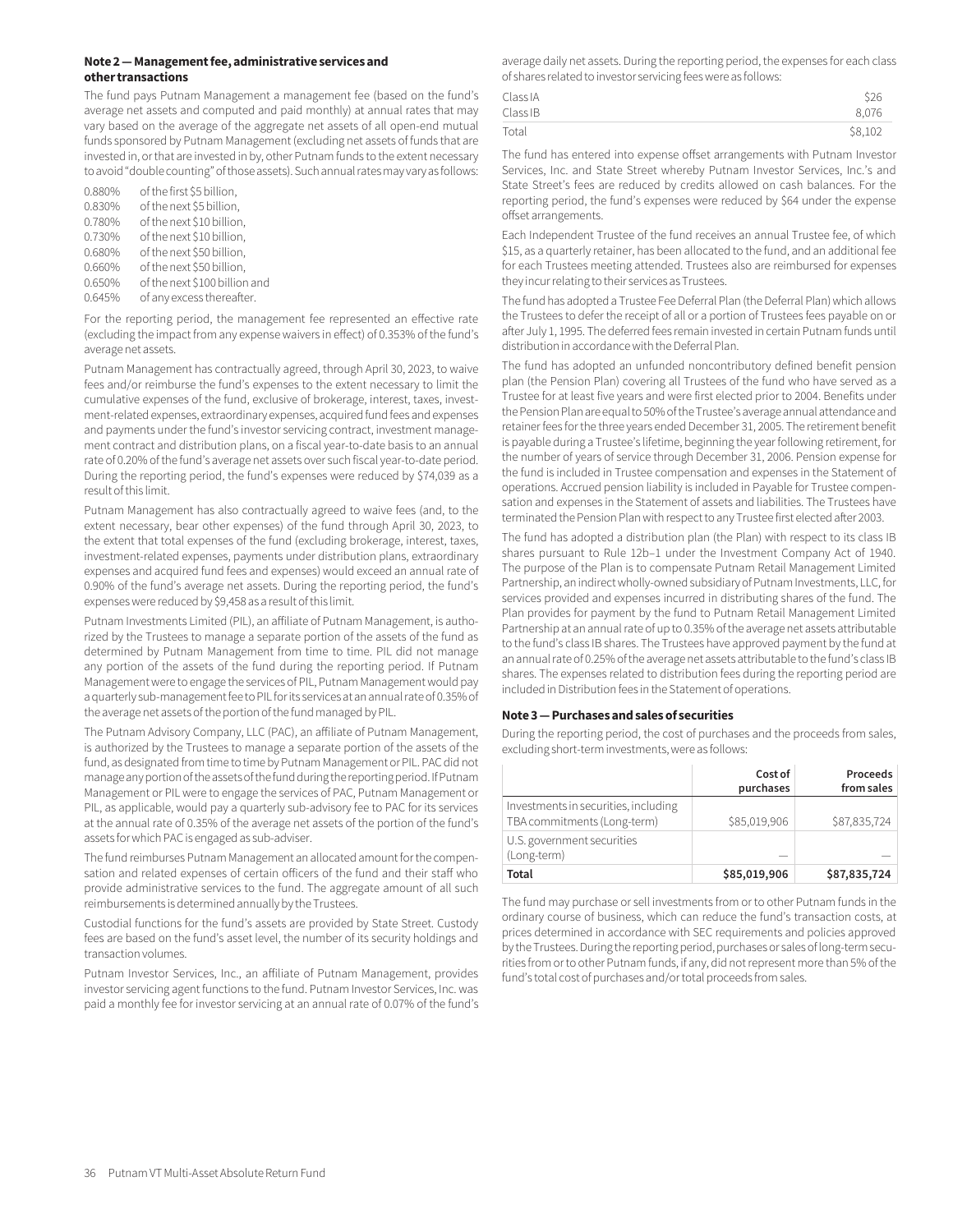#### **Note 4 — Capital shares**

At the close of the reporting period, there were an unlimited number of shares of beneficial interest authorized. Subscriptions and redemptions are presented at the omnibus level. Transactions in capital shares were as follows:

|                                                                   |                          | Class IA shares          |                     | Class IB shares |                          |                          |                          |              |
|-------------------------------------------------------------------|--------------------------|--------------------------|---------------------|-----------------|--------------------------|--------------------------|--------------------------|--------------|
|                                                                   | Six months ended 6/30/21 |                          | Year ended 12/31/20 |                 |                          | Six months ended 6/30/21 | Year ended 12/31/20      |              |
|                                                                   | <b>Shares</b>            | Amount                   | <b>Shares</b>       | Amount          | <b>Shares</b>            | Amount                   | <b>Shares</b>            | Amount       |
| Shares sold                                                       | 5,443                    | \$51,096                 | 1,588               | \$15,276        | 221,585                  | \$2,034,910              | 610,740                  | \$5,754,931  |
| Shares issued in connection with<br>reinvestment of distributions |                          | $\overline{\phantom{a}}$ |                     | __              | $\overline{\phantom{a}}$ |                          | $\overline{\phantom{a}}$ |              |
|                                                                   | 5.443                    | 51,096                   | 1,588               | 15,276          | 221,585                  | 2,034,910                | 610,740                  | 5,754,931    |
| Shares repurchased                                                | (1,043)                  | (9,674)                  | (2, 262)            | (21, 692)       | (310, 919)               | (2,869,920)              | (625, 324)               | (5,881,227)  |
| Net increase (decrease)                                           | 4,400                    | \$41,422                 | (674)               | \$(6, 416)      | (89, 334)                | \$ (835,010)             | (14, 584)                | \$(126, 296) |

At the close of the reporting period, Putnam Investments, LLC owned the following shares of the fund:

|          | vneo.<br>____      | ownership<br>ז ה<br>. | value |
|----------|--------------------|-----------------------|-------|
| Flass i. | . .<br>ت جا و جا ب |                       |       |

#### **Note 5 — Affiliated transactions**

Transactions during the reporting period with any company which is under common ownership or control were as follows:

| Name of affiliate                        | Fair value as of<br>12/31/20 | Purchase cost | Sale proceeds | Investment income | Shares outstanding<br>and fair value as of<br>6/30/21 |
|------------------------------------------|------------------------------|---------------|---------------|-------------------|-------------------------------------------------------|
| Short-term investments                   |                              |               |               |                   |                                                       |
| Putnam Cash Collateral Pool, LLC*        | \$1,357,775                  | \$13,087,375  | \$13,740,400  | \$568             | \$704,750                                             |
| Putnam Short Term Investment<br>$Fund**$ | 9,670,286                    | 5,744,687     | 5,504,739     | 5,281             | 9,910,234                                             |
| <b>Total Short-term investments</b>      | \$11,028,061                 | \$18,832,062  | \$19,245,139  | \$5,849           | \$10,614,984                                          |

\*No management fees are charged to Putnam Cash Collateral Pool, LLC (Note 1). Investment income shown is included in securities lending income on the Statement of operations. There were no realized or unrealized gains or losses during the period.

\*\*Management fees charged to Putnam Short Term Investment Fund have been waived by Putnam Management. There were no realized or unrealized gains or losses during the period.

#### **Note 6 — Market, credit and other risks**

In the normal course of business, the fund trades financial instruments and enters into financial transactions where risk of potential loss exists due to changes in the market (market risk) or failure of the contracting party to the transaction to perform (credit risk). The fund may be exposed to additional credit risk that an institution or other entity with which the fund has unsettled or open transactions will default. Investments in foreign securities involve certain risks, including those related to economic instability, unfavorable political developments, and currency fluctuations.

The fund may invest in higher-yielding, lower-rated bonds that may have a higher rate of default. The fund may invest a significant portion of its assets in securitized debt instruments, including mortgage-backed and asset-backed investments. The yields and values of these investments are sensitive to changes in interest rates, the rate of principal payments on the underlying assets and the market's perception of the issuers. The market for these investments may be volatile and limited, which may make them difficult to buy or sell.

On July 27, 2017, the United Kingdom's Financial Conduct Authority ("FCA"), which regulates LIBOR, announced a desire to phase out the use of LIBOR by the end of 2021. On March 5, 2021, the FCA and LIBOR's administrator, ICE Benchmark Administration, announced that most LIBOR settings will no longer be published after the end of 2021 and a majority of U.S. dollar LIBOR settings will no longer be published after June 30, 2023. LIBOR has historically been a common benchmark interest rate index used to make adjustments to variable-rate loans. It is used throughout global banking and financial industries to determine interest rates for a variety of financial instruments and borrowing arrangements. The transition process might lead to increased volatility and illiquidity in markets that currently rely on LIBOR to determine interest rates. It could also lead to a reduction in the value of some LIBOR-based investments and reduce the effectiveness of new hedges placed against existing LIBOR-based investments. While some LIBOR-based instruments may contemplate a scenario where LIBOR is no longer available by providing for an alternative rate-setting methodology, not all may have such provisions and there may be significant uncertainty regarding the effectiveness of any such alternative methodologies. Since the usefulness of LIBOR as a benchmark could deteriorate during the transition period, these effects could occur prior to the date on which the applicable rate ceases to be published.

Beginning in January 2020, global financial markets have experienced, and may continue to experience, significant volatility resulting from the spread of a virus known as Covid–19. The outbreak of Covid–19 has resulted in travel and border restrictions, quarantines, supply chain disruptions, lower consumer demand, and general market uncertainty. The effects of Covid–19 have adversely affected, and may continue to adversely affect, the global economy, the economies of certain nations, and individual issuers, all of which may negatively impact the fund's performance.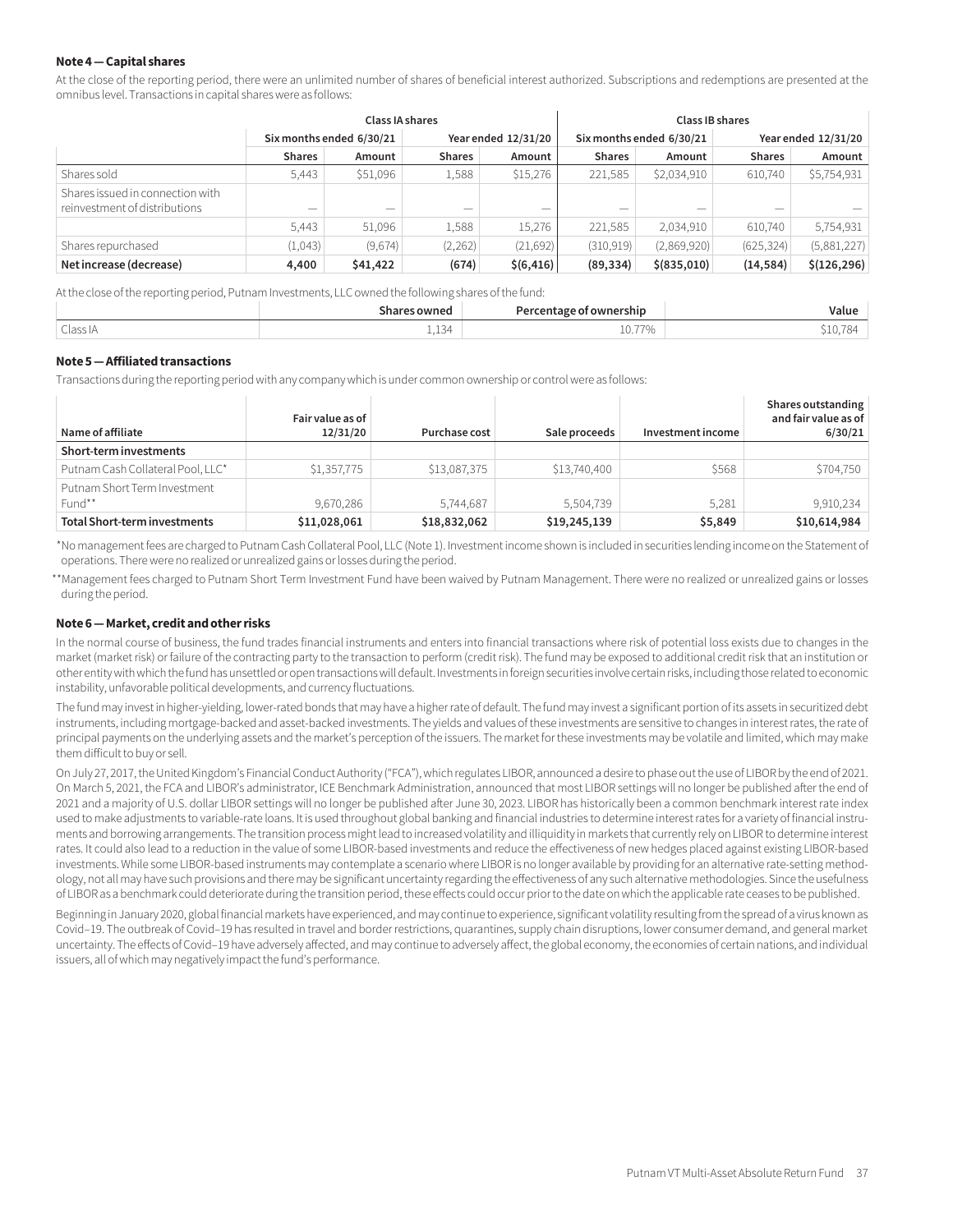#### **Note 7 — Summary of derivative activity**

The volume of activity for the reporting period for any derivative type that was held during the period is listed below and was based on an average of the holdings at the end of each fiscal quarter:

| Purchased equity option contracts (contract amount)       | \$2,000      |
|-----------------------------------------------------------|--------------|
| Purchased currency option contracts (contract amount)     | \$850,000    |
| Purchased swap option contracts (contract amount)         | \$860,000    |
| Written currency option contracts (contract amount)       | \$850,000    |
| Written swap option contracts (contract amount)           | \$820,000    |
| Futures contracts (number of contracts)                   | 200          |
| Forward currency contracts (contract amount)              | \$23,500,000 |
| Centrally cleared interest rate swap contracts (notional) | \$7,000,000  |
| OTC total return swap contracts (notional)                | \$49,800,000 |
| Centrally cleared total return swap contracts (notional)  | \$4,800,000  |
| OTC credit default contracts (notional)                   | \$3,300,000  |
| Centrally cleared credit default contracts (notional)     | \$5,200,000  |
| Warrants (number of warrants)                             | 96,000       |

The following is a summary of the fair value of derivative instruments as of the close of the reporting period:

#### **Fair value of derivative instruments as of the close of the reporting period**

|                                                                       | <b>Asset derivatives</b>                                             |                   | <b>Liability derivatives</b>                                |                   |
|-----------------------------------------------------------------------|----------------------------------------------------------------------|-------------------|-------------------------------------------------------------|-------------------|
| Derivatives not accounted for as hedging<br>instruments under ASC 815 | Statement of assets and<br>liabilities location                      | <b>Fair value</b> | Statement of assets and<br>liabilities location             | <b>Fair value</b> |
|                                                                       | Receivables, Net assets -                                            |                   | Payables, Net<br>assets - Unreal-<br>ized depreci-          |                   |
| Credit contracts                                                      | Unrealized appreciation                                              | \$369,994*        | ation                                                       | \$854,702*        |
| Foreign exchange contracts                                            | Investments,<br>Receivables                                          | 143,403           | Payables                                                    | 233,065           |
| Equity contracts                                                      | Investments.<br>Receivables, Net assets -<br>Unrealized appreciation | 842,402*          | Payables, Net<br>assets - Unreal-<br>ized depreci-<br>ation | 446,906*          |
| Interest rate contracts                                               | Investments,<br>Receivables, Net assets -<br>Unrealized appreciation | 120,399*          | Payables, Net<br>assets - Unreal-<br>ized depreci-<br>ation | 47,494*           |
| <b>Total</b>                                                          |                                                                      | \$1,476,198       |                                                             | \$1,582,167       |

\*Includes cumulative appreciation/depreciation of futures contracts and/or centrally cleared swaps as reported in the fund's portfolio. Only current day's variation margin is reported within the Statement of assets and liabilities.

The following is a summary of realized and change in unrealized gains or losses of derivative instruments in the Statement of operations for the reporting period (Note 1):

#### **Amount of realized gain or (loss) on derivatives recognized in net gain or (loss) on investments**

| Derivatives not accounted for as hedging<br>instruments under ASC 815 | Warrants                 | <b>Options</b> | <b>Futures</b> | Forward<br>currency<br>contracts | Swaps        | Total         |
|-----------------------------------------------------------------------|--------------------------|----------------|----------------|----------------------------------|--------------|---------------|
| Credit contracts                                                      | Ś—                       | $\sim$         | $\sim$         | $S-$                             | \$ (59,083)  | \$ (59,083)   |
| Foreign exchange contracts                                            | $\overline{\phantom{a}}$ | __             |                | 69,874                           | $-$          | 69,874        |
| Equity contracts                                                      | 10,523                   | (145, 874)     | (75, 706)      |                                  | (102, 139)   | (313, 196)    |
| Interest rate contracts                                               | $\overline{\phantom{a}}$ | 25.236         | (639, 615)     |                                  | (66,006)     | (680, 385)    |
| Total                                                                 | \$10,523                 | \$(120, 638)   | \$(715,321)    | \$69,874                         | \$(227, 228) | \$ (982, 790) |

**Change in unrealized appreciation or (depreciation) on derivatives recognized in net gain or (loss) on investments**

| Derivatives not accounted for as hedging<br>instruments under ASC 815 | Warrants                 | <b>Options</b> | <b>Futures</b>           | Forward<br>currency<br>contracts | Swaps     | Total      |
|-----------------------------------------------------------------------|--------------------------|----------------|--------------------------|----------------------------------|-----------|------------|
| Credit contracts                                                      | Ś—                       | \$—            | $\sim$                   | Ś—                               | \$116,625 | \$116,625  |
| Foreign exchange contracts                                            |                          | 7,661          | $\overline{\phantom{m}}$ | (155, 202)                       |           | (147, 541) |
| Equity contracts                                                      | (47,051)                 | 143,236        | (6,875)                  | $\overline{\phantom{m}}$         | 114,077   | 203,387    |
| Interest rate contracts                                               | $\overline{\phantom{m}}$ | (2,750)        | 68.590                   |                                  | (11, 143) | 54,697     |
| <b>Total</b>                                                          | \$(47,051)               | \$148,147      | \$61,715                 | \$(155, 202)                     | \$219,559 | \$227,168  |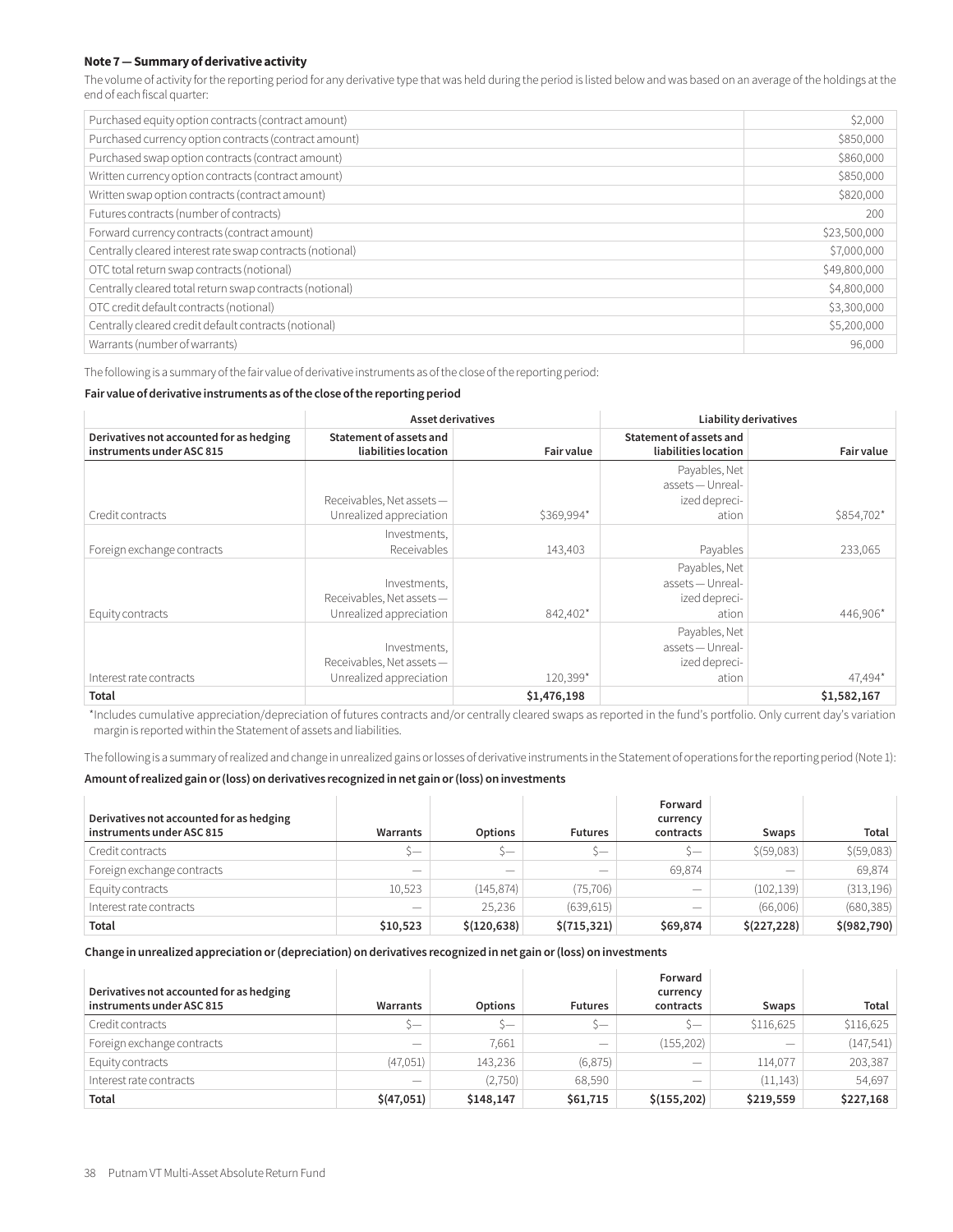This page intentionally left blank.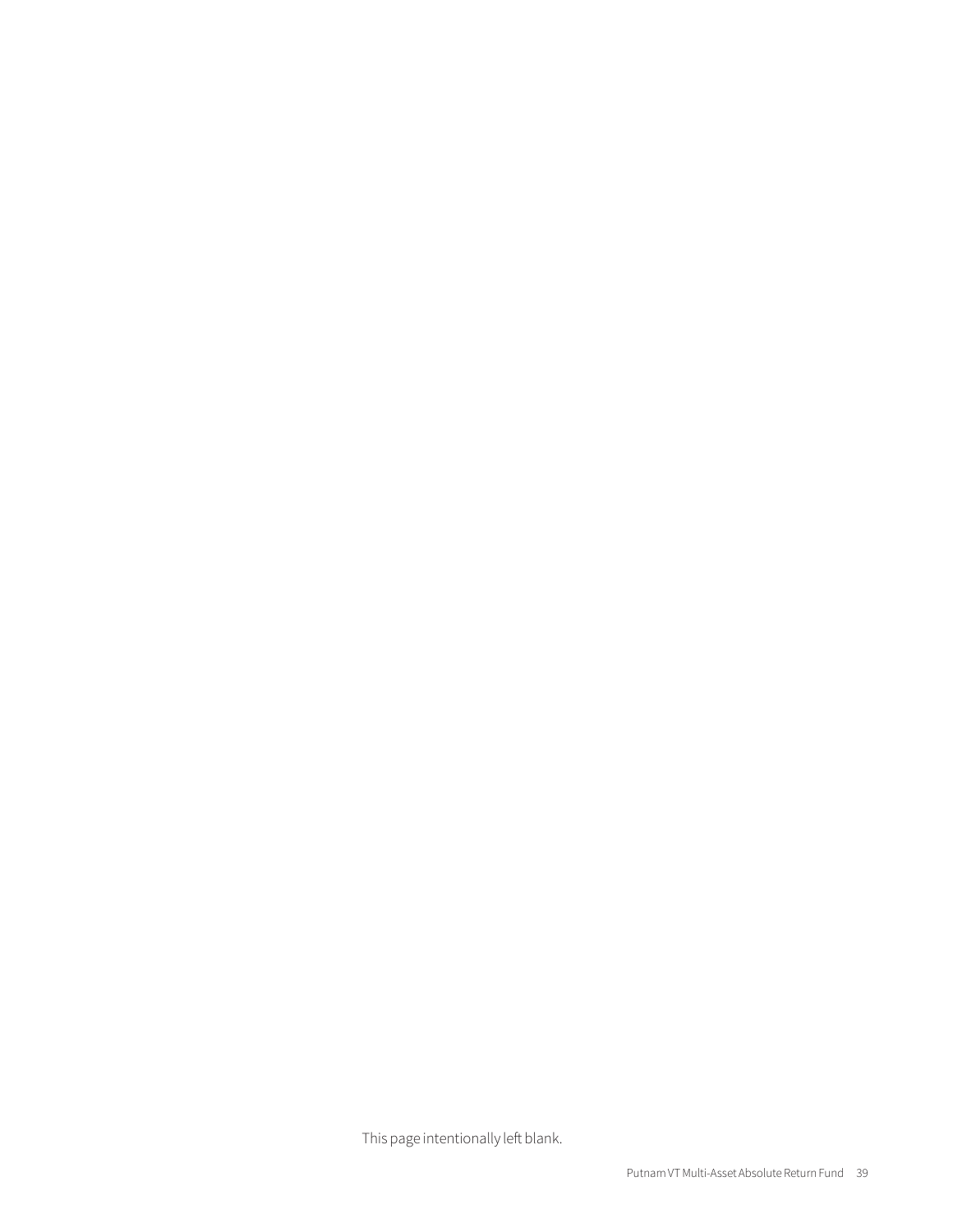#### **Note 8 — Offsetting of financial and derivative assets and liabilities**

The following table summarizes any derivatives, repurchase agreements and reverse repurchase agreements, at the end of the reporting period, that are subject to an enforceable master netting agreement or similar agreement. For securities lending transactions or borrowing transactions associated with securities sold short, if any, see Note 1. For financial reporting purposes, the fund does not offset financial assets and financial liabilities that are subject to the master netting agreements in the Statement of assets and liabilities.

|                                                                | erica<br>Ę<br>ৢ৳<br>Bank<br>N.A. | PLC<br><b>Bank</b><br>$\frac{a}{b}$ | Barclays Capital,<br>Inc. (clearing<br>broker) | ecurities, Inc<br>Ū<br>≤<br>န္တ | ık, N.<br>Citib                 | Citigroup Global<br>Markets, Inc. | Credit Suisse<br>International  | Goldman Sachs<br>International  |
|----------------------------------------------------------------|----------------------------------|-------------------------------------|------------------------------------------------|---------------------------------|---------------------------------|-----------------------------------|---------------------------------|---------------------------------|
| Assets:                                                        |                                  |                                     |                                                |                                 |                                 |                                   |                                 |                                 |
| Centrally cleared interest rate<br>swap contracts <sup>§</sup> | $\zeta-$                         | $\zeta-$                            | \$9,006                                        | $S-$                            | $\zeta-$                        | $\zeta-$                          | $\zeta-$                        | $S-$                            |
| OTC Total return<br>swap contracts*#                           | 105,576                          | $\mathbf{3}$                        | $\hspace{0.1mm}-\hspace{0.1mm}$                | $\hspace{0.1mm}-\hspace{0.1mm}$ | 36,770                          | $\hspace{0.1mm}-\hspace{0.1mm}$   | 12,376                          | 138,017                         |
| Centrally cleared total return                                 |                                  |                                     |                                                |                                 |                                 |                                   |                                 |                                 |
| swap contracts <sup>§</sup><br>OTC Credit default contracts-   | $\overline{\phantom{m}}$         | $\hspace{0.1mm}-\hspace{0.1mm}$     | $\overline{\phantom{m}}$                       | $\hspace{0.1mm}-\hspace{0.1mm}$ | $\hspace{0.1mm}-\hspace{0.1mm}$ | $\hspace{0.1mm}$                  | $\overline{\phantom{a}}$        | $\hspace{0.1mm}-\hspace{0.1mm}$ |
| protection sold*#<br>OTC Credit default contracts-             | $\hspace{0.1mm}$                 | $\overline{\phantom{a}}$            | $\overline{\phantom{m}}$                       | $\overline{\phantom{a}}$        | $\overline{\phantom{a}}$        | $\overline{\phantom{a}}$          | $\hspace{0.1mm}-\hspace{0.1mm}$ | $\sim$                          |
| protection purchased*#                                         | $\overline{\phantom{m}}$         | $\overline{\phantom{m}}$            | $\hspace{0.1mm}-\hspace{0.1mm}$                | $\hspace{0.1mm}-\hspace{0.1mm}$ | $\overline{\phantom{m}}$        | 10,796                            | 13,909                          | 25,193                          |
| Centrally cleared credit<br>default contracts <sup>§</sup>     |                                  |                                     | 1,461                                          |                                 |                                 |                                   |                                 |                                 |
|                                                                | $\hspace{0.1mm}$                 | $\overline{\phantom{m}}$            |                                                | $\hspace{0.1mm}-\hspace{0.1mm}$ | $\overline{\phantom{m}}$        | $\hspace{0.1mm}-\hspace{0.1mm}$   | $\overline{\phantom{m}}$        | $\hspace{0.1mm}$                |
| Futures contracts <sup>§</sup>                                 | $\overline{\phantom{m}}$         | $\overline{\phantom{a}}$            | $\overline{\phantom{m}}$                       | 480                             | $\overline{\phantom{m}}$        | $\hspace{0.1mm}$                  | $\overline{\phantom{m}}$        | $\hspace{0.1mm}$                |
| Forward currency contracts <sup>#</sup>                        | 1,786                            | 5,530                               | $\overline{\phantom{m}}$                       | $\overline{\phantom{m}}$        | 3,589                           | $\overline{\phantom{m}}$          | 7,983                           | 31,830                          |
| Forward premium swap<br>option contracts <sup>#</sup>          | 260                              | $\hspace{0.1mm}-\hspace{0.1mm}$     | $\hspace{0.1mm}-\hspace{0.1mm}$                | $\hspace{0.1mm}-\hspace{0.1mm}$ | $\hspace{0.1mm}-\hspace{0.1mm}$ | $\hspace{0.1mm}-\hspace{0.1mm}$   | $\hspace{0.1mm}-\hspace{0.1mm}$ | 99                              |
| Purchased options**#                                           | $\hspace{0.1mm}$                 | $\overline{\phantom{a}}$            | $\hspace{0.1mm}-\hspace{0.1mm}$                | $\overline{\phantom{m}}$        | $\overline{\phantom{m}}$        | $\hspace{0.1mm}-\hspace{0.1mm}$   | $\overline{\phantom{m}}$        | 7,602                           |
| <b>Total Assets</b>                                            | \$107,622                        | \$5,533                             | \$10,467                                       | \$480                           | \$40,359                        | \$10,796                          | \$34,268                        | \$202,741                       |
| Liabilities:                                                   |                                  |                                     |                                                |                                 |                                 |                                   |                                 |                                 |
| Centrally cleared interest rate                                |                                  |                                     |                                                |                                 |                                 |                                   |                                 |                                 |
| swap contracts <sup>§</sup>                                    | $\hspace{0.1mm}$                 | $\hspace{0.1mm}-\hspace{0.1mm}$     | 15,993                                         | $\hspace{0.1mm}-\hspace{0.1mm}$ | $\overline{\phantom{a}}$        | $\hspace{0.1mm}-\hspace{0.1mm}$   | $\hspace{0.1mm}-\hspace{0.1mm}$ | $\overline{\phantom{a}}$        |
| OTC Total return                                               |                                  |                                     |                                                |                                 |                                 |                                   |                                 |                                 |
| swap contracts*#                                               | 93,471                           | 14,367                              | $\overline{\phantom{m}}$                       | $\overline{\phantom{m}}$        | 39,641                          | $\hspace{0.1mm}$                  | 307                             | 93,736                          |
| Centrally cleared total return<br>swap contracts <sup>§</sup>  | $\hspace{0.1mm}$                 | $\hspace{0.1mm}-\hspace{0.1mm}$     | $\overline{\phantom{m}}$                       | $\overline{\phantom{a}}$        | $\overline{\phantom{a}}$        | $\overline{\phantom{a}}$          | $\hspace{0.1mm}-\hspace{0.1mm}$ | $\hspace{0.1mm}$                |
| OTC Credit default contracts-                                  |                                  |                                     |                                                |                                 |                                 |                                   |                                 |                                 |
| protection sold*#                                              | 2,904                            | 6,545                               | $\overline{\phantom{m}}$                       | $\hspace{0.1mm}-\hspace{0.1mm}$ | $\overline{\phantom{m}}$        | 115,262                           | 239,371                         | 86,567                          |
| OTC Credit default contracts-                                  |                                  |                                     |                                                |                                 |                                 |                                   |                                 |                                 |
| protection purchased*#                                         | $\hspace{0.1mm}-\hspace{0.1mm}$  | $\hspace{0.1mm}-\hspace{0.1mm}$     | $\hspace{0.1mm}-\hspace{0.1mm}$                | $\hspace{0.1mm}-\hspace{0.1mm}$ | $\overline{\phantom{a}}$        | $\hspace{0.1mm}-\hspace{0.1mm}$   | $\hspace{0.1mm}-\hspace{0.1mm}$ | $\hspace{0.1mm}-\hspace{0.1mm}$ |
| Centrally cleared credit                                       |                                  |                                     |                                                |                                 |                                 |                                   |                                 |                                 |
| default contracts <sup>§</sup>                                 | $\hspace{0.1mm}-\hspace{0.1mm}$  | $\hspace{0.1mm}-\hspace{0.1mm}$     | $\hspace{0.1mm}-\hspace{0.1mm}$                | $\hspace{0.1mm}-\hspace{0.1mm}$ | $\hspace{0.1mm}-\hspace{0.1mm}$ | $\hspace{0.1mm}-\hspace{0.1mm}$   | $\hspace{0.1mm}-\hspace{0.1mm}$ | $\hspace{0.1mm}-\hspace{0.1mm}$ |
| Futures contracts <sup>§</sup>                                 | $\overline{\phantom{m}}$         | $\hspace{0.1mm}-\hspace{0.1mm}$     | $\overline{\phantom{m}}$                       | 11,047                          | $\overline{\phantom{m}}$        | $\hspace{0.1mm}$                  | $\overline{\phantom{a}}$        | $\hspace{0.1mm}-\hspace{0.1mm}$ |
| Forward currency contracts <sup>#</sup>                        | 12,100                           | 13,735                              | $-$                                            | $\overline{\phantom{m}}$        | 3,246                           | $\hspace{0.1mm}-\hspace{0.1mm}$   | 29                              | 50,686                          |
| Forward premium swap                                           |                                  |                                     |                                                |                                 |                                 |                                   |                                 | 122                             |
| option contracts#                                              | 1,493                            | $\overline{\phantom{m}}$            | $\overline{\phantom{m}}$                       | $\hspace{0.1mm}-\hspace{0.1mm}$ | $\overline{\phantom{m}}$        | $\hspace{0.1mm}-\hspace{0.1mm}$   | $\overline{\phantom{m}}$        |                                 |
| Written options <sup>#</sup><br><b>Total Liabilities</b>       | $\overline{\phantom{a}}$         | $\overline{\phantom{a}}$            | $\overline{\phantom{m}}$                       | $\overline{\phantom{a}}$        | $\overline{\phantom{m}}$        | $\hspace{0.1mm}-\hspace{0.1mm}$   | $\overline{\phantom{m}}$        | 2,613                           |
| <b>Total Financial and</b>                                     | \$109,968                        | \$34,647                            | \$15,993                                       | \$11,047                        | \$42,887                        | \$115,262                         | \$239,707                       | \$233,724                       |
| <b>Derivative Net Assets</b>                                   | \$(2,346)                        | \$(29, 114)                         | \$(5, 526)                                     | \$(10, 567)                     | \$(2,528)                       | \$(104, 466)                      | \$(205, 439)                    | \$(30, 983)                     |
| Total collateral received                                      |                                  |                                     |                                                |                                 |                                 |                                   |                                 |                                 |
| (pledged) <sup>†##</sup>                                       | $S-$                             | $s-$                                | $S-$                                           | $s-$                            | $S-$                            | \$(104, 466)                      | \$(205, 439)                    | $S-$                            |
| Net amount                                                     | \$(2,346)                        | \$(29, 114)                         | \$(5,526)                                      | \$(10, 567)                     | \$(2,528)                       | $\zeta-$                          | $\zeta-$                        | \$ (30, 983)                    |
| Controlled collateral received                                 |                                  |                                     |                                                |                                 |                                 |                                   |                                 |                                 |
| (including TBA commitments)**                                  | $\mathsf{S}-$                    | $s-$                                | $S-$                                           | $\zeta-$                        | $\zeta-$                        | $\zeta-$                          | $s-$                            | $\zeta-$                        |
| Uncontrolled collateral received                               | $\zeta-$                         | $S-$                                | $\zeta-$                                       | $S-$                            | $\zeta-$                        | $\zeta-$                          | $S-$                            | $\zeta-$                        |
| Collateral (pledged) (including                                |                                  |                                     |                                                |                                 |                                 |                                   |                                 |                                 |
| TBA commitments)**                                             | $\zeta-$                         | $S-$                                | $s-$                                           | $S-$                            | $S-$                            | \$(112,000)                       | \$(273,983)                     | $S-$                            |

\*Excludes premiums, if any. Included in unrealized appreciation and depreciation on OTC swap contracts on the Statement of assets and liabilities. \*\*Included with Investments in securities on the Statement of assets and liabilities.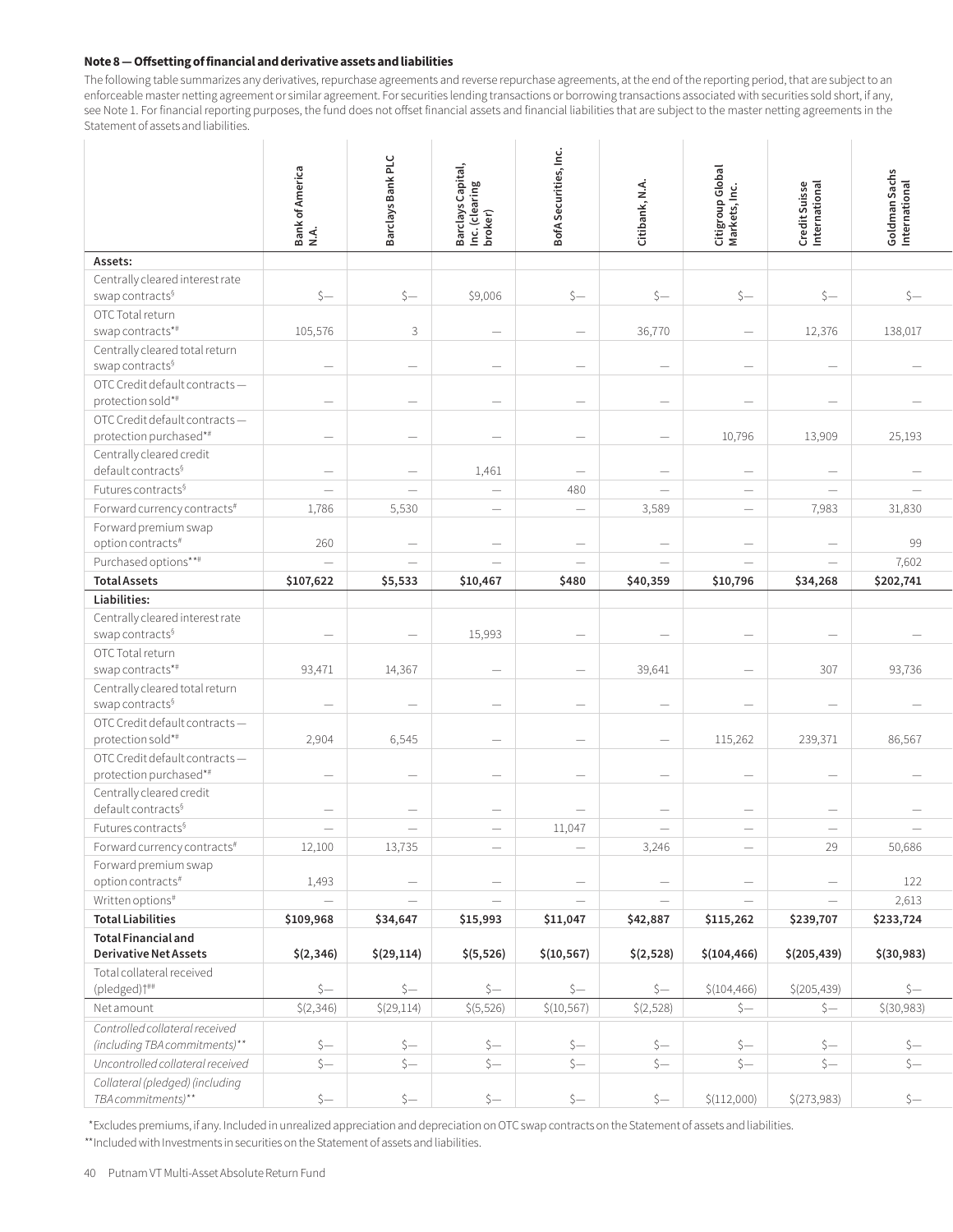|                                 | HSBC Bank USA,<br>National Association | JPMorgan Chase<br>Bank N.A.        | JPMorgan Securities<br>LLC        | Merrill Lynch<br>International                              | Morgan Stanley &<br>Co. International<br>PLC | NatWest Markets<br>PLC          | State Street Bank<br>and Trust Co. | Toronto-Dominion<br>  Bank                           | <b>UBSAG</b>                                         | WestPac Banking<br>Corp.        | Total                                                |
|---------------------------------|----------------------------------------|------------------------------------|-----------------------------------|-------------------------------------------------------------|----------------------------------------------|---------------------------------|------------------------------------|------------------------------------------------------|------------------------------------------------------|---------------------------------|------------------------------------------------------|
|                                 |                                        |                                    |                                   |                                                             |                                              |                                 |                                    |                                                      |                                                      |                                 |                                                      |
| $\zeta-$                        |                                        | $\zeta-$                           | $\zeta-$                          | $\mathsf{S}-$                                               | $\mathsf{S}-$                                | $\zeta-$                        | $\mathsf{S}-$                      | $\zeta-$                                             | $\zeta-$                                             | $\mathsf{S}-$                   | \$9,006                                              |
| $\overline{\phantom{a}}$        |                                        | 25,574                             | 376                               | $\overline{\phantom{m}}$                                    | $\hspace{0.1mm}-\hspace{0.1mm}$              | $\overline{\phantom{a}}$        | $\hspace{0.1mm}$                   | $\overline{\phantom{a}}$                             | 182,389                                              | $\hspace{0.1mm}-\hspace{0.1mm}$ | 501,081                                              |
| $\overline{\phantom{m}}$        |                                        | $\hspace{0.1mm}-\hspace{0.1mm}$    | $\overline{\phantom{m}}$          | $\overline{\phantom{m}}$                                    | $\overline{\phantom{m}}$                     | $\overline{\phantom{m}}$        | $\hspace{0.1mm}-\hspace{0.1mm}$    | $\hspace{0.1mm}-\hspace{0.1mm}$                      | $\overline{\phantom{m}}$                             | $\overline{\phantom{m}}$        |                                                      |
| $\overline{\phantom{a}}$        |                                        | $\overline{\phantom{a}}$           | $\hspace{0.1mm}-\hspace{0.1mm}$   | $\hspace{0.1mm}$                                            | $\hspace{0.1mm}-\hspace{0.1mm}$              | $\hspace{0.1mm}-\hspace{0.1mm}$ | $\hspace{0.1mm}-\hspace{0.1mm}$    | $\hspace{0.1mm}-\hspace{0.1mm}$                      | $\overline{\phantom{a}}$                             | $\hspace{0.1mm}-\hspace{0.1mm}$ |                                                      |
| $\overline{\phantom{m}}$        |                                        | $\overline{\phantom{m}}$           | 33,512                            | 4,059                                                       | 9,448                                        | $\overline{\phantom{m}}$        | $\hspace{0.1mm}-\hspace{0.1mm}$    | $\overline{\phantom{m}}$                             | $\overline{\phantom{m}}$                             | $\hspace{0.1mm}-\hspace{0.1mm}$ | 96,917                                               |
| $\hspace{0.1mm}-\hspace{0.1mm}$ |                                        | $\hspace{0.1mm}-\hspace{0.1mm}$    | $\hspace{0.1mm}-\hspace{0.1mm}$   | $\hspace{0.1mm}$                                            | $\hspace{0.1mm}-\hspace{0.1mm}$              | $\hspace{0.1mm}-\hspace{0.1mm}$ | $\hspace{0.1mm}-\hspace{0.1mm}$    | $\hspace{0.1mm}-\hspace{0.1mm}$                      | $\hspace{0.1mm}-\hspace{0.1mm}$                      | $\hspace{0.1mm}-\hspace{0.1mm}$ | 1,461                                                |
| $\equiv$                        |                                        | $\hspace{0.1mm}$                   | 26,725                            | $\overline{\phantom{m}}$                                    | $\hspace{0.1mm}$                             | $\hspace{0.1mm}-\hspace{0.1mm}$ | $\hspace{0.1mm}-\hspace{0.1mm}$    | $\hspace{0.1mm}-\hspace{0.1mm}$                      | $\hspace{0.1cm}$                                     | $\hspace{0.1mm}$                | 27,205                                               |
| 1,738                           |                                        | 15,291                             | $\hspace{0.1mm}$                  | $\overline{\phantom{m}}$                                    | 13,859                                       | 183                             | 37,623                             | 7,650                                                | 3,265                                                | 1,612                           | 131,939                                              |
| $\hspace{0.1mm}-\hspace{0.1mm}$ |                                        | 979                                | $\overline{\phantom{m}}$          | $\overline{\phantom{m}}$                                    | $\hspace{0.1mm}$                             | $\hspace{0.1mm}-\hspace{0.1mm}$ | $\hspace{0.1mm}-\hspace{0.1mm}$    | $\hspace{0.1mm}-\hspace{0.1mm}$                      | $\overline{\phantom{m}}$                             | $\overline{\phantom{m}}$        | 1,338                                                |
| $\overline{\phantom{m}}$        |                                        | $\overline{\phantom{m}}$           | $\overline{\phantom{m}}$          | $\overline{\phantom{m}}$                                    | 3,862                                        | $\overline{\phantom{m}}$        | $\overline{\phantom{a}}$           | $\overline{\phantom{m}}$                             | $\overline{\phantom{m}}$                             | $\overline{\phantom{m}}$        | 11,464<br>\$780,411                                  |
| \$1,738                         |                                        | \$41,844                           | \$60,613                          | \$4,059                                                     | \$27,169                                     | \$183                           | \$37,623                           | \$7,650                                              | \$185,654                                            | \$1,612                         |                                                      |
|                                 |                                        |                                    |                                   |                                                             |                                              |                                 |                                    |                                                      |                                                      |                                 |                                                      |
| $\overline{\phantom{a}}$        |                                        | $\overline{\phantom{a}}$           | $\hspace{0.1mm}-\hspace{0.1mm}$   | $\overline{\phantom{m}}$                                    | $\hspace{0.1mm}-\hspace{0.1mm}$              | $\hspace{0.1mm}-\hspace{0.1mm}$ | $\hspace{0.1mm}-\hspace{0.1mm}$    | $\hspace{0.1mm}-\hspace{0.1mm}$                      | $\overline{\phantom{m}}$                             | $\hspace{0.1mm}$                | 15,993                                               |
| $\equiv$                        |                                        | 20,986                             | $\overline{\phantom{m}}$          | $\hspace{0.1mm}-\hspace{0.1mm}$                             | $\overline{\phantom{m}}$                     | $\hspace{0.1mm}-\hspace{0.1mm}$ | $\hspace{0.1mm}-\hspace{0.1mm}$    | $\overline{\phantom{m}}$                             | 146,043                                              | $\equiv$                        | 408,551                                              |
| $\hspace{0.1mm}-\hspace{0.1mm}$ |                                        | $\hspace{0.1mm}-\hspace{0.1mm}$    | $\overline{\phantom{a}}$          | $\overline{\phantom{m}}$                                    | $\hspace{0.1mm}-\hspace{0.1mm}$              | $\hspace{0.1mm}-\hspace{0.1mm}$ | $\hspace{0.1mm}-\hspace{0.1mm}$    | $\hspace{0.1mm}-\hspace{0.1mm}$                      | $\hspace{0.1mm}-\hspace{0.1mm}$                      | $\overline{\phantom{m}}$        |                                                      |
|                                 |                                        |                                    |                                   |                                                             |                                              |                                 |                                    |                                                      |                                                      |                                 |                                                      |
| $\overline{\phantom{m}}$        |                                        | $\overline{\phantom{m}}$           | 199,583                           | 50,424                                                      | 17,160                                       | $\hspace{0.1mm}-\hspace{0.1mm}$ | $\hspace{0.1mm}-\hspace{0.1mm}$    | $\hspace{0.1mm}-\hspace{0.1mm}$                      | $\overline{\phantom{m}}$                             | $\overline{\phantom{m}}$        | 717,816                                              |
| $\overline{\phantom{a}}$        |                                        | $\overline{\phantom{a}}$           | $\hspace{0.1mm}-\hspace{0.1mm}$   | $\overline{\phantom{m}}$                                    | $\hspace{0.1mm}-\hspace{0.1mm}$              | $\hspace{0.1mm}-\hspace{0.1mm}$ | $\hspace{0.1mm}-\hspace{0.1mm}$    | $\hspace{0.1mm}-\hspace{0.1mm}$                      | $\hspace{0.1mm}-\hspace{0.1mm}$                      | $\hspace{0.1mm}-\hspace{0.1mm}$ | $\overline{\phantom{a}}$                             |
|                                 |                                        |                                    |                                   |                                                             |                                              |                                 |                                    |                                                      |                                                      |                                 |                                                      |
|                                 |                                        |                                    |                                   | $\hspace{0.1mm}-\hspace{0.1mm}$                             | $\overline{\phantom{m}}$                     | $\overline{\phantom{m}}$        | $\sim$<br>$\sim$                   | $\overline{\phantom{m}}$<br>$\overline{\phantom{0}}$ | $\overline{\phantom{m}}$<br>$\overline{\phantom{0}}$ |                                 |                                                      |
| $\overline{\phantom{m}}$        |                                        | $\overline{\phantom{m}}$<br>17,384 | 2,594<br>$\overline{\phantom{a}}$ | $\overline{\phantom{m}}$<br>$\hspace{0.1mm}-\hspace{0.1mm}$ | 40,206                                       | 8,112                           |                                    | 13,530                                               |                                                      | $\overline{\phantom{m}}$<br>128 | 13,641                                               |
| 10,959                          |                                        |                                    |                                   |                                                             |                                              |                                 | 24,791                             |                                                      | 34,367                                               |                                 | 229,273                                              |
| $\hspace{0.1cm} -$              |                                        | 1,169                              | $\sim$                            | $\sim$                                                      | $\sim$ $-$                                   | $\sim$                          | $\sim$                             | $\hspace{0.1mm}-\hspace{0.1mm}$                      | $\sim$                                               | $\sim$                          | 2,784                                                |
| $\sim$                          |                                        | $\sim$                             | $\sim$                            | $\sim$                                                      | 1,179                                        | $\sim$                          | $\sim$                             | $\sim$                                               | $\sim$                                               | $\sim$                          |                                                      |
| \$10,959                        |                                        | \$39,539                           | \$202,177                         | \$50,424                                                    | \$58,545                                     | \$8,112                         | \$24,791                           | \$13,530                                             | \$180,410                                            |                                 |                                                      |
| \$(9,221)                       |                                        | \$2,305                            | \$(141, 564)                      | \$(46, 365)                                                 | \$(31, 376)                                  | \$(7,929)                       | \$12,832                           | \$(5,880)                                            | \$5,244                                              | \$1,484                         |                                                      |
| $S-$                            |                                        | $S-$                               | \$(141, 564)                      | $S-$                                                        | $\zeta-$                                     | $S-$                            | $S-$                               | $\zeta-$                                             | $S-$                                                 | $S-$                            |                                                      |
| $\zeta(9,221)$                  |                                        | \$2,305                            | $S-$                              | $\$(46,365)$                                                | \$(31, 376)                                  | \$(7,929)                       | \$12,832                           | \$(5,880)                                            | \$5,244                                              | \$1,484                         |                                                      |
| $\zeta-$                        |                                        | $\zeta-$                           | $S-$                              | $S-$                                                        | $\zeta-$                                     | $S-$                            | $S-$                               | $\zeta-$                                             | $S-$                                                 | $S-$                            | 3,792<br>$$128$ \$1,391,850<br>\$ (611, 439)<br>$s-$ |
| $S-$                            |                                        | $S-$                               | $\zeta-$                          | $\zeta-$                                                    | $\zeta-$                                     | $S-$                            | $S-$                               | $\zeta-$                                             | $S-$                                                 | $\zeta-$                        | $\zeta-$                                             |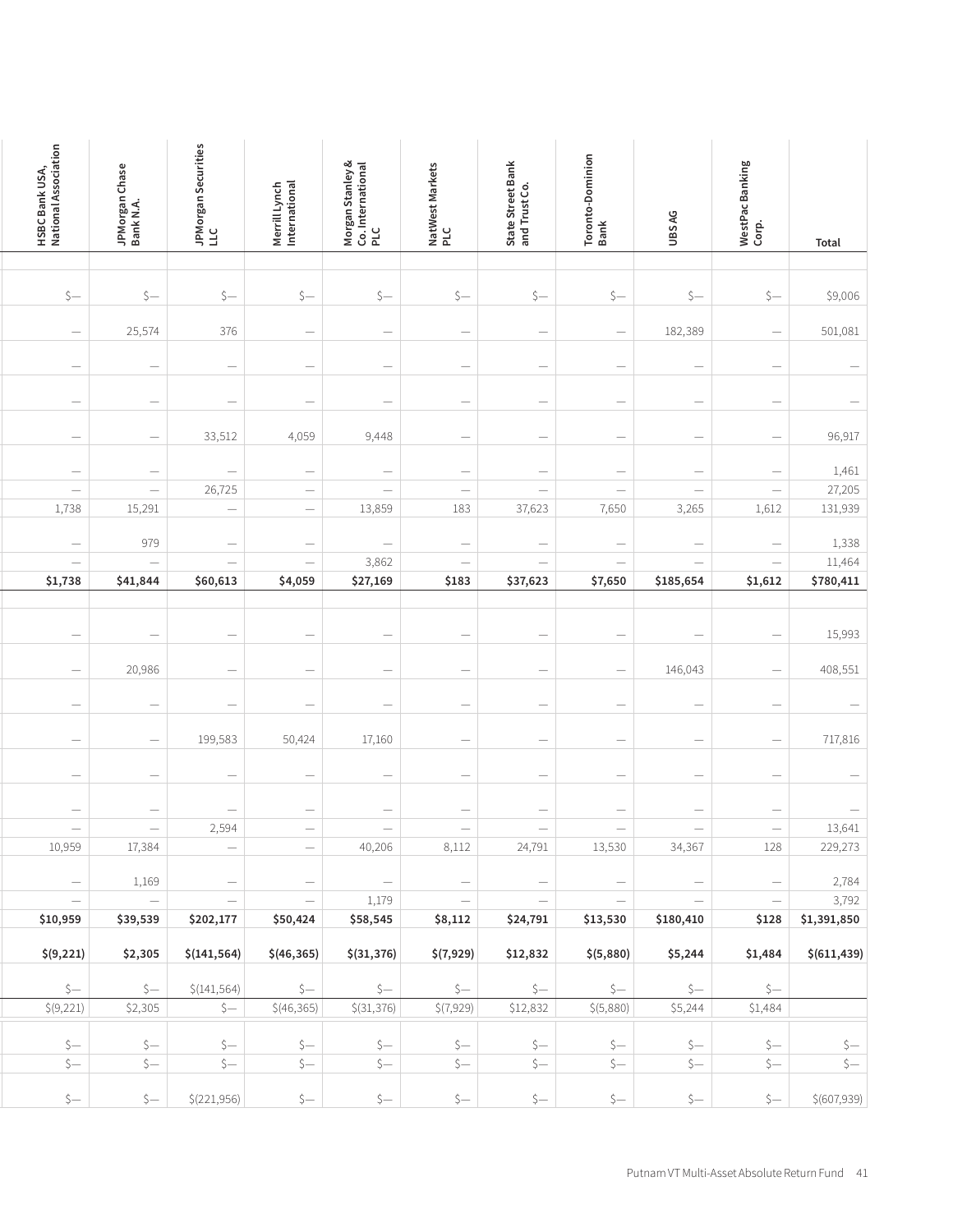†Additional collateral may be required from certain brokers based on individual agreements.

# Covered by master netting agreement (Note 1).

##Any over-collateralization of total financial and derivative net assets is not shown. Collateral may include amounts related to unsettled agreements.

§ Includes current day's variation margin only as reported on the Statement of assets and liabilities, which is not collateralized. Cumulative appreciation/ (depreciation) for futures contracts and centrally cleared swap contracts is represented in the tables listed after the fund's portfolio. Collateral pledged for initial margin on futures contracts and centrally cleared swap contracts, which is not included in the table above, amounted to \$313,946 and \$232,981, respectively.

#### **Note 9 — New accounting pronouncements**

In March 2020, the Financial Accounting Standards Board (FASB) issued Accounting Standards Update (ASU) 2020–04, Reference Rate Reform (Topic 848) — *Facilitation of the Effects of Reference Rate Reform on Financial Reporting*. The amendments in ASU 2020–04 provide optional temporary financial reporting relief from the effect of certain types of contract modifications due to the planned discontinuation of LIBOR and other interbank-offered based reference rates as of the end of 2021. The discontinuation of LIBOR was subsequently extended to June 30, 2023. ASU 2020–04 is effective for certain reference rate-related contract modifications that occur during the period March 12, 2020 through December 31, 2022. Management is currently evaluating the impact, if any, of applying this provision.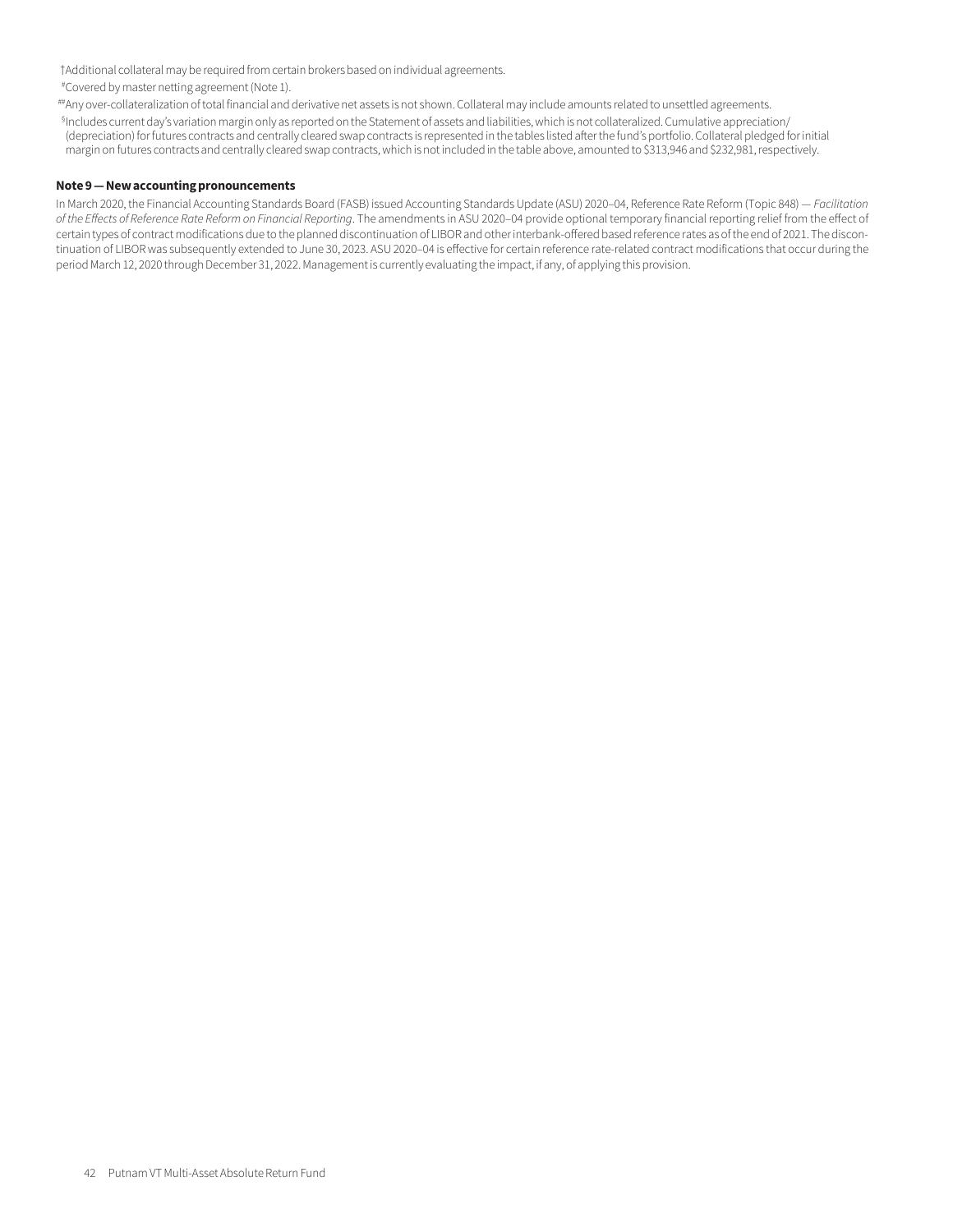# **Trustee approval of management contract**

#### **General conclusions**

The Board of Trustees of The Putnam Funds oversees the management of each fund and, as required by law, determines annually whether to approve the continuance of your fund's management contract with Putnam Investment Management, LLC ("Putnam Management"), the sub-management contract with respect to your fund between Putnam Management and its affiliate, Putnam Investments Limited ("PIL"), and the sub-advisory contract among Putnam Management, PIL, and another affiliate, The Putnam Advisory Company ("PAC"). The Board, with the assistance of its Contract Committee, requests and evaluates all information it deems reasonably necessary under the circumstances in connection with its annual contract review. The Contract Committee consists solely of Trustees who are not "interested persons" (as this term is defined in the Investment Company Act of 1940, as amended (the "1940 Act")) of The Putnam Funds ("Independent Trustees").

At the outset of the review process, members of the Board's independent staff and independent legal counsel considered any possible changes to the annual contract review materials furnished to the Contract Committee during the course of the previous year's review and, as applicable, identified those changes to Putnam Management. Following these discussions and in consultation with the Contract Committee, the Independent Trustees' independent legal counsel requested that Putnam Management and its affiliates furnish specified information, together with any additional information that Putnam Management considered relevant, to the Contract Committee. Over the course of several months ending in June 2021, the Contract Committee met on a number of occasions with representatives of Putnam Management, and separately in executive session, to consider the information that Putnam Management provided. Throughout this process, the Contract Committee was assisted by the members of the Board's independent staff and by independent legal counsel for The Putnam Funds and the Independent Trustees.

In May 2021, the Contract Committee met in executive session to discuss and consider its recommendations with respect to the continuance of the contracts. At the Trustees' June 2021 meeting, the Contract Committee met in executive session with the other Independent Trustees to review a summary of the key financial, performance and other data that the Contract Committee considered in the course of its review. The Contract Committee then presented its written report, which summarized the key factors that the Committee had considered and set forth its recommendations. The Contract Committee recommended, and the Independent Trustees approved, the continuance of your fund's management, submanagement and sub-advisory contracts, effective July 1, 2021. (Because PIL and PAC are affiliates of Putnam Management and Putnam Management remains fully responsible for all services provided by PIL and PAC, the Trustees have not attempted to evaluate PIL or PAC as separate entities, and all subsequent references to Putnam Management below should be deemed to include reference to PIL and PAC as necessary or appropriate in the context.)

The Independent Trustees' approval was based on the following conclusions:

• That the fee schedule in effect for your fund represented reasonable compensation in light of the nature and quality of the services being provided to the fund, the fees paid by competitive funds, the costs incurred by Putnam Management in providing services to the fund, and the application of certain reductions and waivers noted below; and

• That the fee schedule in effect for your fund represented an appropriate sharing between fund shareholders and Putnam Management of any economies of scale as may exist in the management of the fund at current asset levels.

These conclusions were based on a comprehensive consideration of all information provided to the Trustees and were not the result of any single factor. Some of the factors that figured particularly in the Trustees' deliberations and how the Trustees considered these factors are described below, although individual Trustees may have evaluated the information presented differently, giving different weights to various factors. It is also important to recognize that the management arrangements for your fund and the other Putnam funds are the result of many years of review and discussion between the Independent Trustees and Putnam Management, that some aspects of the arrangements may receive greater scrutiny in some years than others, and that the Trustees' conclusions may be based, in part, on their consideration of fee arrangements in previous years. For example, with certain exceptions primarily involving newly launched or repositioned funds, the current fee arrangements under the vast majority of the funds' management contracts were first implemented at the beginning of 2010 following extensive review by the Contract Committee and discussions with representatives of Putnam Management, as well as approval by shareholders.

#### **Management fee schedules and total expenses**

The Trustees reviewed the management fee schedules in effect for all Putnam funds, including fee levels and breakpoints. Under its management contract, your fund has the benefit of breakpoints in its management fee schedule that provide shareholders with reduced fee levels as assets under management in the Putnam family of funds increase. The Trustees also reviewed the total expenses of each Putnam fund, recognizing that in most cases management fees represented the major, but not the sole, determinant of total costs to fund shareholders. (Two funds have implemented so-called "all-in" management fees covering substantially all routine fund operating costs.)

In reviewing fees and expenses, the Trustees generally focus their attention on material changes in circumstances — for example, changes in assets under management, changes in a fund's investment strategy, changes in Putnam Management's operating costs or profitability, or changes in competitive practices in the mutual fund industry — that suggest that consideration of fee changes might be warranted. The Trustees concluded that the circumstances did not indicate that changes to the management fee schedule for your fund would be appropriate at this time.

As in the past, the Trustees also focused on the competitiveness of each fund's total expense ratio. In order to support the effort to have fund expenses meet competitive standards, the Trustees and Putnam Management and the funds' investor servicing agent, Putnam Investor Services, Inc. ("PSERV"), have implemented expense limitations that were in effect during your fund's fiscal year ending in 2020. These expense limitations were: (i) a contractual expense limitation applicable to specified openend funds, including your fund, of 25 basis points on investor servicing fees and expenses and (ii) a contractual expense limitation applicable to specified open-end funds, including your fund, of 20 basis points on so-called "other expenses" (i.e., all expenses exclusive of management fees, distribution fees, investor servicing fees, investment-related expenses, interest, taxes, brokerage commissions, acquired fund fees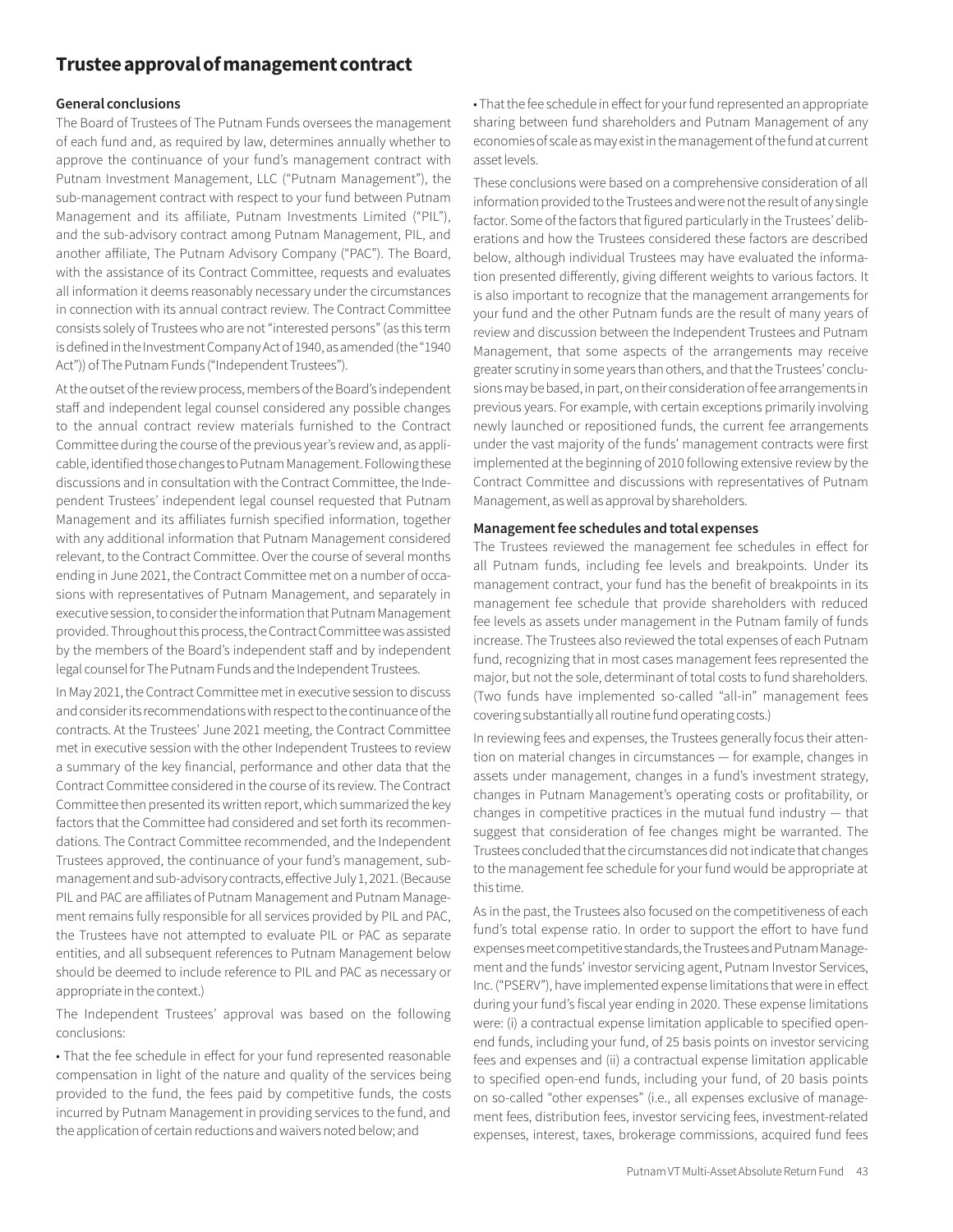and expenses and extraordinary expenses). These expense limitations attempt to maintain competitive expense levels for the funds. Most funds had sufficiently low expenses that these expense limitations were not operative during their fiscal years ending in 2020. However, in the case of your fund, the second expense limitation applied during its fiscal year ending in 2020. Putnam Management and PSERV have agreed to maintain these expense limitations until at least April 30, 2023. In addition, Putnam Management contractually agreed to waive fees and/or reimburse expenses of your fund to the extent that expenses of the fund (excluding payments under the fund's distribution plans, brokerage, interest, taxes, investment-related expenses, extraordinary expenses, and acquired fund fees and expenses) would exceed an annual rate of 0.90% of its average net assets through at least April 30, 2023. During its fiscal year ending in 2020, your fund's expenses were reduced as a result of this expense limitation. The support of Putnam Management and PSERV for these expense limitation arrangements was an important factor in the Trustees' decision to approve the continuance of your fund's management, sub-management and sub-advisory contracts.

The Trustees reviewed comparative fee and expense information for a custom group of competitive funds selected by Broadridge Financial Solutions, Inc. ("Broadridge"). This comparative information included your fund's percentile ranking for effective management fees and total expenses (excluding any applicable 12b-1 fees), which provides a general indication of your fund's relative standing. In the custom peer group, your fund ranked in the third quintile in effective management fees (determined for your fund and the other funds in the custom peer group based on fund asset size and the applicable contractual management fee schedule) and in the fourth quintile in total expenses (excluding any applicable 12b-1 fees) as of December 31, 2020. The first quintile represents the least expensive funds and the fifth quintile the most expensive funds. The fee and expense data reported by Broadridge as of December 31, 2020 reflected the most recent fiscal year-end data available in Broadridge's database at that time.

In connection with their review of fund management fees and total expenses, the Trustees also reviewed the costs of the services provided and the profits realized by Putnam Management and its affiliates from their contractual relationships with the funds. This information included trends in revenues, expenses and profitability of Putnam Management and its affiliates relating to the investment management, investor servicing and distribution services provided to the funds. In this regard, the Trustees also reviewed an analysis of the revenues, expenses and profitability of Putnam Management and its affiliates, allocated on a fund-by-fund basis, with respect to the funds' management, distribution, and investor servicing contracts. For each fund, the analysis presented information about revenues, expenses and profitability for each of the agreements separately and for the agreements taken together on a combined basis. The Trustees concluded that, at current asset levels, the fee schedules in place for the Putnam funds, including the fee schedule for your fund, represented reasonable compensation for the services being provided and represented an appropriate sharing between fund shareholders and Putnam Management of any economies of scale as may exist in the management of the Putnam funds at that time.

The information examined by the Trustees in connection with their annual contract review for the Putnam funds included information regarding services provided and fees charged by Putnam Management and its affiliates to other clients, including defined benefit pension and profit-sharing plans, sub-advised mutual funds, private funds sponsored by affiliates of Putnam Management, model-only separately managed

accounts and Putnam Management's newly launched exchange-traded funds. This information included, in cases where a product's investment strategy corresponds with a fund's strategy, comparisons of those fees with fees charged to the Putnam funds, as well as an assessment of the differences in the services provided to these clients as compared to the services provided to the Putnam funds. The Trustees observed that the differences in fee rates between these clients and the Putnam funds are by no means uniform when examined by individual asset sectors, suggesting that differences in the pricing of investment management services to these types of clients may reflect, among other things, historical competitive forces operating in separate marketplaces. The Trustees considered the fact that in many cases fee rates across different asset classes are higher on average for mutual funds than for other clients, and the Trustees also considered the differences between the services that Putnam Management provides to the Putnam funds and those that it provides to its other clients. The Trustees did not rely on these comparisons to any significant extent in concluding that the management fees paid by your fund are reasonable.

#### **Investment performance**

The quality of the investment process provided by Putnam Management represented a major factor in the Trustees' evaluation of the quality of services provided by Putnam Management under your fund's management contract. The Trustees were assisted in their review of Putnam Management's investment process and performance by the work of the investment oversight committees of the Trustees and the full Board of Trustees, which meet on a regular basis with individual portfolio managers and with senior management of Putnam Management's Investment Division throughout the year. The Trustees concluded that Putnam Management generally provides a high-quality investment process — based on the experience and skills of the individuals assigned to the management of fund portfolios, the resources made available to them, and in general Putnam Management's ability to attract and retain high-quality personnel — but also recognized that this does not guarantee favorable investment results for every fund in every time period.

The Trustees considered that, in the aggregate, The Putnam Funds generally performed well in 2020, which Putnam Management characterized as a challenging year with significant volatility and varied market dynamics. On an asset-weighted basis, the Putnam funds ranked in the second quartile of their peers as determined by Lipper Inc. ("Lipper") for the year ended December 31, 2020 and, on an asset-weighted-basis, delivered a gross return that was 2.3% ahead of their benchmarks in 2020. In addition to the performance of the individual Putnam funds, the Trustees considered, as they had in prior years, the performance of The Putnam Fund complex versus competitor fund complexes. In this regard, the Trustees observed that The Putnam Funds' relative performance, as reported in the Barron's/Lipper Fund Families survey, continued to be exceptionally strong over the long term, with The Putnam Funds ranking as the 3rd best performing mutual fund complex out of 44 complexes for the ten-year period, with 2020 marking the fourth consecutive year that The Putnam Funds have ranked in the top ten fund complexes for the ten-year period. The Trustees noted that The Putnam Funds' performance was solid over the one- and five-year periods, with The Putnam Funds ranking 22nd out of 53 complexes and 14th out of 50 complexes, respectively. In addition to the Barron's/Lipper Fund Families Survey, the Trustees also considered the funds' ratings assigned by Morningstar Inc., noting that 26 of the funds were four- or five-star rated at the end of 2020 (representing an increase of four funds year-over-year) and that this included seven funds that had achieved a five-star rating (representing an increase of two funds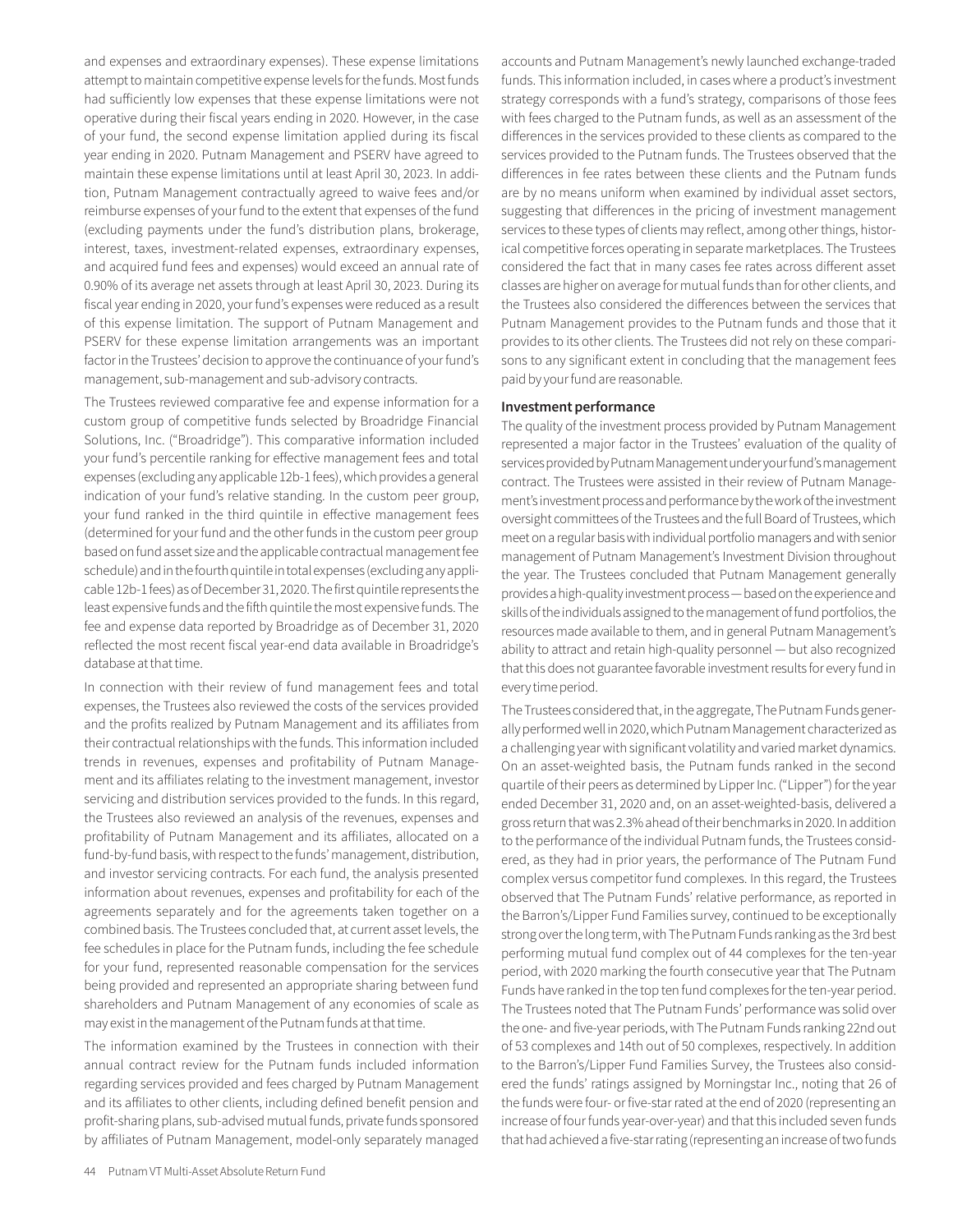year-over-year). They also noted, however, the disappointing investment performance of some funds for periods ended December 31, 2020 and considered information provided by Putnam Management regarding the factors contributing to the underperformance and actions being taken to improve the performance of these particular funds. The Trustees indicated their intention to continue to monitor closely the performance of those funds and evaluate whether additional actions to address areas of underperformance may be warranted.

For purposes of the Trustees' evaluation of the Putnam funds' investment performance, the Trustees generally focus on a competitive industry ranking of each fund's total net return over a one-year, three-year and five-year period. For a number of Putnam funds with relatively unique investment mandates for which Putnam Management informed the Trustees that meaningful competitive performance rankings are not considered to be available, the Trustees evaluated performance based on their total gross and net returns and comparisons of those returns to the returns of selected investment benchmarks. In the case of your fund, the Trustees considered information about your fund's total return and its performance relative to its benchmark over the one-year, three-year and five-year periods ended December 31, 2020. Your fund's class IA shares' return, net of fees and expenses, was negative and trailed the return of its benchmark over the one-year, three-year and five-year periods ended December 31, 2020. (When considering performance information, shareholders should be mindful that past performance is not a guarantee of future results.)

The Trustees expressed concern about your fund's significant underperformance relative to its benchmark over the one-year and three-year periods ended December 31, 2020 and considered the circumstances that may have contributed to this disappointing performance. The Trustees considered Putnam Management's observation that the fund's underperformance over the one-year period was primarily due to poor security selection in several equity and fixed income strategies. The Trustees also noted Putnam Management's view that the fund's underperformance over the three-year period was primarily due to poor security selection in several equity strategies. The Trustees considered Putnam Management's observation that strategic exposure to commodities also detracted from the fund's performance over the three-year period, noting that commodities exposure had since been removed from the fund's strategic positioning.

The Trustees considered that the fund's portfolio managers continued to have confidence in the long-term efficacy of the strategies that had underperformed in recent years and that the fund had reduced its reliance on equity strategies in an effort to improve the fund's balance of risks. The Trustees noted that Putnam Management remained confident in the fund's portfolio managers. The Trustees also considered Putnam Management's continued efforts to support fund performance through certain initiatives, including structuring compensation for portfolio managers to enhance accountability for fund performance, emphasizing accountability in the portfolio management process, and affirming its commitment to a fundamental-driven approach to investing. The Trustees noted further that Putnam Management had made selective hires and internal promotions in 2020 to strengthen its investment team.

As a general matter, the Trustees believe that cooperative efforts between the Trustees and Putnam Management represent the most effective way to address investment performance concerns that may arise from time to time. The Trustees noted that investors in the Putnam funds have, in effect, placed their trust in the Putnam organization, under the oversight of the funds' Trustees, to make appropriate decisions regarding the management of the funds. The Trustees also considered that Putnam Management has made changes in light of subpar investment performance when warranted. Based on Putnam Management's willingness to take appropriate measures to address fund performance issues, the Trustees concluded that it continued to be advisable to seek change within Putnam Management to address performance shortcomings. In the Trustees' view, the alternative of engaging a new investment adviser for an underperforming fund, with all the attendant risks and disruptions, would not likely provide any greater assurance of improved investment performance.

#### **Brokerage and soft-dollar allocations; investor servicing**

The Trustees considered various potential benefits that Putnam Management may receive in connection with the services it provides under the management contract with your fund. These include benefits related to brokerage allocation and the use of soft dollars, whereby a portion of the commissions paid by a fund for brokerage may be used to acquire research services that are expected to be useful to Putnam Management in managing the assets of the fund and of other clients. Subject to policies established by the Trustees, soft dollars generated by these means are used predominantly to acquire brokerage and research services (including third-party research and market data) that enhance Putnam Management's investment capabilities and supplement Putnam Management's internal research efforts. The Trustees indicated their continued intent to monitor regulatory and industry developments in this area with the assistance of their Brokerage Committee. In addition, with the assistance of their Brokerage Committee, the Trustees indicated their continued intent to monitor the allocation of the Putnam funds' brokerage in order to ensure that the principle of seeking best price and execution remains paramount in the portfolio trading process.

Putnam Management may also receive benefits from payments that the funds make to Putnam Management's affiliates for investor or distribution services. In conjunction with the annual review of your fund's management, sub-management and sub-advisory contracts, the Trustees reviewed your fund's investor servicing agreement with PSERV and its distributor's contract and distribution plans with Putnam Retail Management Limited Partnership ("PRM"), both of which are affiliates of Putnam Management. The Trustees concluded that the fees payable by the funds to PSERV and PRM, as applicable, for such services are fair and reasonable in relation to the nature and quality of such services, the fees paid by competitive funds, and the costs incurred by PSERV and PRM, as applicable, in providing such services. Furthermore, the Trustees were of the view that the investor services provided by PSERV were required for the operation of the funds, and that they were of a quality at least equal to those provided by other providers.